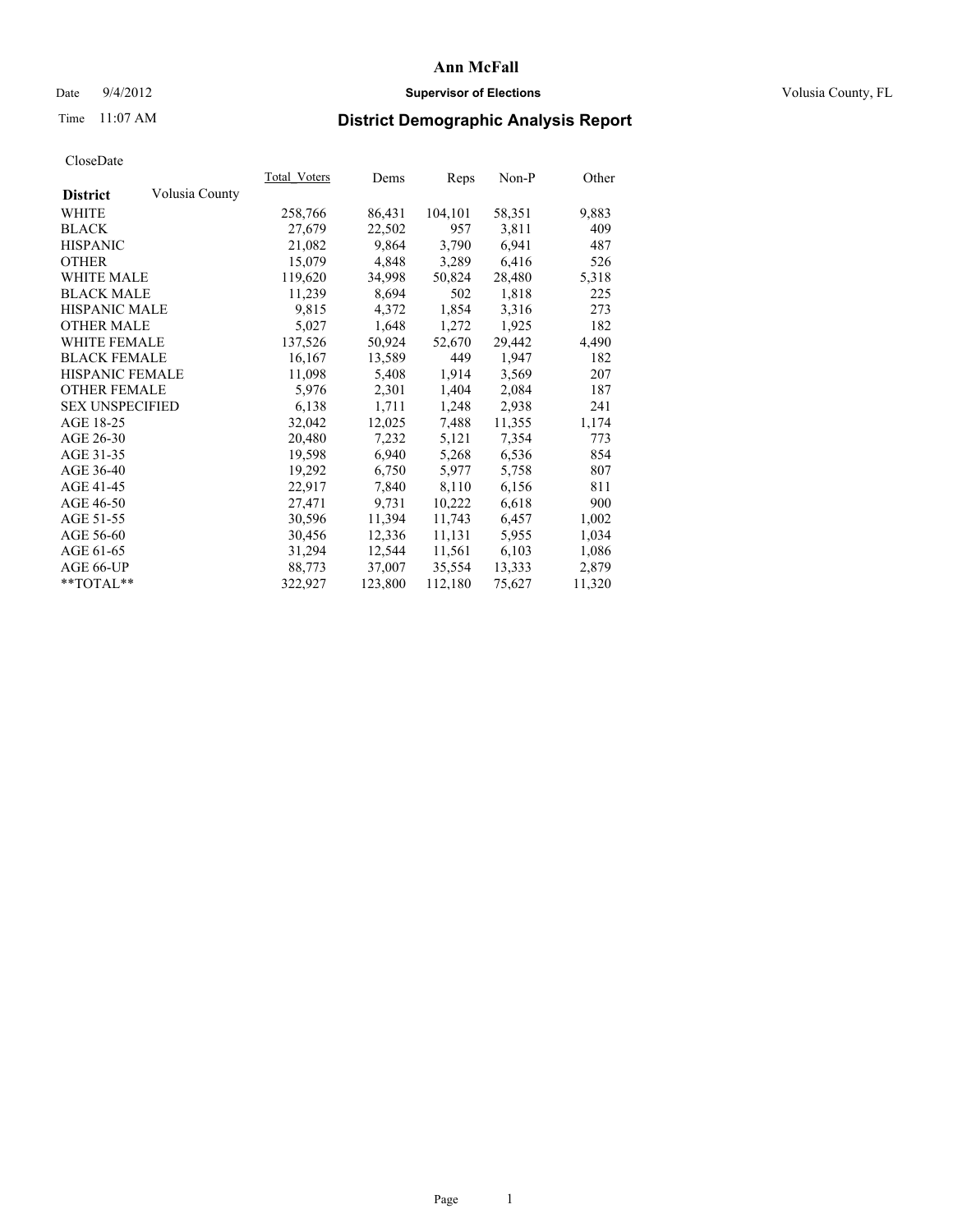### Date 9/4/2012 **Supervisor of Elections Supervisor of Elections** Volusia County, FL

# Time 11:07 AM **District Demographic Analysis Report**

|                        |                           | <b>Total Voters</b> | Dems   | <b>Reps</b> | Non-P  | Other |
|------------------------|---------------------------|---------------------|--------|-------------|--------|-------|
| <b>District</b>        | County Council District 1 |                     |        |             |        |       |
| <b>WHITE</b>           |                           | 50,834              | 16,341 | 21,965      | 10,301 | 2,227 |
| <b>BLACK</b>           |                           | 4,542               | 3,685  | 169         | 617    | 71    |
| <b>HISPANIC</b>        |                           | 3,858               | 1,682  | 701         | 1,361  | 114   |
| <b>OTHER</b>           |                           | 2,831               | 851    | 702         | 1,143  | 135   |
| <b>WHITE MALE</b>      |                           | 23,177              | 6,515  | 10,557      | 4,922  | 1,183 |
| <b>BLACK MALE</b>      |                           | 1,814               | 1,410  | 78          | 288    | 38    |
| <b>HISPANIC MALE</b>   |                           | 1,722               | 727    | 331         | 608    | 56    |
| <b>OTHER MALE</b>      |                           | 933                 | 293    | 265         | 332    | 43    |
| <b>WHITE FEMALE</b>    |                           | 27,381              | 9,749  | 11,294      | 5,305  | 1,033 |
| <b>BLACK FEMALE</b>    |                           | 2,683               | 2,244  | 89          | 319    | 31    |
| <b>HISPANIC FEMALE</b> |                           | 2,105               | 939    | 366         | 744    | 56    |
| <b>OTHER FEMALE</b>    |                           | 1,078               | 393    | 267         | 374    | 44    |
| <b>SEX UNSPECIFIED</b> |                           | 1,172               | 289    | 290         | 530    | 63    |
| AGE 18-25              |                           | 6,145               | 1,907  | 1,689       | 2,242  | 307   |
| AGE 26-30              |                           | 3,830               | 1,230  | 1,086       | 1,348  | 166   |
| AGE 31-35              |                           | 3,865               | 1,268  | 1,205       | 1,188  | 204   |
| AGE 36-40              |                           | 3,663               | 1,168  | 1,280       | 1,020  | 195   |
| AGE 41-45              |                           | 4,504               | 1,453  | 1,728       | 1,135  | 188   |
| AGE 46-50              |                           | 5,264               | 1,724  | 2,204       | 1,147  | 189   |
| AGE 51-55              |                           | 5,716               | 2,037  | 2,370       | 1,101  | 208   |
| AGE 56-60              |                           | 5,749               | 2,260  | 2,243       | 1,005  | 241   |
| AGE 61-65              |                           | 5,907               | 2,331  | 2,377       | 963    | 236   |
| AGE 66-UP              |                           | 17,478              | 7,207  | 7.364       | 2,293  | 614   |
| $*$ $TOTAL**$          |                           | 62,121              | 22,585 | 23,546      | 13,442 | 2,548 |
|                        |                           |                     |        |             |        |       |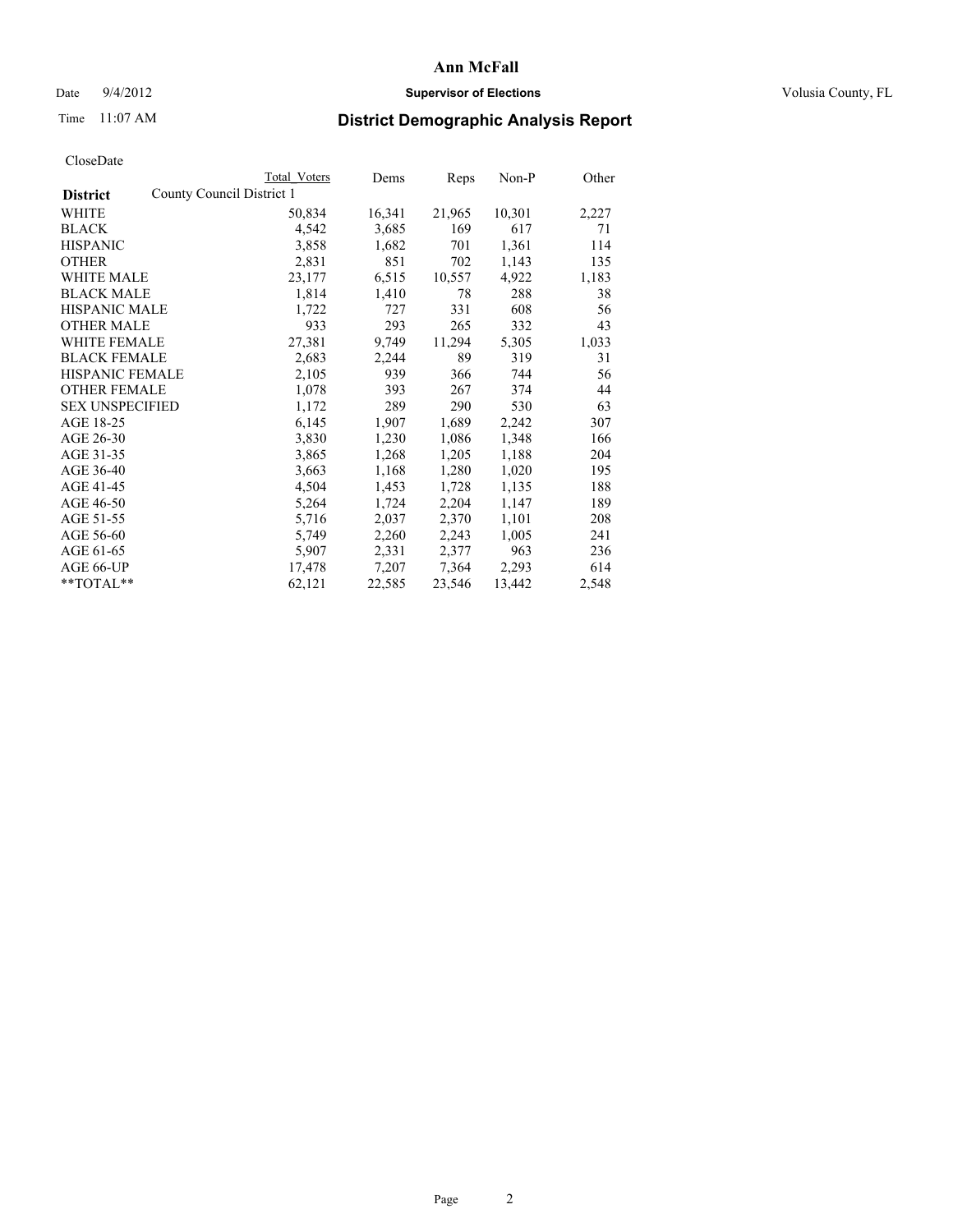### Date  $9/4/2012$  **Supervisor of Elections** Volusia County, FL

## Time 11:07 AM **District Demographic Analysis Report**

|                        |                           | <b>Total Voters</b> | Dems   | Reps   | Non-P  | Other |
|------------------------|---------------------------|---------------------|--------|--------|--------|-------|
| <b>District</b>        | County Council District 2 |                     |        |        |        |       |
| WHITE                  |                           | 49,001              | 17,320 | 18,387 | 11,454 | 1,840 |
| <b>BLACK</b>           |                           | 10,418              | 8,691  | 275    | 1,324  | 128   |
| <b>HISPANIC</b>        |                           | 1,533               | 673    | 320    | 507    | 33    |
| <b>OTHER</b>           |                           | 3,206               | 1,177  | 581    | 1,338  | 110   |
| WHITE MALE             |                           | 22,799              | 7,077  | 9,066  | 5,611  | 1,045 |
| <b>BLACK MALE</b>      |                           | 4,089               | 3,298  | 135    | 599    | 57    |
| <b>HISPANIC MALE</b>   |                           | 737                 | 304    | 162    | 247    | 24    |
| <b>OTHER MALE</b>      |                           | 1,061               | 391    | 224    | 415    | 31    |
| <b>WHITE FEMALE</b>    |                           | 25,853              | 10,114 | 9,207  | 5,758  | 774   |
| <b>BLACK FEMALE</b>    |                           | 6,218               | 5,303  | 137    | 707    | 71    |
| <b>HISPANIC FEMALE</b> |                           | 780                 | 363    | 155    | 253    | 9     |
| <b>OTHER FEMALE</b>    |                           | 1,288               | 546    | 262    | 443    | 37    |
| <b>SEX UNSPECIFIED</b> |                           | 1,333               | 465    | 215    | 590    | 63    |
| AGE 18-25              |                           | 7,335               | 3,800  | 1,209  | 2,109  | 217   |
| AGE 26-30              |                           | 4,519               | 1,892  | 956    | 1,528  | 143   |
| AGE 31-35              |                           | 3,671               | 1,512  | 814    | 1,207  | 138   |
| AGE 36-40              |                           | 3,238               | 1,285  | 891    | 959    | 103   |
| AGE 41-45              |                           | 3,925               | 1,594  | 1,137  | 1,066  | 128   |
| AGE 46-50              |                           | 4,747               | 1,957  | 1,489  | 1,160  | 141   |
| AGE 51-55              |                           | 5,686               | 2,417  | 1,934  | 1,154  | 181   |
| AGE 56-60              |                           | 5,697               | 2,517  | 1,829  | 1,170  | 181   |
| AGE 61-65              |                           | 6,275               | 2,596  | 2,141  | 1,321  | 217   |
| AGE 66-UP              |                           | 19,147              | 8,341  | 7,171  | 2,968  | 667   |
| **TOTAL**              |                           | 64,242              | 27,912 | 19,572 | 14,642 | 2,116 |
|                        |                           |                     |        |        |        |       |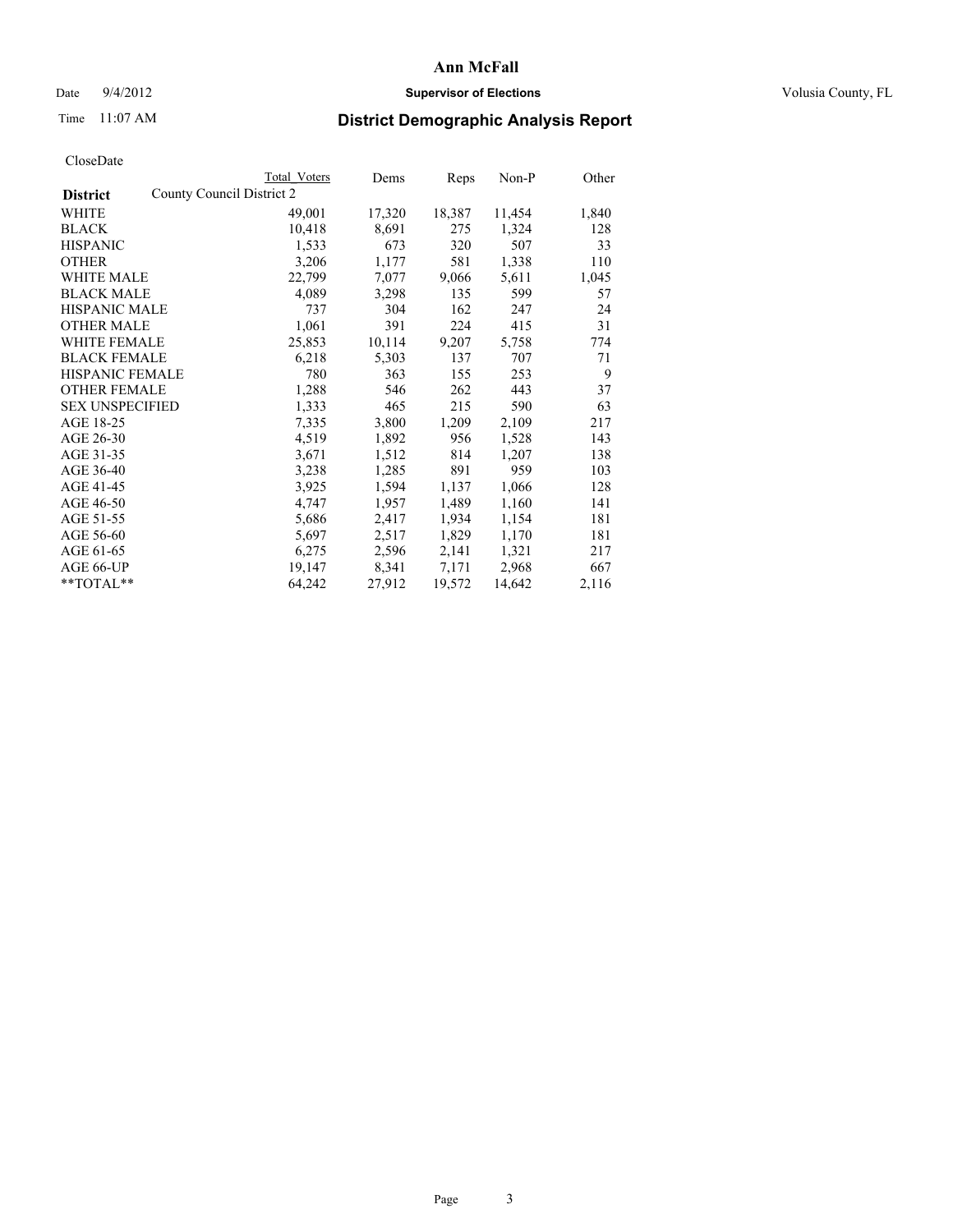### Date 9/4/2012 **Supervisor of Elections Supervisor of Elections** Volusia County, FL

## Time 11:07 AM **District Demographic Analysis Report**

| Total Voters              | Dems   | Reps   | $Non-P$ | Other |
|---------------------------|--------|--------|---------|-------|
| County Council District 3 |        |        |         |       |
| 63,987                    | 21,365 | 25,589 | 15,032  | 2,001 |
| 1,949                     | 1,571  | 78     | 275     | 25    |
| 1,083                     | 414    | 293    | 349     | 27    |
| 2,517                     | 702    | 589    | 1,142   | 84    |
| 29,721                    | 8,689  | 12,584 | 7,393   | 1,055 |
| 855                       | 650    | 41     | 147     | 17    |
| 493                       | 172    | 122    | 185     | 14    |
| 841                       | 241    | 239    | 332     | 29    |
| 33,854                    | 12,542 | 12,848 | 7,533   | 931   |
| 1,079                     | 908    | 36     | 127     | 8     |
| 577                       | 237    | 168    | 160     | 12    |
| 993                       | 350    | 251    | 358     | 34    |
| 1,123                     | 263    | 260    | 563     | 37    |
| 5,451                     | 1,606  | 1,511  | 2,155   | 179   |
| 3,633                     | 1,125  | 1,022  | 1,349   | 137   |
| 3,606                     | 1,068  | 1,091  | 1,314   | 133   |
| 3,785                     | 1,146  | 1,262  | 1,237   | 140   |
| 4,675                     | 1,405  | 1,824  | 1,311   | 135   |
| 5,826                     | 1,832  | 2,365  | 1,480   | 149   |
| 6,750                     | 2,238  | 2,763  | 1,546   | 203   |
| 7,100                     | 2,706  | 2,777  | 1,419   | 198   |
| 7,442                     | 2,789  | 2,900  | 1,514   | 239   |
| 21,297                    | 8,145  | 9,038  | 3,487   | 627   |
| 69,569                    | 24,060 | 26,556 | 16,813  | 2,140 |
|                           |        |        |         |       |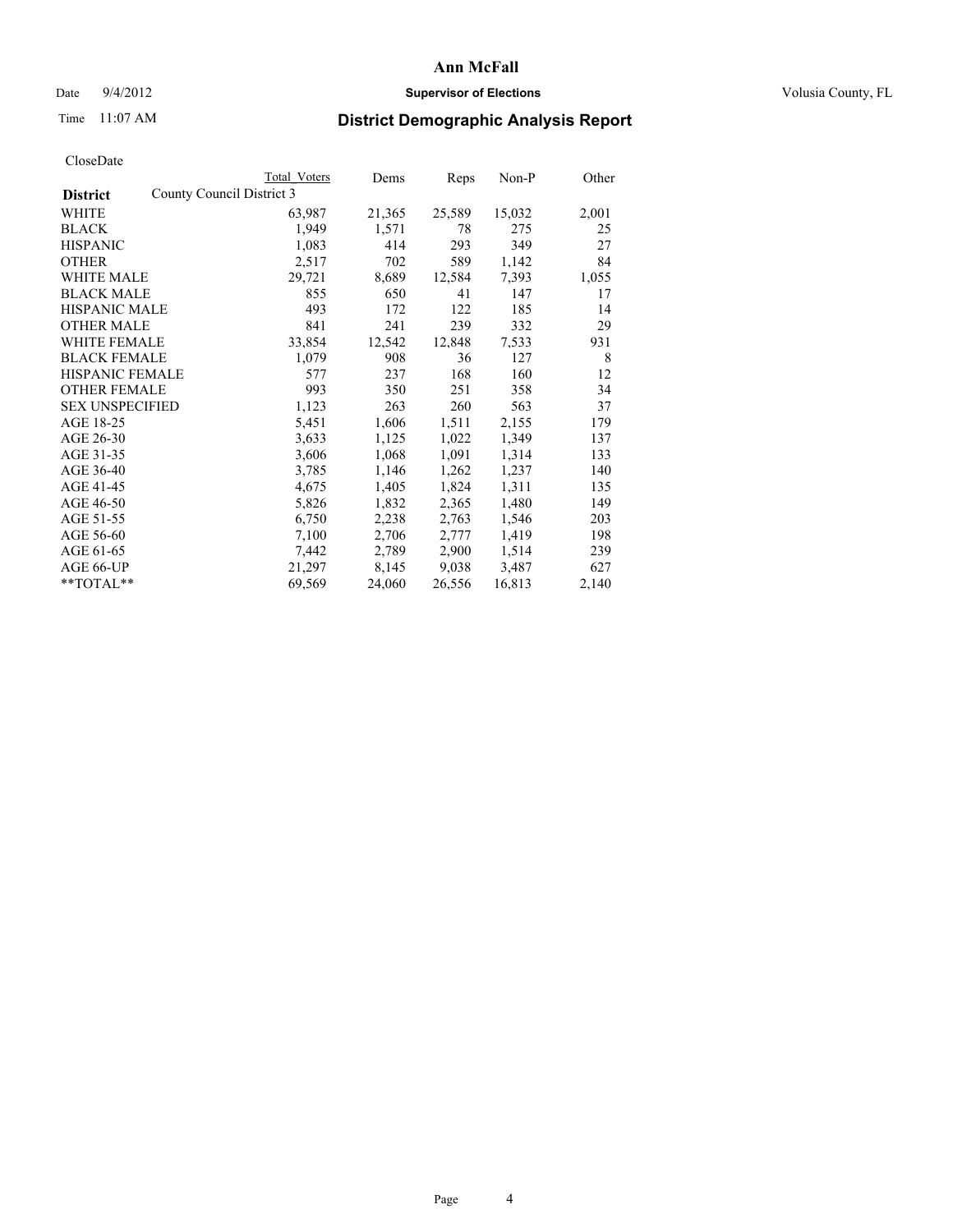### Date 9/4/2012 **Supervisor of Elections Supervisor of Elections** Volusia County, FL

# Time 11:07 AM **District Demographic Analysis Report**

|                                              |        |        |        |        | Other |
|----------------------------------------------|--------|--------|--------|--------|-------|
| County Council District 4<br><b>District</b> |        |        |        |        |       |
| <b>WHITE</b>                                 | 53,450 | 18,275 | 21,513 | 11,751 | 1,911 |
| <b>BLACK</b>                                 | 5,668  | 4,632  | 187    | 773    | 76    |
| <b>HISPANIC</b>                              | 1,398  | 597    | 332    | 441    | 28    |
| <b>OTHER</b>                                 | 3,164  | 1,049  | 751    | 1,274  | 90    |
| <b>WHITE MALE</b>                            | 24,510 | 7,322  | 10,442 | 5,742  | 1,004 |
| <b>BLACK MALE</b>                            | 2,210  | 1,698  | 98     | 370    | 44    |
| <b>HISPANIC MALE</b>                         | 609    | 226    | 157    | 208    | 18    |
| <b>OTHER MALE</b>                            | 1,083  | 351    | 288    | 407    | 37    |
| <b>WHITE FEMALE</b>                          | 28,628 | 10,868 | 10,956 | 5,916  | 888   |
| <b>BLACK FEMALE</b>                          | 3,406  | 2,892  | 89     | 393    | 32    |
| <b>HISPANIC FEMALE</b>                       | 779    | 367    | 171    | 231    | 10    |
| <b>OTHER FEMALE</b>                          | 1,306  | 508    | 351    | 412    | 35    |
| <b>SEX UNSPECIFIED</b>                       | 1,149  | 321    | 231    | 560    | 37    |
| AGE 18-25                                    | 5,878  | 2,212  | 1,500  | 2,009  | 157   |
| AGE 26-30                                    | 3,885  | 1,430  | 1,005  | 1,315  | 135   |
| AGE 31-35                                    | 3,394  | 1,261  | 909    | 1,092  | 132   |
| AGE 36-40                                    | 3,414  | 1,239  | 1,055  | 977    | 143   |
| AGE 41-45                                    | 4,282  | 1,460  | 1,552  | 1,113  | 157   |
| AGE 46-50                                    | 5,300  | 1,892  | 1,999  | 1,227  | 182   |
| AGE 51-55                                    | 6,052  | 2,253  | 2,337  | 1,266  | 196   |
| AGE 56-60                                    | 6,269  | 2,552  | 2,324  | 1,189  | 204   |
| AGE 61-65                                    | 6,512  | 2,650  | 2,358  | 1,291  | 213   |
| AGE 66-UP                                    | 18,762 | 7,631  | 7,752  | 2,789  | 590   |
| $*$ $TOTAL**$                                | 63,750 | 24,580 | 22,792 | 14,269 | 2,109 |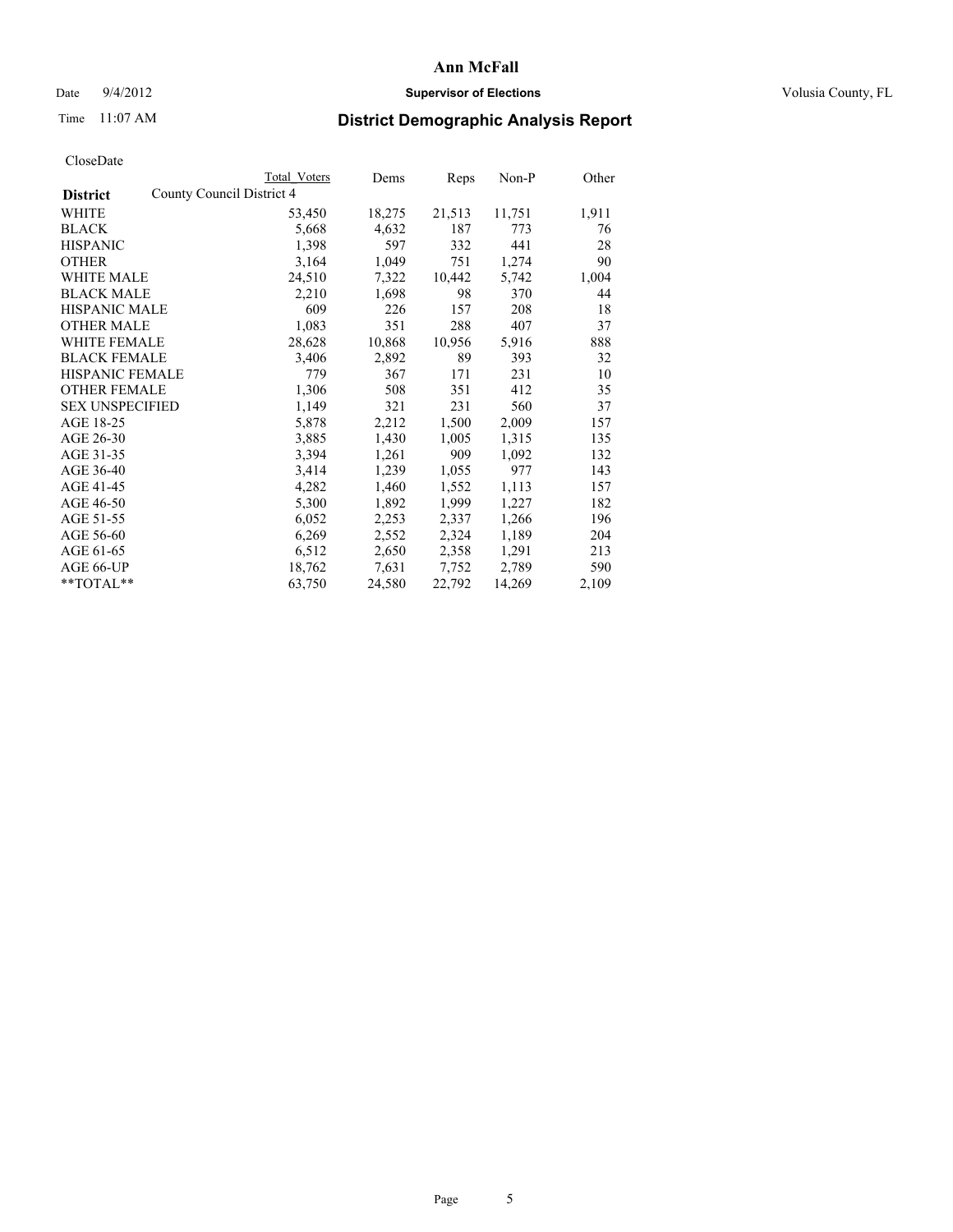### Date 9/4/2012 **Supervisor of Elections Supervisor of Elections** Volusia County, FL

## Time 11:07 AM **District Demographic Analysis Report**

|                        |                           | Total Voters | Dems   | <b>Reps</b> | Non-P  | Other |
|------------------------|---------------------------|--------------|--------|-------------|--------|-------|
| <b>District</b>        | County Council District 5 |              |        |             |        |       |
| <b>WHITE</b>           |                           | 41,494       | 13,130 | 16,647      | 9,813  | 1,904 |
| <b>BLACK</b>           |                           | 5,102        | 3,923  | 248         | 822    | 109   |
| <b>HISPANIC</b>        |                           | 13,210       | 6,498  | 2,144       | 4,283  | 285   |
| <b>OTHER</b>           |                           | 3,361        | 1,069  | 666         | 1,519  | 107   |
| <b>WHITE MALE</b>      |                           | 19,413       | 5,395  | 8,175       | 4,812  | 1,031 |
| <b>BLACK MALE</b>      |                           | 2,271        | 1,638  | 150         | 414    | 69    |
| <b>HISPANIC MALE</b>   |                           | 6,254        | 2,943  | 1,082       | 2,068  | 161   |
| <b>OTHER MALE</b>      |                           | 1,109        | 372    | 256         | 439    | 42    |
| <b>WHITE FEMALE</b>    |                           | 21,810       | 7,651  | 8,365       | 4,930  | 864   |
| <b>BLACK FEMALE</b>    |                           | 2,781        | 2,242  | 98          | 401    | 40    |
| <b>HISPANIC FEMALE</b> |                           | 6,857        | 3,502  | 1,054       | 2,181  | 120   |
| <b>OTHER FEMALE</b>    |                           | 1,311        | 504    | 273         | 497    | 37    |
| <b>SEX UNSPECIFIED</b> |                           | 1,361        | 373    | 252         | 695    | 41    |
| AGE 18-25              |                           | 7,233        | 2,500  | 1,579       | 2,840  | 314   |
| AGE 26-30              |                           | 4,613        | 1,555  | 1,052       | 1,814  | 192   |
| AGE 31-35              |                           | 5,062        | 1,831  | 1,249       | 1,735  | 247   |
| AGE 36-40              |                           | 5,192        | 1,912  | 1,489       | 1,565  | 226   |
| AGE 41-45              |                           | 5,531        | 1,928  | 1,869       | 1,531  | 203   |
| AGE 46-50              |                           | 6,334        | 2,326  | 2,165       | 1,604  | 239   |
| AGE 51-55              |                           | 6,392        | 2,449  | 2,339       | 1,390  | 214   |
| AGE 56-60              |                           | 5,641        | 2,301  | 1,958       | 1,172  | 210   |
| AGE 61-65              |                           | 5,158        | 2,178  | 1,785       | 1,014  | 181   |
| AGE 66-UP              |                           | 12,089       | 5,683  | 4,229       | 1,796  | 381   |
| $*$ $TOTAL**$          |                           | 63,245       | 24,663 | 19,714      | 16,461 | 2,407 |
|                        |                           |              |        |             |        |       |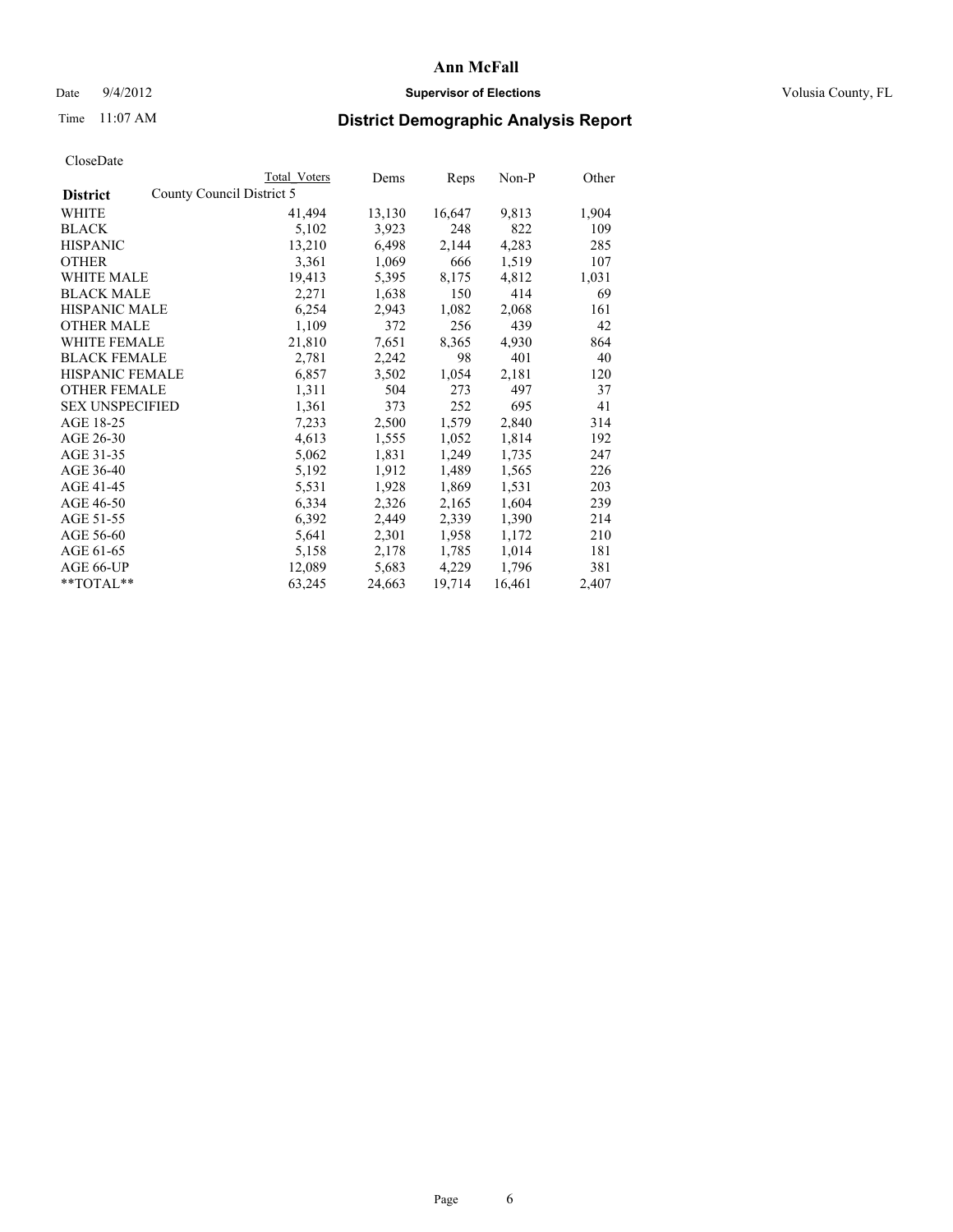### Date 9/4/2012 **Supervisor of Elections Supervisor of Elections** Volusia County, FL

# Time 11:07 AM **District Demographic Analysis Report**

|                        |                              | Total Voters | Dems | Reps           | Non-P | Other          |
|------------------------|------------------------------|--------------|------|----------------|-------|----------------|
| <b>District</b>        | Indigo Community Development |              |      |                |       |                |
| WHITE                  |                              | 850          | 208  | 441            | 170   | 31             |
| <b>BLACK</b>           |                              | 76           | 57   | 8              | 11    | $\Omega$       |
| <b>HISPANIC</b>        |                              | 44           | 23   | 5              | 15    | 1              |
| <b>OTHER</b>           |                              | 74           | 22   | 25             | 27    | $\theta$       |
| WHITE MALE             |                              | 415          | 87   | 221            | 88    | 19             |
| <b>BLACK MALE</b>      |                              | 33           | 23   | 5              | 5     | $\overline{0}$ |
| <b>HISPANIC MALE</b>   |                              | 14           | 7    | 1              | 6     | $\overline{0}$ |
| <b>OTHER MALE</b>      |                              | 26           | 5    | 9              | 12    | $\Omega$       |
| WHITE FEMALE           |                              | 430          | 121  | 217            | 81    | 11             |
| <b>BLACK FEMALE</b>    |                              | 43           | 34   | 3              | 6     | $\overline{0}$ |
| <b>HISPANIC FEMALE</b> |                              | 30           | 16   | $\overline{4}$ | 9     | 1              |
| <b>OTHER FEMALE</b>    |                              | 36           | 10   | 13             | 13    | $\theta$       |
| <b>SEX UNSPECIFIED</b> |                              | 17           | 7    | 6              | 3     | 1              |
| AGE 18-25              |                              | 78           | 19   | 31             | 25    | 3              |
| AGE 26-30              |                              | 96           | 23   | 34             | 36    | 3              |
| AGE 31-35              |                              | 95           | 34   | 27             | 32    | $\overline{2}$ |
| AGE 36-40              |                              | 75           | 22   | 35             | 17    | 1              |
| AGE 41-45              |                              | 63           | 16   | 31             | 16    | $\theta$       |
| AGE 46-50              |                              | 83           | 29   | 40             | 10    | 4              |
| AGE 51-55              |                              | 95           | 28   | 52             | 14    | 1              |
| AGE 56-60              |                              | 106          | 34   | 57             | 12    | 3              |
| AGE 61-65              |                              | 134          | 40   | 59             | 29    | 6              |
| AGE 66-UP              |                              | 222          | 66   | 114            | 33    | 9              |
| $*$ TOTAL $**$         |                              | 1,047        | 311  | 480            | 224   | 32             |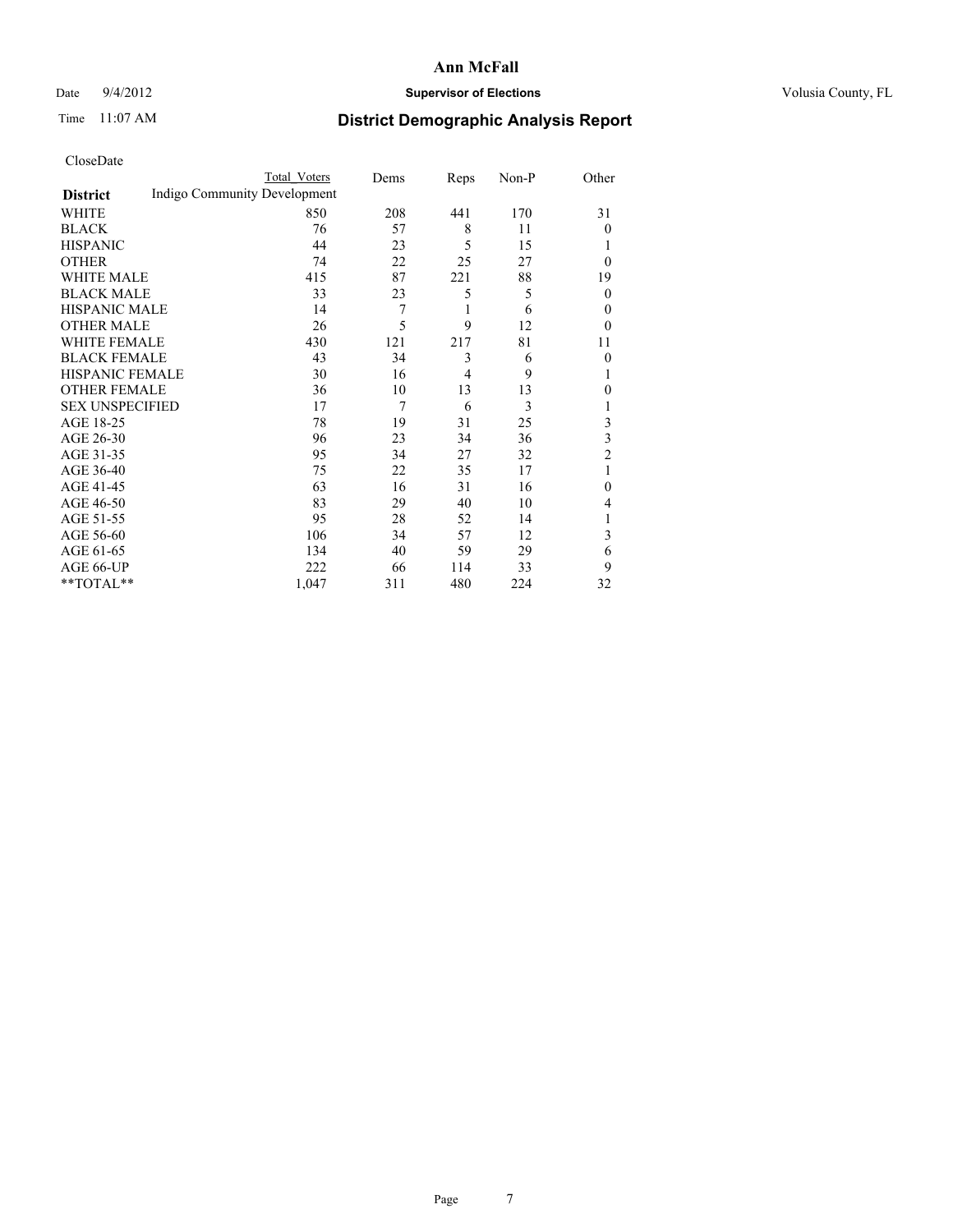### Date 9/4/2012 **Supervisor of Elections Supervisor of Elections** Volusia County, FL

## Time 11:07 AM **District Demographic Analysis Report**

|                        |                          | Total Voters | Dems   | <b>Reps</b> | Non-P  | Other |
|------------------------|--------------------------|--------------|--------|-------------|--------|-------|
| <b>District</b>        | Congressional District 6 |              |        |             |        |       |
| WHITE                  |                          | 199,783      | 68,105 | 79,763      | 44,727 | 7,188 |
| <b>BLACK</b>           |                          | 21,801       | 17,970 | 673         | 2,875  | 283   |
| <b>HISPANIC</b>        |                          | 6,023        | 2,536  | 1,295       | 2,029  | 163   |
| <b>OTHER</b>           |                          | 10,738       | 3,484  | 2,386       | 4,492  | 376   |
| <b>WHITE MALE</b>      |                          | 92,233       | 27,545 | 38,972      | 21,844 | 3,872 |
| <b>BLACK MALE</b>      |                          | 8,649        | 6,828  | 339         | 1,334  | 148   |
| <b>HISPANIC MALE</b>   |                          | 2,735        | 1,076  | 596         | 969    | 94    |
| <b>OTHER MALE</b>      |                          | 3,571        | 1,169  | 926         | 1,355  | 121   |
| <b>WHITE FEMALE</b>    |                          | 106,300      | 40,155 | 40,341      | 22,550 | 3,254 |
| <b>BLACK FEMALE</b>    |                          | 12,935       | 10,971 | 328         | 1,503  | 133   |
| HISPANIC FEMALE        |                          | 3,236        | 1,438  | 687         | 1,044  | 67    |
| <b>OTHER FEMALE</b>    |                          | 4,285        | 1,655  | 1,038       | 1,455  | 137   |
| <b>SEX UNSPECIFIED</b> |                          | 4,401        | 1,258  | 890         | 2,069  | 184   |
| AGE 18-25              |                          | 22,954       | 9,007  | 5,366       | 7,820  | 761   |
| AGE 26-30              |                          | 14,580       | 5,317  | 3,662       | 5,075  | 526   |
| AGE 31-35              |                          | 13,134       | 4,699  | 3,560       | 4,343  | 532   |
| AGE 36-40              |                          | 12,853       | 4,461  | 4,055       | 3,817  | 520   |
| AGE 41-45              |                          | 15,832       | 5,466  | 5,642       | 4,183  | 541   |
| AGE 46-50              |                          | 19,308       | 6,865  | 7,295       | 4,559  | 589   |
| AGE 51-55              |                          | 22,286       | 8,335  | 8,576       | 4,664  | 711   |
| AGE 56-60              |                          | 22,914       | 9,343  | 8,421       | 4,403  | 747   |
| AGE 61-65              |                          | 24,202       | 9,672  | 8,973       | 4,732  | 825   |
| AGE 66-UP              |                          | 70,500       | 29,032 | 28,592      | 10,605 | 2,271 |
| $*$ $TOTAL**$          |                          | 238,570      | 92,198 | 84,147      | 54,202 | 8,023 |
|                        |                          |              |        |             |        |       |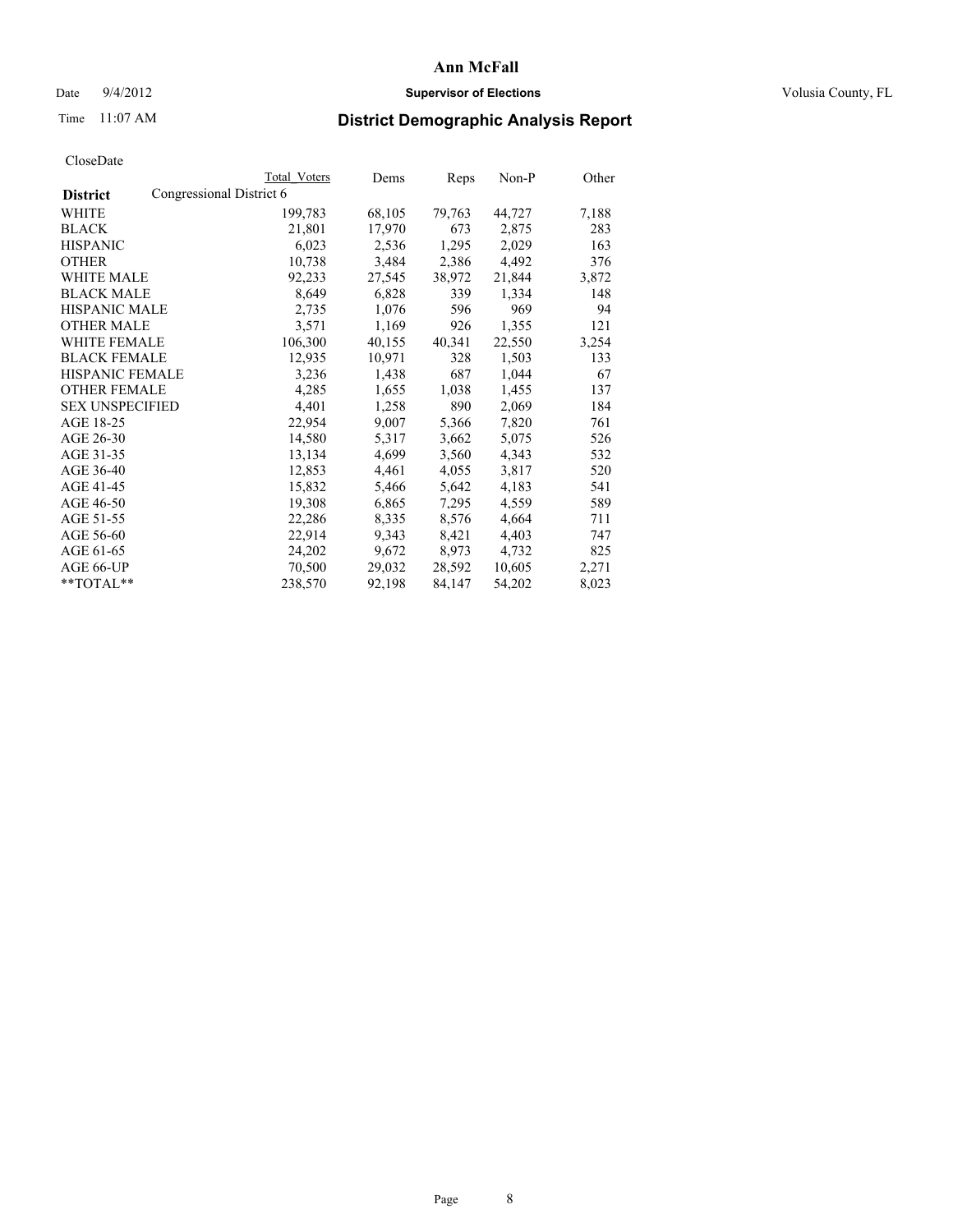### Date 9/4/2012 **Supervisor of Elections Supervisor of Elections** Volusia County, FL

## Time 11:07 AM **District Demographic Analysis Report**

| Congressional District 7<br>58,983 | 18,326 |        |        |       |
|------------------------------------|--------|--------|--------|-------|
|                                    |        |        |        |       |
|                                    |        | 24,338 | 13,624 | 2,695 |
|                                    | 4,532  | 284    | 936    | 126   |
| 15,059                             | 7,328  | 2,495  | 4,912  | 324   |
| 4,341                              | 1,364  | 903    | 1,924  | 150   |
| 27,387                             | 7,453  | 11,852 | 6,636  | 1,446 |
| 2,590                              | 1,866  | 163    | 484    | 77    |
| 7,080                              | 3,296  | 1,258  | 2,347  | 179   |
| 1,456                              | 479    | 346    | 570    | 61    |
| 31,226                             | 10,769 | 12,329 | 6,892  | 1,236 |
| 3,232                              | 2,618  | 121    | 444    | 49    |
| 7,862                              | 3,970  | 1,227  | 2,525  | 140   |
| 1,691                              | 646    | 366    | 629    | 50    |
| 1,737                              | 453    | 358    | 869    | 57    |
| 9,088                              | 3,018  | 2,122  | 3,535  | 413   |
| 5,900                              | 1,915  | 1,459  | 2,279  | 247   |
| 6,464                              | 2,241  | 1,708  | 2,193  | 322   |
| 6,439                              | 2,289  | 1,922  | 1,941  | 287   |
| 7,085                              | 2,374  | 2,468  | 1,973  | 270   |
| 8,163                              | 2,866  | 2,927  | 2,059  | 311   |
| 8,310                              | 3,059  | 3,167  | 1,793  | 291   |
| 7,542                              | 2,993  | 2,710  | 1,552  | 287   |
| 7,092                              | 2,872  | 2,588  | 1,371  | 261   |
| 18,273                             | 7,975  | 6,962  | 2,728  | 608   |
| 84,357                             | 31,602 | 28,033 | 21,425 | 3,297 |
|                                    | 5,878  |        |        |       |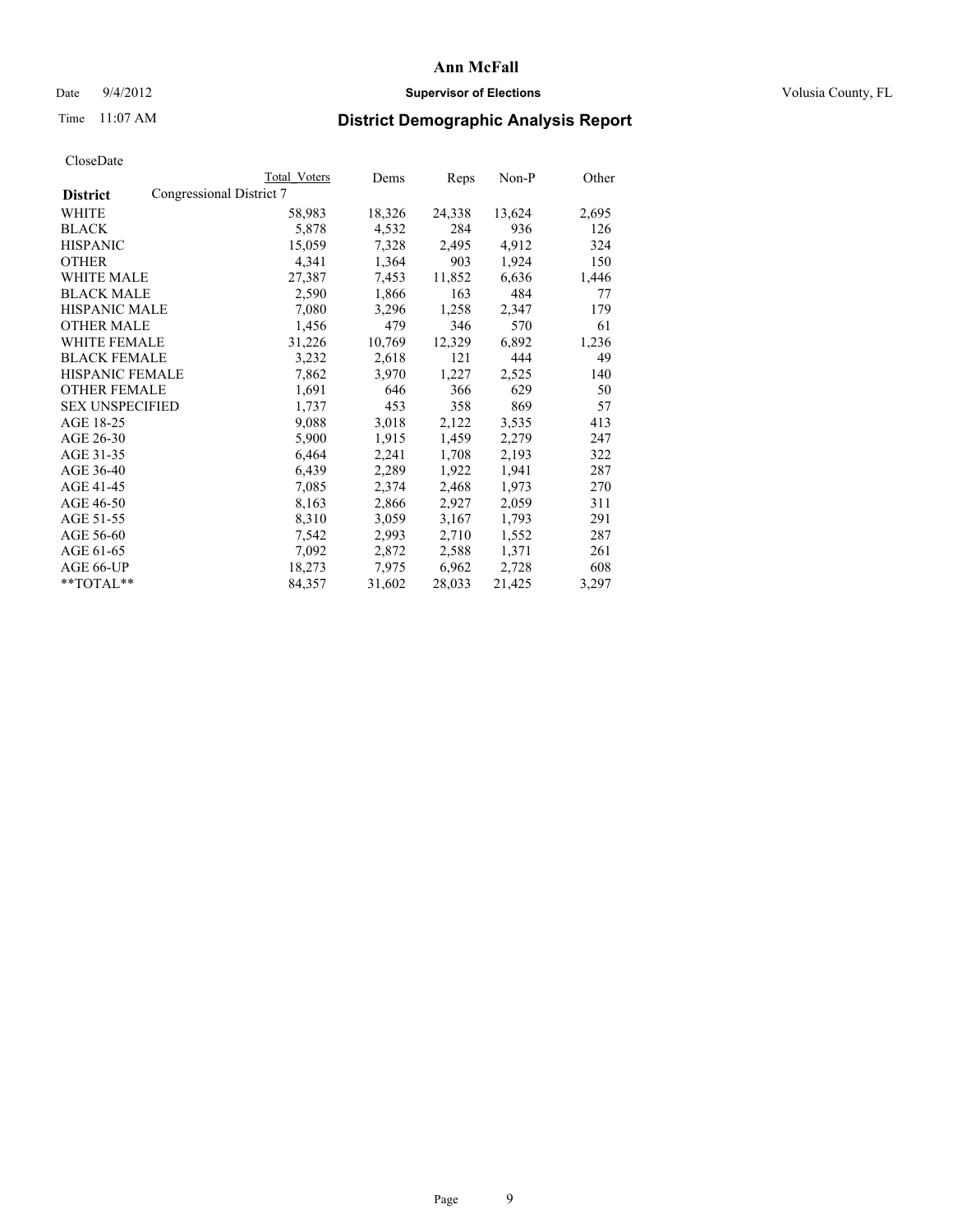## Date 9/4/2012 **Supervisor of Elections Supervisor of Elections** Volusia County, FL

## Time 11:07 AM **District Demographic Analysis Report**

|                                        | Total Voters | Dems     | Reps     | Non-P    | Other |
|----------------------------------------|--------------|----------|----------|----------|-------|
| Unincorporated Area<br><b>District</b> |              |          |          |          |       |
| <b>WHITE</b>                           | 0            | $\theta$ | $\theta$ | $\theta$ | 0     |
| <b>BLACK</b>                           |              |          | 0        | 0        |       |
| <b>HISPANIC</b>                        |              |          | 0        | 0        |       |
| <b>OTHER</b>                           |              |          | 0        |          |       |
| <b>WHITE MALE</b>                      |              |          | 0        |          |       |
| <b>BLACK MALE</b>                      |              |          | 0        |          |       |
| <b>HISPANIC MALE</b>                   |              |          | 0        |          |       |
| <b>OTHER MALE</b>                      |              |          | 0        |          |       |
| <b>WHITE FEMALE</b>                    |              |          | 0        |          |       |
| <b>BLACK FEMALE</b>                    |              |          | 0        | 0        |       |
| HISPANIC FEMALE                        |              |          |          |          |       |
| <b>OTHER FEMALE</b>                    |              |          | 0        |          |       |
| <b>SEX UNSPECIFIED</b>                 |              |          | 0        |          |       |
| AGE 18-25                              |              |          | 0        |          |       |
| AGE 26-30                              |              |          | 0        |          |       |
| AGE 31-35                              |              |          | 0        |          |       |
| AGE 36-40                              |              |          | 0        | 0        |       |
| AGE 41-45                              |              |          | 0        |          |       |
| AGE 46-50                              |              |          | 0        |          |       |
| AGE 51-55                              |              |          |          |          |       |
| AGE 56-60                              |              |          | 0        |          |       |
| AGE 61-65                              |              |          | 0        |          |       |
| AGE 66-UP                              |              |          |          |          |       |
| $**TOTAL**$                            |              |          | 0        | 0        | 0     |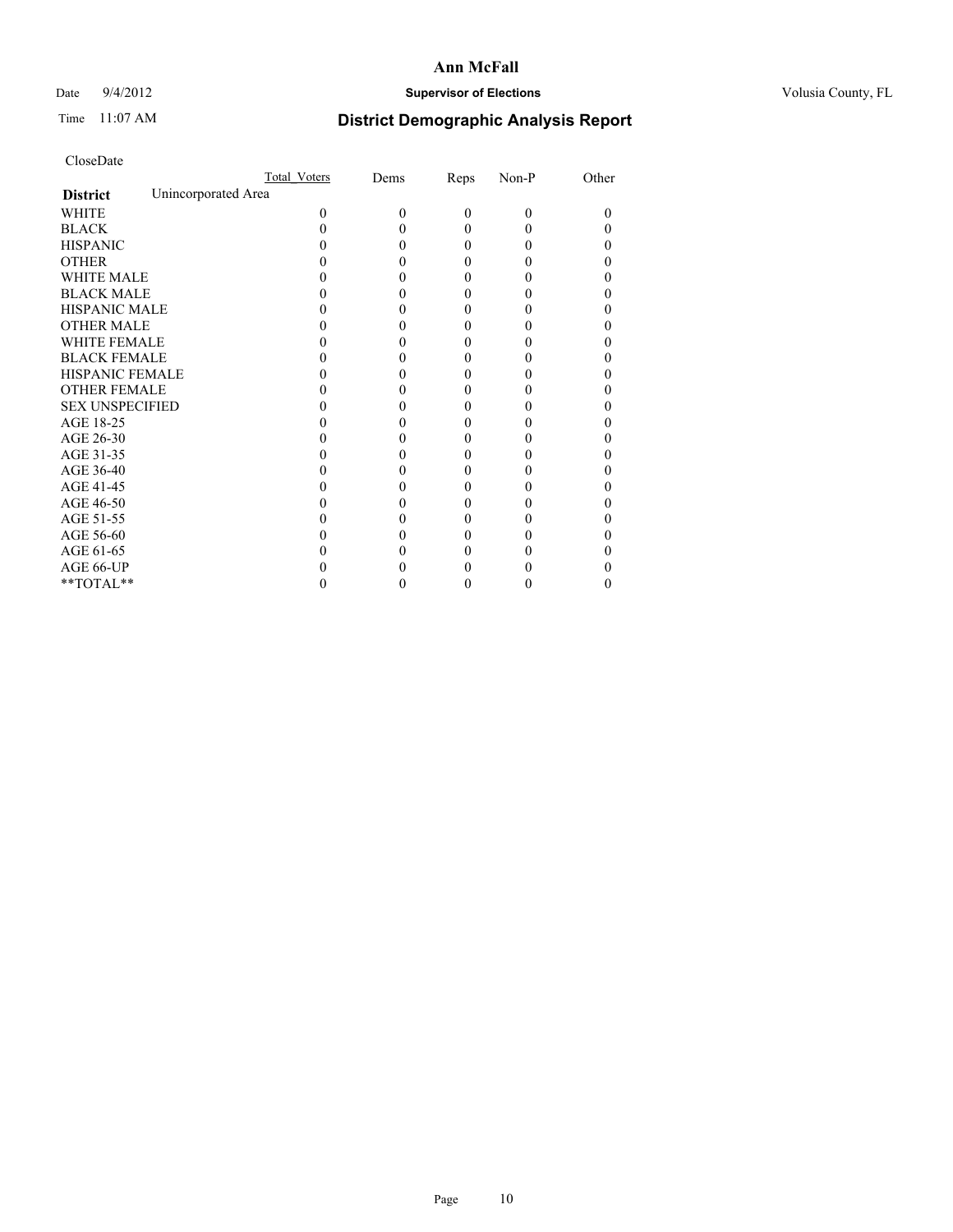### Date 9/4/2012 **Supervisor of Elections Supervisor of Elections** Volusia County, FL

# Time 11:07 AM **District Demographic Analysis Report**

|                        |               | Total Voters | Dems   | Reps  | Non-P | Other |
|------------------------|---------------|--------------|--------|-------|-------|-------|
| <b>District</b>        | Daytona Beach |              |        |       |       |       |
| <b>WHITE</b>           |               | 21,040       | 7,693  | 7,614 | 4,917 | 816   |
| <b>BLACK</b>           |               | 12,552       | 10,549 | 304   | 1,559 | 140   |
| <b>HISPANIC</b>        |               | 970          | 460    | 184   | 304   | 22    |
| <b>OTHER</b>           |               | 2,153        | 898    | 313   | 868   | 74    |
| <b>WHITE MALE</b>      |               | 10,037       | 3,225  | 3,879 | 2,432 | 501   |
| <b>BLACK MALE</b>      |               | 4,872        | 3,943  | 155   | 709   | 65    |
| <b>HISPANIC MALE</b>   |               | 471          | 200    | 93    | 163   | 15    |
| <b>OTHER MALE</b>      |               | 684          | 286    | 124   | 256   | 18    |
| <b>WHITE FEMALE</b>    |               | 10,873       | 4,412  | 3,695 | 2,458 | 308   |
| <b>BLACK FEMALE</b>    |               | 7,551        | 6,498  | 147   | 831   | 75    |
| HISPANIC FEMALE        |               | 493          | 256    | 90    | 140   | 7     |
| <b>OTHER FEMALE</b>    |               | 848          | 406    | 149   | 271   | 22    |
| <b>SEX UNSPECIFIED</b> |               | 886          | 374    | 83    | 388   | 41    |
| AGE 18-25              |               | 5,964        | 3,643  | 656   | 1,514 | 151   |
| AGE 26-30              |               | 3,139        | 1,605  | 500   | 944   | 90    |
| AGE 31-35              |               | 2,346        | 1,180  | 402   | 701   | 63    |
| AGE 36-40              |               | 2,008        | 1,000  | 419   | 530   | 59    |
| AGE 41-45              |               | 2,257        | 1,164  | 478   | 546   | 69    |
| AGE 46-50              |               | 2,655        | 1,414  | 605   | 564   | 72    |
| AGE 51-55              |               | 3,153        | 1,672  | 831   | 552   | 98    |
| AGE 56-60              |               | 3,128        | 1,658  | 795   | 580   | 95    |
| AGE 61-65              |               | 3,220        | 1,637  | 900   | 583   | 100   |
| AGE 66-UP              |               | 8,911        | 4,663  | 2,832 | 1,157 | 259   |
| $*$ $TOTAL**$          |               | 36,783       | 19,637 | 8,419 | 7,671 | 1,056 |
|                        |               |              |        |       |       |       |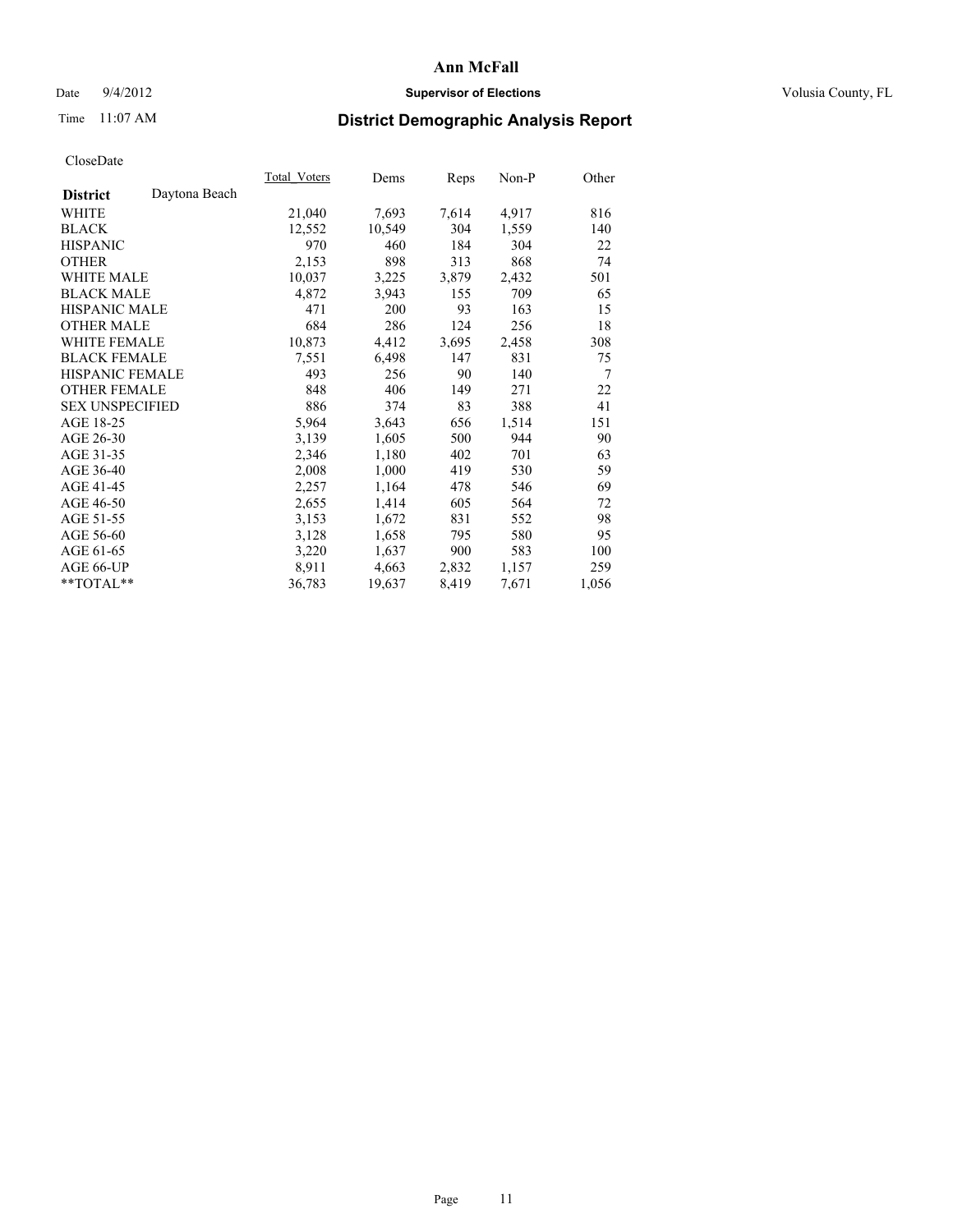## Date 9/4/2012 **Supervisor of Elections Supervisor of Elections** Volusia County, FL

# Time 11:07 AM **District Demographic Analysis Report**

|                        | Total Voters         | Dems | Reps           | Non-P | Other            |
|------------------------|----------------------|------|----------------|-------|------------------|
| <b>District</b>        | Daytona Beach Shores |      |                |       |                  |
| WHITE                  | 3,263                | 884  | 1,545          | 722   | 112              |
| <b>BLACK</b>           | 35                   | 24   | 3              | 8     | $\theta$         |
| <b>HISPANIC</b>        | 68                   | 16   | 30             | 21    |                  |
| <b>OTHER</b>           | 164                  | 42   | 55             | 61    | 6                |
| <b>WHITE MALE</b>      | 1,554                | 387  | 745            | 364   | 58               |
| <b>BLACK MALE</b>      | 18                   | 12   | 1              | 5     | $\boldsymbol{0}$ |
| <b>HISPANIC MALE</b>   | 36                   | 10   | 14             | 11    |                  |
| <b>OTHER MALE</b>      | 63                   | 18   | 19             | 24    | $\overline{c}$   |
| <b>WHITE FEMALE</b>    | 1,678                | 490  | 786            | 353   | 49               |
| <b>BLACK FEMALE</b>    | 17                   | 12   | $\overline{2}$ | 3     | $\overline{0}$   |
| <b>HISPANIC FEMALE</b> | 31                   | 6    | 15             | 10    | $\theta$         |
| <b>OTHER FEMALE</b>    | 76                   | 19   | 28             | 25    | 4                |
| <b>SEX UNSPECIFIED</b> | 57                   | 12   | 23             | 17    | 5                |
| AGE 18-25              | 117                  | 27   | 37             | 49    | 4                |
| AGE 26-30              | 114                  | 36   | 33             | 40    | 5                |
| AGE 31-35              | 85                   | 23   | 29             | 24    | 9                |
| AGE 36-40              | 81                   | 24   | 26             | 30    |                  |
| AGE 41-45              | 116                  | 28   | 46             | 42    | $\theta$         |
| AGE 46-50              | 175                  | 42   | 75             | 54    | 4                |
| AGE 51-55              | 249                  | 56   | 127            | 59    | 7                |
| AGE 56-60              | 291                  | 71   | 132            | 74    | 14               |
| AGE 61-65              | 435                  | 109  | 195            | 112   | 19               |
| AGE 66-UP              | 1,872                | 552  | 934            | 329   | 57               |
| $*$ TOTAL $*$          | 3,535                | 968  | 1,634          | 813   | 120              |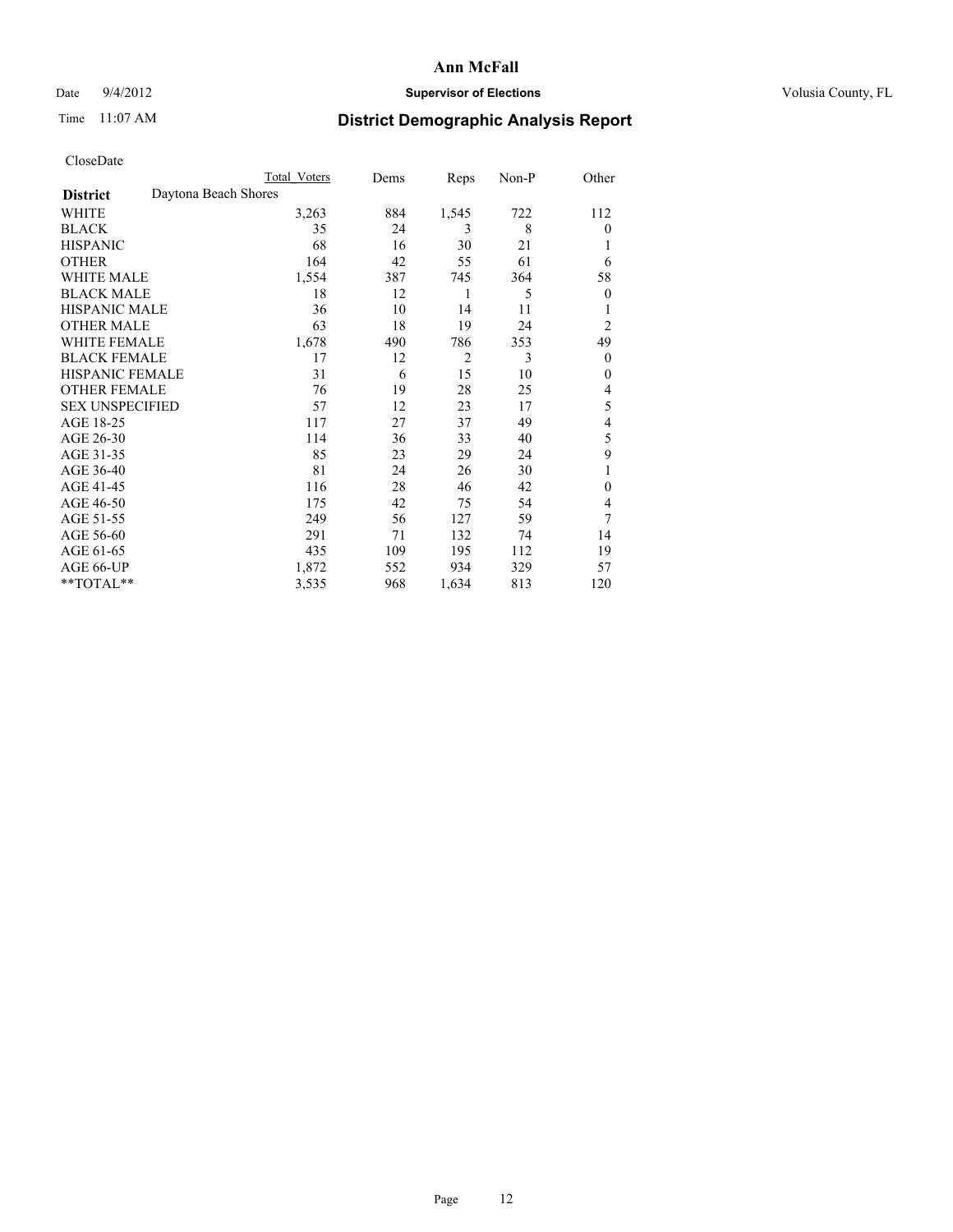## Date 9/4/2012 **Supervisor of Elections Supervisor of Elections** Volusia County, FL

# Time 11:07 AM **District Demographic Analysis Report**

| Total Voters | Dems  | <b>Reps</b> | Non-P | Other |
|--------------|-------|-------------|-------|-------|
|              |       |             |       |       |
| 11,709       | 3,210 | 5,547       | 2,441 | 511   |
| 430          | 328   | 31          | 61    | 10    |
| 839          | 371   | 215         | 233   | 20    |
| 674          | 188   | 177         | 283   | 26    |
| 5,469        | 1,283 | 2,702       | 1,220 | 264   |
| 199          | 142   | 10          | 42    | 5     |
| 379          | 157   | 104         | 108   | 10    |
| 219          | 58    | 63          | 86    | 12    |
| 6,159        | 1,912 | 2,804       | 1,200 | 243   |
| 227          | 182   | 21          | 19    | 5     |
| 450          | 209   | 111         | 122   | 8     |
| 285          | 96    | 78          | 102   | 9     |
| 265          | 58    | 77          | 119   | 11    |
| 1,053        | 297   | 327         | 378   | 51    |
| 739          | 167   | 283         | 259   | 30    |
| 790          | 210   | 294         | 245   | 41    |
| 851          | 228   | 316         | 261   | 46    |
| 1,055        | 270   | 473         | 266   | 46    |
| 1,225        | 330   | 580         | 267   | 48    |
| 1,344        | 387   | 639         | 275   | 43    |
| 1,332        | 443   | 582         | 256   | 51    |
| 1,445        | 475   | 669         | 249   | 52    |
| 3,830        | 1,296 | 1,808       | 567   | 159   |
| 13,664       | 4,103 | 5,971       | 3,023 | 567   |
|              |       |             |       |       |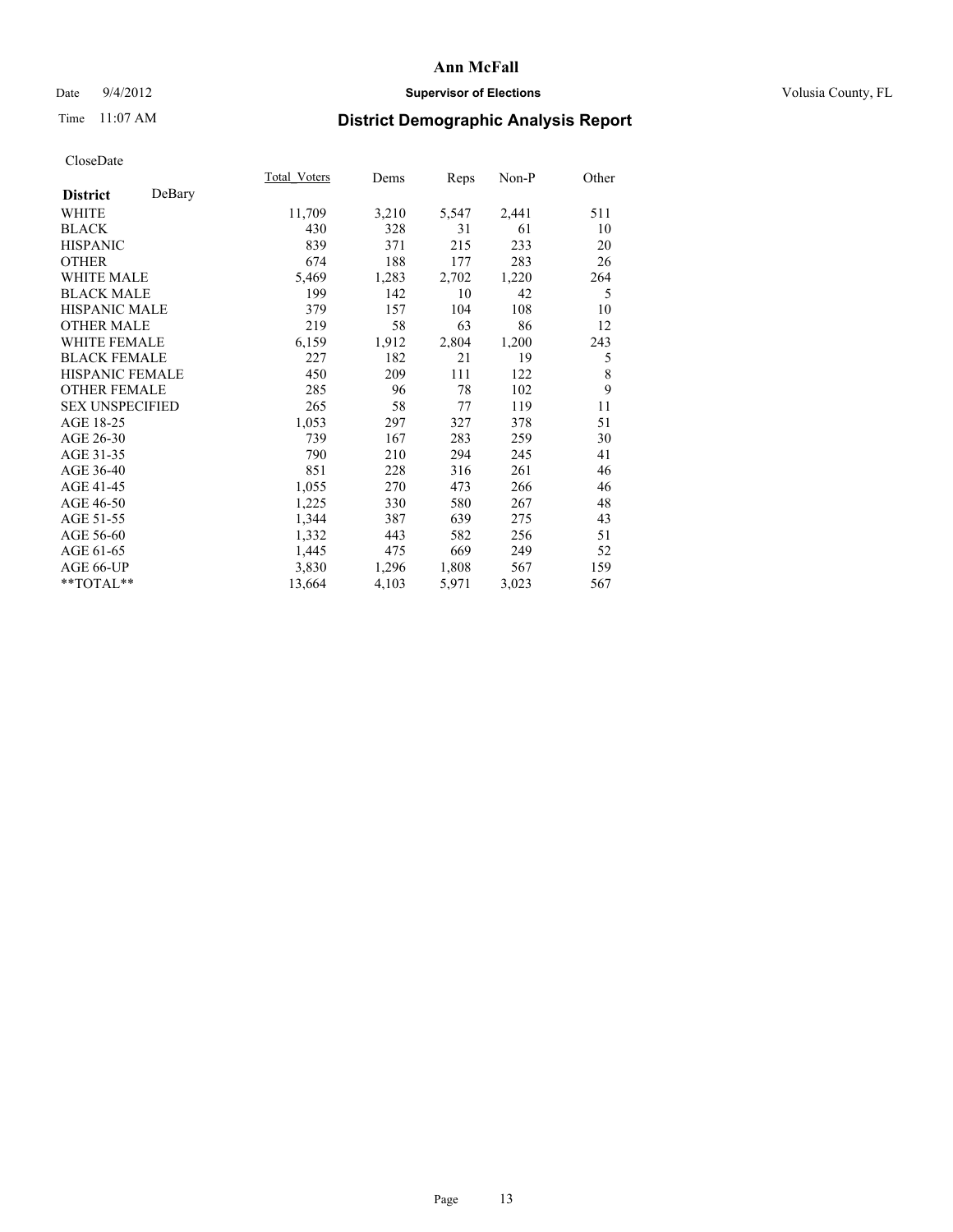## Date 9/4/2012 **Supervisor of Elections Supervisor of Elections** Volusia County, FL

# Time 11:07 AM **District Demographic Analysis Report**

|                           | Total Voters | Dems  | <b>Reps</b> | Non-P | Other |
|---------------------------|--------------|-------|-------------|-------|-------|
| DeLand<br><b>District</b> |              |       |             |       |       |
| <b>WHITE</b>              | 11,823       | 3,934 | 4,905       | 2,429 | 555   |
| <b>BLACK</b>              | 2,401        | 1,961 | 82          | 319   | 39    |
| <b>HISPANIC</b>           | 971          | 438   | 170         | 328   | 35    |
| <b>OTHER</b>              | 835          | 273   | 171         | 333   | 58    |
| <b>WHITE MALE</b>         | 5,117        | 1,472 | 2,244       | 1,114 | 287   |
| <b>BLACK MALE</b>         | 926          | 728   | 36          | 139   | 23    |
| HISPANIC MALE             | 396          | 167   | 80          | 132   | 17    |
| <b>OTHER MALE</b>         | 256          | 94    | 65          | 83    | 14    |
| <b>WHITE FEMALE</b>       | 6,654        | 2,446 | 2,647       | 1,295 | 266   |
| <b>BLACK FEMALE</b>       | 1,449        | 1,216 | 45          | 174   | 14    |
| <b>HISPANIC FEMALE</b>    | 570          | 269   | 89          | 195   | 17    |
| <b>OTHER FEMALE</b>       | 324          | 118   | 66          | 117   | 23    |
| <b>SEX UNSPECIFIED</b>    | 338          | 96    | 56          | 160   | 26    |
| AGE 18-25                 | 2,047        | 798   | 436         | 713   | 100   |
| AGE 26-30                 | 1,060        | 395   | 250         | 366   | 49    |
| AGE 31-35                 | 1,059        | 426   | 288         | 290   | 55    |
| AGE 36-40                 | 1,095        | 421   | 339         | 279   | 56    |
| AGE 41-45                 | 1,164        | 455   | 386         | 280   | 43    |
| AGE 46-50                 | 1,254        | 486   | 468         | 244   | 56    |
| AGE 51-55                 | 1,262        | 531   | 448         | 238   | 45    |
| AGE 56-60                 | 1,293        | 586   | 424         | 229   | 54    |
| AGE 61-65                 | 1,378        | 610   | 485         | 227   | 56    |
| AGE 66-UP                 | 4,437        | 1,906 | 1,807       | 551   | 173   |
| **TOTAL**                 | 16,049       | 6,614 | 5,331       | 3,417 | 687   |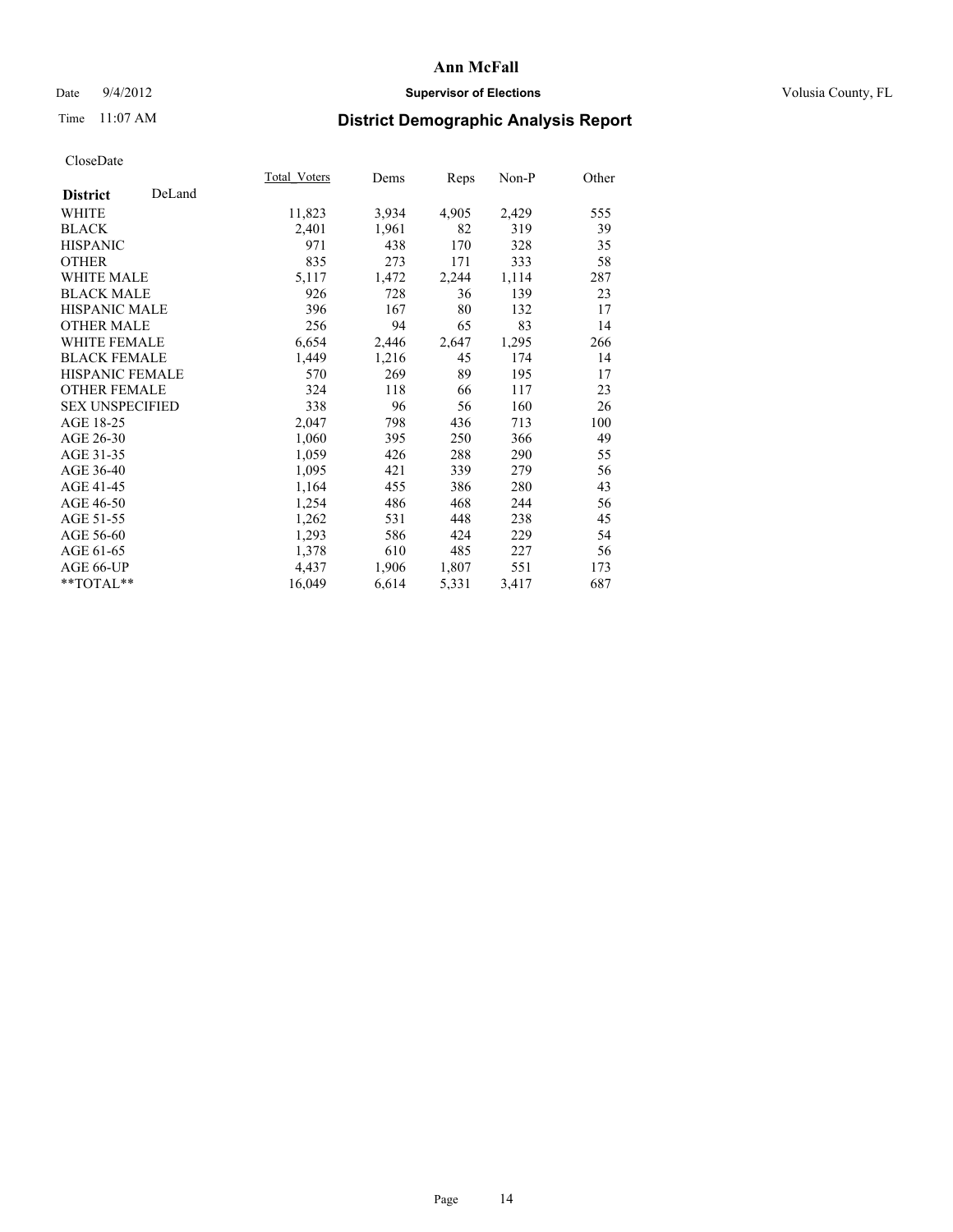## Date 9/4/2012 **Supervisor of Elections Supervisor of Elections** Volusia County, FL

# Time 11:07 AM **District Demographic Analysis Report**

| <b>Total Voters</b> | Dems   |        | Non-P  | Other |
|---------------------|--------|--------|--------|-------|
|                     |        |        |        |       |
| 32,915              | 10,680 | 12,754 | 7,934  | 1,547 |
| 4,754               | 3,660  | 219    | 772    | 103   |
| 12,571              | 6,245  | 1,981  | 4,081  | 264   |
| 2,898               | 947    | 543    | 1,319  | 89    |
| 15,311              | 4,393  | 6,213  | 3,869  | 836   |
| 2,110               | 1,528  | 136    | 380    | 66    |
| 5,942               | 2,825  | 1,001  | 1,967  | 149   |
| 962                 | 337    | 209    | 382    | 34    |
| 17,403              | 6,220  | 6,464  | 4,015  | 704   |
| 2,596               | 2,091  | 83     | 385    | 37    |
| 6,533               | 3,369  | 972    | 2,080  | 112   |
| 1,114               | 447    | 215    | 421    | 31    |
| 1,167               | 322    | 204    | 607    | 34    |
| 6,327               | 2,247  | 1,293  | 2,513  | 274   |
| 4,007               | 1,408  | 839    | 1,591  | 169   |
| 4,433               | 1,657  | 1,032  | 1,536  | 208   |
| 4,456               | 1,711  | 1,225  | 1,331  | 189   |
| 4,646               | 1,690  | 1,480  | 1,301  | 175   |
| 5,321               | 2,063  | 1,692  | 1,376  | 190   |
| 5,285               | 2,121  | 1,823  | 1,161  | 180   |
| 4,610               | 1,950  | 1,518  | 970    | 172   |
| 4,182               | 1,859  | 1,328  | 843    | 152   |
| 9,943               | 4,865  | 3,276  | 1,506  | 296   |
| 53,210              | 21,571 | 15,506 | 14,128 | 2,005 |
|                     |        |        | Reps   |       |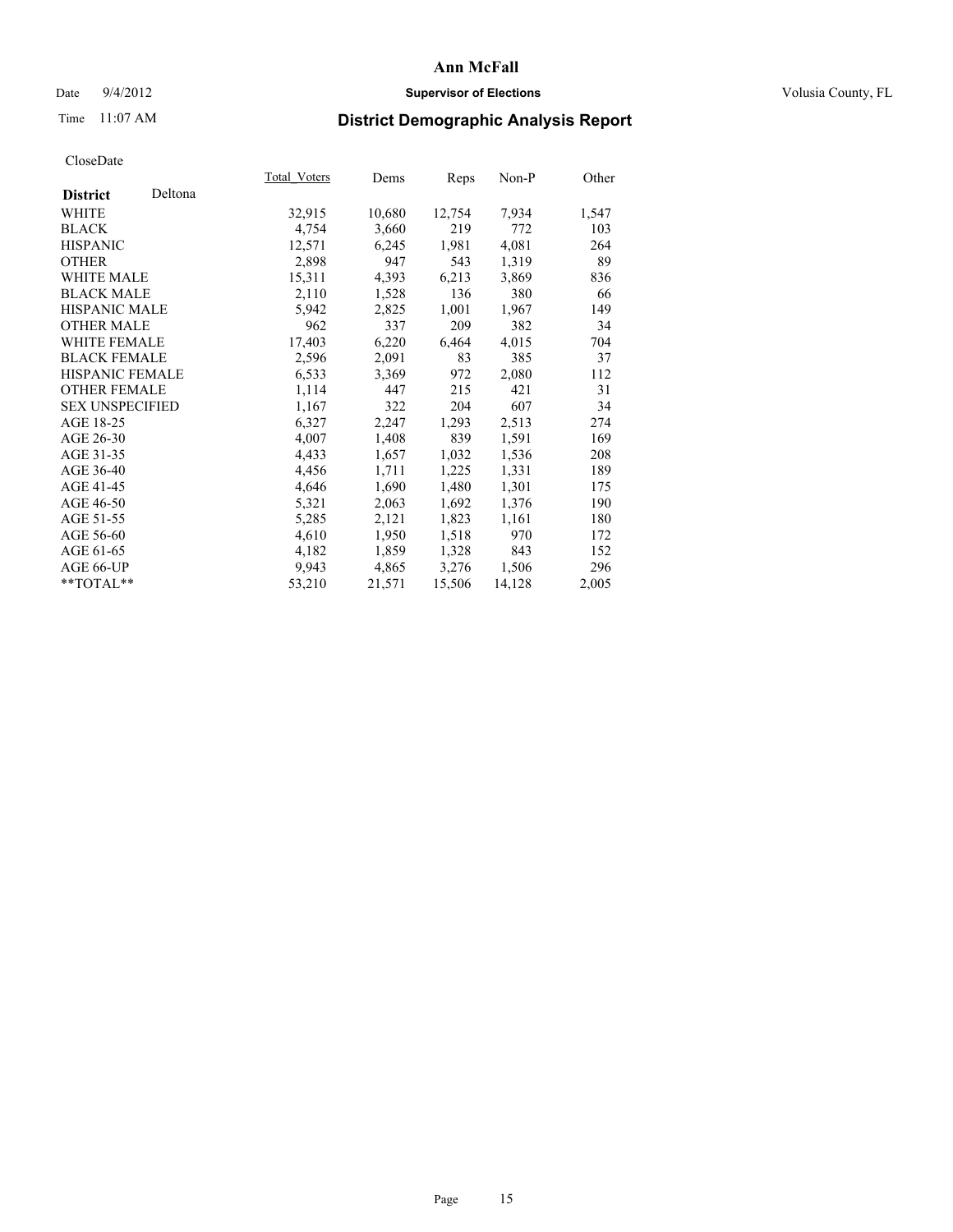## Date 9/4/2012 **Supervisor of Elections Supervisor of Elections** Volusia County, FL

# Time 11:07 AM **District Demographic Analysis Report**

|                        |           | Total Voters | Dems  | Reps  | Non-P | Other          |
|------------------------|-----------|--------------|-------|-------|-------|----------------|
| <b>District</b>        | Edgewater |              |       |       |       |                |
| WHITE                  |           | 13,051       | 4,768 | 4,501 | 3,424 | 358            |
| <b>BLACK</b>           |           | 290          | 214   | 14    | 58    | 4              |
| <b>HISPANIC</b>        |           | 180          | 79    | 40    | 55    | 6              |
| <b>OTHER</b>           |           | 425          | 125   | 89    | 202   | 9              |
| WHITE MALE             |           | 5,889        | 1,879 | 2,214 | 1,615 | 181            |
| <b>BLACK MALE</b>      |           | 134          | 95    | 8     | 29    | $\overline{2}$ |
| <b>HISPANIC MALE</b>   |           | 77           | 37    | 10    | 26    | 4              |
| <b>OTHER MALE</b>      |           | 136          | 46    | 39    | 49    | $\overline{2}$ |
| <b>WHITE FEMALE</b>    |           | 7,087        | 2,862 | 2,257 | 1,791 | 177            |
| <b>BLACK FEMALE</b>    |           | 153          | 117   | 6     | 28    | 2              |
| <b>HISPANIC FEMALE</b> |           | 100          | 41    | 30    | 27    | $\overline{2}$ |
| <b>OTHER FEMALE</b>    |           | 161          | 57    | 40    | 60    | $\overline{4}$ |
| <b>SEX UNSPECIFIED</b> |           | 209          | 52    | 40    | 114   | 3              |
| AGE 18-25              |           | 1,151        | 346   | 279   | 499   | 27             |
| AGE 26-30              |           | 865          | 262   | 230   | 350   | 23             |
| AGE 31-35              |           | 881          | 273   | 243   | 342   | 23             |
| AGE 36-40              |           | 886          | 289   | 252   | 316   | 29             |
| AGE 41-45              |           | 1,012        | 350   | 339   | 301   | 22             |
| AGE 46-50              |           | 1,151        | 400   | 397   | 326   | 28             |
| AGE 51-55              |           | 1,317        | 468   | 465   | 345   | 39             |
| AGE 56-60              |           | 1,357        | 554   | 480   | 302   | 21             |
| AGE 61-65              |           | 1,343        | 537   | 465   | 301   | 40             |
| AGE 66-UP              |           | 3,991        | 1,712 | 1,495 | 659   | 125            |
| **TOTAL**              |           | 13,954       | 5,191 | 4,645 | 3,741 | 377            |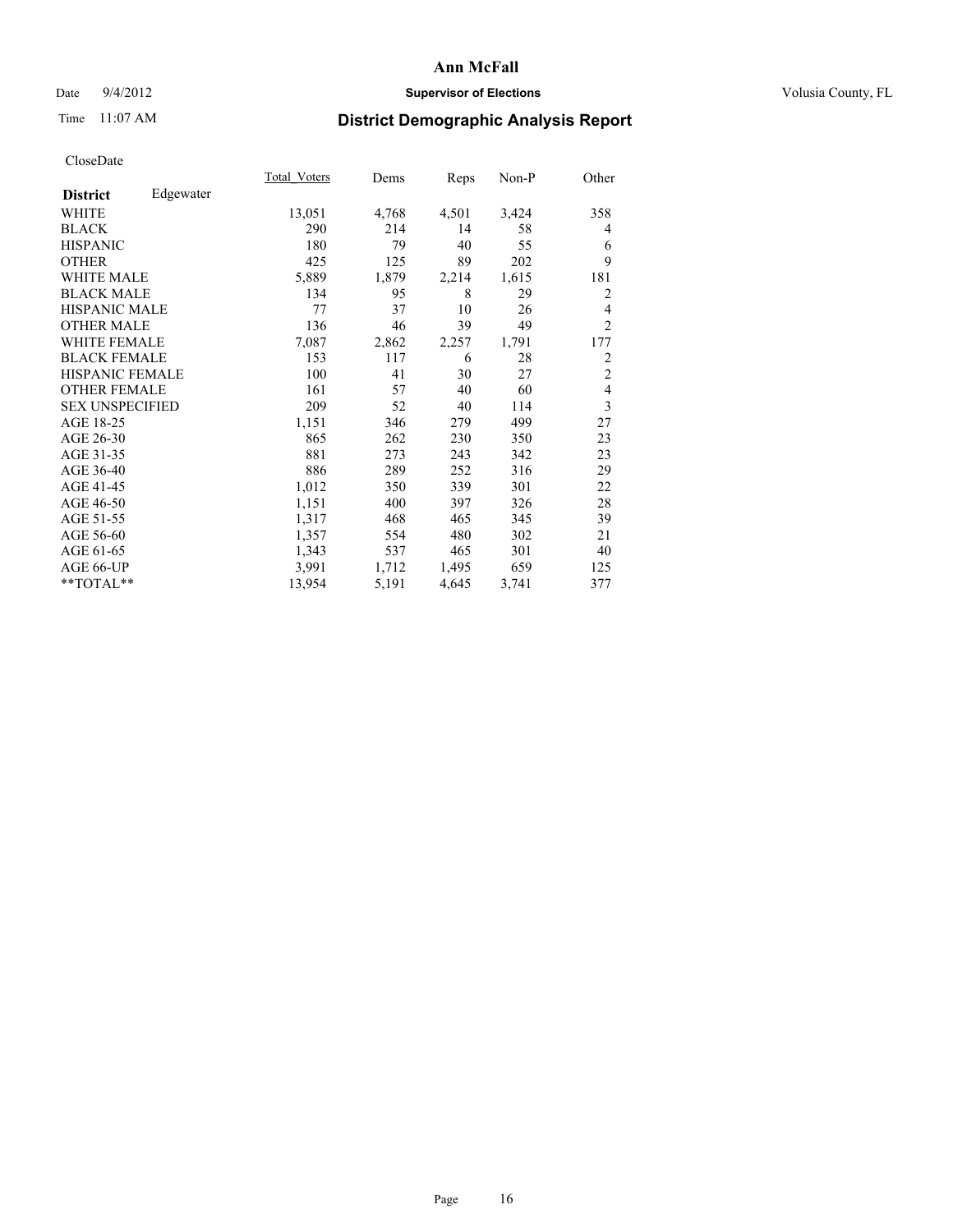## Date 9/4/2012 **Supervisor of Elections Supervisor of Elections** Volusia County, FL

# Time 11:07 AM **District Demographic Analysis Report**

|                        |            | Total Voters | Dems  | <b>Reps</b> | $Non-P$ | Other        |
|------------------------|------------|--------------|-------|-------------|---------|--------------|
| <b>District</b>        | Holly Hill |              |       |             |         |              |
| WHITE                  |            | 5,515        | 2,247 | 1,708       | 1,337   | 223          |
| <b>BLACK</b>           |            | 738          | 603   | 25          | 100     | 10           |
| <b>HISPANIC</b>        |            | 154          | 75    | 24          | 55      | $\theta$     |
| <b>OTHER</b>           |            | 321          | 112   | 54          | 145     | 10           |
| <b>WHITE MALE</b>      |            | 2,498        | 899   | 831         | 668     | 100          |
| <b>BLACK MALE</b>      |            | 258          | 195   | 11          | 48      | 4            |
| <b>HISPANIC MALE</b>   |            | 70           | 25    | 15          | 30      | $\theta$     |
| <b>OTHER MALE</b>      |            | 86           | 29    | 18          | 33      | 6            |
| <b>WHITE FEMALE</b>    |            | 2,982        | 1,337 | 867         | 657     | 121          |
| <b>BLACK FEMALE</b>    |            | 474          | 404   | 14          | 50      | 6            |
| HISPANIC FEMALE        |            | 84           | 50    | 9           | 25      | $\mathbf{0}$ |
| <b>OTHER FEMALE</b>    |            | 137          | 57    | 29          | 50      | 1            |
| <b>SEX UNSPECIFIED</b> |            | 139          | 41    | 17          | 76      | 5            |
| AGE 18-25              |            | 634          | 280   | 112         | 233     | 9            |
| AGE 26-30              |            | 451          | 187   | 86          | 158     | 20           |
| AGE 31-35              |            | 435          | 186   | 93          | 143     | 13           |
| AGE 36-40              |            | 376          | 169   | 84          | 113     | 10           |
| AGE 41-45              |            | 504          | 196   | 128         | 158     | 22           |
| AGE 46-50              |            | 636          | 253   | 184         | 166     | 33           |
| AGE 51-55              |            | 696          | 291   | 212         | 152     | 41           |
| AGE 56-60              |            | 657          | 312   | 164         | 158     | 23           |
| AGE 61-65              |            | 605          | 283   | 165         | 133     | 24           |
| AGE 66-UP              |            | 1,745        | 885   | 584         | 227     | 49           |
| **TOTAL**              |            | 6,739        | 3,042 | 1,812       | 1,641   | 244          |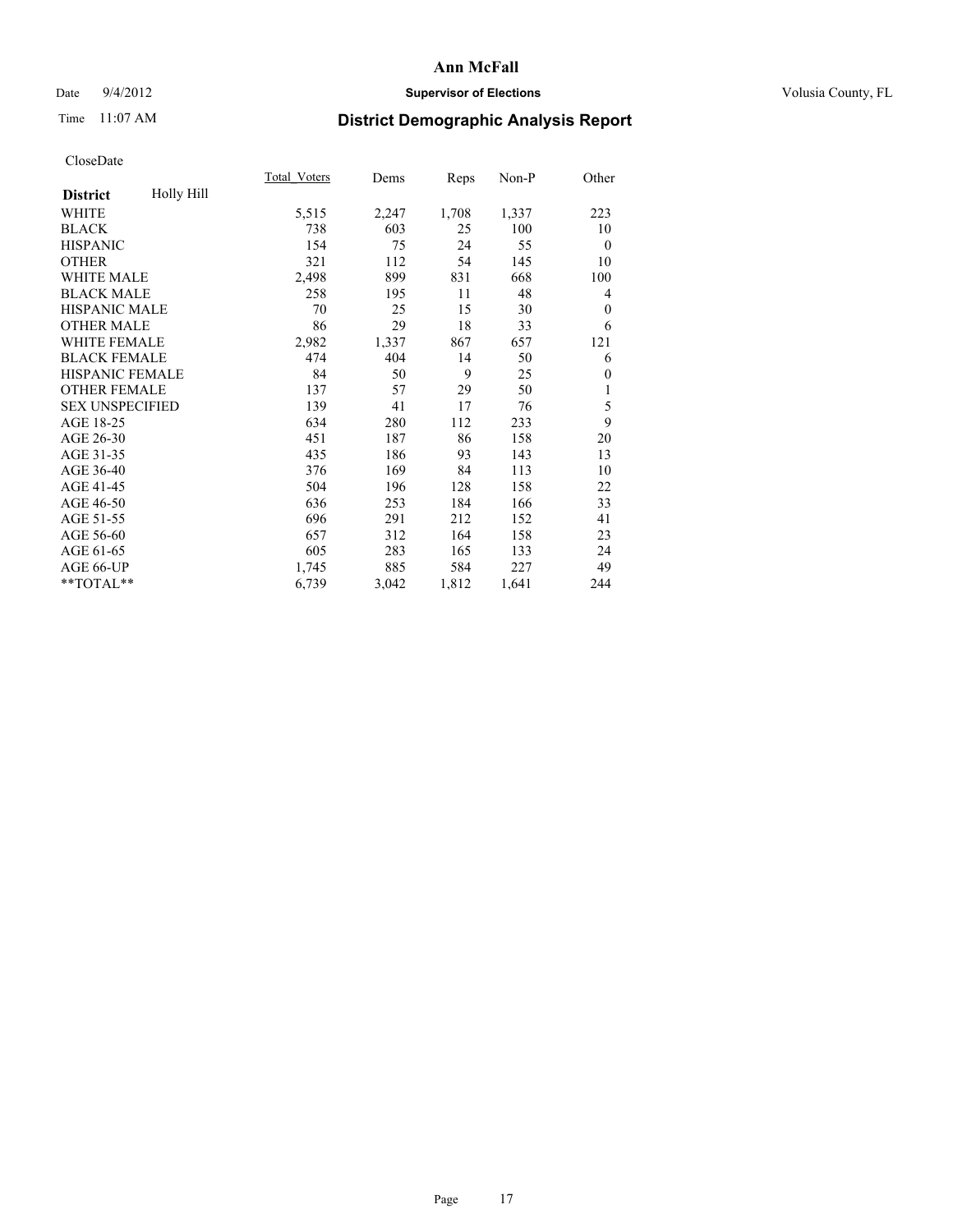## Date 9/4/2012 **Supervisor of Elections Supervisor of Elections** Volusia County, FL

# Time 11:07 AM **District Demographic Analysis Report**

|                        |            | Total Voters | Dems | Reps           | Non-P | Other          |
|------------------------|------------|--------------|------|----------------|-------|----------------|
| <b>District</b>        | Lake Helen |              |      |                |       |                |
| WHITE                  |            | 1,615        | 604  | 599            | 348   | 64             |
| <b>BLACK</b>           |            | 179          | 157  | 5              | 14    | 3              |
| <b>HISPANIC</b>        |            | 38           | 12   | 16             | 8     | $\overline{2}$ |
| <b>OTHER</b>           |            | 59           | 20   | 14             | 22    | 3              |
| <b>WHITE MALE</b>      |            | 738          | 245  | 298            | 162   | 33             |
| <b>BLACK MALE</b>      |            | 81           | 70   | 3              | 7     | 1              |
| <b>HISPANIC MALE</b>   |            | 13           | 4    | 6              | 3     | $\mathbf{0}$   |
| <b>OTHER MALE</b>      |            | 18           | 8    | 1              | 8     |                |
| <b>WHITE FEMALE</b>    |            | 866          | 356  | 296            | 183   | 31             |
| <b>BLACK FEMALE</b>    |            | 97           | 86   | $\overline{c}$ | 7     | 2              |
| HISPANIC FEMALE        |            | 24           | 8    | 9              | 5     | $\overline{2}$ |
| <b>OTHER FEMALE</b>    |            | 23           | 11   | $\overline{4}$ | 7     |                |
| <b>SEX UNSPECIFIED</b> |            | 31           | 5    | 15             | 10    |                |
| AGE 18-25              |            | 175          | 60   | 50             | 56    | 9              |
| AGE 26-30              |            | 119          | 40   | 34             | 42    | 3              |
| AGE 31-35              |            | 106          | 41   | 29             | 31    | 5              |
| AGE 36-40              |            | 123          | 37   | 36             | 36    | 14             |
| AGE 41-45              |            | 139          | 50   | 46             | 32    | 11             |
| AGE 46-50              |            | 162          | 58   | 66             | 33    | 5              |
| AGE 51-55              |            | 216          | 89   | 86             | 37    | 4              |
| AGE 56-60              |            | 200          | 88   | 71             | 33    | 8              |
| AGE 61-65              |            | 176          | 90   | 55             | 29    | $\overline{2}$ |
| AGE 66-UP              |            | 475          | 240  | 161            | 63    | 11             |
| **TOTAL**              |            | 1,891        | 793  | 634            | 392   | 72             |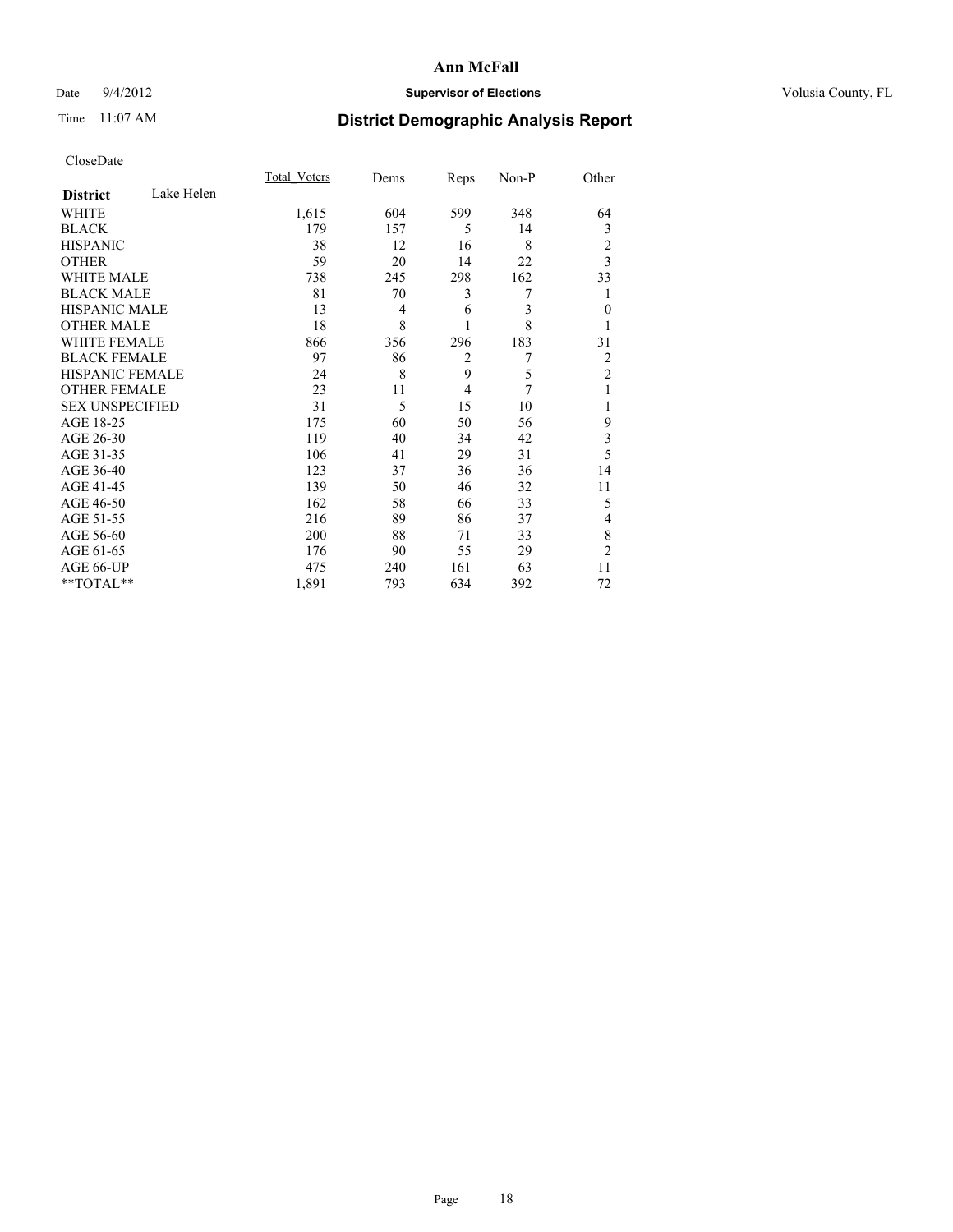### Date 9/4/2012 **Supervisor of Elections Supervisor of Elections** Volusia County, FL

# Time 11:07 AM **District Demographic Analysis Report**

|                                     | <b>Total Voters</b> | Dems  | Reps  | Non-P | Other          |
|-------------------------------------|---------------------|-------|-------|-------|----------------|
| New Smyrna Beach<br><b>District</b> |                     |       |       |       |                |
| WHITE                               | 15,649              | 5,129 | 6,450 | 3,616 | 454            |
| <b>BLACK</b>                        | 730                 | 609   | 23    | 88    | 10             |
| <b>HISPANIC</b>                     | 213                 | 75    | 66    | 67    | 5              |
| <b>OTHER</b>                        | 556                 | 140   | 122   | 273   | 21             |
| <b>WHITE MALE</b>                   | 7,231               | 2,033 | 3,123 | 1,838 | 237            |
| <b>BLACK MALE</b>                   | 295                 | 232   | 8     | 47    | 8              |
| <b>HISPANIC MALE</b>                | 103                 | 31    | 31    | 39    | $\overline{c}$ |
| <b>OTHER MALE</b>                   | 169                 | 42    | 44    | 79    | $\overline{4}$ |
| <b>WHITE FEMALE</b>                 | 8,312               | 3,056 | 3,285 | 1,756 | 215            |
| <b>BLACK FEMALE</b>                 | 431                 | 373   | 15    | 41    | $\overline{2}$ |
| HISPANIC FEMALE                     | 110                 | 44    | 35    | 28    | 3              |
| <b>OTHER FEMALE</b>                 | 212                 | 76    | 55    | 70    | 11             |
| <b>SEX UNSPECIFIED</b>              | 285                 | 66    | 65    | 146   | 8              |
| AGE 18-25                           | 1,137               | 371   | 269   | 471   | 26             |
| AGE 26-30                           | 821                 | 269   | 219   | 296   | 37             |
| AGE 31-35                           | 850                 | 251   | 254   | 310   | 35             |
| AGE 36-40                           | 790                 | 257   | 237   | 267   | 29             |
| AGE 41-45                           | 942                 | 301   | 352   | 261   | 28             |
| AGE 46-50                           | 1,174               | 373   | 491   | 286   | 24             |
| AGE 51-55                           | 1,533               | 520   | 591   | 369   | 53             |
| AGE 56-60                           | 1,733               | 654   | 667   | 366   | 46             |
| AGE 61-65                           | 1,932               | 703   | 765   | 420   | 44             |
| AGE 66-UP                           | 6,240               | 2,255 | 2,817 | 1,000 | 168            |
| $*$ $TOTAL**$                       | 17,153              | 5,954 | 6,663 | 4,046 | 490            |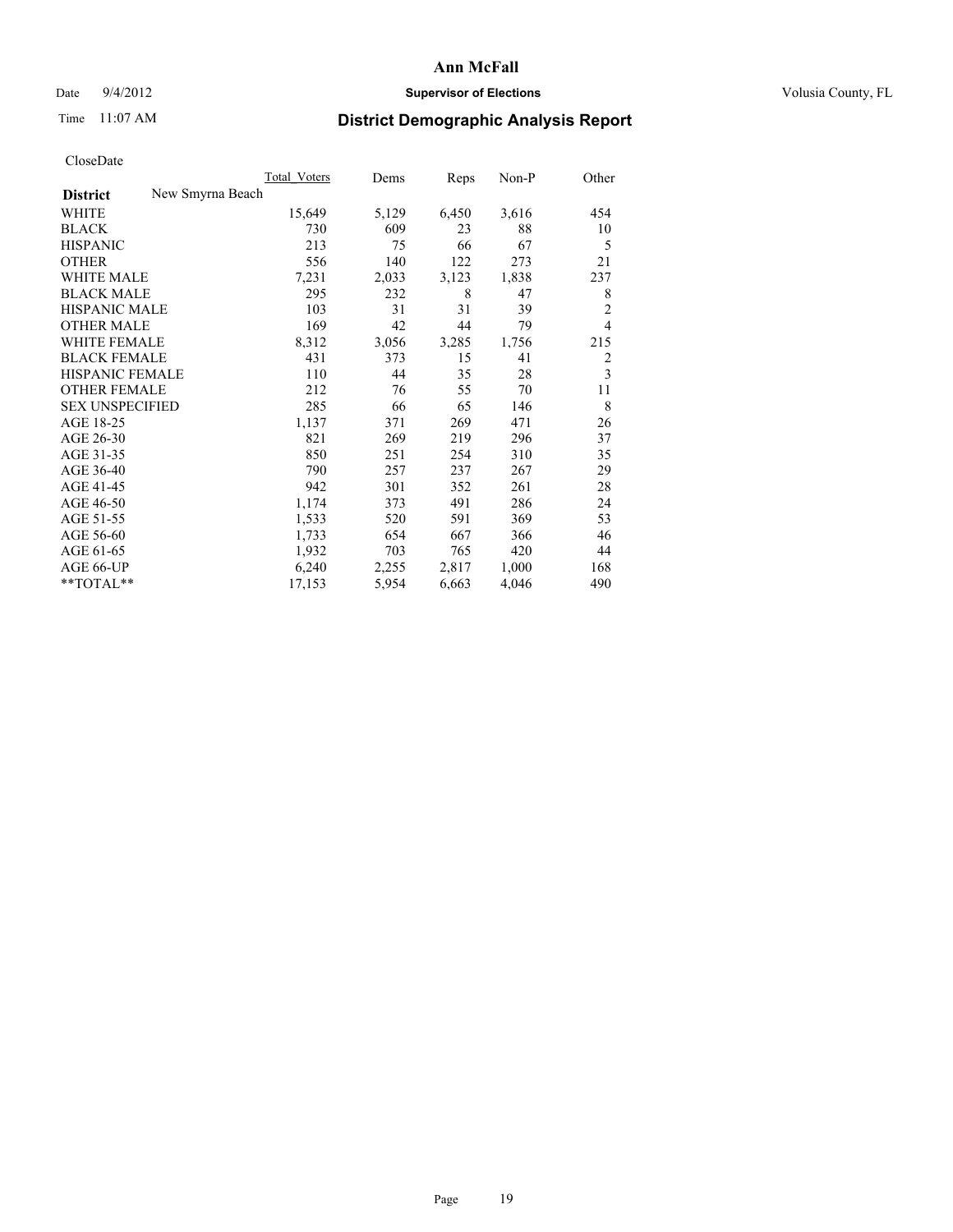## Date 9/4/2012 **Supervisor of Elections Supervisor of Elections** Volusia County, FL

# Time 11:07 AM **District Demographic Analysis Report**

|                        |          | <b>Total Voters</b> | Dems     | Reps           | Non-P    | Other          |
|------------------------|----------|---------------------|----------|----------------|----------|----------------|
| <b>District</b>        | Oak Hill |                     |          |                |          |                |
| <b>WHITE</b>           |          | 1,096               | 381      | 427            | 257      | 31             |
| <b>BLACK</b>           |          | 174                 | 148      | 4              | 21       |                |
| <b>HISPANIC</b>        |          | 6                   | 3        | 2              | 1        | $\Omega$       |
| <b>OTHER</b>           |          | 34                  | 8        | 8              | 15       | 3              |
| WHITE MALE             |          | 548                 | 179      | 217            | 132      | 20             |
| <b>BLACK MALE</b>      |          | 75                  | 61       | $\overline{2}$ | 11       | 1              |
| <b>HISPANIC MALE</b>   |          | 3                   | $\theta$ | $\overline{2}$ | 1        | $\Omega$       |
| <b>OTHER MALE</b>      |          | 14                  | 3        | $\overline{4}$ | 6        |                |
| <b>WHITE FEMALE</b>    |          | 541                 | 201      | 206            | 123      | 11             |
| <b>BLACK FEMALE</b>    |          | 99                  | 87       | $\overline{2}$ | 10       | $\Omega$       |
| <b>HISPANIC FEMALE</b> |          | 3                   | 3        | $\mathbf{0}$   | $\theta$ | $\Omega$       |
| <b>OTHER FEMALE</b>    |          | 14                  | 5        | 3              | 4        | 2              |
| <b>SEX UNSPECIFIED</b> |          | 13                  |          | 5              | 7        | $\mathbf{0}$   |
| AGE 18-25              |          | 95                  | 36       | 21             | 34       | 4              |
| AGE 26-30              |          | 65                  | 27       | 15             | 21       | $\overline{2}$ |
| AGE 31-35              |          | 66                  | 23       | 23             | 19       | 1              |
| AGE 36-40              |          | 49                  | 21       | 14             | 12       | $\overline{c}$ |
| AGE 41-45              |          | 76                  | 30       | 24             | 17       | 5              |
| AGE 46-50              |          | 96                  | 38       | 34             | 23       |                |
| AGE 51-55              |          | 145                 | 65       | 48             | 31       |                |
| AGE 56-60              |          | 131                 | 65       | 41             | 20       | 5              |
| AGE 61-65              |          | 157                 | 64       | 49             | 40       | 4              |
| AGE 66-UP              |          | 430                 | 171      | 172            | 77       | 10             |
| **TOTAL**              |          | 1,310               | 540      | 441            | 294      | 35             |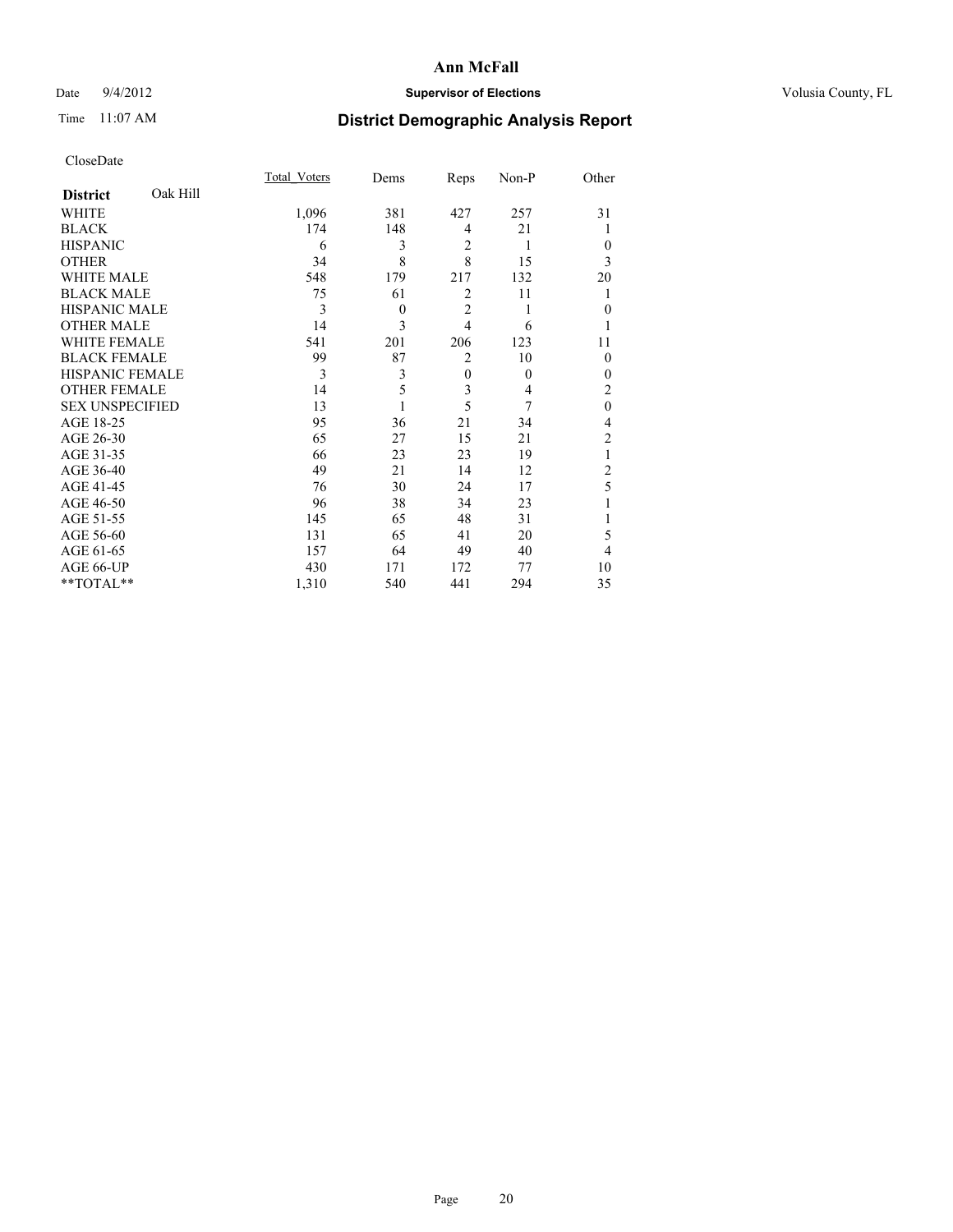## Date 9/4/2012 **Supervisor of Elections Supervisor of Elections** Volusia County, FL

# Time 11:07 AM **District Demographic Analysis Report**

|                        |             | Total Voters | Dems  | <b>Reps</b> | $Non-P$ | Other          |
|------------------------|-------------|--------------|-------|-------------|---------|----------------|
| <b>District</b>        | Orange City |              |       |             |         |                |
| WHITE                  |             | 5,127        | 1,670 | 2,090       | 1,145   | 222            |
| <b>BLACK</b>           |             | 333          | 269   | 11          | 47      | 6              |
| <b>HISPANIC</b>        |             | 756          | 364   | 116         | 262     | 14             |
| <b>OTHER</b>           |             | 266          | 91    | 56          | 106     | 13             |
| <b>WHITE MALE</b>      |             | 2,198        | 632   | 925         | 524     | 117            |
| <b>BLACK MALE</b>      |             | 121          | 86    | 6           | 25      | 4              |
| <b>HISPANIC MALE</b>   |             | 322          | 149   | 53          | 113     | 7              |
| <b>OTHER MALE</b>      |             | 90           | 33    | 23          | 32      | $\overline{2}$ |
| <b>WHITE FEMALE</b>    |             | 2,905        | 1,029 | 1,155       | 616     | 105            |
| <b>BLACK FEMALE</b>    |             | 209          | 180   | 5           | 22      | 2              |
| <b>HISPANIC FEMALE</b> |             | 431          | 215   | 62          | 147     | 7              |
| <b>OTHER FEMALE</b>    |             | 105          | 42    | 19          | 39      | 5              |
| <b>SEX UNSPECIFIED</b> |             | 101          | 28    | 25          | 42      | 6              |
| AGE 18-25              |             | 527          | 174   | 127         | 195     | 31             |
| AGE 26-30              |             | 409          | 150   | 104         | 140     | 15             |
| AGE 31-35              |             | 441          | 139   | 125         | 155     | 22             |
| AGE 36-40              |             | 348          | 109   | 114         | 112     | 13             |
| AGE 41-45              |             | 409          | 151   | 113         | 136     | 9              |
| AGE 46-50              |             | 465          | 166   | 152         | 129     | 18             |
| AGE 51-55              |             | 461          | 156   | 178         | 113     | 14             |
| AGE 56-60              |             | 526          | 219   | 159         | 125     | 23             |
| AGE 61-65              |             | 516          | 203   | 185         | 110     | 18             |
| AGE 66-UP              |             | 2,390        | 933   | 1,018       | 347     | 92             |
| **TOTAL**              |             | 6,492        | 2,400 | 2,275       | 1,562   | 255            |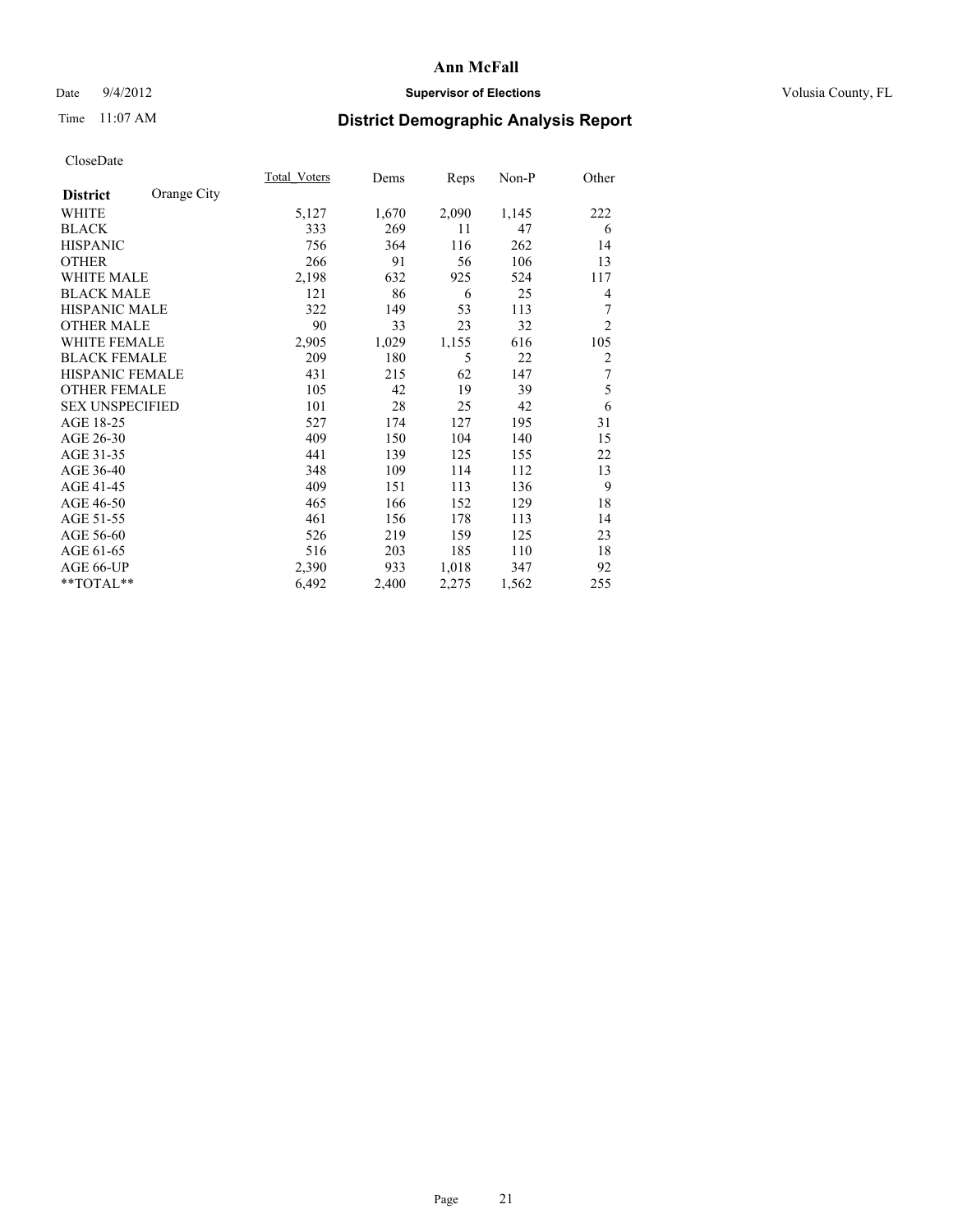## Date 9/4/2012 **Supervisor of Elections Supervisor of Elections** Volusia County, FL

# Time 11:07 AM **District Demographic Analysis Report**

| Total Voters | Dems  | <b>Reps</b> | Non-P | Other |
|--------------|-------|-------------|-------|-------|
|              |       |             |       |       |
| 25,769       | 8,616 | 11,034      | 5,265 | 854   |
| 834          | 628   | 50          | 137   | 19    |
| 556          | 226   | 148         | 171   | 11    |
| 1,398        | 451   | 373         | 530   | 44    |
| 11,652       | 3,437 | 5,213       | 2,556 | 446   |
| 378          | 272   | 25          | 70    | 11    |
| 228          | 70    | 76          | 74    | 8     |
| 505          | 161   | 142         | 182   | 20    |
| 13,970       | 5,138 | 5,778       | 2,656 | 398   |
| 446          | 350   | 25          | 63    | 8     |
| 322          | 154   | 69          | 96    | 3     |
| 576          | 219   | 171         | 171   | 15    |
| 480          | 120   | 106         | 235   | 19    |
| 2,380        | 718   | 782         | 814   | 66    |
| 1,466        | 438   | 490         | 491   | 47    |
| 1,360        | 399   | 463         | 442   | 56    |
| 1,452        | 452   | 512         | 419   | 69    |
| 1,917        | 554   | 850         | 444   | 69    |
| 2,421        | 768   | 1,045       | 548   | 60    |
| 2,651        | 880   | 1,149       | 553   | 69    |
| 2,833        | 1,046 | 1,201       | 503   | 83    |
| 2,911        | 1,137 | 1,139       | 544   | 91    |
| 9,186        | 3,538 | 3,977       | 1,353 | 318   |
| 28,578       | 9,930 | 11,609      | 6,111 | 928   |
|              |       |             |       |       |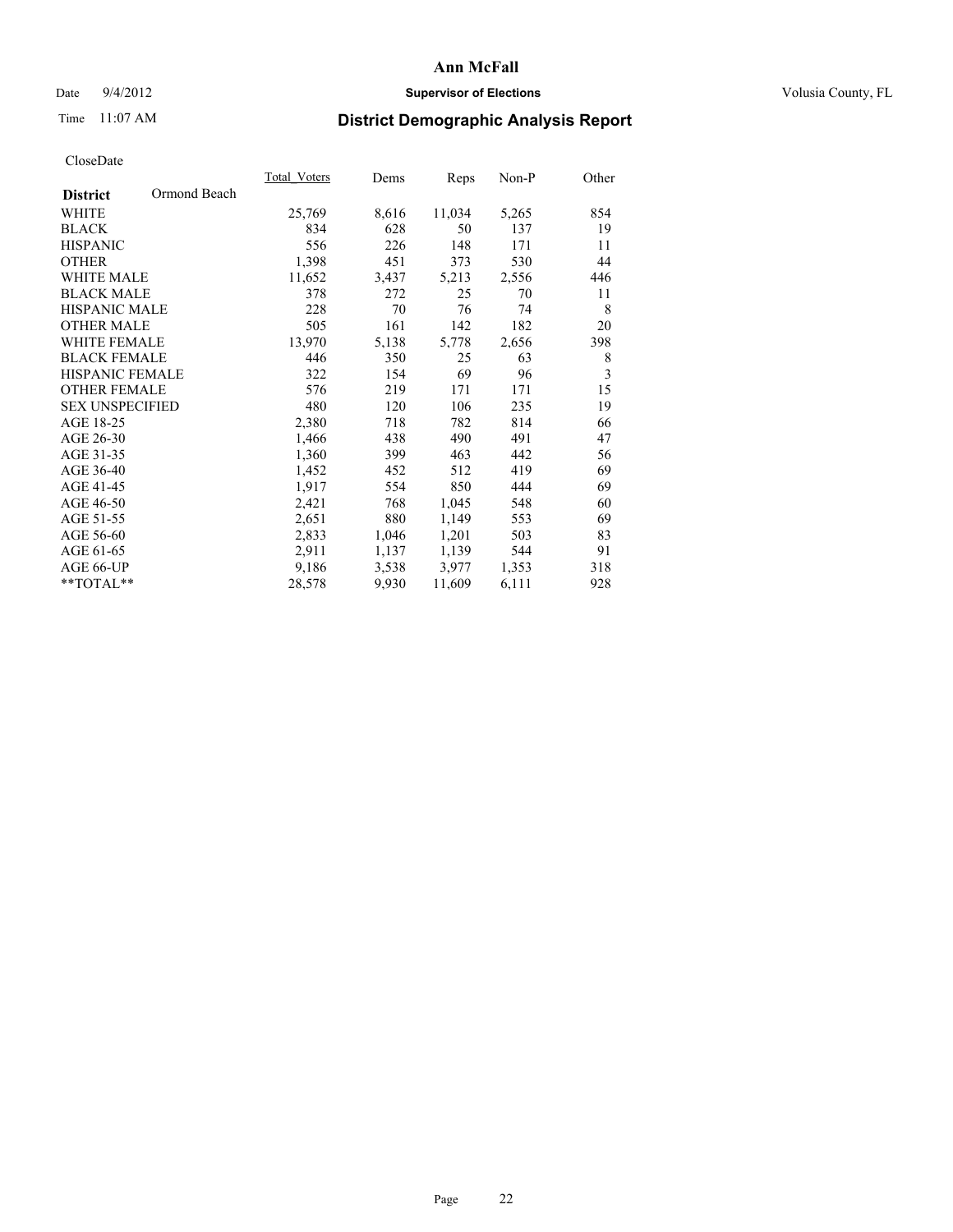## Date 9/4/2012 **Supervisor of Elections Supervisor of Elections** Volusia County, FL

# Time 11:07 AM **District Demographic Analysis Report**

|                        |         | Total Voters | Dems           | Reps           | Non-P          | Other          |
|------------------------|---------|--------------|----------------|----------------|----------------|----------------|
| <b>District</b>        | Pierson |              |                |                |                |                |
| WHITE                  |         | 533          | 202            | 225            | 89             | 17             |
| <b>BLACK</b>           |         | 49           | 44             | 1              | 4              | $\theta$       |
| <b>HISPANIC</b>        |         | 103          | 42             | 5              | 53             | 3              |
| <b>OTHER</b>           |         | 19           | $\overline{4}$ | 4              | 11             | $\theta$       |
| WHITE MALE             |         | 257          | 95             | 114            | 35             | 13             |
| <b>BLACK MALE</b>      |         | 21           | 18             | 1              | 2              | $\mathbf{0}$   |
| <b>HISPANIC MALE</b>   |         | 43           | 25             | 1              | 16             |                |
| <b>OTHER MALE</b>      |         | 9            | $\overline{2}$ | $\overline{2}$ | 5              | 0              |
| WHITE FEMALE           |         | 273          | 106            | 110            | 53             | 4              |
| <b>BLACK FEMALE</b>    |         | 28           | 26             | $\mathbf{0}$   | $\overline{2}$ | $\theta$       |
| <b>HISPANIC FEMALE</b> |         | 59           | 17             | $\overline{4}$ | 36             | $\overline{c}$ |
| <b>OTHER FEMALE</b>    |         | 5            | $\overline{c}$ | $\overline{c}$ | 1              | $\theta$       |
| <b>SEX UNSPECIFIED</b> |         | 9            | 1              | 1              | 7              | $\theta$       |
| AGE 18-25              |         | 89           | 27             | 18             | 43             |                |
| AGE 26-30              |         | 55           | 14             | 15             | 25             | 1              |
| AGE 31-35              |         | 52           | 11             | 15             | 23             | 3              |
| AGE 36-40              |         | 46           | 15             | 18             | 11             | $\overline{2}$ |
| AGE 41-45              |         | 47           | 20             | 14             | 12             |                |
| AGE 46-50              |         | 61           | 25             | 23             | 9              | 4              |
| AGE 51-55              |         | 65           | 36             | 21             | 6              | $\overline{c}$ |
| AGE 56-60              |         | 84           | 37             | 33             | 11             | 3              |
| AGE 61-65              |         | 49           | 23             | 23             | 3              | $\mathbf{0}$   |
| AGE 66-UP              |         | 156          | 84             | 55             | 14             | 3              |
| **TOTAL**              |         | 704          | 292            | 235            | 157            | 20             |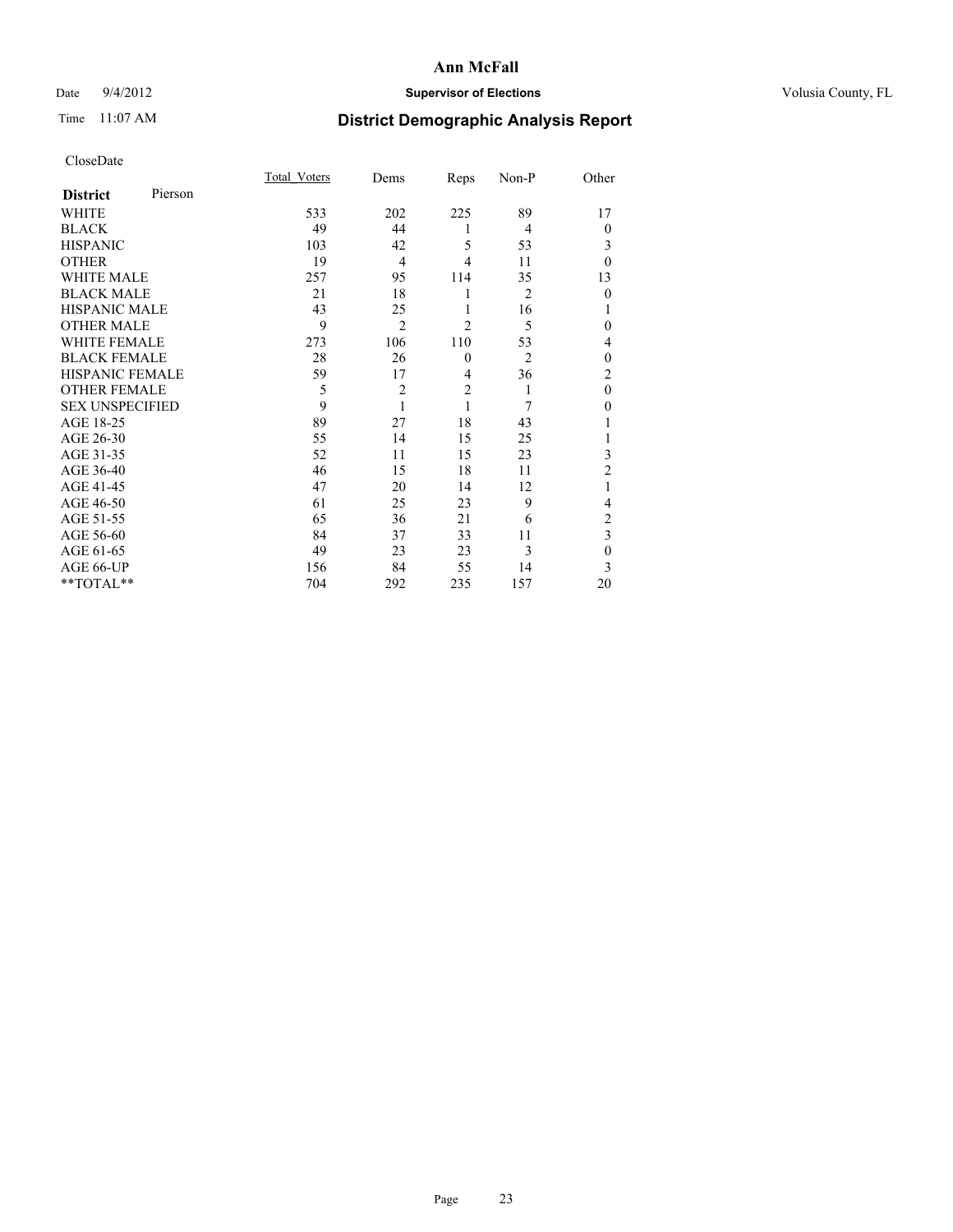## Date 9/4/2012 **Supervisor of Elections Supervisor of Elections** Volusia County, FL

# Time 11:07 AM **District Demographic Analysis Report**

|                        |             | <b>Total Voters</b> | Dems         | Reps             | Non-P          | Other                   |
|------------------------|-------------|---------------------|--------------|------------------|----------------|-------------------------|
| <b>District</b>        | Ponce Inlet |                     |              |                  |                |                         |
| WHITE                  |             | 2,672               | 654          | 1,362            | 566            | 90                      |
| <b>BLACK</b>           |             | 4                   | 1            | 1                | $\overline{2}$ | $\theta$                |
| <b>HISPANIC</b>        |             | 38                  | 12           | 15               | 10             | 1                       |
| <b>OTHER</b>           |             | 103                 | 28           | 35               | 37             | 3                       |
| WHITE MALE             |             | 1,275               | 271          | 675              | 280            | 49                      |
| <b>BLACK MALE</b>      |             | 1                   | $\mathbf{0}$ | $\boldsymbol{0}$ | 1              | $\overline{0}$          |
| <b>HISPANIC MALE</b>   |             | 16                  | 7            | 5                | 3              | 1                       |
| <b>OTHER MALE</b>      |             | 37                  | 9            | 14               | 11             | 3                       |
| WHITE FEMALE           |             | 1,377               | 378          | 681              | 279            | 39                      |
| <b>BLACK FEMALE</b>    |             | 3                   |              | 1                | 1              | $\theta$                |
| <b>HISPANIC FEMALE</b> |             | 22                  | 5            | 10               | 7              | $\theta$                |
| <b>OTHER FEMALE</b>    |             | 41                  | 14           | 14               | 13             | $\theta$                |
| <b>SEX UNSPECIFIED</b> |             | 45                  | 10           | 13               | 20             | $\overline{c}$          |
| AGE 18-25              |             | 153                 | 33           | 65               | 48             | 7                       |
| AGE 26-30              |             | 75                  | 22           | 23               | 28             | $\overline{c}$          |
| AGE 31-35              |             | 88                  | 16           | 33               | 34             | 5                       |
| AGE 36-40              |             | 90                  | 21           | 36               | 31             | $\overline{c}$          |
| AGE 41-45              |             | 113                 | 20           | 55               | 35             | $\overline{\mathbf{3}}$ |
| AGE 46-50              |             | 169                 | 46           | 74               | 45             | 4                       |
| AGE 51-55              |             | 262                 | 50           | 146              | 58             | 8                       |
| AGE 56-60              |             | 295                 | 81           | 147              | 56             | 11                      |
| AGE 61-65              |             | 422                 | 107          | 202              | 93             | 20                      |
| AGE 66-UP              |             | 1,151               | 299          | 633              | 187            | 32                      |
| **TOTAL**              |             | 2,818               | 695          | 1,414            | 615            | 94                      |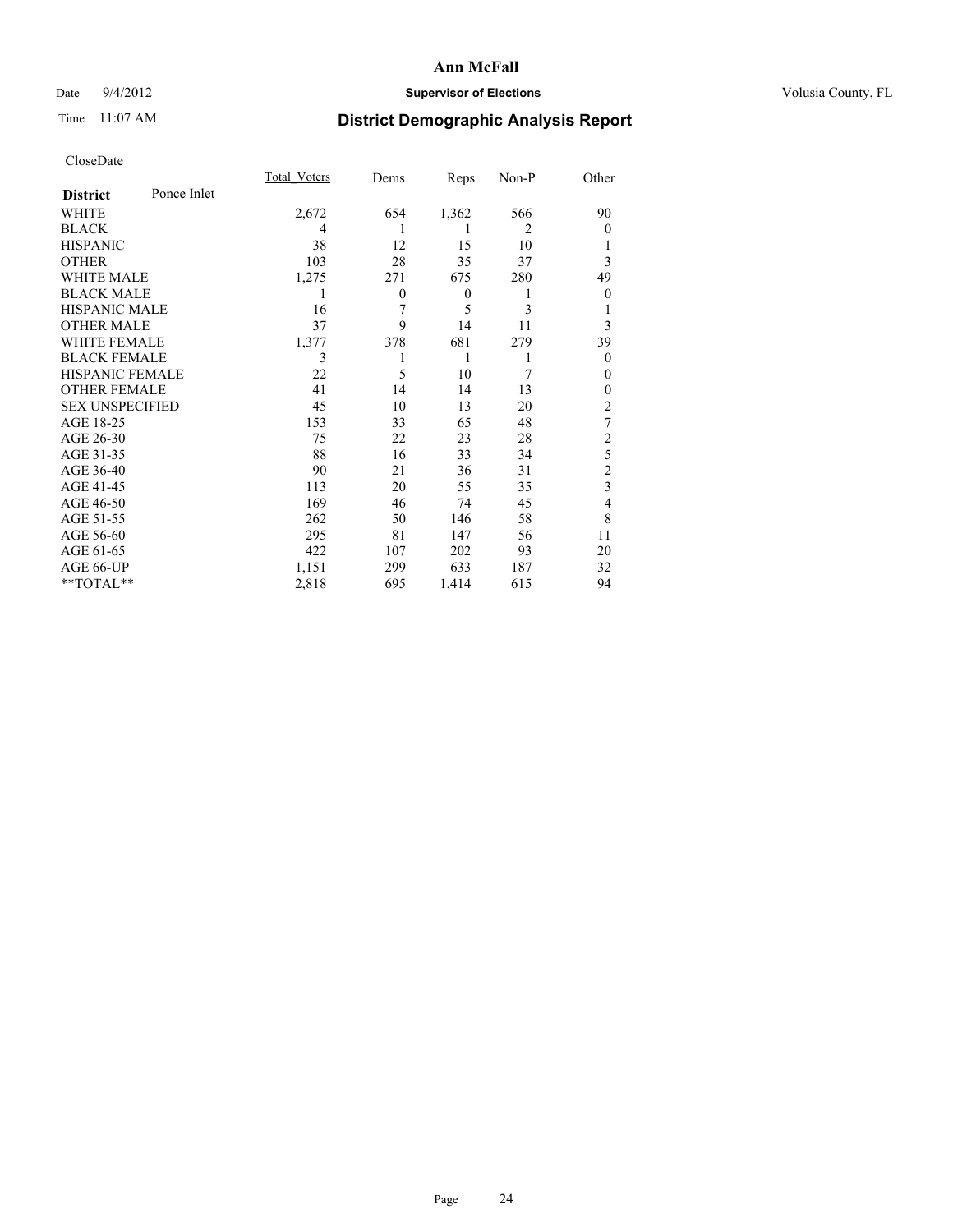### Date 9/4/2012 **Supervisor of Elections Supervisor of Elections** Volusia County, FL

# Time 11:07 AM **District Demographic Analysis Report**

|                        |             | Total Voters | Dems   | <b>Reps</b> | Non-P | Other |
|------------------------|-------------|--------------|--------|-------------|-------|-------|
| <b>District</b>        | Port Orange |              |        |             |       |       |
| WHITE                  |             | 34,350       | 11,643 | 13,368      | 8,091 | 1,248 |
| <b>BLACK</b>           |             | 972          | 759    | 53          | 138   | 22    |
| <b>HISPANIC</b>        |             | 911          | 366    | 201         | 326   | 18    |
| <b>OTHER</b>           |             | 1,721        | 545    | 398         | 719   | 59    |
| WHITE MALE             |             | 15,670       | 4,639  | 6,446       | 3,934 | 651   |
| <b>BLACK MALE</b>      |             | 413          | 303    | 32          | 67    | 11    |
| <b>HISPANIC MALE</b>   |             | 405          | 156    | 88          | 152   | 9     |
| <b>OTHER MALE</b>      |             | 622          | 202    | 152         | 243   | 25    |
| <b>WHITE FEMALE</b>    |             | 18,433       | 6,929  | 6,833       | 4,092 | 579   |
| <b>BLACK FEMALE</b>    |             | 554          | 452    | 20          | 71    | 11    |
| <b>HISPANIC FEMALE</b> |             | 496          | 209    | 109         | 169   | 9     |
| <b>OTHER FEMALE</b>    |             | 701          | 256    | 169         | 255   | 21    |
| <b>SEX UNSPECIFIED</b> |             | 660          | 167    | 171         | 291   | 31    |
| AGE 18-25              |             | 3,280        | 1,043  | 937         | 1,170 | 130   |
| AGE 26-30              |             | 2,461        | 796    | 694         | 887   | 84    |
| AGE 31-35              |             | 2,279        | 736    | 686         | 771   | 86    |
| AGE 36-40              |             | 2,180        | 665    | 762         | 667   | 86    |
| AGE 41-45              |             | 2,656        | 808    | 1,013       | 751   | 84    |
| AGE 46-50              |             | 3,195        | 985    | 1,295       | 811   | 104   |
| AGE 51-55              |             | 3,531        | 1,210  | 1,454       | 759   | 108   |
| AGE 56-60              |             | 3,490        | 1,333  | 1,339       | 703   | 115   |
| AGE 61-65              |             | 3,768        | 1,423  | 1,424       | 781   | 140   |
| AGE 66-UP              |             | 11,148       | 4,328  | 4,421       | 1,986 | 413   |
| $*$ TOTAL $*$          |             | 37,989       | 13,327 | 14,026      | 9,286 | 1,350 |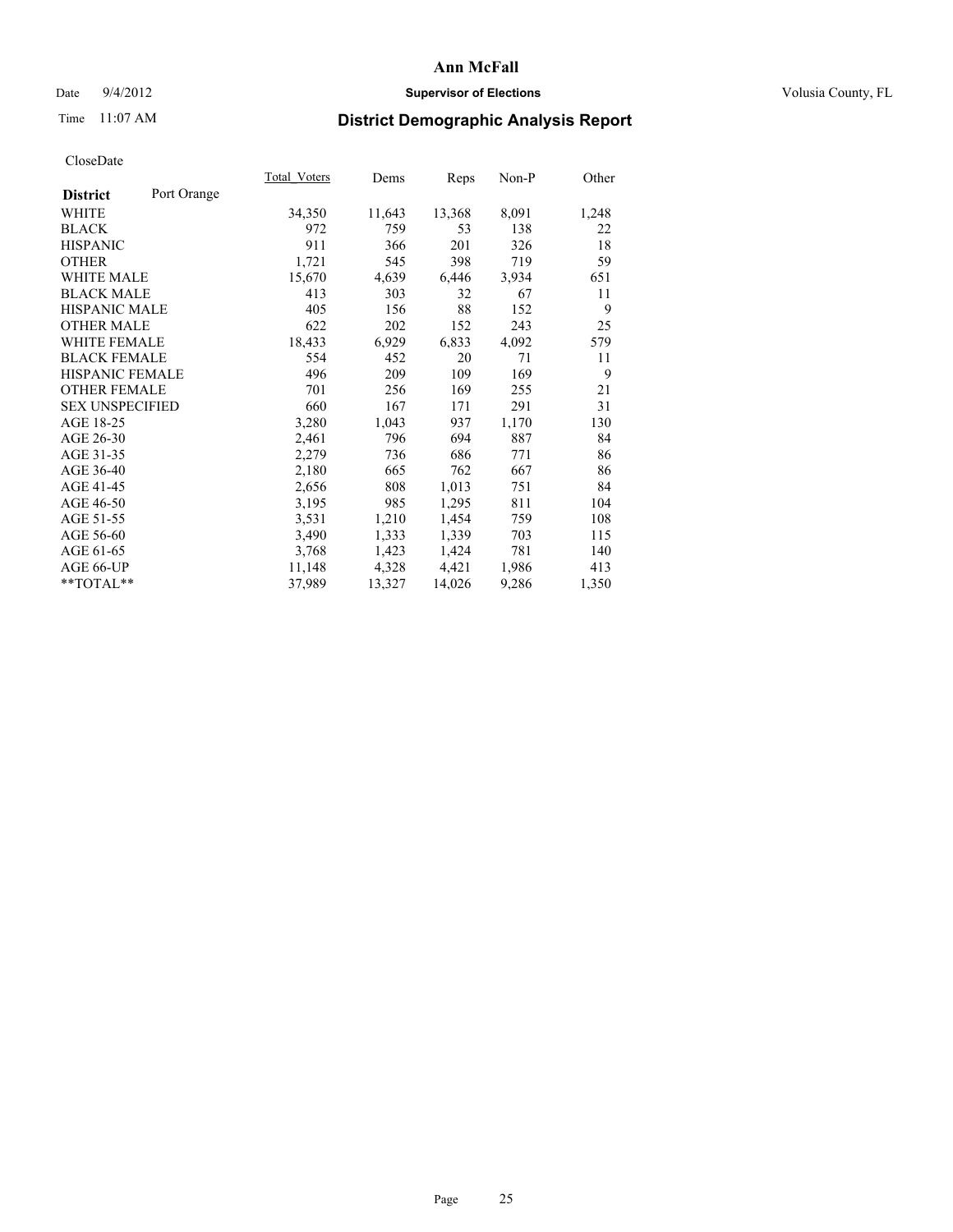### Date  $9/4/2012$  **Supervisor of Elections** Volusia County, FL

# Time 11:07 AM **District Demographic Analysis Report**

|                        |               | Total Voters | Dems  | Reps  | Non-P | Other          |
|------------------------|---------------|--------------|-------|-------|-------|----------------|
| <b>District</b>        | South Daytona |              |       |       |       |                |
| <b>WHITE</b>           |               | 6,552        | 2,566 | 2,240 | 1,536 | 210            |
| <b>BLACK</b>           |               | 619          | 490   | 17    | 103   | 9              |
| <b>HISPANIC</b>        |               | 177          | 92    | 29    | 52    | 4              |
| <b>OTHER</b>           |               | 340          | 134   | 57    | 143   | 6              |
| <b>WHITE MALE</b>      |               | 3,009        | 1,014 | 1,124 | 745   | 126            |
| <b>BLACK MALE</b>      |               | 232          | 173   | 6     | 48    | 5              |
| HISPANIC MALE          |               | 84           | 39    | 19    | 23    | 3              |
| <b>OTHER MALE</b>      |               | 94           | 40    | 19    | 34    | 1              |
| <b>WHITE FEMALE</b>    |               | 3,502        | 1,530 | 1,104 | 784   | 84             |
| <b>BLACK FEMALE</b>    |               | 377          | 310   | 10    | 53    | 4              |
| <b>HISPANIC FEMALE</b> |               | 90           | 51    | 10    | 28    | 1              |
| <b>OTHER FEMALE</b>    |               | 152          | 68    | 29    | 52    | 3              |
| <b>SEX UNSPECIFIED</b> |               | 148          | 57    | 22    | 67    | $\overline{c}$ |
| AGE 18-25              |               | 709          | 281   | 145   | 269   | 14             |
| AGE 26-30              |               | 580          | 223   | 141   | 193   | 23             |
| AGE 31-35              |               | 473          | 184   | 97    | 165   | 27             |
| AGE 36-40              |               | 450          | 161   | 140   | 137   | 12             |
| AGE 41-45              |               | 613          | 261   | 190   | 146   | 16             |
| AGE 46-50              |               | 719          | 260   | 245   | 190   | 24             |
| AGE 51-55              |               | 759          | 313   | 261   | 161   | 24             |
| AGE 56-60              |               | 716          | 328   | 234   | 132   | 22             |
| AGE 61-65              |               | 761          | 329   | 245   | 165   | 22             |
| AGE 66-UP              |               | 1,918        | 949   | 647   | 277   | 45             |
| **TOTAL**              |               | 7,698        | 3,289 | 2,345 | 1,835 | 229            |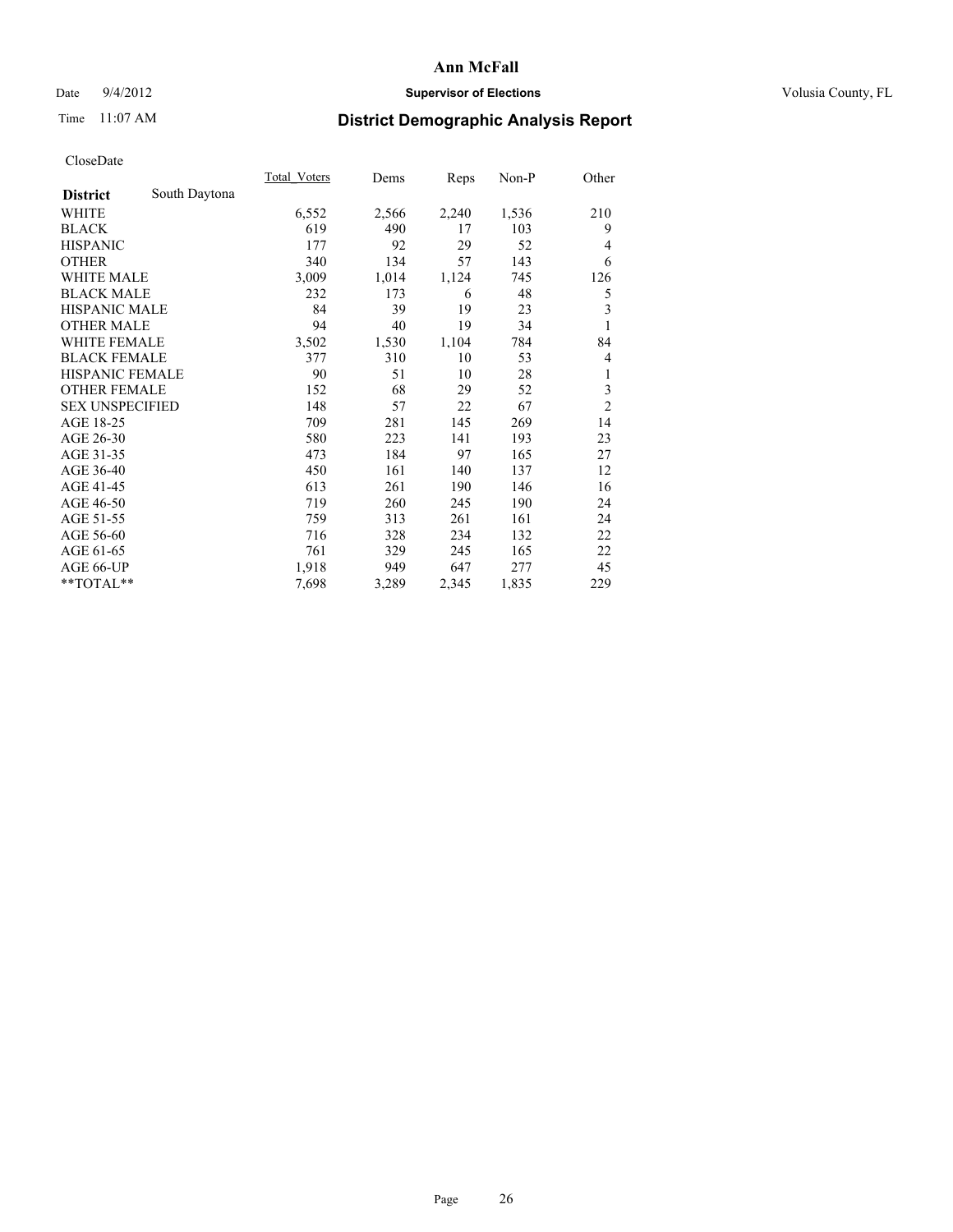### Date  $9/4/2012$  **Supervisor of Elections** Volusia County, FL

## Time 11:07 AM **District Demographic Analysis Report**

| <b>UIUSUDUI</b> U      |               |              |          |          |       |       |
|------------------------|---------------|--------------|----------|----------|-------|-------|
|                        |               | Total Voters | Dems     | Reps     | Non-P | Other |
| <b>District</b>        | Flagler Beach |              |          |          |       |       |
| <b>WHITE</b>           |               | 54           | 22       | 15       | 16    |       |
| <b>BLACK</b>           |               | 0            | $\Omega$ | $\theta$ | 0     | 0     |
| <b>HISPANIC</b>        |               |              | 0        | $\theta$ | 0     |       |
| <b>OTHER</b>           |               | 3            |          | 2        | 0     | 0     |
| WHITE MALE             |               | 27           | 10       | 8        | 8     |       |
| <b>BLACK MALE</b>      |               | 0            | $\theta$ | $\theta$ | 0     | 0     |
| <b>HISPANIC MALE</b>   |               |              | 0        | 0        | 0     | 0     |
| <b>OTHER MALE</b>      |               | 2            |          |          | 0     |       |
| WHITE FEMALE           |               | 27           | 12       |          | 8     | 0     |
| <b>BLACK FEMALE</b>    |               | 0            | $\Omega$ | 0        | 0     | 0     |
| <b>HISPANIC FEMALE</b> |               |              | 0        | 0        | 0     | 0     |
| <b>OTHER FEMALE</b>    |               |              | 0        |          | 0     | 0     |
| <b>SEX UNSPECIFIED</b> |               |              |          | 0        | 0     | 0     |
| AGE 18-25              |               |              | 0        | $\theta$ | 2     | 0     |
| AGE 26-30              |               |              |          | 0        | 0     | 0     |
| AGE 31-35              |               |              | 0        | 0        | 0     | 0     |
| AGE 36-40              |               |              | 0        | 0        | 0     | 0     |
| AGE 41-45              |               |              |          | 0        | 0     | 0     |
| AGE 46-50              |               |              |          | 0        | 0     | 0     |
| AGE 51-55              |               |              |          |          | 3     | 0     |
| AGE 56-60              |               |              | 0        |          | 0     | 0     |
| AGE 61-65              |               | 9            |          |          |       |       |
| AGE 66-UP              |               | 40           | 18       | 14       |       |       |
| **TOTAL**              |               | 57           | 23       | 17       | 16    |       |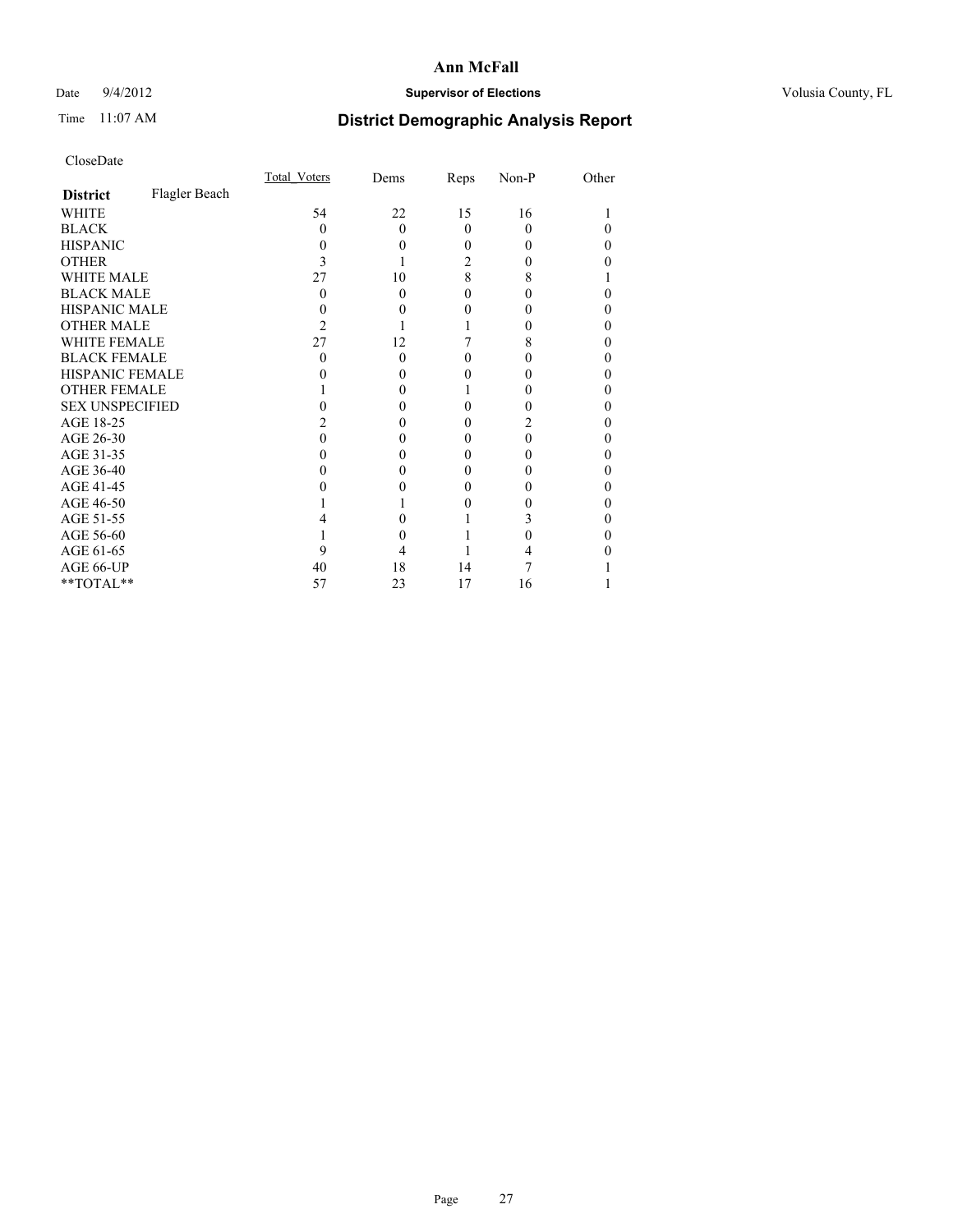## Date 9/4/2012 **Supervisor of Elections Supervisor of Elections** Volusia County, FL

# Time 11:07 AM **District Demographic Analysis Report**

|                        |                           | <b>Total Voters</b> | Dems   | <b>Reps</b> | Non-P  | Other |
|------------------------|---------------------------|---------------------|--------|-------------|--------|-------|
| <b>District</b>        | <b>Hospital Authority</b> |                     |        |             |        |       |
| WHITE                  |                           | 97,057              | 30,827 | 40,671      | 21,223 | 4,336 |
| <b>BLACK</b>           |                           | 9,778               | 7,706  | 421         | 1,469  | 182   |
| <b>HISPANIC</b>        |                           | 17,248              | 8,251  | 2,887       | 5,702  | 408   |
| <b>OTHER</b>           |                           | 6,458               | 1,986  | 1,428       | 2,796  | 248   |
| <b>WHITE MALE</b>      |                           | 44,851              | 12,477 | 19,789      | 10,268 | 2,317 |
| <b>BLACK MALE</b>      |                           | 4,150               | 3,097  | 230         | 715    | 108   |
| <b>HISPANIC MALE</b>   |                           | 8,063               | 3,701  | 1,435       | 2,706  | 221   |
| <b>OTHER MALE</b>      |                           | 2,128               | 687    | 544         | 810    | 87    |
| <b>WHITE FEMALE</b>    |                           | 51,643              | 18,185 | 20,654      | 10,805 | 1,999 |
| <b>BLACK FEMALE</b>    |                           | 5,533               | 4,535  | 189         | 737    | 72    |
| <b>HISPANIC FEMALE</b> |                           | 9,051               | 4,479  | 1,440       | 2,952  | 180   |
| <b>OTHER FEMALE</b>    |                           | 2,503               | 928    | 570         | 921    | 84    |
| <b>SEX UNSPECIFIED</b> |                           | 2,619               | 681    | 556         | 1,276  | 106   |
| AGE 18-25              |                           | 13,909              | 4,519  | 3,461       | 5,281  | 648   |
| AGE 26-30              |                           | 8,782               | 2,858  | 2,244       | 3,304  | 376   |
| AGE 31-35              |                           | 9,255               | 3,189  | 2,550       | 3,044  | 472   |
| AGE 36-40              |                           | 9,277               | 3,183  | 2,926       | 2,723  | 445   |
| AGE 41-45              |                           | 10,537              | 3,502  | 3,831       | 2,792  | 412   |
| AGE 46-50              |                           | 12,252              | 4,230  | 4,669       | 2,902  | 451   |
| AGE 51-55              |                           | 12,752              | 4,685  | 4,967       | 2,647  | 453   |
| AGE 56-60              |                           | 11,948              | 4,769  | 4,441       | 2,272  | 466   |
| AGE 61-65              |                           | 11,556              | 4,686  | 4,372       | 2,060  | 438   |
| AGE 66-UP              |                           | 30,406              | 13,218 | 11,964      | 4,208  | 1,016 |
| $*$ $TOTAL**$          |                           | 130,676             | 48,839 | 45,425      | 31,235 | 5,177 |
|                        |                           |                     |        |             |        |       |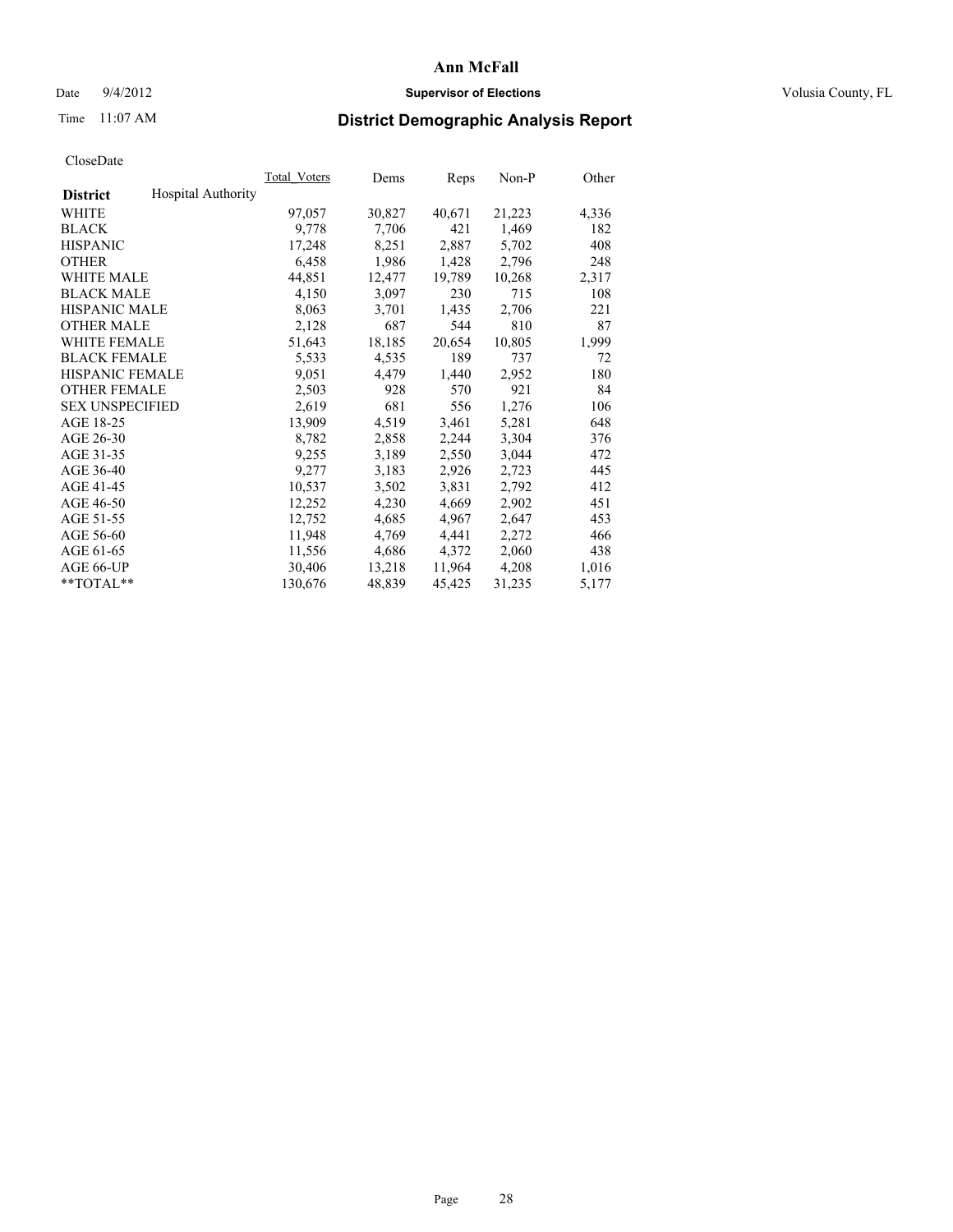## Date 9/4/2012 **Supervisor of Elections Supervisor of Elections** Volusia County, FL

# Time 11:07 AM **District Demographic Analysis Report**

| <b>Total Voters</b> | Dems                  | <b>Reps</b> | Non-P | Other |
|---------------------|-----------------------|-------------|-------|-------|
|                     |                       |             |       |       |
| 17,437              | 5,512                 | 7,700       | 3,518 | 707   |
| 431                 | 341                   | 23          | 58    | 9     |
| 774                 | 299                   | 141         | 310   | 24    |
| 841                 | 211                   | 264         | 337   | 29    |
| 8,134               | 2,233                 | 3,787       | 1,734 | 380   |
| 196                 | 147                   | 17          | 26    | 6     |
| 359                 | 143                   | 58          | 145   | 13    |
| 279                 | 63                    | 105         | 102   | 9     |
| 9,189               | 3,248                 | 3,863       | 1,757 | 321   |
| 232                 | 192                   | 6           | 31    | 3     |
| 410                 | 154                   | 83          | 162   | 11    |
| 332                 | 109                   | 108         | 105   | 10    |
| 352                 | 74                    | 101         | 161   | 16    |
| 1,386               | 328                   | 463         | 535   | 60    |
| 891                 | 257                   | 261         | 334   | 39    |
| 801                 | 200                   | 268         | 284   | 49    |
| 775                 | 199                   | 319         | 222   | 35    |
| 1,109               | 301                   | 471         | 292   | 45    |
| 1,482               | 432                   | 682         | 316   | 52    |
| 1,864               | 603                   | 814         | 383   | 64    |
| 2,045               | 738                   | 845         | 366   | 96    |
| 2,356               | 823                   | 985         | 453   | 95    |
| 6,788               | 2,488                 | 3,021       | 1,044 | 235   |
| 19,497              | 6,369                 | 8,129       | 4,229 | 770   |
|                     | Florida House Seat 24 |             |       |       |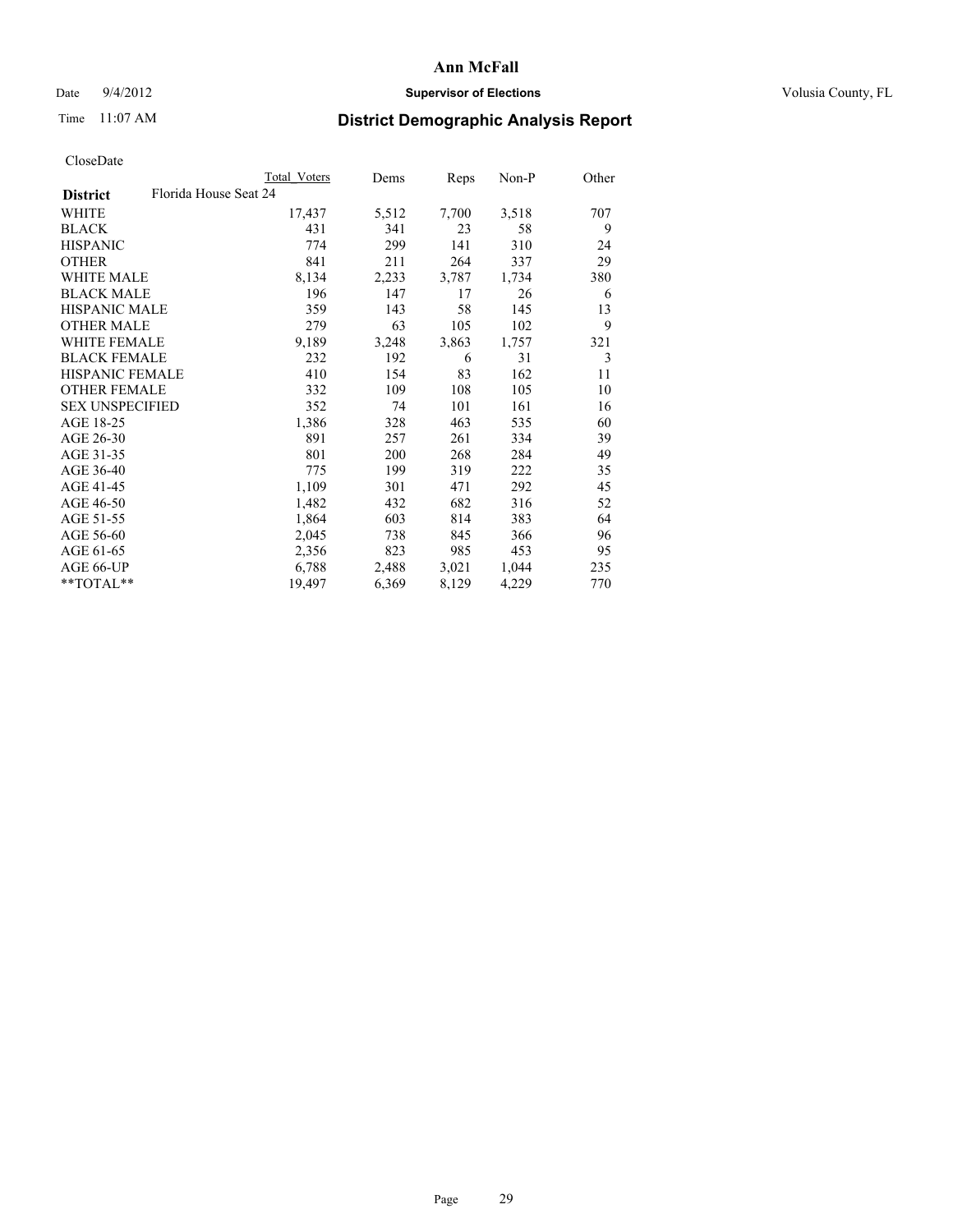## Date 9/4/2012 **Supervisor of Elections Supervisor of Elections** Volusia County, FL

# Time 11:07 AM **District Demographic Analysis Report**

|                                          | Total Voters | Dems   | <b>Reps</b> | $Non-P$ | Other |
|------------------------------------------|--------------|--------|-------------|---------|-------|
| Florida House Seat 25<br><b>District</b> |              |        |             |         |       |
| WHITE                                    | 101,619      | 33,825 | 41,666      | 22,712  | 3,416 |
| <b>BLACK</b>                             | 2,815        | 2,188  | 151         | 415     | 61    |
| <b>HISPANIC</b>                          | 2,155        | 842    | 560         | 708     | 45    |
| <b>OTHER</b>                             | 4,774        | 1,447  | 1,186       | 1,978   | 163   |
| <b>WHITE MALE</b>                        | 46,924       | 13,696 | 20,223      | 11,194  | 1,811 |
| <b>BLACK MALE</b>                        | 1,228        | 895    | 79          | 220     | 34    |
| <b>HISPANIC MALE</b>                     | 970          | 346    | 255         | 340     | 29    |
| <b>OTHER MALE</b>                        | 1,707        | 525    | 458         | 664     | 60    |
| <b>WHITE FEMALE</b>                      | 54,004       | 19,909 | 21,204      | 11,328  | 1,563 |
| <b>BLACK FEMALE</b>                      | 1,565        | 1,275  | 71          | 192     | 27    |
| <b>HISPANIC FEMALE</b>                   | 1,165        | 491    | 296         | 362     | 16    |
| <b>OTHER FEMALE</b>                      | 1,950        | 710    | 523         | 659     | 58    |
| <b>SEX UNSPECIFIED</b>                   | 1,850        | 455    | 454         | 854     | 87    |
| AGE 18-25                                | 8,627        | 2,618  | 2,572       | 3,141   | 296   |
| AGE 26-30                                | 6,129        | 1,914  | 1,797       | 2,200   | 218   |
| AGE 31-35                                | 5,599        | 1,722  | 1,736       | 1,920   | 221   |
| AGE 36-40                                | 5,640        | 1,706  | 1,928       | 1,783   | 223   |
| AGE 41-45                                | 7,149        | 2,120  | 2,832       | 1,958   | 239   |
| AGE 46-50                                | 8,947        | 2,801  | 3,722       | 2,181   | 243   |
| AGE 51-55                                | 10,518       | 3,483  | 4,436       | 2,289   | 310   |
| AGE 56-60                                | 11,007       | 4,041  | 4,428       | 2,200   | 338   |
| AGE 61-65                                | 11,899       | 4,442  | 4,656       | 2,407   | 394   |
| AGE 66-UP                                | 35,922       | 13,488 | 15,467      | 5,758   | 1,209 |
| $*$ TOTAL $*$                            | 111,441      | 38,335 | 43,578      | 25,837  | 3,691 |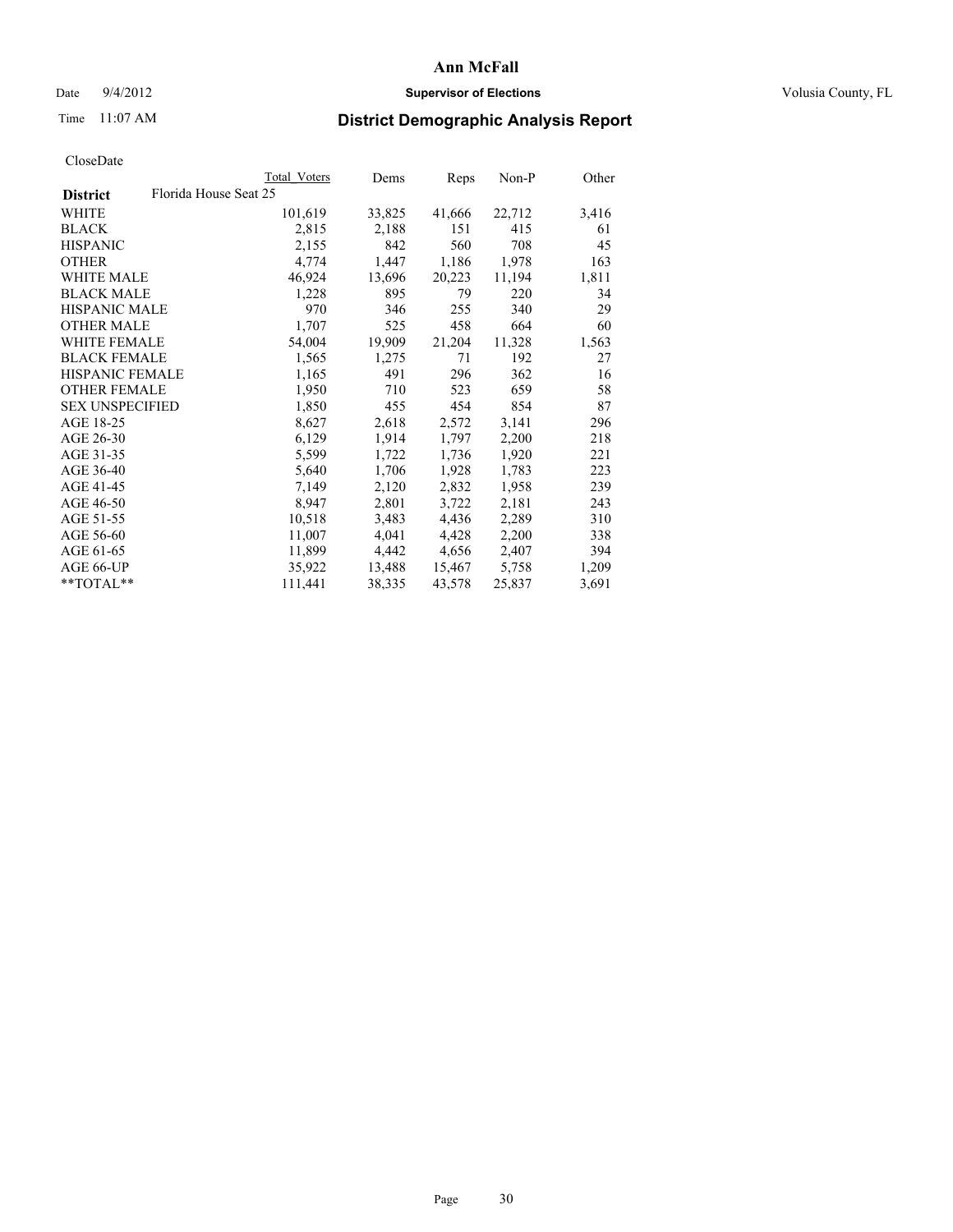### Date 9/4/2012 **Supervisor of Elections Supervisor of Elections** Volusia County, FL

# Time 11:07 AM **District Demographic Analysis Report**

|                        |                       | Total Voters | Dems   | <b>Reps</b> | Non-P  | Other |
|------------------------|-----------------------|--------------|--------|-------------|--------|-------|
| <b>District</b>        | Florida House Seat 26 |              |        |             |        |       |
| WHITE                  |                       | 64,906       | 22,957 | 24,678      | 14,607 | 2,664 |
| <b>BLACK</b>           |                       | 18,260       | 15,208 | 494         | 2,345  | 213   |
| <b>HISPANIC</b>        |                       | 3,283        | 1,490  | 589         | 1,109  | 95    |
| <b>OTHER</b>           |                       | 4,685        | 1,717  | 833         | 1,967  | 168   |
| <b>WHITE MALE</b>      |                       | 29,867       | 9,176  | 12,149      | 7,075  | 1,467 |
| <b>BLACK MALE</b>      |                       | 7,085        | 5,666  | 242         | 1,068  | 109   |
| <b>HISPANIC MALE</b>   |                       | 1,504        | 639    | 292         | 526    | 47    |
| <b>OTHER MALE</b>      |                       | 1,443        | 544    | 318         | 532    | 49    |
| <b>WHITE FEMALE</b>    |                       | 34,686       | 13,660 | 12,409      | 7.432  | 1,185 |
| <b>BLACK FEMALE</b>    |                       | 10,983       | 9.391  | 247         | 1,243  | 102   |
| <b>HISPANIC FEMALE</b> |                       | 1,750        | 834    | 294         | 576    | 46    |
| <b>OTHER FEMALE</b>    |                       | 1,819        | 776    | 361         | 624    | 58    |
| <b>SEX UNSPECIFIED</b> |                       | 1,997        | 686    | 282         | 952    | 77    |
| AGE 18-25              |                       | 11,886       | 5,750  | 2,062       | 3,690  | 384   |
| AGE 26-30              |                       | 6,880        | 2,936  | 1,423       | 2,267  | 254   |
| AGE 31-35              |                       | 6,110        | 2,599  | 1,402       | 1,858  | 251   |
| AGE 36-40              |                       | 5,574        | 2,278  | 1,552       | 1,512  | 232   |
| AGE 41-45              |                       | 6,610        | 2,721  | 1,959       | 1,698  | 232   |
| AGE 46-50              |                       | 7,619        | 3,189  | 2,441       | 1,717  | 272   |
| AGE 51-55              |                       | 8,384        | 3,704  | 2,762       | 1,611  | 307   |
| AGE 56-60              |                       | 8,171        | 3,872  | 2,539       | 1,478  | 282   |
| AGE 61-65              |                       | 8,092        | 3,706  | 2,656       | 1,448  | 282   |
| AGE 66-UP              |                       | 21,937       | 10,680 | 7,811       | 2,796  | 650   |
| $*$ $TOTAL**$          |                       | 91,265       | 41,436 | 26,607      | 20,076 | 3,146 |
|                        |                       |              |        |             |        |       |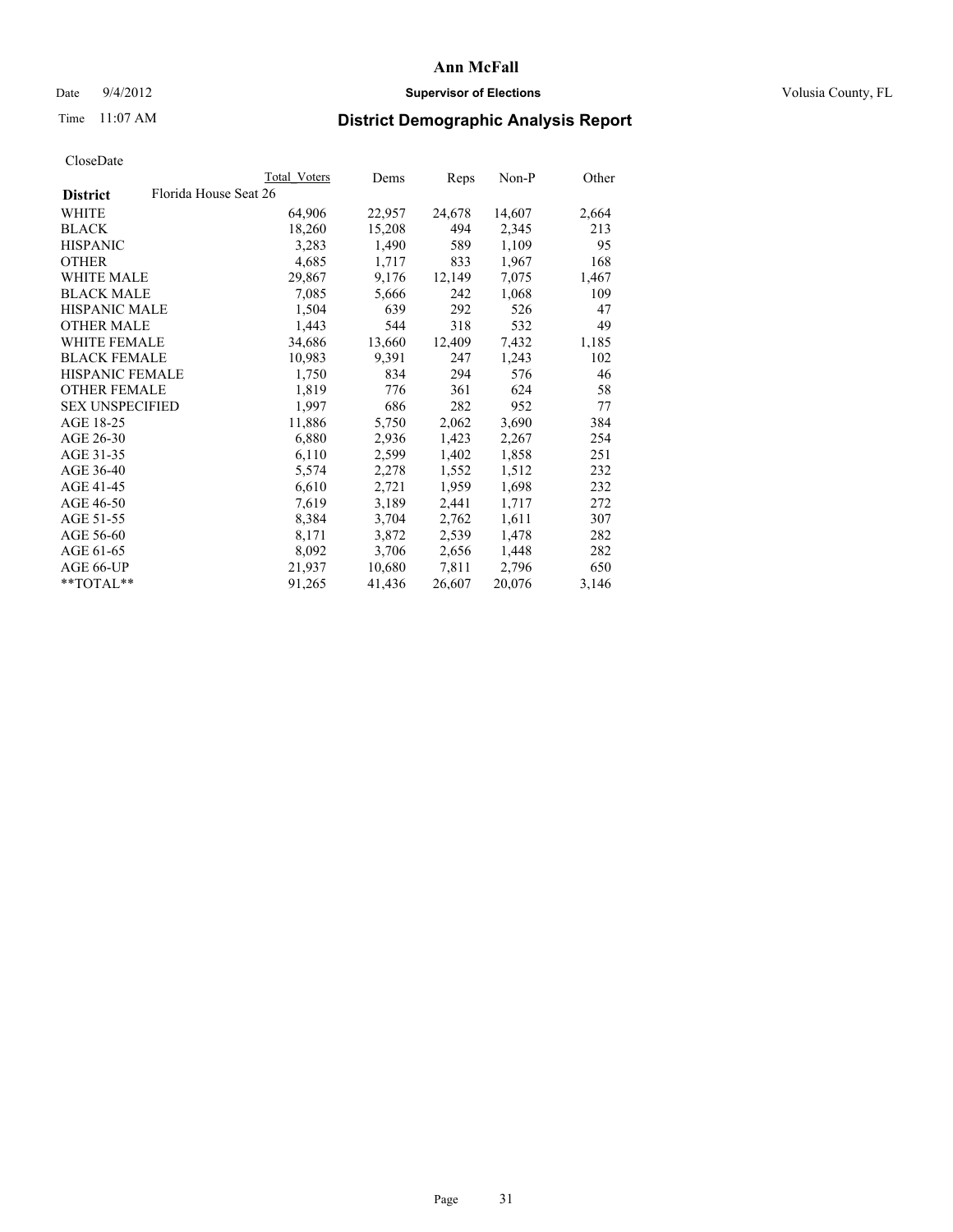## Date 9/4/2012 **Supervisor of Elections Supervisor of Elections** Volusia County, FL

# Time 11:07 AM **District Demographic Analysis Report**

|                        |                       | Total Voters | Dems   | Reps   | Non-P  | Other |
|------------------------|-----------------------|--------------|--------|--------|--------|-------|
| <b>District</b>        | Florida House Seat 27 |              |        |        |        |       |
| <b>WHITE</b>           |                       | 74,804       | 24,137 | 30,057 | 17,514 | 3,096 |
| <b>BLACK</b>           |                       | 6,173        | 4,765  | 289    | 993    | 126   |
| <b>HISPANIC</b>        |                       | 14,870       | 7,233  | 2,500  | 4,814  | 323   |
| <b>OTHER</b>           |                       | 4,779        | 1,473  | 1,006  | 2,134  | 166   |
| <b>WHITE MALE</b>      |                       | 34,695       | 9,893  | 14,665 | 8,477  | 1,660 |
| <b>BLACK MALE</b>      |                       | 2,730        | 1,986  | 164    | 504    | 76    |
| <b>HISPANIC MALE</b>   |                       | 6,982        | 3,244  | 1,249  | 2,305  | 184   |
| <b>OTHER MALE</b>      |                       | 1,598        | 516    | 391    | 627    | 64    |
| <b>WHITE FEMALE</b>    |                       | 39,647       | 14,107 | 15,194 | 8,925  | 1,421 |
| <b>BLACK FEMALE</b>    |                       | 3,387        | 2,731  | 125    | 481    | 50    |
| <b>HISPANIC FEMALE</b> |                       | 7,773        | 3,929  | 1,241  | 2,469  | 134   |
| <b>OTHER FEMALE</b>    |                       | 1,875        | 706    | 412    | 696    | 61    |
| <b>SEX UNSPECIFIED</b> |                       | 1,939        | 496    | 411    | 971    | 61    |
| AGE 18-25              |                       | 10,143       | 3,329  | 2,391  | 3,989  | 434   |
| AGE 26-30              |                       | 6,580        | 2,125  | 1,640  | 2,553  | 262   |
| AGE 31-35              |                       | 7,088        | 2,419  | 1,862  | 2,474  | 333   |
| AGE 36-40              |                       | 7,303        | 2,567  | 2,178  | 2,241  | 317   |
| AGE 41-45              |                       | 8,049        | 2,698  | 2,848  | 2,208  | 295   |
| AGE 46-50              |                       | 9,423        | 3,309  | 3,377  | 2,404  | 333   |
| AGE 51-55              |                       | 9,830        | 3,604  | 3,731  | 2,174  | 321   |
| AGE 56-60              |                       | 9,233        | 3,685  | 3,319  | 1,911  | 318   |
| AGE 61-65              |                       | 8,947        | 3,573  | 3,264  | 1,795  | 315   |
| AGE 66-UP              |                       | 24,126       | 10,351 | 9,255  | 3,735  | 785   |
| $*$ $TOTAL**$          |                       | 100,724      | 37,660 | 33,866 | 25,485 | 3,713 |
|                        |                       |              |        |        |        |       |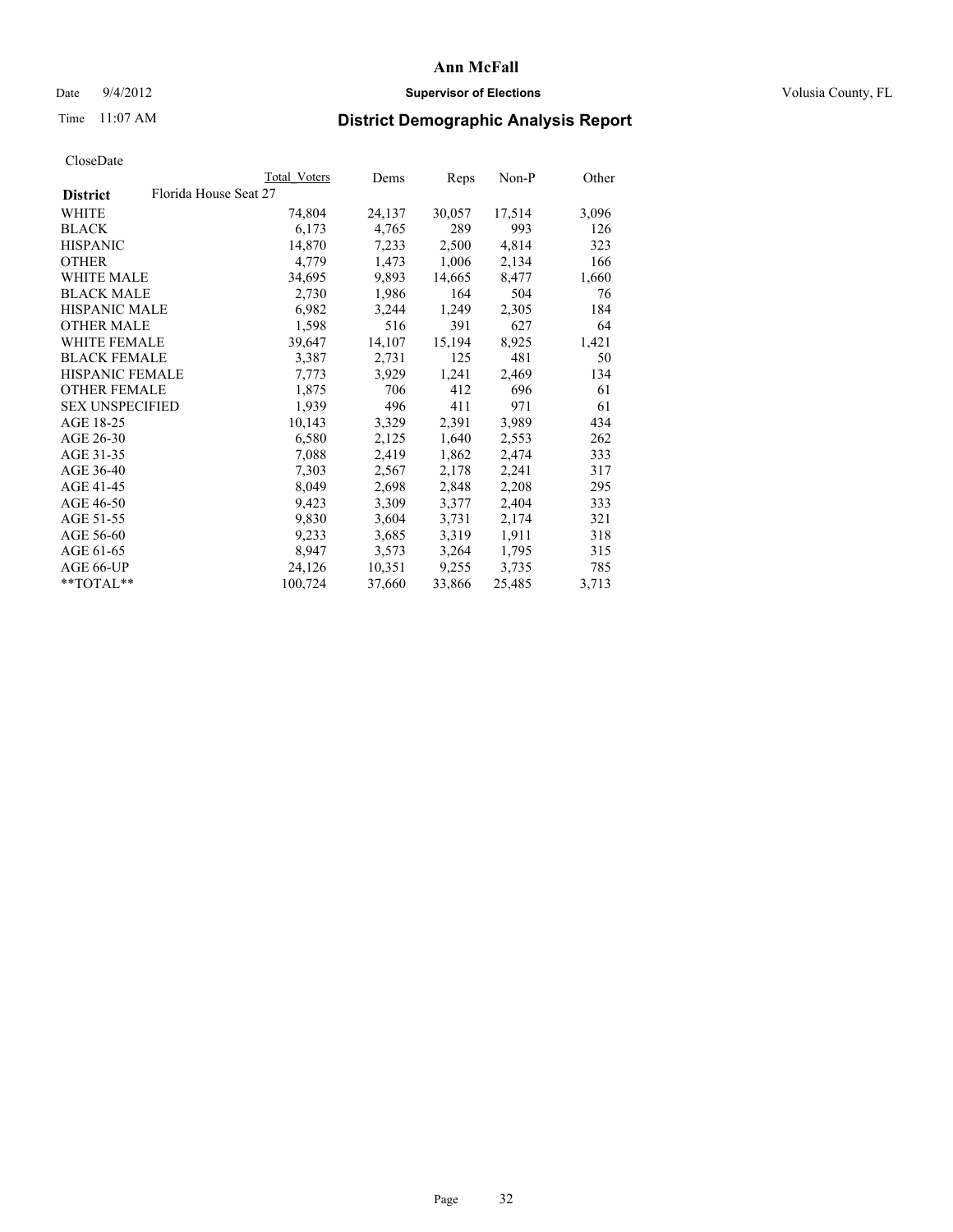### Date 9/4/2012 **Supervisor of Elections Supervisor of Elections** Volusia County, FL

## Time 11:07 AM **District Demographic Analysis Report**

|                        |                         | <b>Total Voters</b> | Dems   | Reps   | Non-P  | Other |
|------------------------|-------------------------|---------------------|--------|--------|--------|-------|
| <b>District</b>        | School Board District 1 |                     |        |        |        |       |
| <b>WHITE</b>           |                         | 53,300              | 16,894 | 23,159 | 10,919 | 2,328 |
| <b>BLACK</b>           |                         | 4,601               | 3,725  | 180    | 627    | 69    |
| <b>HISPANIC</b>        |                         | 3,983               | 1,742  | 764    | 1,358  | 119   |
| <b>OTHER</b>           |                         | 2,983               | 895    | 734    | 1,217  | 137   |
| <b>WHITE MALE</b>      |                         | 24,379              | 6,729  | 11,176 | 5,240  | 1,234 |
| <b>BLACK MALE</b>      |                         | 1,844               | 1,431  | 80     | 297    | 36    |
| <b>HISPANIC MALE</b>   |                         | 1,791               | 755    | 362    | 617    | 57    |
| <b>OTHER MALE</b>      |                         | 974                 | 304    | 276    | 349    | 45    |
| <b>WHITE FEMALE</b>    |                         | 28,618              | 10,085 | 11,853 | 5,598  | 1,082 |
| <b>BLACK FEMALE</b>    |                         | 2,711               | 2,261  | 98     | 321    | 31    |
| <b>HISPANIC FEMALE</b> |                         | 2,160               | 971    | 398    | 732    | 59    |
| <b>OTHER FEMALE</b>    |                         | 1,159               | 410    | 292    | 410    | 47    |
| <b>SEX UNSPECIFIED</b> |                         | 1,231               | 310    | 302    | 557    | 62    |
| AGE 18-25              |                         | 6,377               | 1,997  | 1,751  | 2,313  | 316   |
| AGE 26-30              |                         | 4,028               | 1,274  | 1,173  | 1,403  | 178   |
| AGE 31-35              |                         | 4,130               | 1,355  | 1,303  | 1,255  | 217   |
| AGE 36-40              |                         | 4,017               | 1,260  | 1,403  | 1,147  | 207   |
| AGE 41-45              |                         | 4,839               | 1,536  | 1,884  | 1,225  | 194   |
| AGE 46-50              |                         | 5,601               | 1,812  | 2,357  | 1,221  | 211   |
| AGE 51-55              |                         | 6,064               | 2,132  | 2,540  | 1,177  | 215   |
| AGE 56-60              |                         | 6,049               | 2,345  | 2,378  | 1,076  | 250   |
| AGE 61-65              |                         | 6,163               | 2,387  | 2,524  | 1,017  | 235   |
| AGE 66-UP              |                         | 17,657              | 7,185  | 7,533  | 2,308  | 631   |
| $*$ $TOTAL**$          |                         | 64,925              | 23,283 | 24,846 | 14,142 | 2,654 |
|                        |                         |                     |        |        |        |       |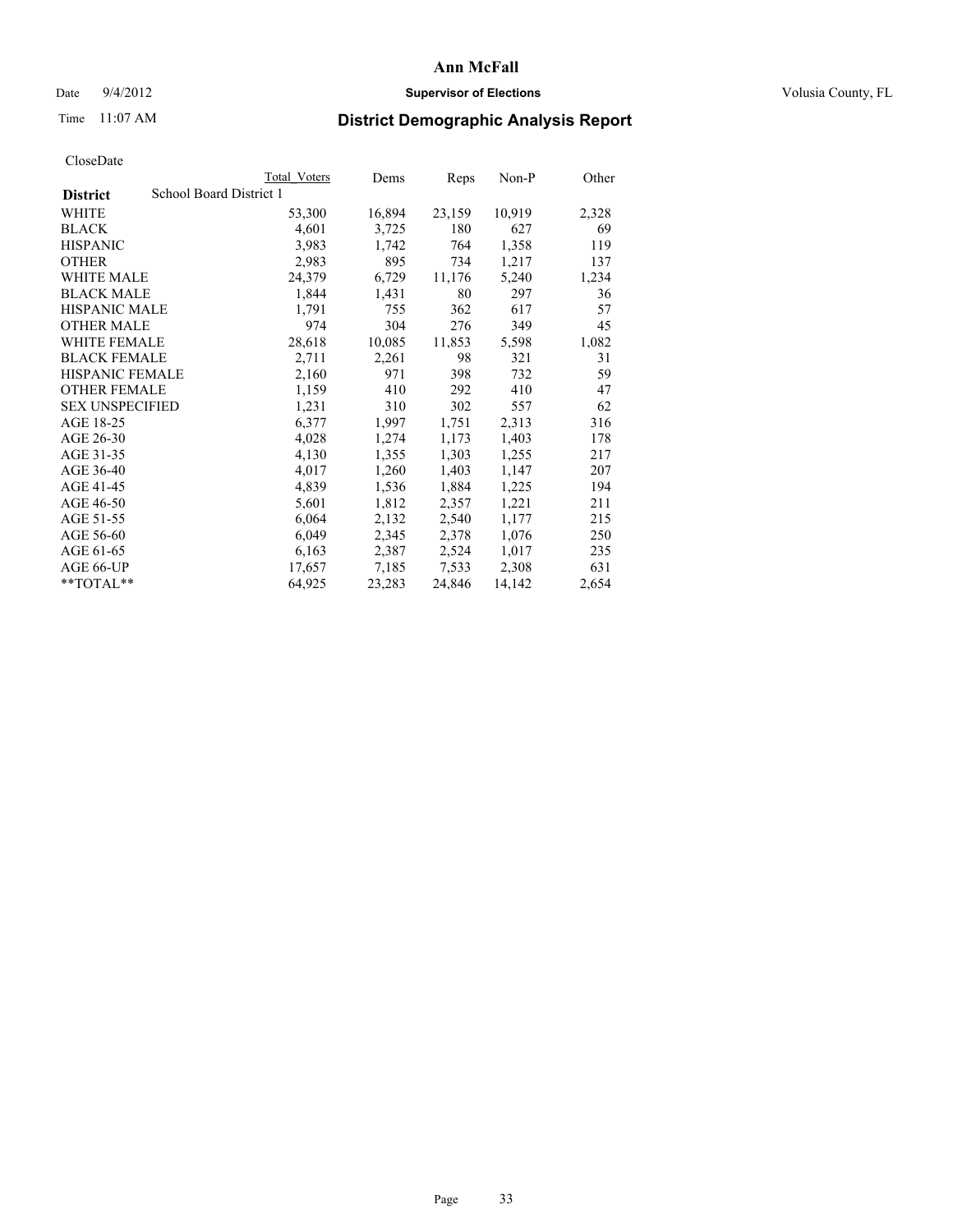## Date 9/4/2012 **Supervisor of Elections Supervisor of Elections** Volusia County, FL

# Time 11:07 AM **District Demographic Analysis Report**

|                        |                         | Total Voters | Dems   | Reps   | Non-P  | Other |
|------------------------|-------------------------|--------------|--------|--------|--------|-------|
| <b>District</b>        | School Board District 2 |              |        |        |        |       |
| <b>WHITE</b>           |                         | 46,071       | 16,399 | 17,113 | 10,843 | 1,716 |
| <b>BLACK</b>           |                         | 11,547       | 9,621  | 298    | 1,489  | 139   |
| <b>HISPANIC</b>        |                         | 1,554        | 695    | 319    | 510    | 30    |
| <b>OTHER</b>           |                         | 3,194        | 1,210  | 549    | 1,322  | 113   |
| <b>WHITE MALE</b>      |                         | 21,538       | 6,721  | 8,512  | 5,331  | 974   |
| <b>BLACK MALE</b>      |                         | 4,481        | 3,593  | 146    | 678    | 64    |
| <b>HISPANIC MALE</b>   |                         | 757          | 312    | 166    | 258    | 21    |
| <b>OTHER MALE</b>      |                         | 1,048        | 398    | 208    | 408    | 34    |
| <b>WHITE FEMALE</b>    |                         | 24,204       | 9,551  | 8,494  | 5,436  | 723   |
| <b>BLACK FEMALE</b>    |                         | 6,944        | 5,929  | 149    | 791    | 75    |
| <b>HISPANIC FEMALE</b> |                         | 783          | 377    | 151    | 246    | 9     |
| <b>OTHER FEMALE</b>    |                         | 1,272        | 557    | 252    | 430    | 33    |
| <b>SEX UNSPECIFIED</b> |                         | 1,339        | 487    | 201    | 586    | 65    |
| AGE 18-25              |                         | 7,756        | 4,096  | 1,230  | 2,207  | 223   |
| AGE 26-30              |                         | 4,635        | 2,012  | 925    | 1,542  | 156   |
| AGE 31-35              |                         | 3,616        | 1,536  | 767    | 1,181  | 132   |
| AGE 36-40              |                         | 3,158        | 1,305  | 824    | 929    | 100   |
| AGE 41-45              |                         | 3,814        | 1,615  | 1,051  | 1,018  | 130   |
| AGE 46-50              |                         | 4,673        | 1,981  | 1,420  | 1,137  | 135   |
| AGE 51-55              |                         | 5,643        | 2,463  | 1,857  | 1,139  | 184   |
| AGE 56-60              |                         | 5,468        | 2,475  | 1,711  | 1,108  | 174   |
| AGE 61-65              |                         | 6,023        | 2,567  | 2,002  | 1,248  | 206   |
| AGE 66-UP              |                         | 17,668       | 7,928  | 6,500  | 2,677  | 563   |
| $*$ $TOTAL**$          |                         | 62,456       | 27,979 | 18,288 | 14,186 | 2,003 |
|                        |                         |              |        |        |        |       |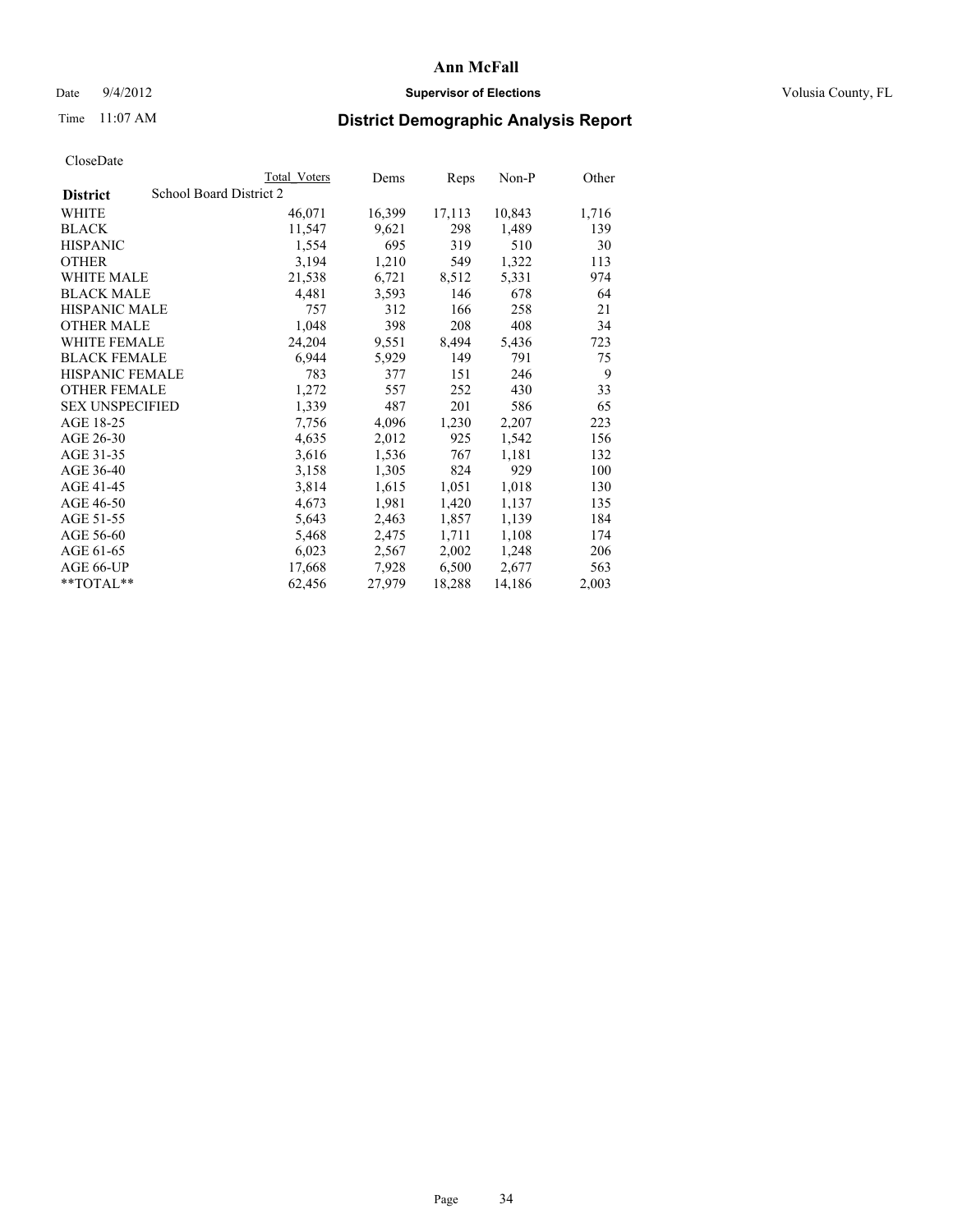## Date 9/4/2012 **Supervisor of Elections Supervisor of Elections** Volusia County, FL

# Time 11:07 AM **District Demographic Analysis Report**

|                        |                         | Total Voters | Dems   | <b>Reps</b> | Non-P  | Other |
|------------------------|-------------------------|--------------|--------|-------------|--------|-------|
| <b>District</b>        | School Board District 3 |              |        |             |        |       |
| WHITE                  |                         | 64,621       | 21,716 | 25,756      | 15,128 | 2,021 |
| <b>BLACK</b>           |                         | 1,936        | 1,570  | 78          | 260    | 28    |
| <b>HISPANIC</b>        |                         | 1,041        | 394    | 279         | 341    | 27    |
| <b>OTHER</b>           |                         | 2,528        | 702    | 602         | 1,140  | 84    |
| <b>WHITE MALE</b>      |                         | 29,898       | 8,808  | 12,598      | 7,412  | 1,080 |
| <b>BLACK MALE</b>      |                         | 845          | 647    | 42          | 138    | 18    |
| <b>HISPANIC MALE</b>   |                         | 469          | 169    | 111         | 174    | 15    |
| <b>OTHER MALE</b>      |                         | 852          | 248    | 240         | 335    | 29    |
| <b>WHITE FEMALE</b>    |                         | 34,299       | 12,775 | 12,999      | 7,602  | 923   |
| <b>BLACK FEMALE</b>    |                         | 1,076        | 910    | 35          | 121    | 10    |
| <b>HISPANIC FEMALE</b> |                         | 560          | 221    | 164         | 163    | 12    |
| <b>OTHER FEMALE</b>    |                         | 998          | 347    | 258         | 358    | 35    |
| <b>SEX UNSPECIFIED</b> |                         | 1,129        | 257    | 268         | 566    | 38    |
| AGE 18-25              |                         | 5,294        | 1,590  | 1,436       | 2,098  | 170   |
| AGE 26-30              |                         | 3,650        | 1,154  | 1,028       | 1,343  | 125   |
| AGE 31-35              |                         | 3,617        | 1,094  | 1,093       | 1,300  | 130   |
| AGE 36-40              |                         | 3,703        | 1,135  | 1,239       | 1,200  | 129   |
| AGE 41-45              |                         | 4,602        | 1,409  | 1,764       | 1,303  | 126   |
| AGE 46-50              |                         | 5,593        | 1,778  | 2,250       | 1,422  | 143   |
| AGE 51-55              |                         | 6,552        | 2,191  | 2,694       | 1,484  | 183   |
| AGE 56-60              |                         | 7,104        | 2,697  | 2,772       | 1,438  | 197   |
| AGE 61-65              |                         | 7,508        | 2,803  | 2,914       | 1,554  | 237   |
| AGE 66-UP              |                         | 22,535       | 8,540  | 9,530       | 3,742  | 723   |
| $*$ $TOTAL**$          |                         | 70,161       | 24,391 | 26,723      | 16,884 | 2,163 |
|                        |                         |              |        |             |        |       |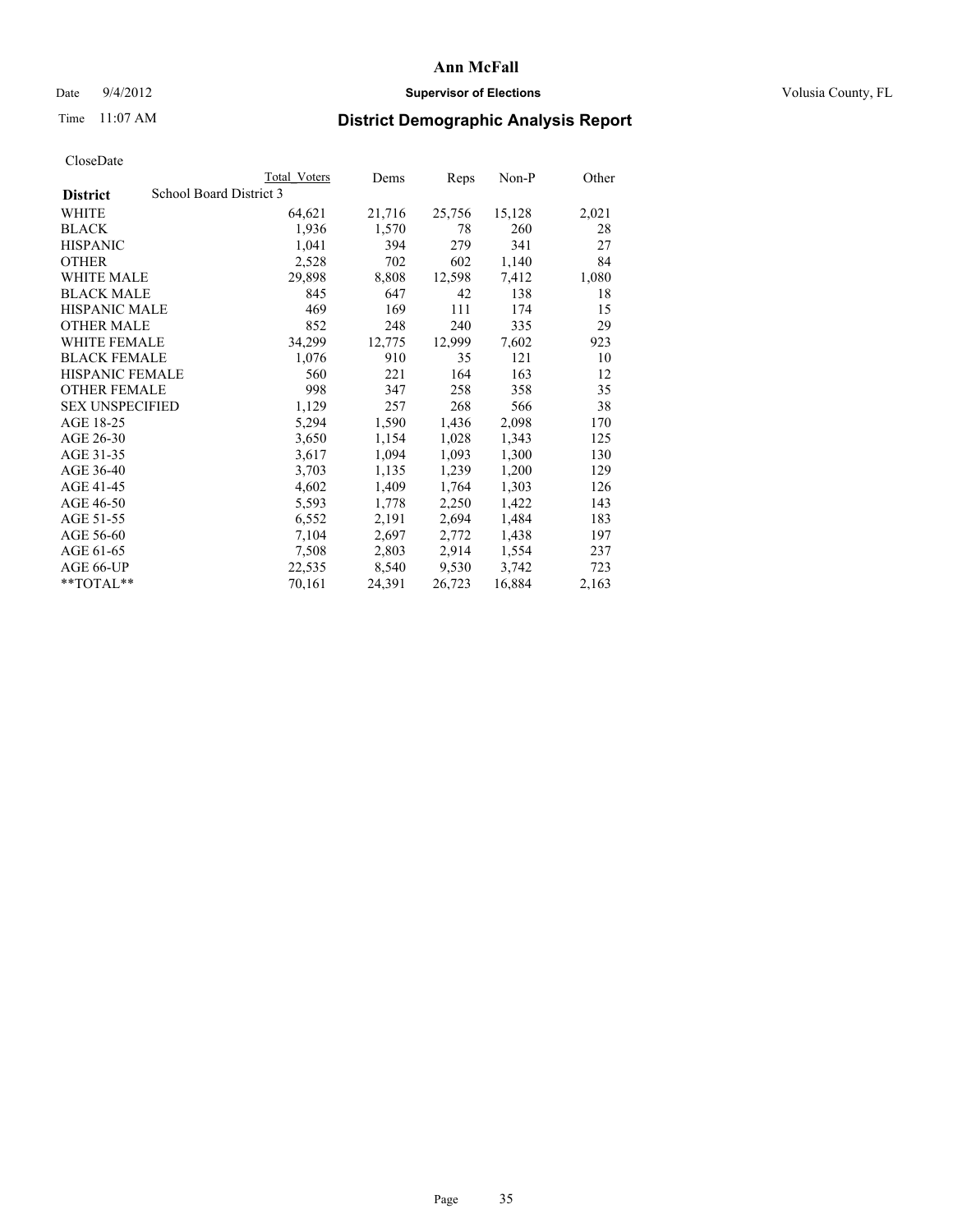## Date 9/4/2012 **Supervisor of Elections Supervisor of Elections** Volusia County, FL

## Time 11:07 AM **District Demographic Analysis Report**

|                                            | Total Voters | Dems   | Reps   | Non-P  | Other |
|--------------------------------------------|--------------|--------|--------|--------|-------|
| School Board District 4<br><b>District</b> |              |        |        |        |       |
| <b>WHITE</b>                               | 55,213       | 18,867 | 22,311 | 12,038 | 1,997 |
| <b>BLACK</b>                               | 4,548        | 3,704  | 166    | 612    | 66    |
| <b>HISPANIC</b>                            | 1,502        | 629    | 343    | 499    | 31    |
| <b>OTHER</b>                               | 3,124        | 1,000  | 769    | 1,266  | 89    |
| <b>WHITE MALE</b>                          | 25,271       | 7,546  | 10,786 | 5,888  | 1,051 |
| <b>BLACK MALE</b>                          | 1,821        | 1,398  | 89     | 294    | 40    |
| <b>HISPANIC MALE</b>                       | 646          | 240    | 159    | 228    | 19    |
| <b>OTHER MALE</b>                          | 1,071        | 331    | 299    | 406    | 35    |
| <b>WHITE FEMALE</b>                        | 29,621       | 11,231 | 11,410 | 6,052  | 928   |
| <b>BLACK FEMALE</b>                        | 2,685        | 2,273  | 77     | 309    | 26    |
| <b>HISPANIC FEMALE</b>                     | 846          | 385    | 180    | 269    | 12    |
| <b>OTHER FEMALE</b>                        | 1,288        | 495    | 349    | 408    | 36    |
| <b>SEX UNSPECIFIED</b>                     | 1,138        | 301    | 240    | 561    | 36    |
| AGE 18-25                                  | 5,526        | 1,920  | 1,507  | 1,941  | 158   |
| AGE 26-30                                  | 3,697        | 1,277  | 1,004  | 1,293  | 123   |
| AGE 31-35                                  | 3,343        | 1,183  | 925    | 1,099  | 136   |
| AGE 36-40                                  | 3,397        | 1,182  | 1,086  | 975    | 154   |
| AGE 41-45                                  | 4,320        | 1,417  | 1,612  | 1,128  | 163   |
| AGE 46-50                                  | 5,391        | 1,861  | 2,088  | 1,260  | 182   |
| AGE 51-55                                  | 6,161        | 2,222  | 2,432  | 1,307  | 200   |
| AGE 56-60                                  | 6,405        | 2,577  | 2,397  | 1,218  | 213   |
| AGE 61-65                                  | 6,673        | 2,677  | 2,451  | 1,318  | 227   |
| AGE 66-UP                                  | 19,536       | 7,909  | 8,094  | 2,902  | 631   |
| $*$ $TOTAL**$                              | 64,451       | 24,225 | 23,597 | 14,442 | 2,187 |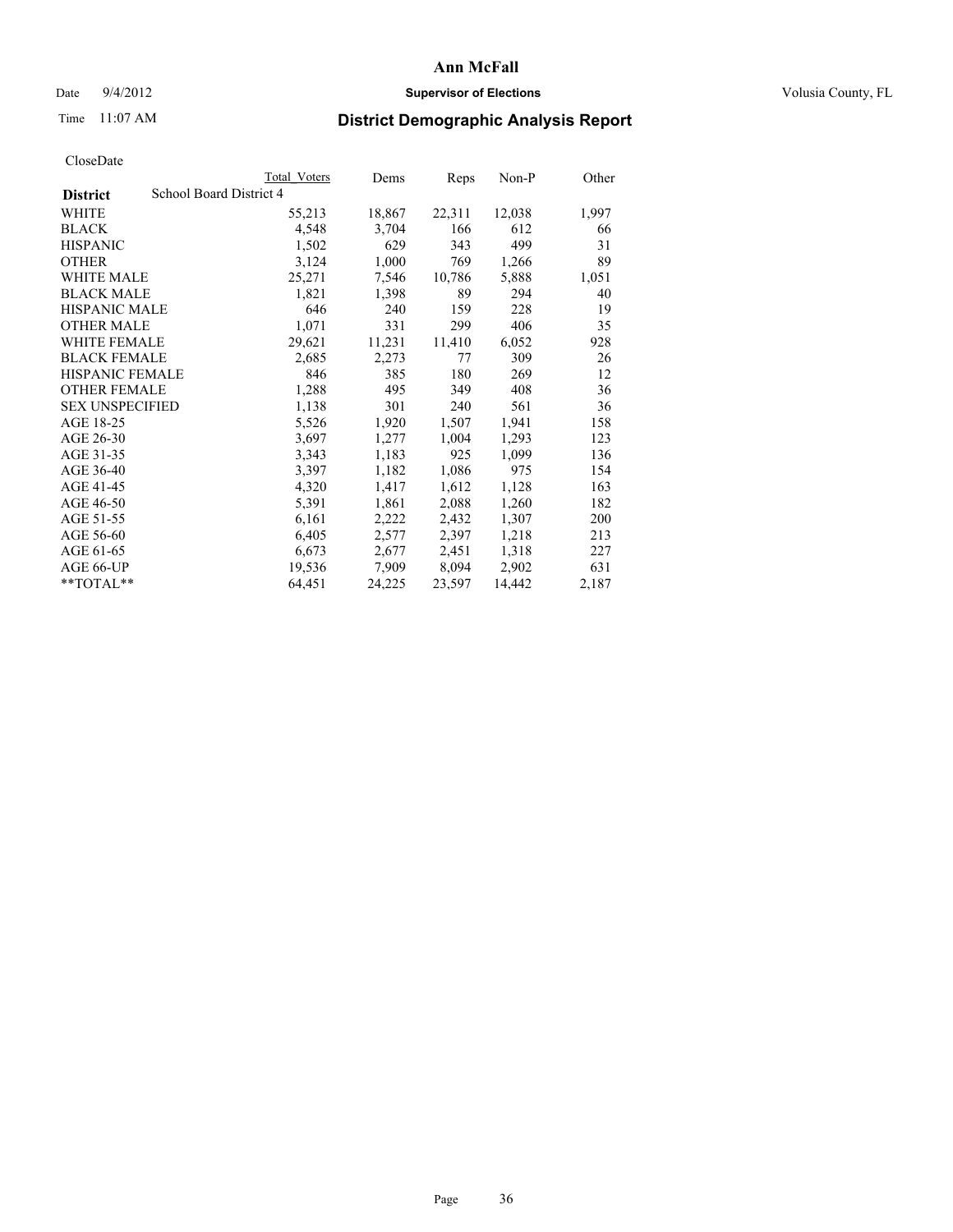### Date 9/4/2012 **Supervisor of Elections Supervisor of Elections** Volusia County, FL

# Time 11:07 AM **District Demographic Analysis Report**

|                        |                         | Total Voters | Dems   | <b>Reps</b> | Non-P  | Other |
|------------------------|-------------------------|--------------|--------|-------------|--------|-------|
| <b>District</b>        | School Board District 5 |              |        |             |        |       |
| WHITE                  |                         | 39,561       | 12,555 | 15,762      | 9,423  | 1,821 |
| <b>BLACK</b>           |                         | 5,047        | 3,882  | 235         | 823    | 107   |
| <b>HISPANIC</b>        |                         | 13,002       | 6,404  | 2,085       | 4,233  | 280   |
| <b>OTHER</b>           |                         | 3,250        | 1,041  | 635         | 1,471  | 103   |
| <b>WHITE MALE</b>      |                         | 18,534       | 5,194  | 7,752       | 4,609  | 979   |
| <b>BLACK MALE</b>      |                         | 2,248        | 1,625  | 145         | 411    | 67    |
| <b>HISPANIC MALE</b>   |                         | 6,152        | 2,896  | 1,056       | 2,039  | 161   |
| <b>OTHER MALE</b>      |                         | 1,082        | 367    | 249         | 427    | 39    |
| <b>WHITE FEMALE</b>    |                         | 20,784       | 7,282  | 7,914       | 4,754  | 834   |
| <b>BLACK FEMALE</b>    |                         | 2,751        | 2,216  | 90          | 405    | 40    |
| <b>HISPANIC FEMALE</b> |                         | 6,749        | 3,454  | 1,021       | 2,159  | 115   |
| <b>OTHER FEMALE</b>    |                         | 1,259        | 492    | 253         | 478    | 36    |
| <b>SEX UNSPECIFIED</b> |                         | 1,301        | 356    | 237         | 668    | 40    |
| AGE 18-25              |                         | 7,089        | 2,422  | 1,564       | 2,796  | 307   |
| AGE 26-30              |                         | 4,470        | 1,515  | 991         | 1,773  | 191   |
| AGE 31-35              |                         | 4,892        | 1,772  | 1,180       | 1,701  | 239   |
| AGE 36-40              |                         | 5,017        | 1,868  | 1,425       | 1,507  | 217   |
| AGE 41-45              |                         | 5,342        | 1,863  | 1,799       | 1,482  | 198   |
| AGE 46-50              |                         | 6,213        | 2,299  | 2,107       | 1,578  | 229   |
| AGE 51-55              |                         | 6,176        | 2,386  | 2,220       | 1,350  | 220   |
| AGE 56-60              |                         | 5,430        | 2,242  | 1,873       | 1,115  | 200   |
| AGE 61-65              |                         | 4,927        | 2,110  | 1,670       | 966    | 181   |
| AGE 66-UP              |                         | 11,377       | 5,445  | 3,897       | 1,704  | 331   |
| $*$ $TOTAL**$          |                         | 60,934       | 23,922 | 18,726      | 15,973 | 2,313 |
|                        |                         |              |        |             |        |       |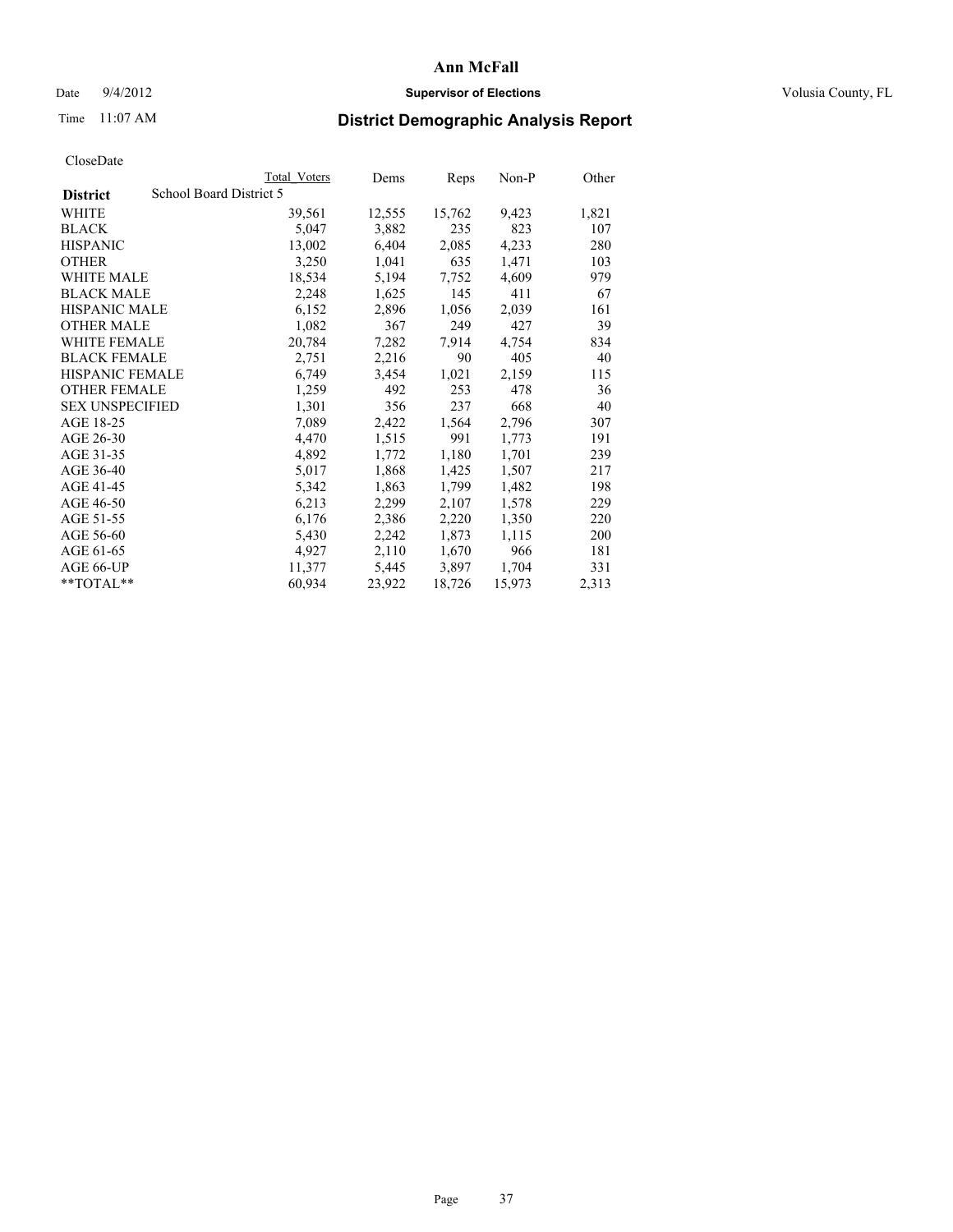### Date 9/4/2012 **Supervisor of Elections Supervisor of Elections** Volusia County, FL

## Time 11:07 AM **District Demographic Analysis Report**

|                        |                       | Total Voters | Dems   | Reps   | Non-P  | Other |
|------------------------|-----------------------|--------------|--------|--------|--------|-------|
| <b>District</b>        | Florida Senate Seat 6 |              |        |        |        |       |
| WHITE                  |                       | 56,507       | 19,627 | 22,420 | 12,442 | 2,018 |
| <b>BLACK</b>           |                       | 10,772       | 8,974  | 309    | 1,349  | 140   |
| <b>HISPANIC</b>        |                       | 1,572        | 693    | 363    | 485    | 31    |
| <b>OTHER</b>           |                       | 3,735        | 1,323  | 794    | 1,504  | 114   |
| <b>WHITE MALE</b>      |                       | 25,973       | 7,923  | 10,898 | 6,076  | 1,076 |
| <b>BLACK MALE</b>      |                       | 4,196        | 3,340  | 154    | 633    | 69    |
| <b>HISPANIC MALE</b>   |                       | 691          | 260    | 170    | 239    | 22    |
| <b>OTHER MALE</b>      |                       | 1,220        | 428    | 311    | 441    | 40    |
| <b>WHITE FEMALE</b>    |                       | 30,196       | 11,603 | 11,398 | 6,272  | 923   |
| <b>BLACK FEMALE</b>    |                       | 6,456        | 5,537  | 154    | 694    | 71    |
| <b>HISPANIC FEMALE</b> |                       | 872          | 430    | 189    | 244    | 9     |
| <b>OTHER FEMALE</b>    |                       | 1,515        | 637    | 371    | 465    | 42    |
| <b>SEX UNSPECIFIED</b> |                       | 1,467        | 459    | 241    | 716    | 51    |
| AGE 18-25              |                       | 8,278        | 4,078  | 1,551  | 2,431  | 218   |
| AGE 26-30              |                       | 4,607        | 1,888  | 1,063  | 1,507  | 149   |
| AGE 31-35              |                       | 3,839        | 1,543  | 951    | 1,204  | 141   |
| AGE 36-40              |                       | 3,808        | 1,487  | 1,093  | 1,082  | 146   |
| AGE 41-45              |                       | 4,747        | 1,765  | 1,614  | 1,201  | 167   |
| AGE 46-50              |                       | 5,897        | 2,292  | 2,069  | 1,346  | 190   |
| AGE 51-55              |                       | 6,757        | 2,713  | 2,471  | 1,358  | 215   |
| AGE 56-60              |                       | 6,884        | 2,948  | 2,405  | 1,308  | 223   |
| AGE 61-65              |                       | 7,146        | 3,058  | 2,469  | 1,392  | 227   |
| AGE 66-UP              |                       | 20,711       | 8,889  | 8,208  | 2,980  | 634   |
| $*$ $TOTAL**$          |                       | 72,677       | 30,662 | 23,895 | 15,810 | 2,310 |
|                        |                       |              |        |        |        |       |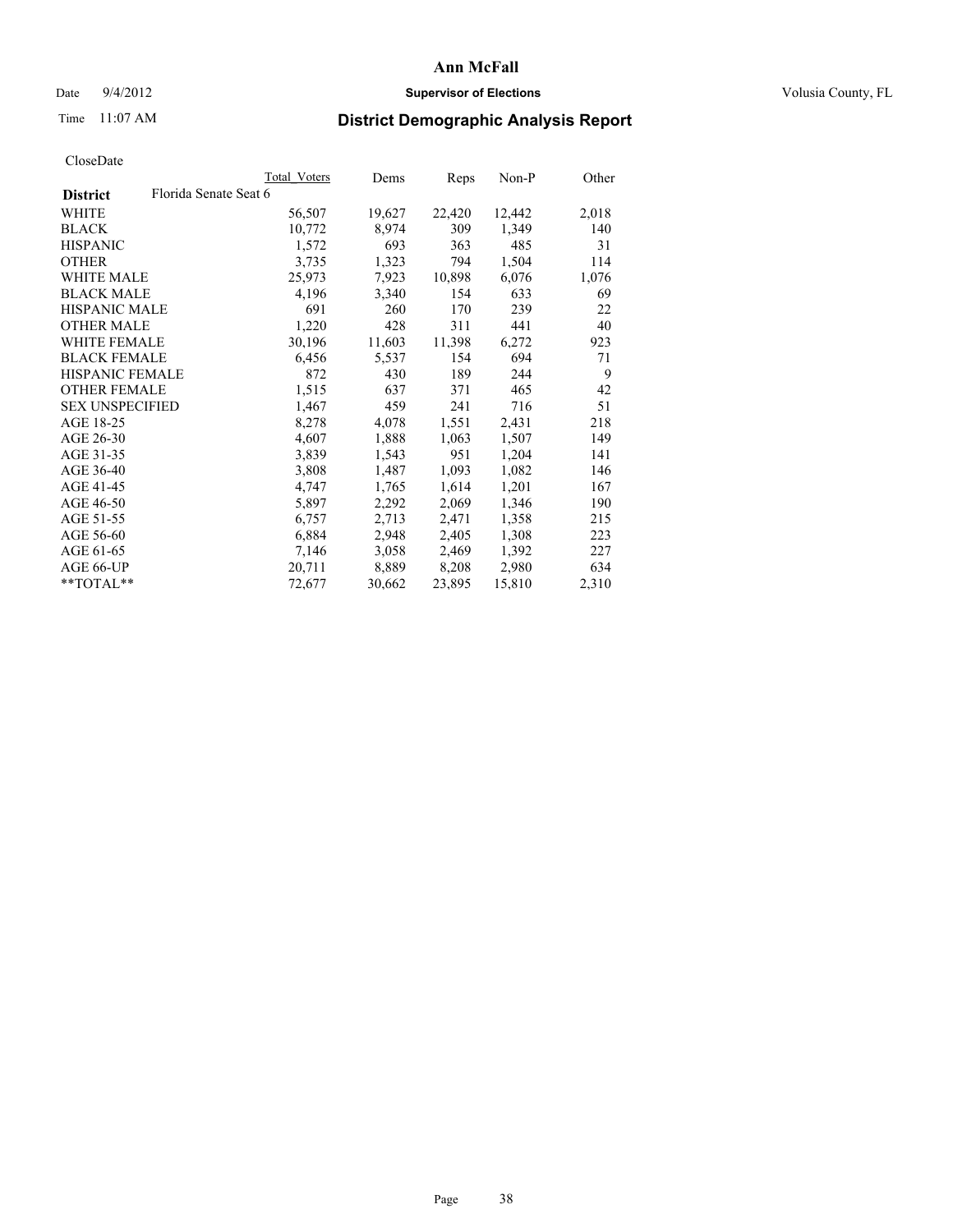### Date 9/4/2012 **Supervisor of Elections Supervisor of Elections** Volusia County, FL

# Time 11:07 AM **District Demographic Analysis Report**

|                        |                       | Total Voters | Dems   | <b>Reps</b> | Non-P  | Other |
|------------------------|-----------------------|--------------|--------|-------------|--------|-------|
| <b>District</b>        | Florida Senate Seat 8 |              |        |             |        |       |
| WHITE                  |                       | 178,822      | 60,104 | 71,093      | 40,758 | 6,867 |
| <b>BLACK</b>           |                       | 15,172       | 12,194 | 548         | 2,199  | 231   |
| <b>HISPANIC</b>        |                       | 15,328       | 7,210  | 2,683       | 5,082  | 353   |
| <b>OTHER</b>           |                       | 9,768        | 3,052  | 2,104       | 4,248  | 364   |
| <b>WHITE MALE</b>      |                       | 82,610       | 24,354 | 34,698      | 19,830 | 3,728 |
| <b>BLACK MALE</b>      |                       | 6,262        | 4,786  | 302         | 1,041  | 133   |
| <b>HISPANIC MALE</b>   |                       | 7,158        | 3,245  | 1,304       | 2,405  | 204   |
| <b>OTHER MALE</b>      |                       | 3,277        | 1,055  | 818         | 1,282  | 122   |
| <b>WHITE FEMALE</b>    |                       | 95,097       | 35,385 | 35,990      | 20,633 | 3,089 |
| <b>BLACK FEMALE</b>    |                       | 8,773        | 7,301  | 241         | 1,135  | 96    |
| <b>HISPANIC FEMALE</b> |                       | 8,053        | 3,908  | 1,364       | 2,637  | 144   |
| <b>OTHER FEMALE</b>    |                       | 3,828        | 1,438  | 868         | 1,394  | 128   |
| <b>SEX UNSPECIFIED</b> |                       | 4,032        | 1,088  | 843         | 1,930  | 171   |
| AGE 18-25              |                       | 20,809       | 7,046  | 5,136       | 7.796  | 831   |
| AGE 26-30              |                       | 13,879       | 4,769  | 3,469       | 5,099  | 542   |
| AGE 31-35              |                       | 13,694       | 4,763  | 3,669       | 4,653  | 609   |
| AGE 36-40              |                       | 13,264       | 4,555  | 4,170       | 3,979  | 560   |
| AGE 41-45              |                       | 15,649       | 5,310  | 5,487       | 4,308  | 544   |
| AGE 46-50              |                       | 18,547       | 6,501  | 6,904       | 4,553  | 589   |
| AGE 51-55              |                       | 20,692       | 7,652  | 7,923       | 4,443  | 674   |
| AGE 56-60              |                       | 20,665       | 8,326  | 7,562       | 4,063  | 714   |
| AGE 61-65              |                       | 21,206       | 8,415  | 7,846       | 4,182  | 763   |
| AGE 66-UP              |                       | 60,876       | 25,311 | 24,290      | 9,279  | 1,996 |
| $*$ $TOTAL**$          |                       | 219,286      | 82,648 | 76,460      | 52,356 | 7,822 |
|                        |                       |              |        |             |        |       |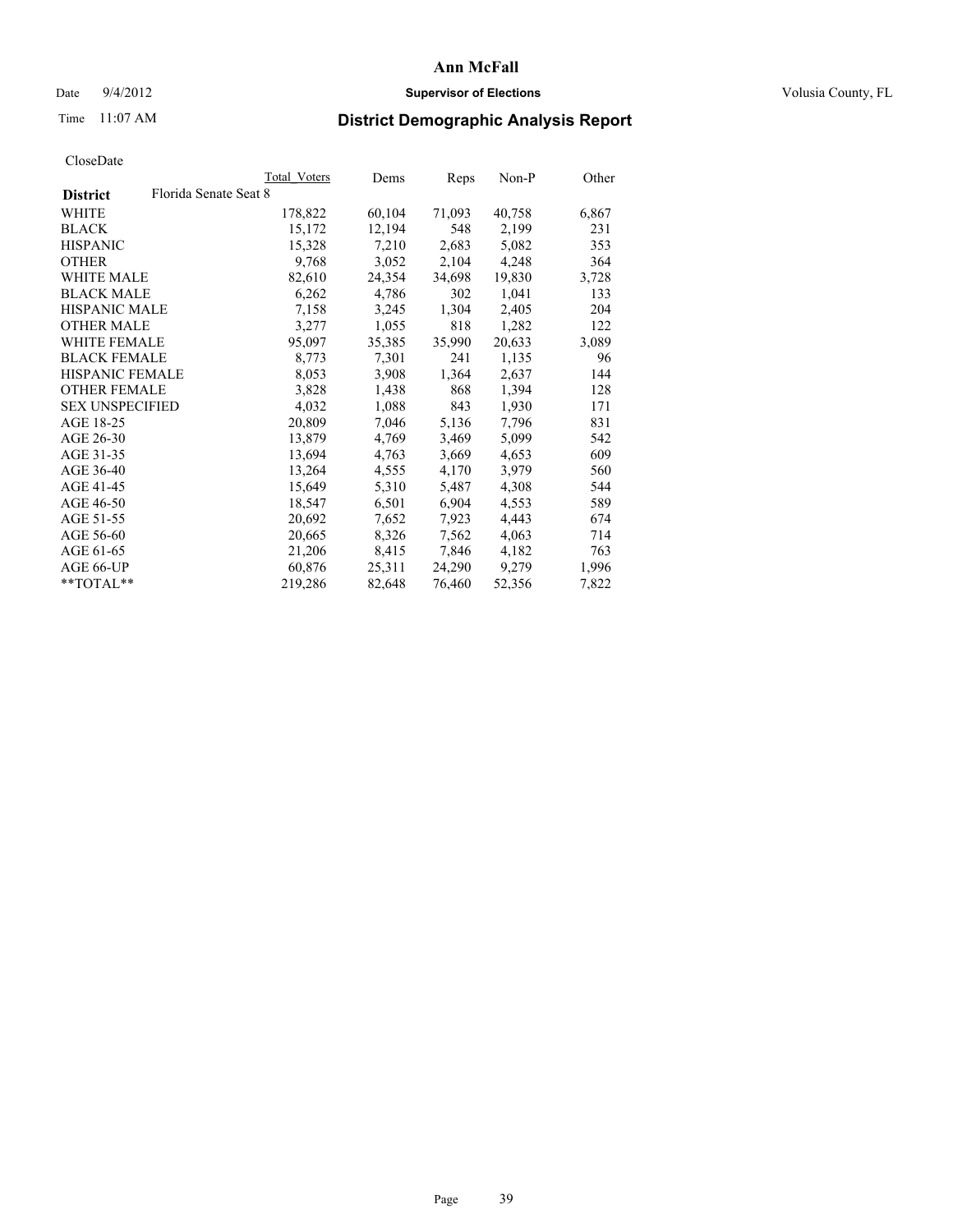### Date 9/4/2012 **Supervisor of Elections Supervisor of Elections** Volusia County, FL

# Time 11:07 AM **District Demographic Analysis Report**

| Total Voters           | Dems   | Reps   | Non-P | Other |
|------------------------|--------|--------|-------|-------|
| Florida Senate Seat 10 |        |        |       |       |
| 23,437                 | 6,700  | 10,588 | 5,151 | 998   |
| 1,735                  | 1,334  | 100    | 263   | 38    |
| 4,182                  | 1,961  | 744    | 1,374 | 103   |
| 1,576                  | 473    | 391    | 664   | 48    |
| 11,037                 | 2,721  | 5,228  | 2,574 | 514   |
| 781                    | 568    | 46     | 144   | 23    |
| 1,966                  | 867    | 380    | 672   | 47    |
| 530                    | 165    | 143    | 202   | 20    |
| 12,233                 | 3,936  | 5,282  | 2,537 | 478   |
| 938                    | 751    | 54     | 118   | 15    |
| 2,173                  | 1,070  | 361    | 688   | 54    |
| 633                    | 226    | 165    | 225   | 17    |
| 639                    | 164    | 164    | 292   | 19    |
| 2,955                  | 901    | 801    | 1,128 | 125   |
| 1,994                  | 575    | 589    | 748   | 82    |
| 2,065                  | 634    | 648    | 679   | 104   |
| 2,220                  | 708    | 714    | 697   | 101   |
| 2,521                  | 765    | 1,009  | 647   | 100   |
| 3,027                  | 938    | 1,249  | 719   | 121   |
| 3,147                  | 1,029  | 1,349  | 656   | 113   |
| 2,907                  | 1,062  | 1,164  | 584   | 97    |
| 2,942                  | 1,071  | 1,246  | 529   | 96    |
| 7,186                  | 2,807  | 3,056  | 1,074 | 249   |
| 30,964                 | 10,490 | 11,825 | 7,461 | 1,188 |
|                        |        |        |       |       |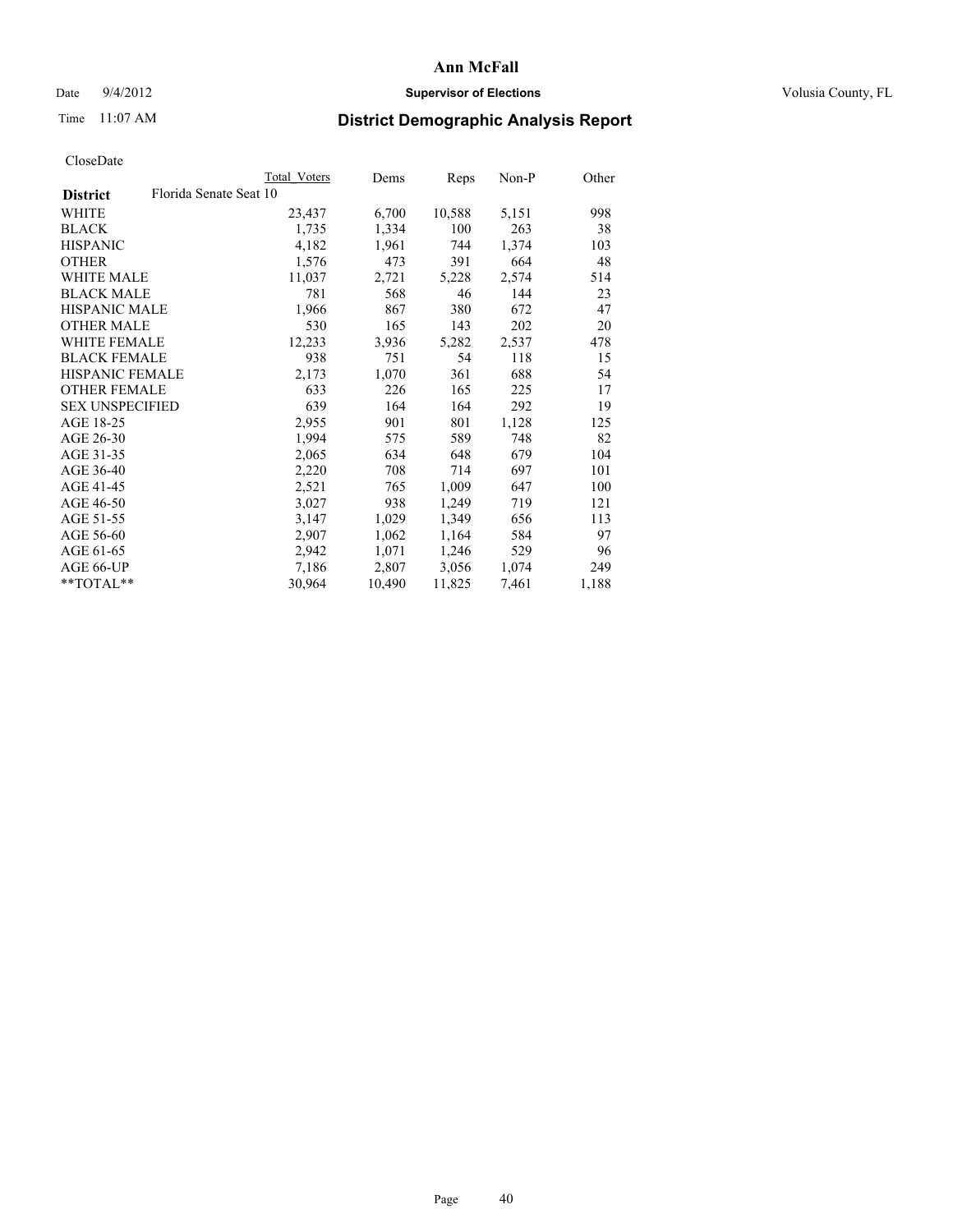## Date 9/4/2012 **Supervisor of Elections Supervisor of Elections** Volusia County, FL

# Time 11:07 AM **District Demographic Analysis Report**

|                                         | Total Voters | Dems  | Reps  | Non-P | Other          |
|-----------------------------------------|--------------|-------|-------|-------|----------------|
| Daytona Beach Zone 1<br><b>District</b> |              |       |       |       |                |
| WHITE                                   | 4,538        | 1,729 | 1,573 | 1,075 | 161            |
| <b>BLACK</b>                            | 983          | 794   | 33    | 143   | 13             |
| <b>HISPANIC</b>                         | 162          | 68    | 40    | 50    | 4              |
| <b>OTHER</b>                            | 331          | 115   | 68    | 136   | 12             |
| <b>WHITE MALE</b>                       | 2,096        | 700   | 777   | 533   | 86             |
| <b>BLACK MALE</b>                       | 420          | 318   | 21    | 72    | 9              |
| <b>HISPANIC MALE</b>                    | 79           | 28    | 20    | 28    | 3              |
| <b>OTHER MALE</b>                       | 128          | 43    | 32    | 48    | 5              |
| <b>WHITE FEMALE</b>                     | 2,414        | 1,019 | 790   | 533   | 72             |
| <b>BLACK FEMALE</b>                     | 560          | 474   | 12    | 70    | 4              |
| <b>HISPANIC FEMALE</b>                  | 82           | 40    | 19    | 22    | 1              |
| <b>OTHER FEMALE</b>                     | 135          | 57    | 29    | 47    | $\overline{2}$ |
| <b>SEX UNSPECIFIED</b>                  | 100          | 27    | 14    | 51    | 8              |
| AGE 18-25                               | 668          | 305   | 114   | 236   | 13             |
| AGE 26-30                               | 435          | 198   | 70    | 155   | 12             |
| AGE 31-35                               | 340          | 139   | 71    | 115   | 15             |
| AGE 36-40                               | 306          | 118   | 84    | 93    | 11             |
| AGE 41-45                               | 376          | 165   | 102   | 93    | 16             |
| AGE 46-50                               | 450          | 192   | 143   | 97    | 18             |
| AGE 51-55                               | 542          | 228   | 181   | 112   | 21             |
| AGE 56-60                               | 553          | 257   | 159   | 125   | 12             |
| AGE 61-65                               | 600          | 278   | 182   | 126   | 14             |
| AGE 66-UP                               | 1,751        | 829   | 607   | 257   | 58             |
| **TOTAL**                               | 6,022        | 2,709 | 1,714 | 1,409 | 190            |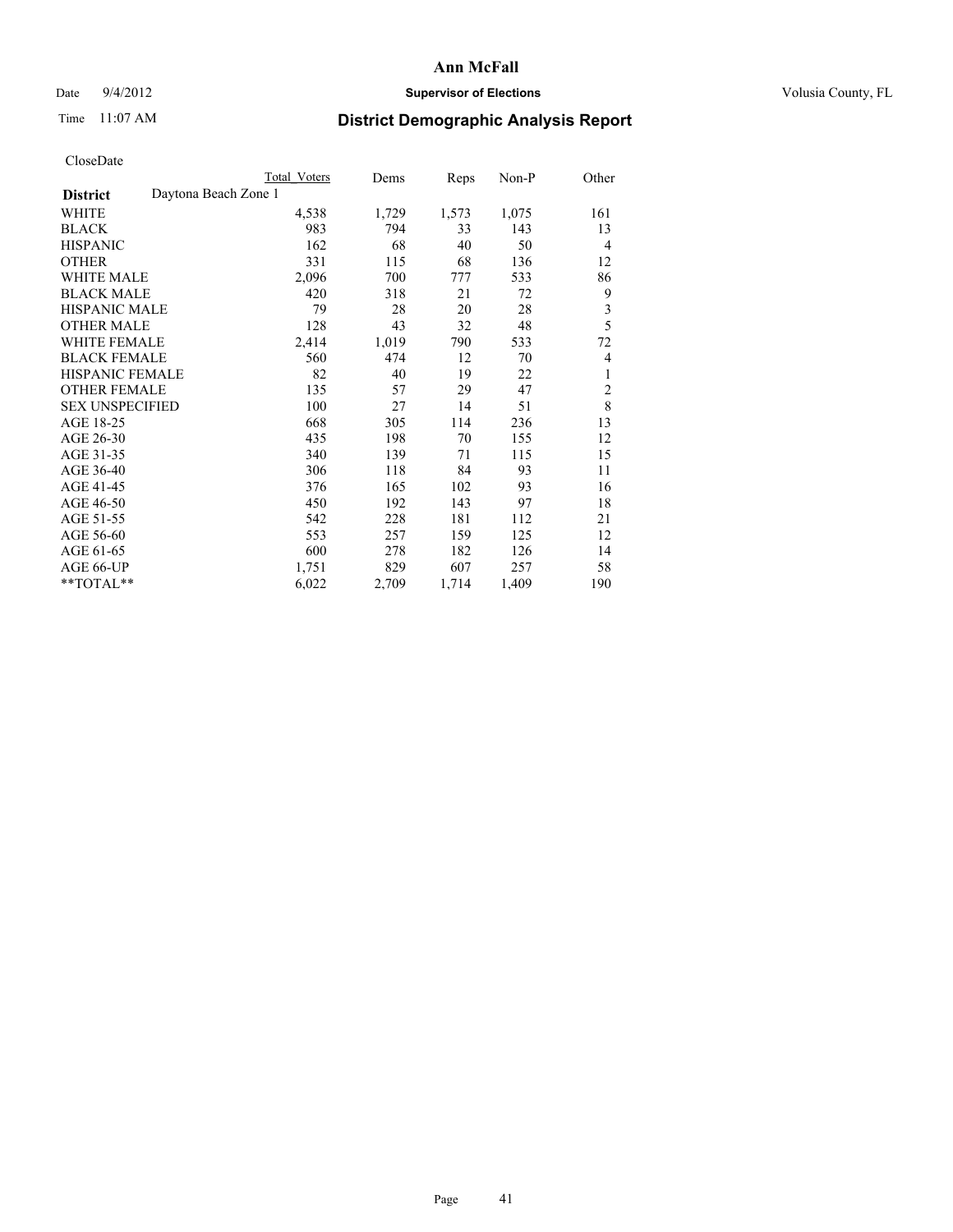## Date 9/4/2012 **Supervisor of Elections Supervisor of Elections** Volusia County, FL

# Time 11:07 AM **District Demographic Analysis Report**

|                                         | Total Voters | Dems  | Reps  | Non-P | Other                   |
|-----------------------------------------|--------------|-------|-------|-------|-------------------------|
| Daytona Beach Zone 2<br><b>District</b> |              |       |       |       |                         |
| WHITE                                   | 4,046        | 1,583 | 1,387 | 925   | 151                     |
| <b>BLACK</b>                            | 1,320        | 1,096 | 40    | 171   | 13                      |
| <b>HISPANIC</b>                         | 138          | 59    | 30    | 44    | 5                       |
| <b>OTHER</b>                            | 298          | 120   | 53    | 119   | 6                       |
| <b>WHITE MALE</b>                       | 1,934        | 694   | 707   | 441   | 92                      |
| <b>BLACK MALE</b>                       | 535          | 428   | 16    | 86    | 5                       |
| HISPANIC MALE                           | 73           | 29    | 14    | 25    | 5                       |
| <b>OTHER MALE</b>                       | 99           | 37    | 21    | 38    | $\overline{\mathbf{3}}$ |
| <b>WHITE FEMALE</b>                     | 2,081        | 873   | 669   | 480   | 59                      |
| <b>BLACK FEMALE</b>                     | 776          | 660   | 24    | 84    | 8                       |
| <b>HISPANIC FEMALE</b>                  | 65           | 30    | 16    | 19    | $\theta$                |
| <b>OTHER FEMALE</b>                     | 132          | 64    | 29    | 38    | 1                       |
| <b>SEX UNSPECIFIED</b>                  | 107          | 43    | 14    | 48    | $\overline{2}$          |
| AGE 18-25                               | 556          | 274   | 86    | 175   | 21                      |
| AGE 26-30                               | 393          | 180   | 76    | 124   | 13                      |
| AGE 31-35                               | 324          | 153   | 61    | 102   | 8                       |
| AGE 36-40                               | 305          | 139   | 61    | 95    | 10                      |
| AGE 41-45                               | 374          | 168   | 96    | 100   | 10                      |
| AGE 46-50                               | 483          | 231   | 126   | 113   | 13                      |
| AGE 51-55                               | 617          | 307   | 178   | 112   | 20                      |
| AGE 56-60                               | 577          | 286   | 149   | 123   | 19                      |
| AGE 61-65                               | 549          | 274   | 145   | 111   | 19                      |
| AGE 66-UP                               | 1,631        | 851   | 532   | 204   | 44                      |
| **TOTAL**                               | 5,809        | 2,863 | 1,510 | 1,259 | 177                     |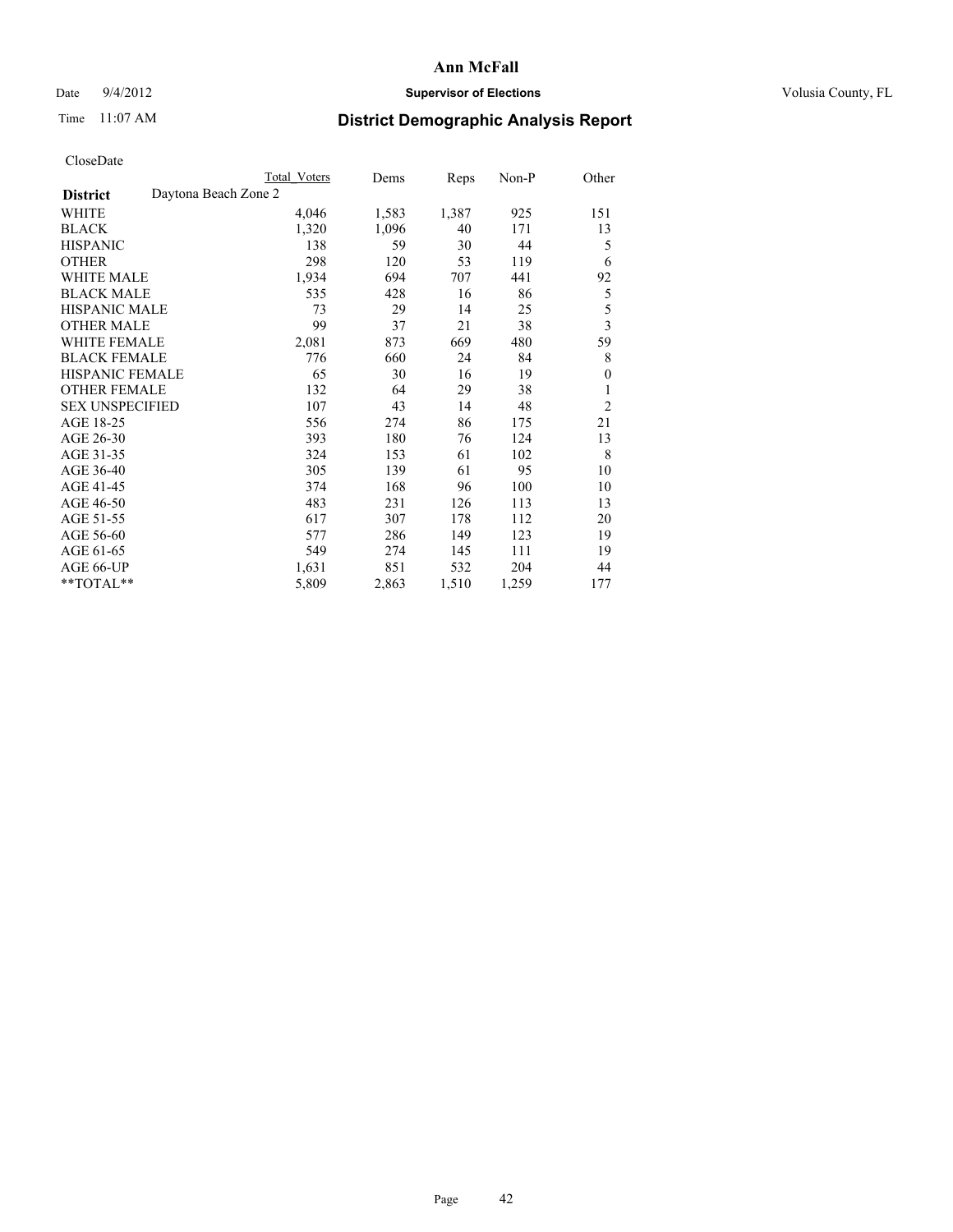## Date 9/4/2012 **Supervisor of Elections Supervisor of Elections** Volusia County, FL

# Time 11:07 AM **District Demographic Analysis Report**

|                                         | Total Voters | Dems  | Reps  | Non-P | Other          |
|-----------------------------------------|--------------|-------|-------|-------|----------------|
| Daytona Beach Zone 3<br><b>District</b> |              |       |       |       |                |
| WHITE                                   | 3,517        | 1,400 | 1,047 | 917   | 153            |
| <b>BLACK</b>                            | 2,057        | 1,751 | 38    | 240   | 28             |
| <b>HISPANIC</b>                         | 170          | 90    | 27    | 48    | 5              |
| <b>OTHER</b>                            | 448          | 178   | 38    | 201   | 31             |
| WHITE MALE                              | 1,787        | 625   | 571   | 484   | 107            |
| <b>BLACK MALE</b>                       | 612          | 522   | 13    | 72    | 5              |
| <b>HISPANIC MALE</b>                    | 90           | 42    | 14    | 30    | 4              |
| <b>OTHER MALE</b>                       | 111          | 51    | 17    | 41    | $\overline{2}$ |
| <b>WHITE FEMALE</b>                     | 1,700        | 763   | 466   | 425   | 46             |
| <b>BLACK FEMALE</b>                     | 1,422        | 1,211 | 25    | 163   | 23             |
| <b>HISPANIC FEMALE</b>                  | 78           | 46    | 13    | 18    | 1              |
| <b>OTHER FEMALE</b>                     | 164          | 82    | 12    | 58    | 12             |
| <b>SEX UNSPECIFIED</b>                  | 228          | 77    | 19    | 115   | 17             |
| AGE 18-25                               | 1,803        | 1,350 | 78    | 328   | 47             |
| AGE 26-30                               | 454          | 227   | 55    | 158   | 14             |
| AGE 31-35                               | 278          | 123   | 46    | 99    | 10             |
| AGE 36-40                               | 255          | 104   | 46    | 96    | 9              |
| AGE 41-45                               | 306          | 128   | 63    | 103   | 12             |
| AGE 46-50                               | 375          | 173   | 96    | 97    | 9              |
| AGE 51-55                               | 474          | 215   | 120   | 116   | 23             |
| AGE 56-60                               | 539          | 271   | 139   | 108   | 21             |
| AGE 61-65                               | 527          | 240   | 160   | 107   | 20             |
| AGE 66-UP                               | 1,196        | 598   | 348   | 197   | 53             |
| **TOTAL**                               | 6,208        | 3,430 | 1,151 | 1,409 | 218            |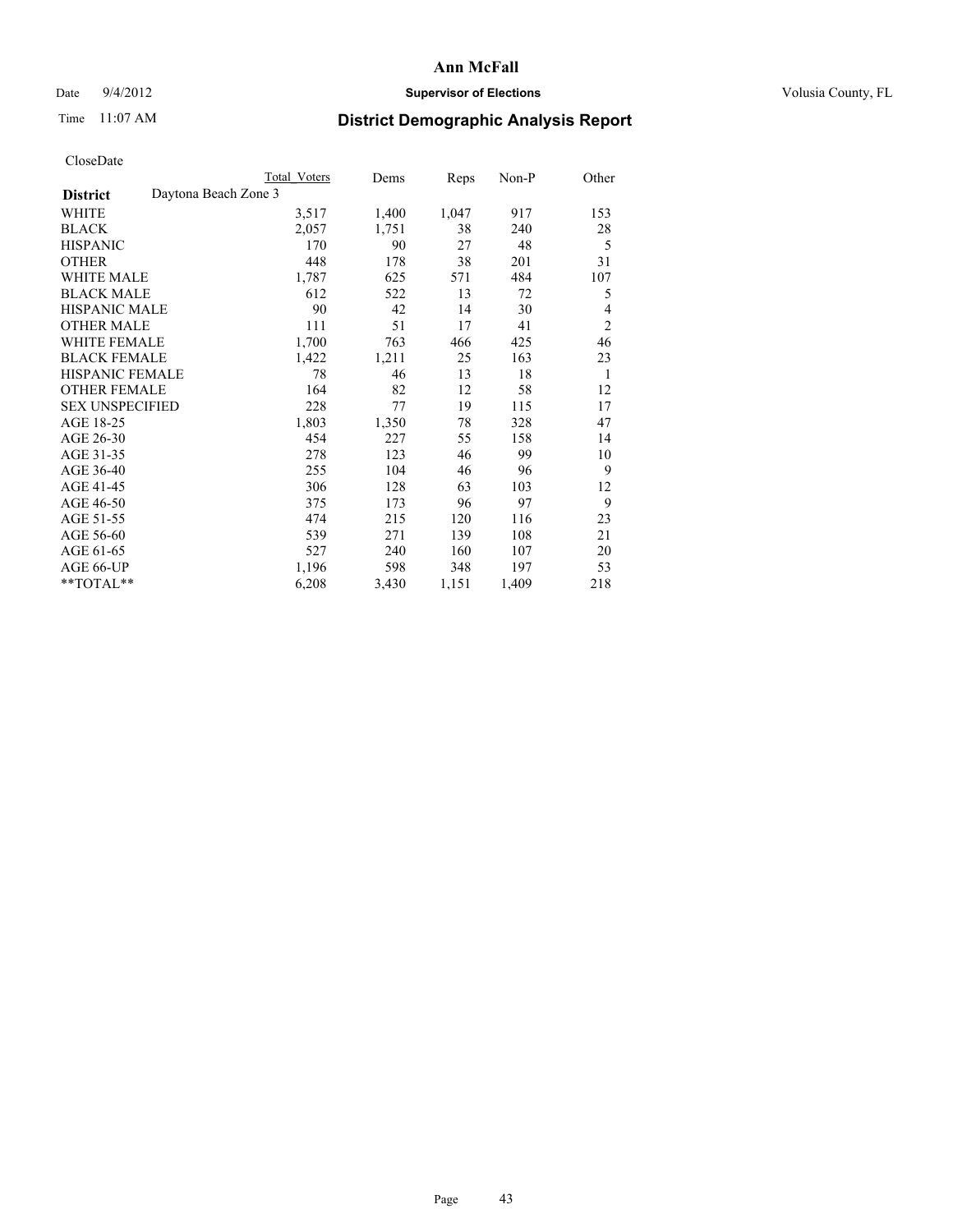### Date  $9/4/2012$  **Supervisor of Elections** Volusia County, FL

## Time 11:07 AM **District Demographic Analysis Report**

|                                         | <b>Total Voters</b> | Dems  | Reps  | Non-P | Other                   |
|-----------------------------------------|---------------------|-------|-------|-------|-------------------------|
| Daytona Beach Zone 4<br><b>District</b> |                     |       |       |       |                         |
| WHITE                                   | 5,786               | 1,757 | 2,614 | 1,199 | 216                     |
| <b>BLACK</b>                            | 788                 | 617   | 26    | 134   | 11                      |
| <b>HISPANIC</b>                         | 190                 | 88    | 38    | 60    | $\overline{4}$          |
| <b>OTHER</b>                            | 364                 | 109   | 98    | 151   | 6                       |
| <b>WHITE MALE</b>                       | 2,732               | 712   | 1,289 | 599   | 132                     |
| <b>BLACK MALE</b>                       | 312                 | 230   | 18    | 60    | 4                       |
| HISPANIC MALE                           | 79                  | 31    | 20    | 26    | $\overline{2}$          |
| <b>OTHER MALE</b>                       | 127                 | 32    | 36    | 58    | 1                       |
| <b>WHITE FEMALE</b>                     | 3,025               | 1,033 | 1,316 | 595   | 81                      |
| <b>BLACK FEMALE</b>                     | 473                 | 384   | 8     | 74    | 7                       |
| <b>HISPANIC FEMALE</b>                  | 111                 | 57    | 18    | 34    | $\overline{2}$          |
| <b>OTHER FEMALE</b>                     | 164                 | 55    | 46    | 58    | 5                       |
| <b>SEX UNSPECIFIED</b>                  | 105                 | 37    | 25    | 40    | $\overline{\mathbf{3}}$ |
| AGE 18-25                               | 751                 | 294   | 200   | 235   | 22                      |
| AGE 26-30                               | 594                 | 226   | 170   | 179   | 19                      |
| AGE 31-35                               | 501                 | 198   | 147   | 144   | 12                      |
| AGE 36-40                               | 413                 | 150   | 150   | 94    | 19                      |
| AGE 41-45                               | 400                 | 135   | 140   | 117   | 8                       |
| AGE 46-50                               | 421                 | 153   | 152   | 105   | 11                      |
| AGE 51-55                               | 513                 | 186   | 220   | 90    | 17                      |
| AGE 56-60                               | 583                 | 213   | 235   | 117   | 18                      |
| AGE 61-65                               | 686                 | 221   | 290   | 144   | 31                      |
| AGE 66-UP                               | 2,277               | 797   | 1,074 | 326   | 80                      |
| **TOTAL**                               | 7,139               | 2,573 | 2,778 | 1,551 | 237                     |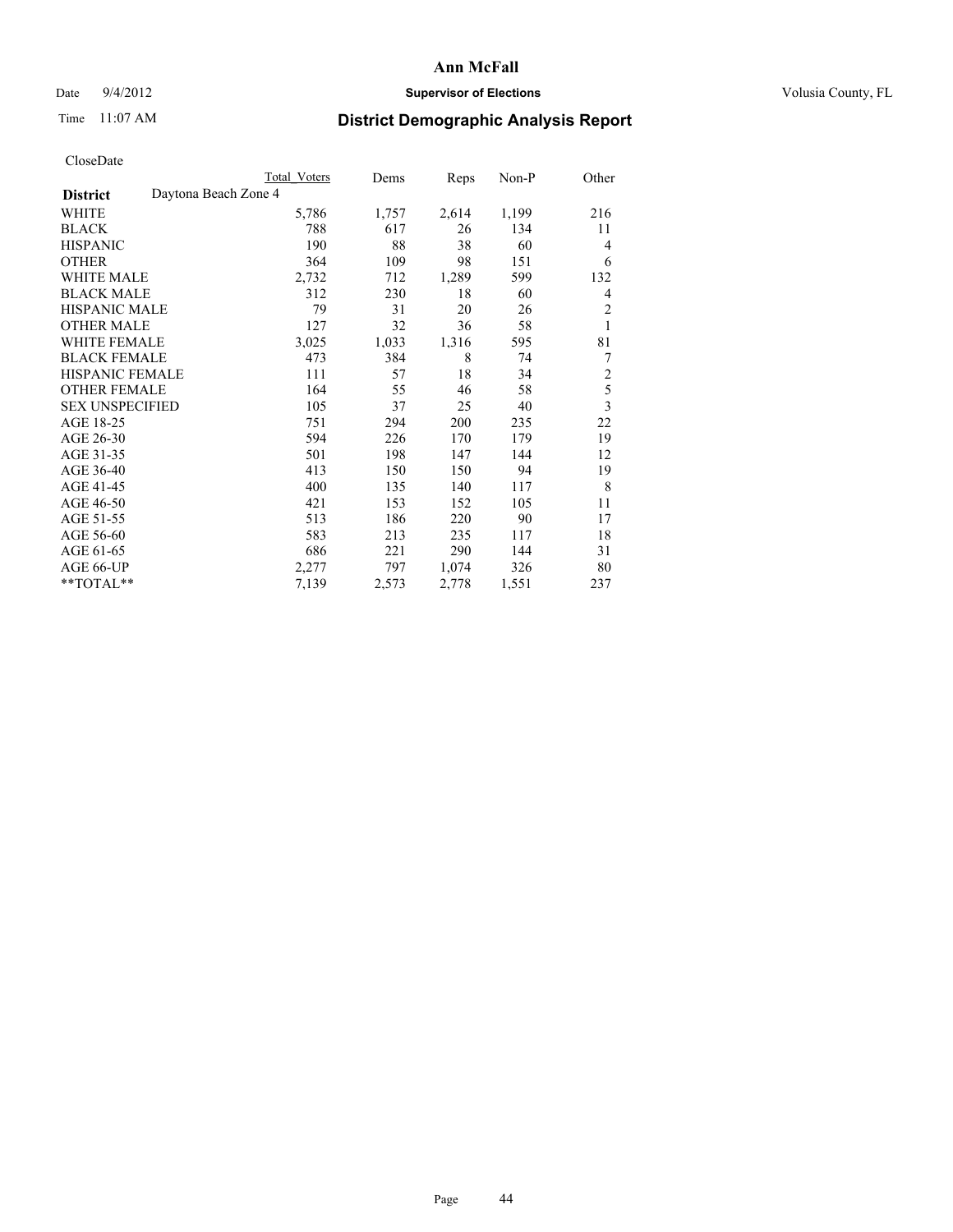## Date 9/4/2012 **Supervisor of Elections Supervisor of Elections** Volusia County, FL

# Time 11:07 AM **District Demographic Analysis Report**

|                                         | Total Voters | Dems  | Reps | Non-P | Other          |
|-----------------------------------------|--------------|-------|------|-------|----------------|
| Daytona Beach Zone 5<br><b>District</b> |              |       |      |       |                |
| WHITE                                   | 1,970        | 742   | 647  | 500   | 81             |
| <b>BLACK</b>                            | 3,665        | 3,133 | 79   | 418   | 35             |
| <b>HISPANIC</b>                         | 167          | 90    | 30   | 45    | $\overline{2}$ |
| <b>OTHER</b>                            | 363          | 188   | 39   | 128   | 8              |
| <b>WHITE MALE</b>                       | 896          | 294   | 337  | 220   | 45             |
| <b>BLACK MALE</b>                       | 1,355        | 1,105 | 39   | 189   | 22             |
| HISPANIC MALE                           | 82           | 42    | 17   | 22    | 1              |
| <b>OTHER MALE</b>                       | 99           | 58    | 6    | 32    | 3              |
| <b>WHITE FEMALE</b>                     | 1,065        | 445   | 306  | 279   | 35             |
| <b>BLACK FEMALE</b>                     | 2,273        | 1,994 | 40   | 226   | 13             |
| <b>HISPANIC FEMALE</b>                  | 85           | 48    | 13   | 23    | 1              |
| <b>OTHER FEMALE</b>                     | 152          | 82    | 29   | 39    | $\overline{2}$ |
| <b>SEX UNSPECIFIED</b>                  | 158          | 85    | 8    | 61    | $\overline{4}$ |
| AGE 18-25                               | 1,030        | 653   | 93   | 264   | 20             |
| AGE 26-30                               | 688          | 413   | 81   | 178   | 16             |
| AGE 31-35                               | 481          | 299   | 54   | 119   | 9              |
| AGE 36-40                               | 434          | 290   | 52   | 89    | 3              |
| AGE 41-45                               | 450          | 312   | 46   | 78    | 14             |
| AGE 46-50                               | 507          | 354   | 62   | 77    | 14             |
| AGE 51-55                               | 535          | 384   | 80   | 60    | 11             |
| AGE 56-60                               | 455          | 324   | 66   | 49    | 16             |
| AGE 61-65                               | 487          | 345   | 76   | 57    | 9              |
| AGE 66-UP                               | 1,109        | 785   | 186  | 123   | 15             |
| **TOTAL**                               | 6,176        | 4,159 | 796  | 1,094 | 127            |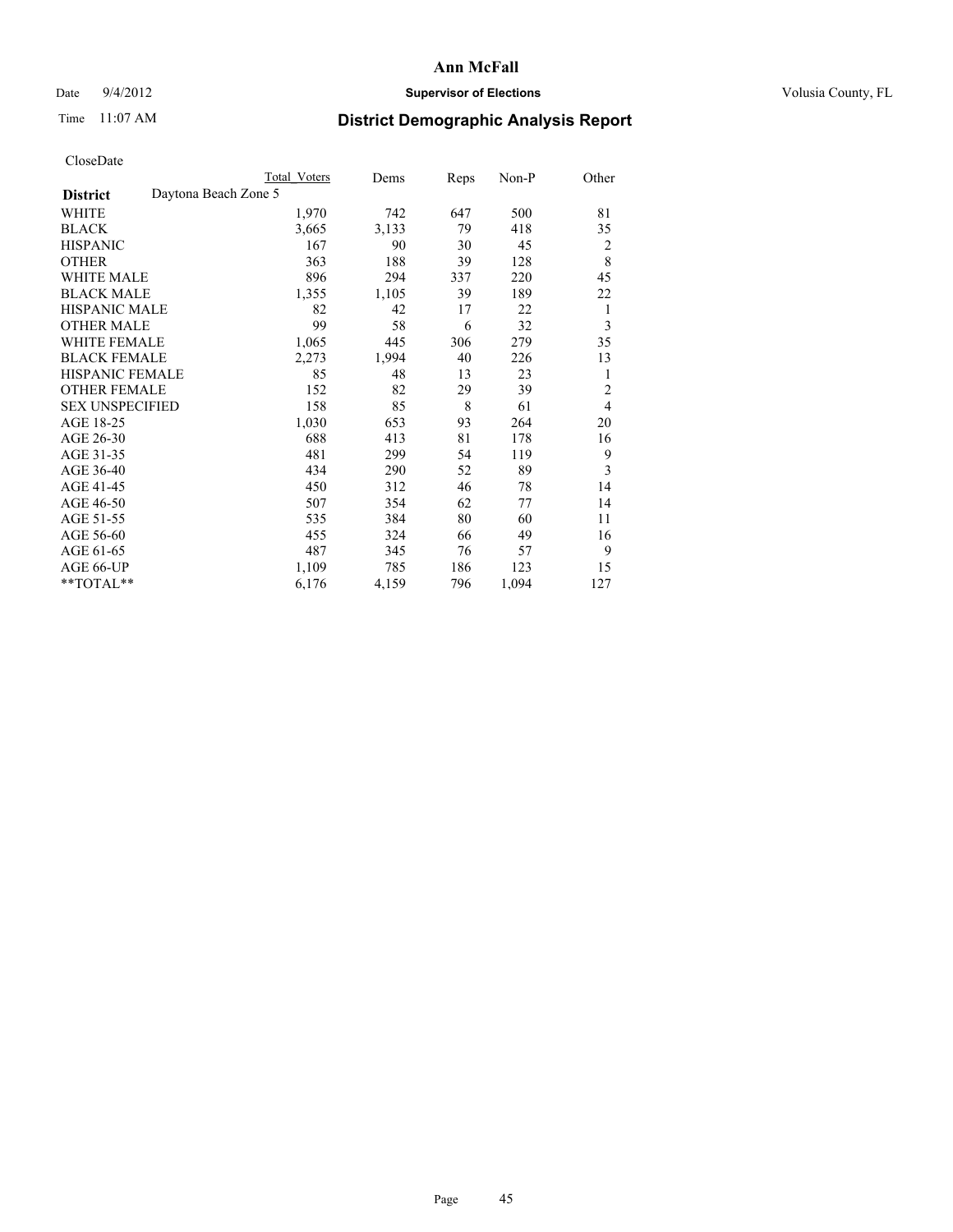## Date 9/4/2012 **Supervisor of Elections Supervisor of Elections** Volusia County, FL

# Time 11:07 AM **District Demographic Analysis Report**

|                        |                      | <b>Total Voters</b> | Dems  | Reps | Non-P | Other          |
|------------------------|----------------------|---------------------|-------|------|-------|----------------|
| <b>District</b>        | Daytona Beach Zone 6 |                     |       |      |       |                |
| WHITE                  |                      | 1,183               | 482   | 346  | 301   | 54             |
| <b>BLACK</b>           |                      | 3,739               | 3,158 | 88   | 453   | 40             |
| <b>HISPANIC</b>        |                      | 143                 | 65    | 19   | 57    | $\overline{2}$ |
| <b>OTHER</b>           |                      | 349                 | 188   | 17   | 133   | 11             |
| WHITE MALE             |                      | 592                 | 200   | 198  | 155   | 39             |
| <b>BLACK MALE</b>      |                      | 1,638               | 1,340 | 48   | 230   | 20             |
| <b>HISPANIC MALE</b>   |                      | 68                  | 28    | 8    | 32    | $\theta$       |
| <b>OTHER MALE</b>      |                      | 120                 | 65    | 12   | 39    | 4              |
| <b>WHITE FEMALE</b>    |                      | 588                 | 279   | 148  | 146   | 15             |
| <b>BLACK FEMALE</b>    |                      | 2,047               | 1,775 | 38   | 214   | 20             |
| <b>HISPANIC FEMALE</b> |                      | 72                  | 35    | 11   | 24    | $\overline{2}$ |
| <b>OTHER FEMALE</b>    |                      | 101                 | 66    | 4    | 31    | $\theta$       |
| <b>SEX UNSPECIFIED</b> |                      | 188                 | 105   | 3    | 73    | 7              |
| AGE 18-25              |                      | 1,156               | 767   | 85   | 276   | 28             |
| AGE 26-30              |                      | 575                 | 361   | 48   | 150   | 16             |
| AGE 31-35              |                      | 422                 | 268   | 23   | 122   | 9              |
| AGE 36-40              |                      | 295                 | 199   | 26   | 63    | 7              |
| AGE 41-45              |                      | 351                 | 256   | 31   | 55    | 9              |
| AGE 46-50              |                      | 419                 | 311   | 26   | 75    | 7              |
| AGE 51-55              |                      | 472                 | 352   | 52   | 62    | 6              |
| AGE 56-60              |                      | 421                 | 307   | 47   | 58    | 9              |
| AGE 61-65              |                      | 371                 | 279   | 47   | 38    | 7              |
| AGE 66-UP              |                      | 947                 | 803   | 85   | 50    | 9              |
| **TOTAL**              |                      | 5,429               | 3,903 | 470  | 949   | 107            |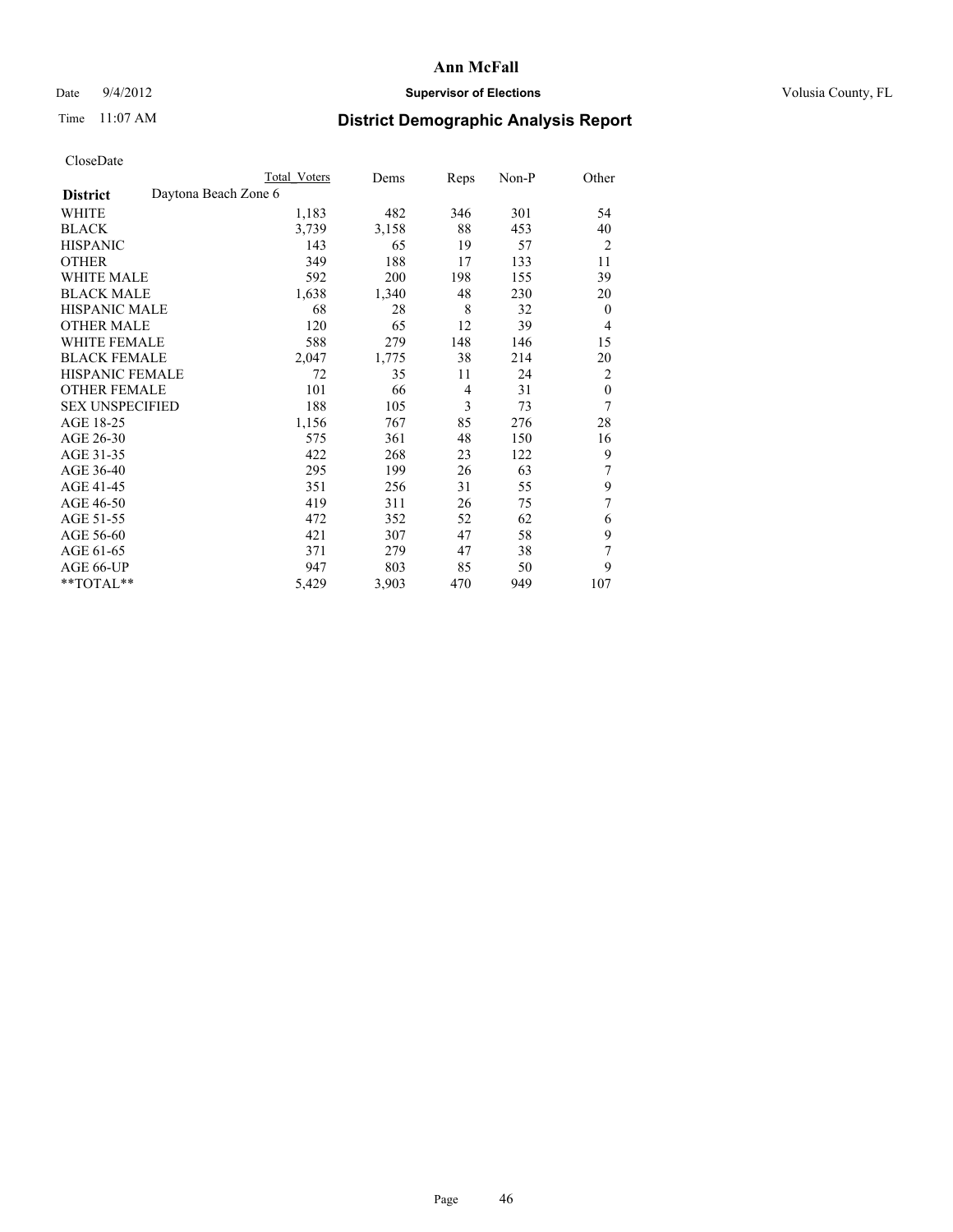## Date 9/4/2012 **Supervisor of Elections Supervisor of Elections** Volusia County, FL

# Time 11:07 AM **District Demographic Analysis Report**

|                        | <b>Total Voters</b>  | Dems | Reps           | Non-P | Other            |
|------------------------|----------------------|------|----------------|-------|------------------|
| <b>District</b>        | Daytona Beach Shores |      |                |       |                  |
| WHITE                  | 3,263                | 884  | 1,545          | 722   | 112              |
| <b>BLACK</b>           | 35                   | 24   | 3              | 8     | $\theta$         |
| <b>HISPANIC</b>        | 68                   | 16   | 30             | 21    |                  |
| <b>OTHER</b>           | 164                  | 42   | 55             | 61    | 6                |
| <b>WHITE MALE</b>      | 1,554                | 387  | 745            | 364   | 58               |
| <b>BLACK MALE</b>      | 18                   | 12   | 1              | 5     | $\boldsymbol{0}$ |
| <b>HISPANIC MALE</b>   | 36                   | 10   | 14             | 11    |                  |
| <b>OTHER MALE</b>      | 63                   | 18   | 19             | 24    | $\overline{c}$   |
| <b>WHITE FEMALE</b>    | 1,678                | 490  | 786            | 353   | 49               |
| <b>BLACK FEMALE</b>    | 17                   | 12   | $\overline{2}$ | 3     | $\overline{0}$   |
| <b>HISPANIC FEMALE</b> | 31                   | 6    | 15             | 10    | $\theta$         |
| <b>OTHER FEMALE</b>    | 76                   | 19   | 28             | 25    | 4                |
| <b>SEX UNSPECIFIED</b> | 57                   | 12   | 23             | 17    | 5                |
| AGE 18-25              | 117                  | 27   | 37             | 49    | 4                |
| AGE 26-30              | 114                  | 36   | 33             | 40    | 5                |
| AGE 31-35              | 85                   | 23   | 29             | 24    | 9                |
| AGE 36-40              | 81                   | 24   | 26             | 30    |                  |
| AGE 41-45              | 116                  | 28   | 46             | 42    | $\theta$         |
| AGE 46-50              | 175                  | 42   | 75             | 54    | 4                |
| AGE 51-55              | 249                  | 56   | 127            | 59    | 7                |
| AGE 56-60              | 291                  | 71   | 132            | 74    | 14               |
| AGE 61-65              | 435                  | 109  | 195            | 112   | 19               |
| AGE 66-UP              | 1,872                | 552  | 934            | 329   | 57               |
| $*$ TOTAL $*$          | 3,535                | 968  | 1,634          | 813   | 120              |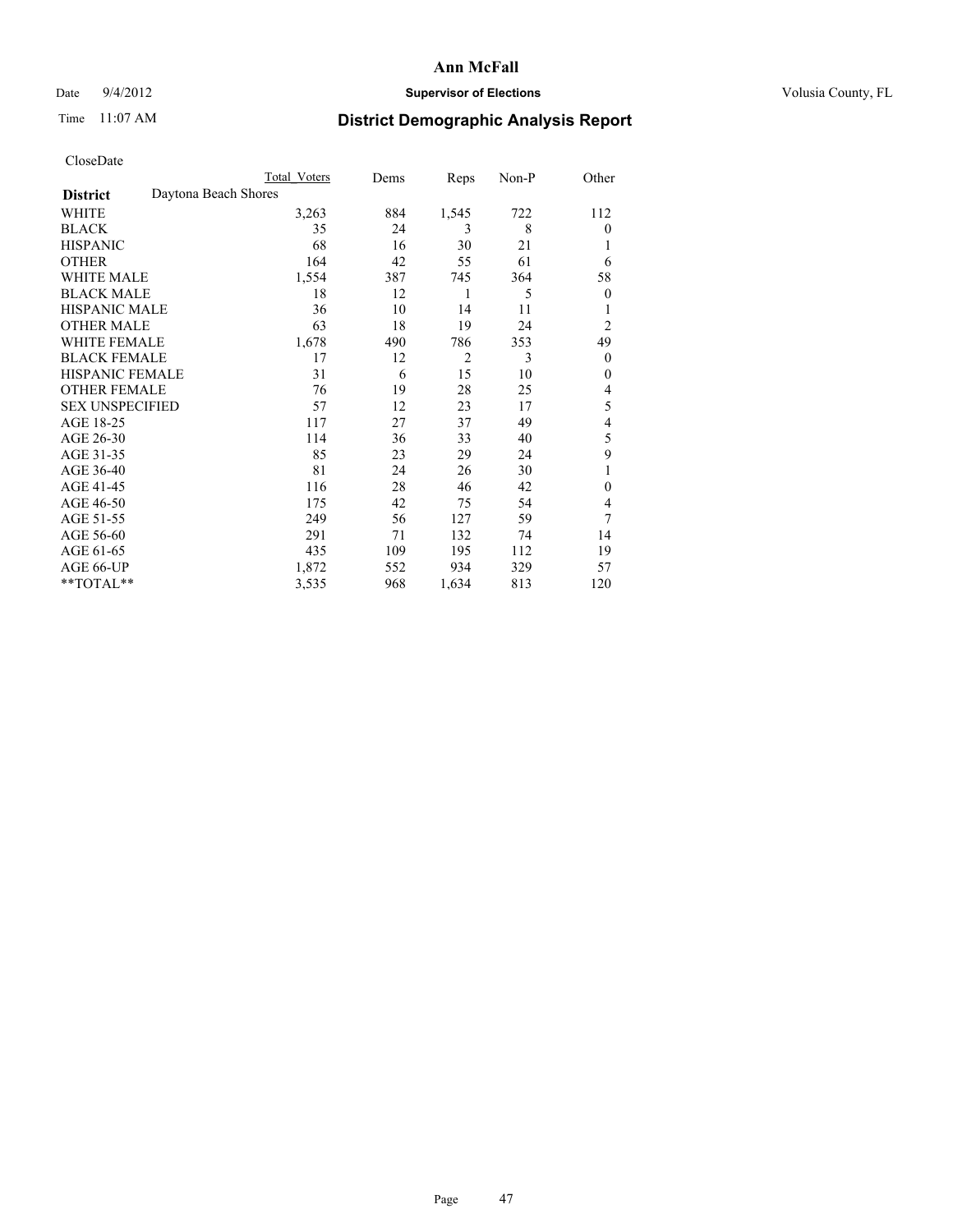### Date 9/4/2012 **Supervisor of Elections Supervisor of Elections** Volusia County, FL

# Time 11:07 AM **District Demographic Analysis Report**

| Total Voters | Dems  | <b>Reps</b> | Non-P | Other |
|--------------|-------|-------------|-------|-------|
|              |       |             |       |       |
| 11,709       | 3,210 | 5,547       | 2,441 | 511   |
| 430          | 328   | 31          | 61    | 10    |
| 839          | 371   | 215         | 233   | 20    |
| 674          | 188   | 177         | 283   | 26    |
| 5,469        | 1,283 | 2,702       | 1,220 | 264   |
| 199          | 142   | 10          | 42    | 5     |
| 379          | 157   | 104         | 108   | 10    |
| 219          | 58    | 63          | 86    | 12    |
| 6,159        | 1,912 | 2,804       | 1,200 | 243   |
| 227          | 182   | 21          | 19    | 5     |
| 450          | 209   | 111         | 122   | 8     |
| 285          | 96    | 78          | 102   | 9     |
| 265          | 58    | 77          | 119   | 11    |
| 1,053        | 297   | 327         | 378   | 51    |
| 739          | 167   | 283         | 259   | 30    |
| 790          | 210   | 294         | 245   | 41    |
| 851          | 228   | 316         | 261   | 46    |
| 1,055        | 270   | 473         | 266   | 46    |
| 1,225        | 330   | 580         | 267   | 48    |
| 1,344        | 387   | 639         | 275   | 43    |
| 1,332        | 443   | 582         | 256   | 51    |
| 1,445        | 475   | 669         | 249   | 52    |
| 3,830        | 1,296 | 1,808       | 567   | 159   |
| 13,664       | 4,103 | 5,971       | 3,023 | 567   |
|              |       |             |       |       |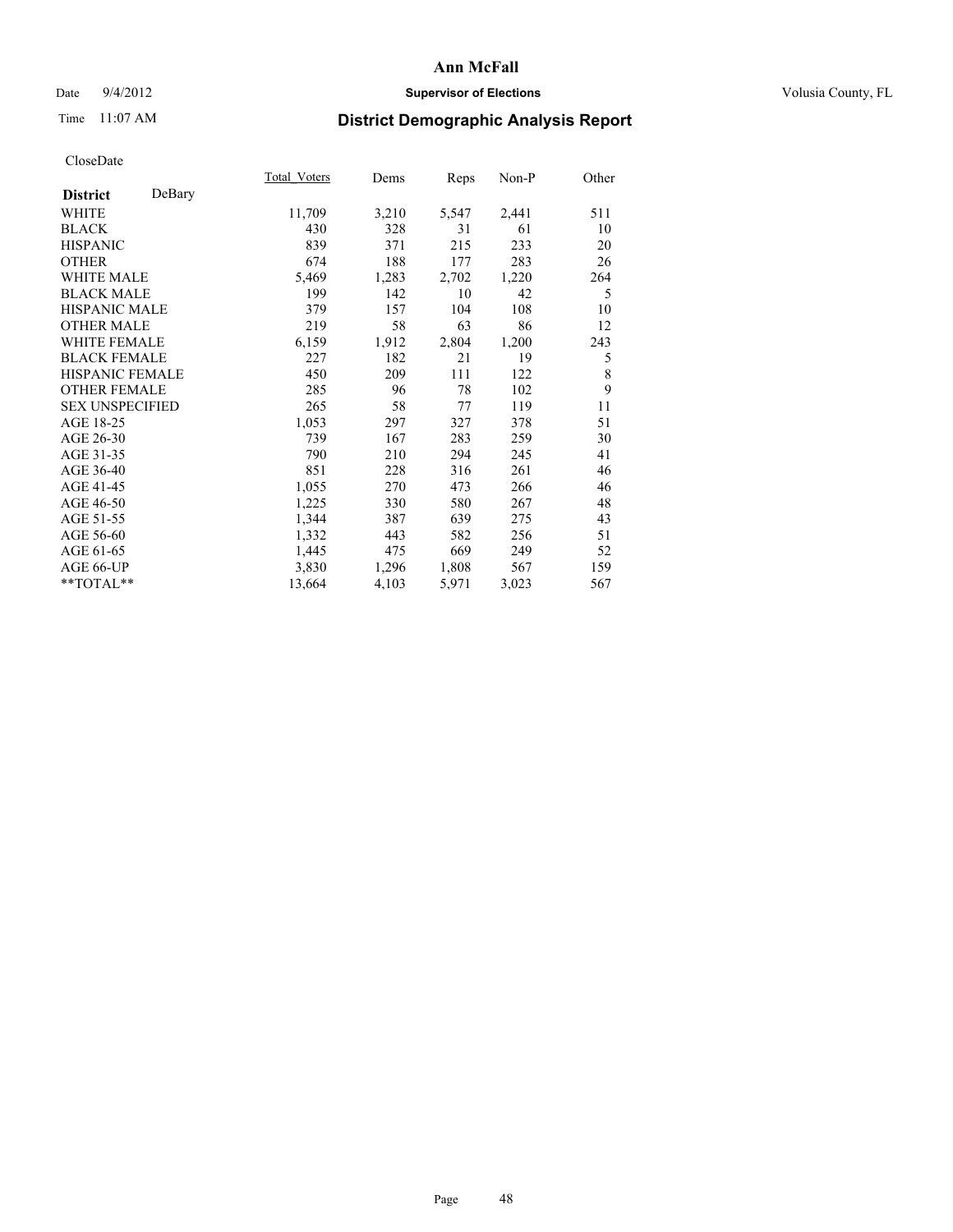### Date 9/4/2012 **Supervisor of Elections Supervisor of Elections** Volusia County, FL

# Time 11:07 AM **District Demographic Analysis Report**

|                           | Total Voters | Dems  | <b>Reps</b> | Non-P | Other |
|---------------------------|--------------|-------|-------------|-------|-------|
| DeLand<br><b>District</b> |              |       |             |       |       |
| WHITE                     | 11,823       | 3,934 | 4,905       | 2,429 | 555   |
| <b>BLACK</b>              | 2,401        | 1,961 | 82          | 319   | 39    |
| <b>HISPANIC</b>           | 971          | 438   | 170         | 328   | 35    |
| <b>OTHER</b>              | 835          | 273   | 171         | 333   | 58    |
| <b>WHITE MALE</b>         | 5,117        | 1,472 | 2,244       | 1,114 | 287   |
| <b>BLACK MALE</b>         | 926          | 728   | 36          | 139   | 23    |
| HISPANIC MALE             | 396          | 167   | 80          | 132   | 17    |
| <b>OTHER MALE</b>         | 256          | 94    | 65          | 83    | 14    |
| <b>WHITE FEMALE</b>       | 6,654        | 2,446 | 2,647       | 1,295 | 266   |
| <b>BLACK FEMALE</b>       | 1,449        | 1,216 | 45          | 174   | 14    |
| <b>HISPANIC FEMALE</b>    | 570          | 269   | 89          | 195   | 17    |
| <b>OTHER FEMALE</b>       | 324          | 118   | 66          | 117   | 23    |
| <b>SEX UNSPECIFIED</b>    | 338          | 96    | 56          | 160   | 26    |
| AGE 18-25                 | 2,047        | 798   | 436         | 713   | 100   |
| AGE 26-30                 | 1,060        | 395   | 250         | 366   | 49    |
| AGE 31-35                 | 1,059        | 426   | 288         | 290   | 55    |
| AGE 36-40                 | 1,095        | 421   | 339         | 279   | 56    |
| AGE 41-45                 | 1,164        | 455   | 386         | 280   | 43    |
| AGE 46-50                 | 1,254        | 486   | 468         | 244   | 56    |
| AGE 51-55                 | 1,262        | 531   | 448         | 238   | 45    |
| AGE 56-60                 | 1,293        | 586   | 424         | 229   | 54    |
| AGE 61-65                 | 1,378        | 610   | 485         | 227   | 56    |
| AGE 66-UP                 | 4,437        | 1,906 | 1,807       | 551   | 173   |
| **TOTAL**                 | 16,049       | 6,614 | 5,331       | 3,417 | 687   |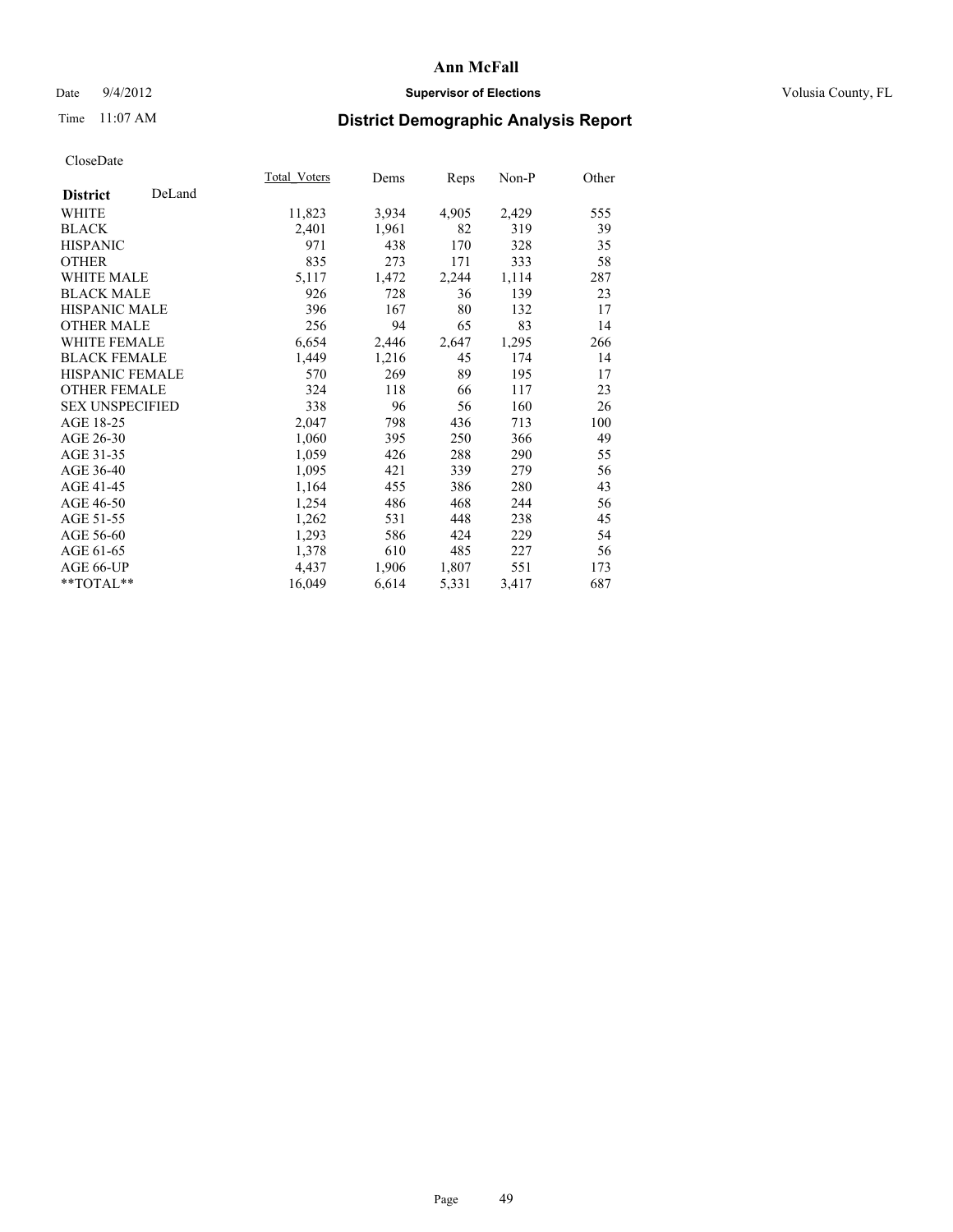## Date 9/4/2012 **Supervisor of Elections Supervisor of Elections** Volusia County, FL

# Time 11:07 AM **District Demographic Analysis Report**

|                        |                | Total Voters | Dems  | Reps  | Non-P | Other |
|------------------------|----------------|--------------|-------|-------|-------|-------|
| <b>District</b>        | Deltona Zone 1 |              |       |       |       |       |
| WHITE                  |                | 4,879        | 1,635 | 1,760 | 1,249 | 235   |
| <b>BLACK</b>           |                | 918          | 698   | 45    | 153   | 22    |
| <b>HISPANIC</b>        |                | 1,898        | 962   | 274   | 633   | 29    |
| <b>OTHER</b>           |                | 510          | 160   | 88    | 247   | 15    |
| <b>WHITE MALE</b>      |                | 2,295        | 682   | 860   | 620   | 133   |
| <b>BLACK MALE</b>      |                | 419          | 296   | 29    | 77    | 17    |
| <b>HISPANIC MALE</b>   |                | 903          | 443   | 137   | 308   | 15    |
| <b>OTHER MALE</b>      |                | 158          | 49    | 35    | 69    | 5     |
| <b>WHITE FEMALE</b>    |                | 2,559        | 942   | 893   | 622   | 102   |
| <b>BLACK FEMALE</b>    |                | 492          | 398   | 16    | 73    | 5     |
| HISPANIC FEMALE        |                | 981          | 513   | 137   | 317   | 14    |
| <b>OTHER FEMALE</b>    |                | 194          | 76    | 37    | 74    | 7     |
| <b>SEX UNSPECIFIED</b> |                | 204          | 56    | 23    | 122   | 3     |
| AGE 18-25              |                | 1,112        | 414   | 207   | 439   | 52    |
| AGE 26-30              |                | 691          | 242   | 157   | 270   | 22    |
| AGE 31-35              |                | 813          | 325   | 170   | 283   | 35    |
| AGE 36-40              |                | 736          | 307   | 179   | 231   | 19    |
| AGE 41-45              |                | 809          | 293   | 256   | 218   | 42    |
| AGE 46-50              |                | 839          | 337   | 260   | 219   | 23    |
| AGE 51-55              |                | 818          | 342   | 269   | 183   | 24    |
| AGE 56-60              |                | 675          | 292   | 202   | 149   | 32    |
| AGE 61-65              |                | 594          | 285   | 160   | 129   | 20    |
| AGE 66-UP              |                | 1,130        | 623   | 308   | 167   | 32    |
| **TOTAL**              |                | 8,217        | 3,460 | 2,168 | 2,288 | 301   |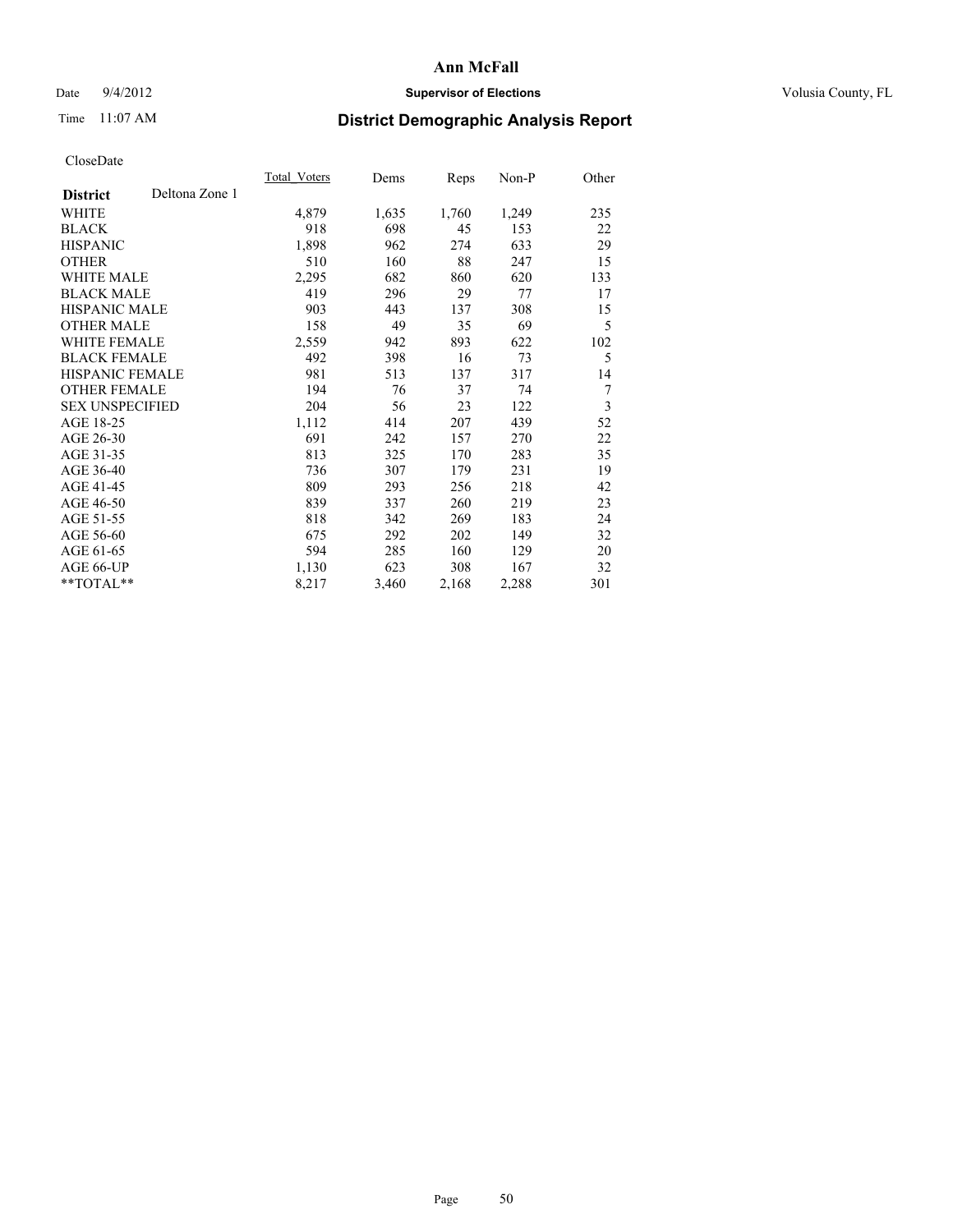## Date 9/4/2012 **Supervisor of Elections Supervisor of Elections** Volusia County, FL

# Time 11:07 AM **District Demographic Analysis Report**

|                        |                | Total Voters | Dems  | <b>Reps</b> | Non-P | Other |
|------------------------|----------------|--------------|-------|-------------|-------|-------|
| <b>District</b>        | Deltona Zone 2 |              |       |             |       |       |
| WHITE                  |                | 6,191        | 1,948 | 2,512       | 1,444 | 287   |
| <b>BLACK</b>           |                | 747          | 578   | 39          | 112   | 18    |
| <b>HISPANIC</b>        |                | 2,038        | 984   | 374         | 651   | 29    |
| <b>OTHER</b>           |                | 490          | 167   | 89          | 216   | 18    |
| <b>WHITE MALE</b>      |                | 2,875        | 804   | 1,216       | 707   | 148   |
| <b>BLACK MALE</b>      |                | 339          | 240   | 31          | 57    | 11    |
| <b>HISPANIC MALE</b>   |                | 981          | 470   | 183         | 312   | 16    |
| <b>OTHER MALE</b>      |                | 171          | 69    | 30          | 63    | 9     |
| <b>WHITE FEMALE</b>    |                | 3,280        | 1,132 | 1,286       | 723   | 139   |
| <b>BLACK FEMALE</b>    |                | 398          | 330   | 8           | 53    | 7     |
| <b>HISPANIC FEMALE</b> |                | 1,040        | 506   | 187         | 336   | 11    |
| <b>OTHER FEMALE</b>    |                | 187          | 76    | 38          | 68    | 5     |
| <b>SEX UNSPECIFIED</b> |                | 195          | 50    | 35          | 104   | 6     |
| AGE 18-25              |                | 1,021        | 352   | 219         | 399   | 51    |
| AGE 26-30              |                | 666          | 231   | 164         | 237   | 34    |
| AGE 31-35              |                | 710          | 224   | 197         | 258   | 31    |
| AGE 36-40              |                | 728          | 286   | 197         | 208   | 37    |
| AGE 41-45              |                | 789          | 255   | 259         | 251   | 24    |
| AGE 46-50              |                | 946          | 338   | 316         | 259   | 33    |
| AGE 51-55              |                | 924          | 365   | 342         | 189   | 28    |
| AGE 56-60              |                | 851          | 347   | 312         | 163   | 29    |
| AGE 61-65              |                | 772          | 335   | 257         | 149   | 31    |
| AGE 66-UP              |                | 2,070        | 948   | 753         | 315   | 54    |
| **TOTAL**              |                | 9,477        | 3,681 | 3,016       | 2,428 | 352   |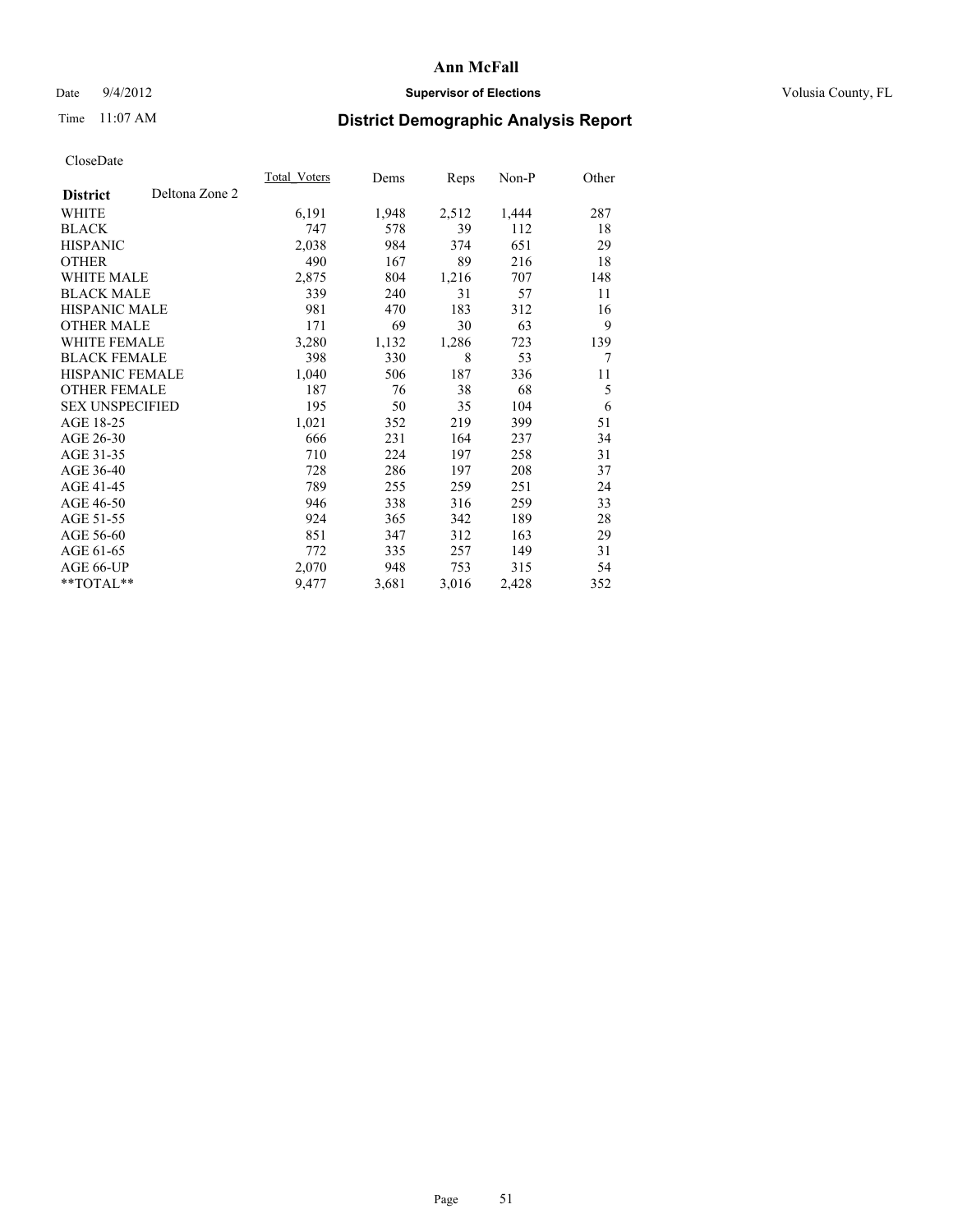## Date 9/4/2012 **Supervisor of Elections Supervisor of Elections** Volusia County, FL

# Time 11:07 AM **District Demographic Analysis Report**

|                        |                | Total Voters | Dems  | Reps  | Non-P | Other          |
|------------------------|----------------|--------------|-------|-------|-------|----------------|
| <b>District</b>        | Deltona Zone 3 |              |       |       |       |                |
| WHITE                  |                | 5,148        | 1,702 | 1,929 | 1,289 | 228            |
| <b>BLACK</b>           |                | 661          | 512   | 27    | 110   | 12             |
| <b>HISPANIC</b>        |                | 2,305        | 1,136 | 381   | 728   | 60             |
| <b>OTHER</b>           |                | 474          | 158   | 85    | 217   | 14             |
| <b>WHITE MALE</b>      |                | 2,332        | 698   | 912   | 597   | 125            |
| <b>BLACK MALE</b>      |                | 289          | 206   | 16    | 58    | 9              |
| <b>HISPANIC MALE</b>   |                | 1,077        | 514   | 191   | 338   | 34             |
| <b>OTHER MALE</b>      |                | 167          | 60    | 28    | 75    | $\overline{4}$ |
| <b>WHITE FEMALE</b>    |                | 2,784        | 992   | 1,010 | 682   | 100            |
| <b>BLACK FEMALE</b>    |                | 365          | 300   | 11    | 51    | 3              |
| HISPANIC FEMALE        |                | 1,202        | 604   | 188   | 384   | 26             |
| <b>OTHER FEMALE</b>    |                | 195          | 78    | 39    | 73    | 5              |
| <b>SEX UNSPECIFIED</b> |                | 177          | 56    | 27    | 86    | 8              |
| AGE 18-25              |                | 924          | 351   | 154   | 381   | 38             |
| AGE 26-30              |                | 636          | 237   | 121   | 254   | 24             |
| AGE 31-35              |                | 730          | 253   | 173   | 263   | 41             |
| AGE 36-40              |                | 706          | 251   | 206   | 228   | 21             |
| AGE 41-45              |                | 716          | 275   | 228   | 187   | 26             |
| AGE 46-50              |                | 828          | 336   | 237   | 228   | 27             |
| AGE 51-55              |                | 791          | 321   | 243   | 192   | 35             |
| AGE 56-60              |                | 716          | 297   | 206   | 180   | 33             |
| AGE 61-65              |                | 699          | 307   | 227   | 139   | 26             |
| AGE 66-UP              |                | 1,858        | 889   | 629   | 297   | 43             |
| **TOTAL**              |                | 8,604        | 3,517 | 2,424 | 2,349 | 314            |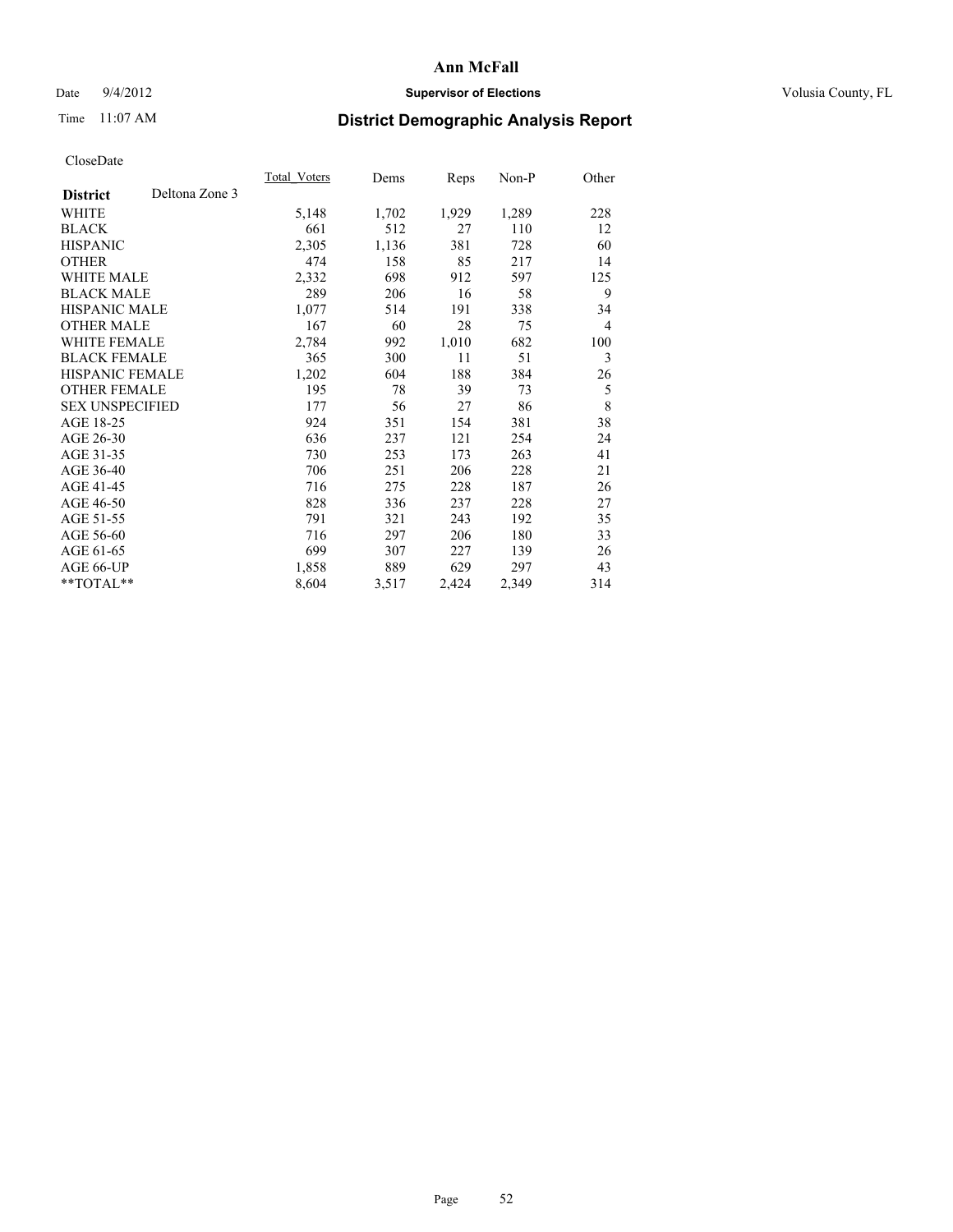### Date 9/4/2012 **Supervisor of Elections Supervisor of Elections** Volusia County, FL

# Time 11:07 AM **District Demographic Analysis Report**

|                        |                | Total Voters | Dems  | <b>Reps</b> | Non-P | Other          |
|------------------------|----------------|--------------|-------|-------------|-------|----------------|
| <b>District</b>        | Deltona Zone 4 |              |       |             |       |                |
| WHITE                  |                | 5,450        | 1,872 | 2,060       | 1,230 | 288            |
| <b>BLACK</b>           |                | 722          | 561   | 23          | 124   | 14             |
| <b>HISPANIC</b>        |                | 2,376        | 1,205 | 346         | 773   | 52             |
| <b>OTHER</b>           |                | 488          | 170   | 88          | 216   | 14             |
| <b>WHITE MALE</b>      |                | 2,497        | 762   | 983         | 594   | 158            |
| <b>BLACK MALE</b>      |                | 303          | 223   | 15          | 58    | 7              |
| <b>HISPANIC MALE</b>   |                | 1,103        | 513   | 182         | 377   | 31             |
| <b>OTHER MALE</b>      |                | 153          | 52    | 39          | 58    | $\overline{4}$ |
| <b>WHITE FEMALE</b>    |                | 2,912        | 1,094 | 1,061       | 630   | 127            |
| <b>BLACK FEMALE</b>    |                | 410          | 329   | 8           | 66    | 7              |
| <b>HISPANIC FEMALE</b> |                | 1,263        | 687   | 164         | 391   | 21             |
| <b>OTHER FEMALE</b>    |                | 189          | 87    | 29          | 67    | 6              |
| <b>SEX UNSPECIFIED</b> |                | 206          | 61    | 36          | 102   | 7              |
| AGE 18-25              |                | 1,021        | 376   | 193         | 410   | 42             |
| AGE 26-30              |                | 655          | 238   | 116         | 275   | 26             |
| AGE 31-35              |                | 726          | 302   | 154         | 230   | 40             |
| AGE 36-40              |                | 737          | 276   | 203         | 217   | 41             |
| AGE 41-45              |                | 757          | 290   | 221         | 222   | 24             |
| AGE 46-50              |                | 827          | 341   | 238         | 221   | 27             |
| AGE 51-55              |                | 852          | 351   | 272         | 190   | 39             |
| AGE 56-60              |                | 780          | 343   | 247         | 161   | 29             |
| AGE 61-65              |                | 742          | 323   | 246         | 148   | 25             |
| AGE 66-UP              |                | 1,951        | 977   | 628         | 271   | 75             |
| $*$ TOTAL $*$          |                | 9,048        | 3,817 | 2,518       | 2,345 | 368            |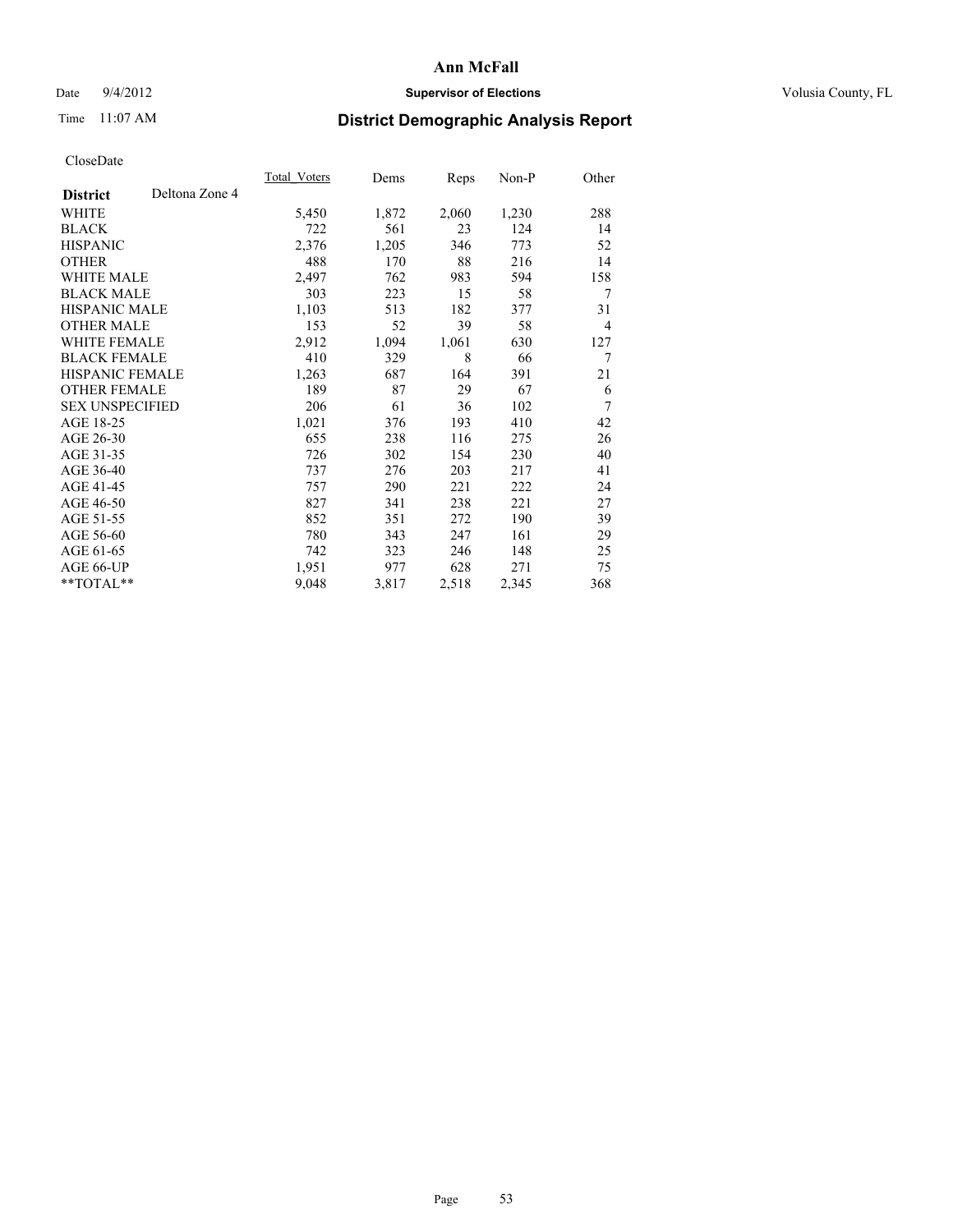## Date 9/4/2012 **Supervisor of Elections Supervisor of Elections** Volusia County, FL

# Time 11:07 AM **District Demographic Analysis Report**

|                        |                | Total Voters | Dems  | Reps  | Non-P | Other          |
|------------------------|----------------|--------------|-------|-------|-------|----------------|
| <b>District</b>        | Deltona Zone 5 |              |       |       |       |                |
| WHITE                  |                | 5,412        | 1,769 | 2,078 | 1,317 | 248            |
| <b>BLACK</b>           |                | 883          | 684   | 46    | 139   | 14             |
| <b>HISPANIC</b>        |                | 2,177        | 1,111 | 348   | 673   | 45             |
| <b>OTHER</b>           |                | 482          | 157   | 96    | 210   | 19             |
| <b>WHITE MALE</b>      |                | 2,534        | 739   | 1,024 | 631   | 140            |
| <b>BLACK MALE</b>      |                | 388          | 282   | 26    | 73    | 7              |
| <b>HISPANIC MALE</b>   |                | 1,030        | 509   | 173   | 322   | 26             |
| <b>OTHER MALE</b>      |                | 151          | 55    | 39    | 50    | $\overline{7}$ |
| <b>WHITE FEMALE</b>    |                | 2,850        | 1,023 | 1,038 | 681   | 108            |
| <b>BLACK FEMALE</b>    |                | 488          | 395   | 20    | 66    | 7              |
| HISPANIC FEMALE        |                | 1,134        | 595   | 174   | 346   | 19             |
| <b>OTHER FEMALE</b>    |                | 186          | 73    | 34    | 73    | 6              |
| <b>SEX UNSPECIFIED</b> |                | 193          | 50    | 40    | 97    | 6              |
| AGE 18-25              |                | 1,125        | 391   | 252   | 433   | 49             |
| AGE 26-30              |                | 672          | 237   | 134   | 268   | 33             |
| AGE 31-35              |                | 733          | 301   | 152   | 251   | 29             |
| AGE 36-40              |                | 772          | 307   | 207   | 227   | 31             |
| AGE 41-45              |                | 780          | 311   | 229   | 214   | 26             |
| AGE 46-50              |                | 893          | 355   | 294   | 212   | 32             |
| AGE 51-55              |                | 924          | 372   | 330   | 201   | 21             |
| AGE 56-60              |                | 786          | 335   | 254   | 168   | 29             |
| AGE 61-65              |                | 690          | 309   | 202   | 150   | 29             |
| AGE 66-UP              |                | 1,590        | 810   | 516   | 216   | 48             |
| **TOTAL**              |                | 8,965        | 3,728 | 2,570 | 2,340 | 327            |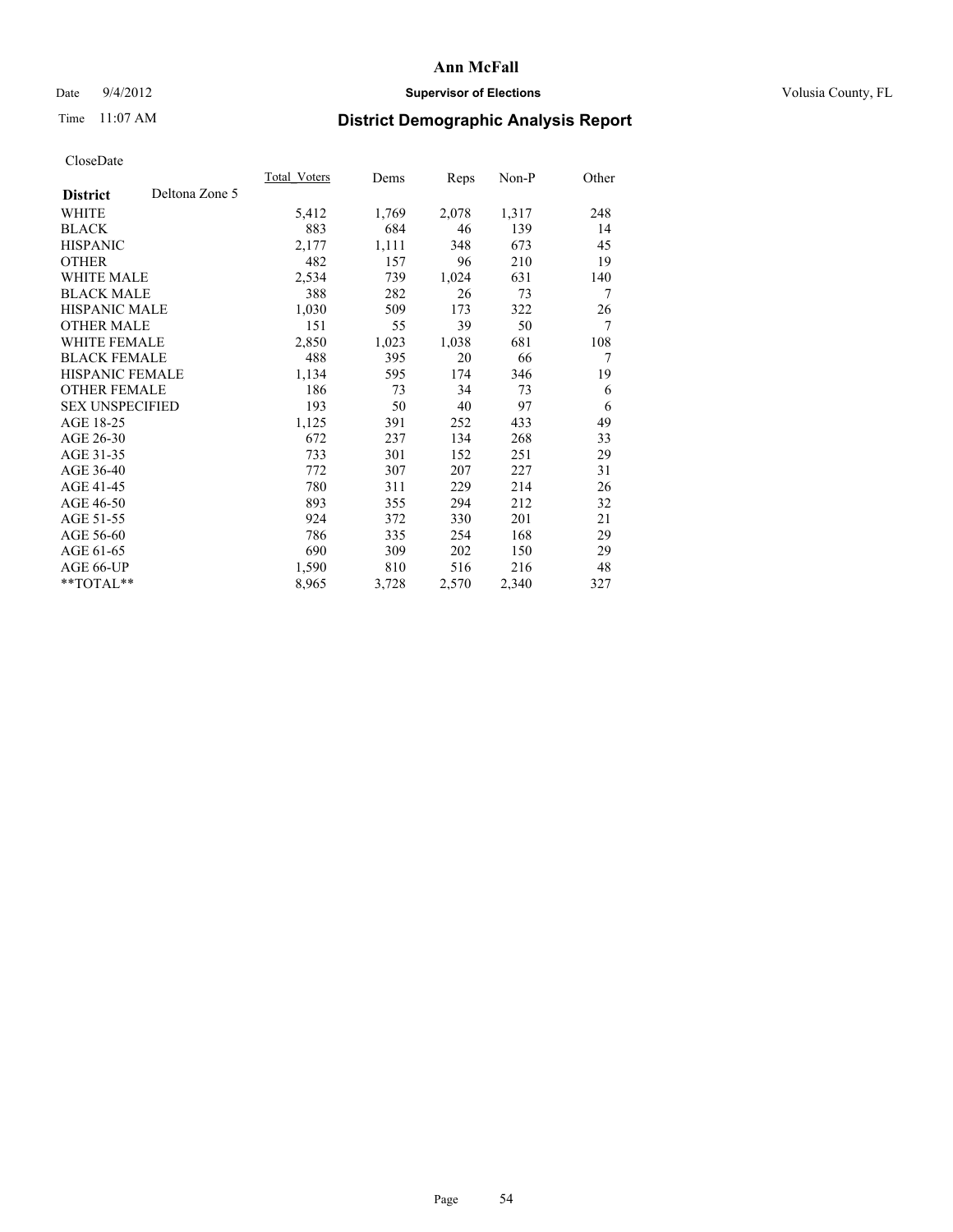## Date 9/4/2012 **Supervisor of Elections Supervisor of Elections** Volusia County, FL

# Time 11:07 AM **District Demographic Analysis Report**

|                        |                | <b>Total Voters</b> | Dems  | Reps  | $Non-P$ | Other |
|------------------------|----------------|---------------------|-------|-------|---------|-------|
| <b>District</b>        | Deltona Zone 6 |                     |       |       |         |       |
| WHITE                  |                | 5,835               | 1,754 | 2,415 | 1,405   | 261   |
| <b>BLACK</b>           |                | 823                 | 627   | 39    | 134     | 23    |
| <b>HISPANIC</b>        |                | 1,777               | 847   | 258   | 623     | 49    |
| <b>OTHER</b>           |                | 454                 | 135   | 97    | 213     | 9     |
| WHITE MALE             |                | 2,778               | 708   | 1,218 | 720     | 132   |
| <b>BLACK MALE</b>      |                | 372                 | 281   | 19    | 57      | 15    |
| <b>HISPANIC MALE</b>   |                | 848                 | 376   | 135   | 310     | 27    |
| <b>OTHER MALE</b>      |                | 162                 | 52    | 38    | 67      | 5     |
| <b>WHITE FEMALE</b>    |                | 3,018               | 1,037 | 1,176 | 677     | 128   |
| <b>BLACK FEMALE</b>    |                | 443                 | 339   | 20    | 76      | 8     |
| HISPANIC FEMALE        |                | 913                 | 464   | 122   | 306     | 21    |
| <b>OTHER FEMALE</b>    |                | 163                 | 57    | 38    | 66      | 2     |
| <b>SEX UNSPECIFIED</b> |                | 192                 | 49    | 43    | 96      | 4     |
| AGE 18-25              |                | 1,124               | 363   | 268   | 451     | 42    |
| AGE 26-30              |                | 687                 | 223   | 147   | 287     | 30    |
| AGE 31-35              |                | 721                 | 252   | 186   | 251     | 32    |
| AGE 36-40              |                | 777                 | 284   | 233   | 220     | 40    |
| AGE 41-45              |                | 795                 | 266   | 287   | 209     | 33    |
| AGE 46-50              |                | 988                 | 356   | 347   | 237     | 48    |
| AGE 51-55              |                | 976                 | 370   | 367   | 206     | 33    |
| AGE 56-60              |                | 802                 | 336   | 297   | 149     | 20    |
| AGE 61-65              |                | 685                 | 300   | 236   | 128     | 21    |
| AGE 66-UP              |                | 1,344               | 618   | 442   | 240     | 44    |
| **TOTAL**              |                | 8,899               | 3,368 | 2,810 | 2,378   | 343   |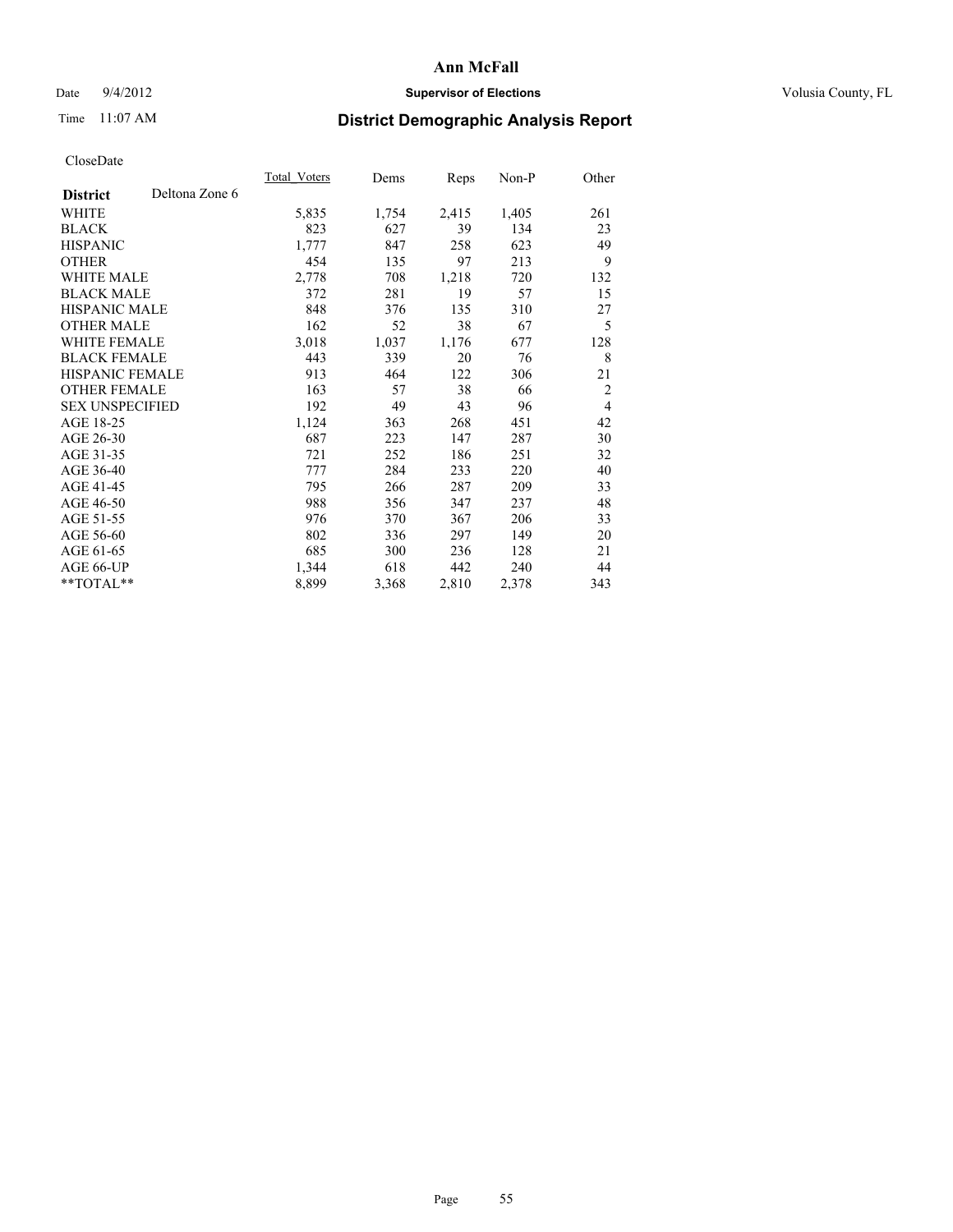## Date 9/4/2012 **Supervisor of Elections Supervisor of Elections** Volusia County, FL

## Time 11:07 AM **District Demographic Analysis Report**

|                        |                  | Total Voters | Dems  | Reps           | Non-P | Other          |
|------------------------|------------------|--------------|-------|----------------|-------|----------------|
| <b>District</b>        | Edgewater Zone 1 |              |       |                |       |                |
| WHITE                  |                  | 3,211        | 1,215 | 1,099          | 808   | 89             |
| <b>BLACK</b>           |                  | 77           | 50    | 5              | 20    | $\overline{2}$ |
| <b>HISPANIC</b>        |                  | 48           | 22    | 13             | 11    | $\overline{2}$ |
| <b>OTHER</b>           |                  | 104          | 34    | 18             | 49    | 3              |
| WHITE MALE             |                  | 1,401        | 455   | 524            | 377   | 45             |
| <b>BLACK MALE</b>      |                  | 44           | 27    | 4              | 11    | 2              |
| <b>HISPANIC MALE</b>   |                  | 18           | 10    | $\overline{2}$ | 5     | 1              |
| <b>OTHER MALE</b>      |                  | 27           | 11    | 6              | 10    | $\theta$       |
| WHITE FEMALE           |                  | 1,784        | 748   | 565            | 427   | 44             |
| <b>BLACK FEMALE</b>    |                  | 32           | 22    | 1              | 9     | $\overline{0}$ |
| <b>HISPANIC FEMALE</b> |                  | 30           | 12    | 11             | 6     | 1              |
| <b>OTHER FEMALE</b>    |                  | 43           | 16    | 7              | 18    | $\overline{2}$ |
| <b>SEX UNSPECIFIED</b> |                  | 61           | 20    | 15             | 25    | 1              |
| AGE 18-25              |                  | 300          | 81    | 71             | 138   | 10             |
| AGE 26-30              |                  | 212          | 63    | 61             | 80    | 8              |
| AGE 31-35              |                  | 197          | 77    | 56             | 58    | 6              |
| AGE 36-40              |                  | 181          | 54    | 58             | 64    | 5              |
| AGE 41-45              |                  | 217          | 69    | 70             | 72    | 6              |
| AGE 46-50              |                  | 278          | 103   | 96             | 72    | 7              |
| AGE 51-55              |                  | 369          | 130   | 130            | 93    | 16             |
| AGE 56-60              |                  | 359          | 146   | 121            | 87    | 5              |
| AGE 61-65              |                  | 349          | 148   | 108            | 85    | 8              |
| AGE 66-UP              |                  | 981          | 452   | 365            | 139   | 25             |
| **TOTAL**              |                  | 3,443        | 1,323 | 1,136          | 888   | 96             |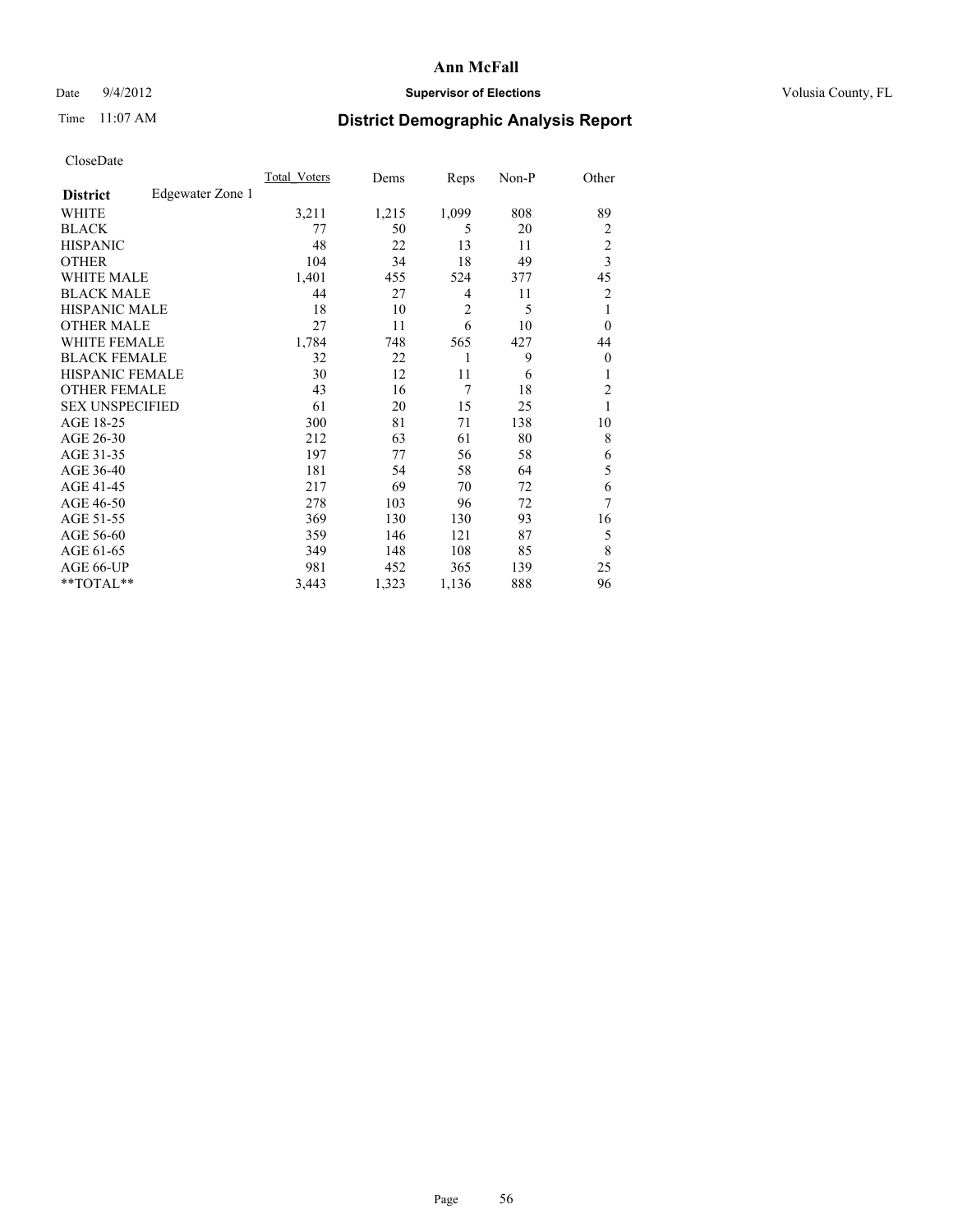## Date 9/4/2012 **Supervisor of Elections Supervisor of Elections** Volusia County, FL

# Time 11:07 AM **District Demographic Analysis Report**

|                        |                  | Total Voters | Dems  | Reps           | Non-P | Other            |
|------------------------|------------------|--------------|-------|----------------|-------|------------------|
| <b>District</b>        | Edgewater Zone 2 |              |       |                |       |                  |
| WHITE                  |                  | 3,381        | 1,199 | 1,187          | 916   | 79               |
| <b>BLACK</b>           |                  | 55           | 42    | 3              | 9     | 1                |
| <b>HISPANIC</b>        |                  | 46           | 20    | 5              | 20    |                  |
| <b>OTHER</b>           |                  | 106          | 27    | 27             | 50    | $\overline{2}$   |
| WHITE MALE             |                  | 1,558        | 501   | 604            | 415   | 38               |
| <b>BLACK MALE</b>      |                  | 22           | 17    | 1              | 4     | $\boldsymbol{0}$ |
| <b>HISPANIC MALE</b>   |                  | 23           | 12    | 3              | 7     | 1                |
| <b>OTHER MALE</b>      |                  | 35           | 9     | 11             | 14    |                  |
| <b>WHITE FEMALE</b>    |                  | 1,809        | 694   | 577            | 497   | 41               |
| <b>BLACK FEMALE</b>    |                  | 33           | 25    | $\overline{2}$ | 5     | 1                |
| <b>HISPANIC FEMALE</b> |                  | 21           | 8     | $\overline{2}$ | 11    | $\theta$         |
| <b>OTHER FEMALE</b>    |                  | 41           | 15    | 14             | 12    | $\Omega$         |
| <b>SEX UNSPECIFIED</b> |                  | 46           | 7     | 8              | 30    |                  |
| AGE 18-25              |                  | 300          | 92    | 74             | 124   | 10               |
| AGE 26-30              |                  | 235          | 74    | 57             | 97    | 7                |
| AGE 31-35              |                  | 255          | 74    | 67             | 111   | 3                |
| AGE 36-40              |                  | 245          | 84    | 66             | 88    | 7                |
| AGE 41-45              |                  | 286          | 94    | 95             | 93    | 4                |
| AGE 46-50              |                  | 303          | 101   | 106            | 89    | 7                |
| AGE 51-55              |                  | 333          | 109   | 117            | 96    | 11               |
| AGE 56-60              |                  | 343          | 131   | 142            | 67    | 3                |
| AGE 61-65              |                  | 362          | 137   | 135            | 81    | 9                |
| AGE 66-UP              |                  | 928          | 393   | 363            | 150   | 22               |
| **TOTAL**              |                  | 3,590        | 1,289 | 1,222          | 996   | 83               |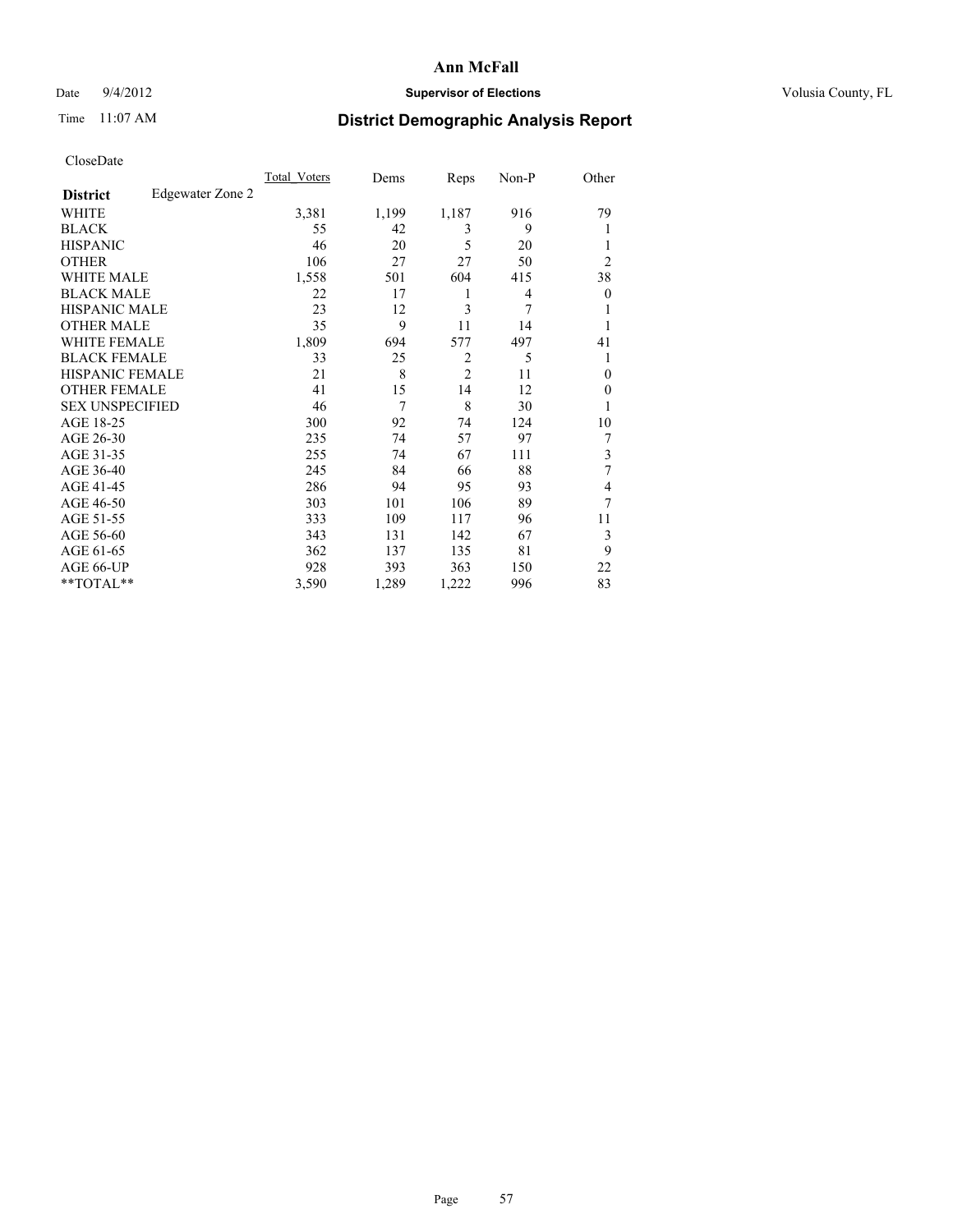## Date 9/4/2012 **Supervisor of Elections Supervisor of Elections** Volusia County, FL

## Time 11:07 AM **District Demographic Analysis Report**

|                        |                  | Total Voters | Dems  | Reps           | Non-P | Other            |
|------------------------|------------------|--------------|-------|----------------|-------|------------------|
| <b>District</b>        | Edgewater Zone 3 |              |       |                |       |                  |
| WHITE                  |                  | 3,142        | 1,165 | 1,052          | 839   | 86               |
| <b>BLACK</b>           |                  | 83           | 65    | 1              | 17    | $\theta$         |
| <b>HISPANIC</b>        |                  | 39           | 15    | 8              | 15    | 1                |
| <b>OTHER</b>           |                  | 126          | 36    | 30             | 57    | 3                |
| WHITE MALE             |                  | 1,411        | 448   | 504            | 408   | 51               |
| <b>BLACK MALE</b>      |                  | 37           | 27    | 1              | 9     | $\boldsymbol{0}$ |
| <b>HISPANIC MALE</b>   |                  | 18           | 6     | $\overline{2}$ | 9     | 1                |
| <b>OTHER MALE</b>      |                  | 46           | 15    | 15             | 15    | 1                |
| <b>WHITE FEMALE</b>    |                  | 1,719        | 713   | 543            | 428   | 35               |
| <b>BLACK FEMALE</b>    |                  | 45           | 38    | $\mathbf{0}$   | 7     | $\theta$         |
| <b>HISPANIC FEMALE</b> |                  | 20           | 8     | 6              | 6     | $\theta$         |
| <b>OTHER FEMALE</b>    |                  | 48           | 15    | 14             | 17    | 2                |
| <b>SEX UNSPECIFIED</b> |                  | 46           | 11    | 6              | 29    | $\mathbf{0}$     |
| AGE 18-25              |                  | 309          | 100   | 71             | 133   | 5                |
| AGE 26-30              |                  | 209          | 65    | 60             | 83    | 1                |
| AGE 31-35              |                  | 205          | 49    | 63             | 87    | 6                |
| AGE 36-40              |                  | 237          | 72    | 71             | 84    | 10               |
| AGE 41-45              |                  | 264          | 90    | 93             | 71    | 10               |
| AGE 46-50              |                  | 276          | 93    | 98             | 78    | 7                |
| AGE 51-55              |                  | 300          | 119   | 91             | 85    | 5                |
| AGE 56-60              |                  | 318          | 134   | 109            | 69    | 6                |
| AGE 61-65              |                  | 336          | 135   | 118            | 73    | 10               |
| AGE 66-UP              |                  | 937          | 424   | 317            | 166   | 30               |
| **TOTAL**              |                  | 3,391        | 1,281 | 1,091          | 929   | 90               |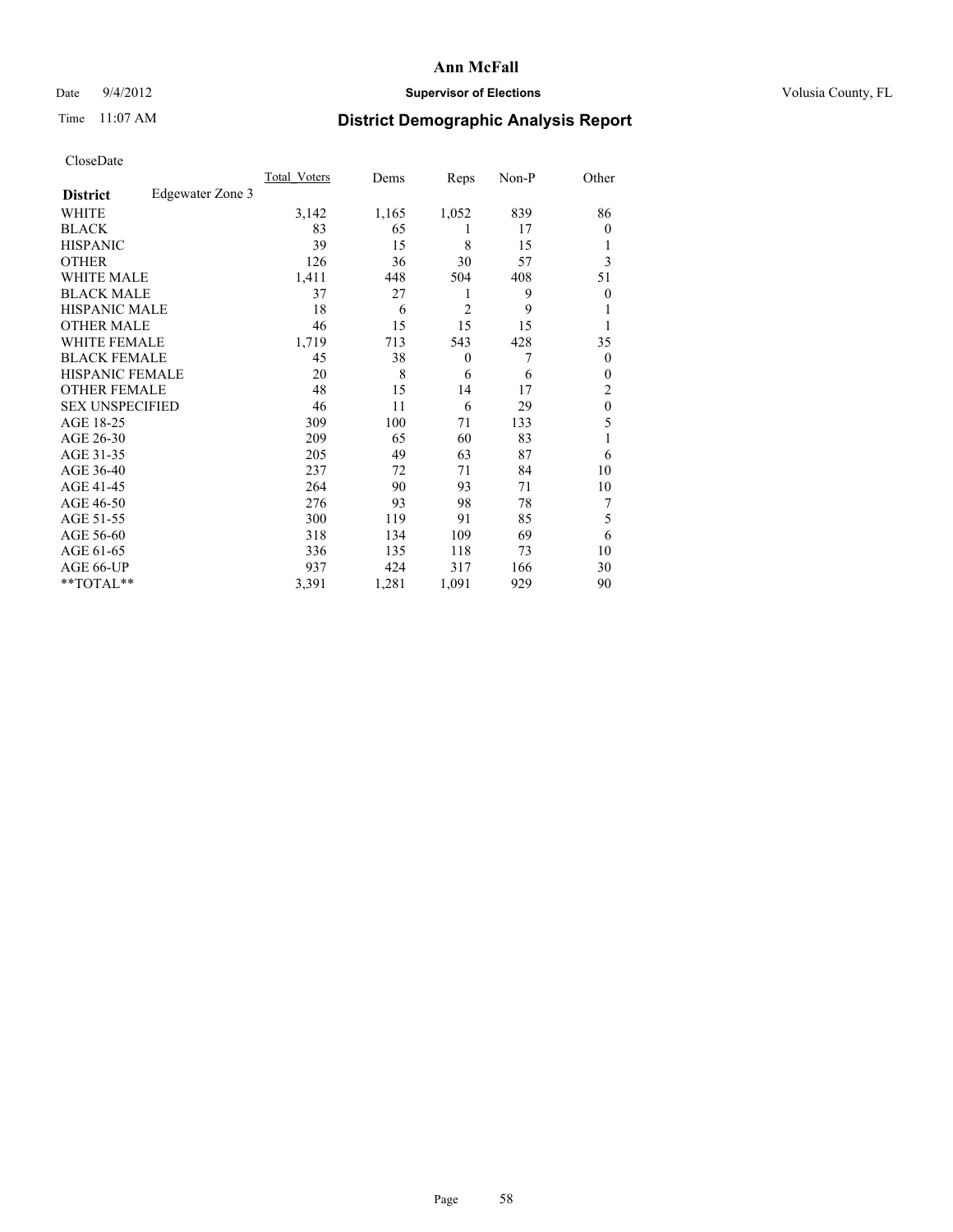## Date 9/4/2012 **Supervisor of Elections Supervisor of Elections** Volusia County, FL

## Time 11:07 AM **District Demographic Analysis Report**

|                        |                  | <b>Total Voters</b> | Dems  | Reps                    | Non-P | Other            |
|------------------------|------------------|---------------------|-------|-------------------------|-------|------------------|
| <b>District</b>        | Edgewater Zone 4 |                     |       |                         |       |                  |
| WHITE                  |                  | 3,317               | 1,189 | 1,163                   | 861   | 104              |
| <b>BLACK</b>           |                  | 75                  | 57    | 5                       | 12    | 1                |
| <b>HISPANIC</b>        |                  | 47                  | 22    | 14                      | 9     | 2                |
| <b>OTHER</b>           |                  | 89                  | 28    | 14                      | 46    |                  |
| WHITE MALE             |                  | 1,519               | 475   | 582                     | 415   | 47               |
| <b>BLACK MALE</b>      |                  | 31                  | 24    | 2                       | 5     | $\boldsymbol{0}$ |
| <b>HISPANIC MALE</b>   |                  | 18                  | 9     | $\overline{\mathbf{3}}$ | 5     | 1                |
| <b>OTHER MALE</b>      |                  | 28                  | 11    | 7                       | 10    | $\overline{0}$   |
| <b>WHITE FEMALE</b>    |                  | 1,775               | 707   | 572                     | 439   | 57               |
| <b>BLACK FEMALE</b>    |                  | 43                  | 32    | 3                       | 7     | 1                |
| <b>HISPANIC FEMALE</b> |                  | 29                  | 13    | 11                      | 4     | 1                |
| <b>OTHER FEMALE</b>    |                  | 29                  | 11    | 5                       | 13    | $\theta$         |
| <b>SEX UNSPECIFIED</b> |                  | 56                  | 14    | 11                      | 30    | 1                |
| AGE 18-25              |                  | 242                 | 73    | 63                      | 104   | $\overline{c}$   |
| AGE 26-30              |                  | 209                 | 60    | 52                      | 90    | 7                |
| AGE 31-35              |                  | 224                 | 73    | 57                      | 86    | 8                |
| AGE 36-40              |                  | 223                 | 79    | 57                      | 80    | 7                |
| AGE 41-45              |                  | 245                 | 97    | 81                      | 65    | $\overline{c}$   |
| AGE 46-50              |                  | 294                 | 103   | 97                      | 87    | 7                |
| AGE 51-55              |                  | 315                 | 110   | 127                     | 71    | 7                |
| AGE 56-60              |                  | 337                 | 143   | 108                     | 79    | 7                |
| AGE 61-65              |                  | 296                 | 117   | 104                     | 62    | 13               |
| AGE 66-UP              |                  | 1,145               | 443   | 450                     | 204   | 48               |
| **TOTAL**              |                  | 3,530               | 1,298 | 1,196                   | 928   | 108              |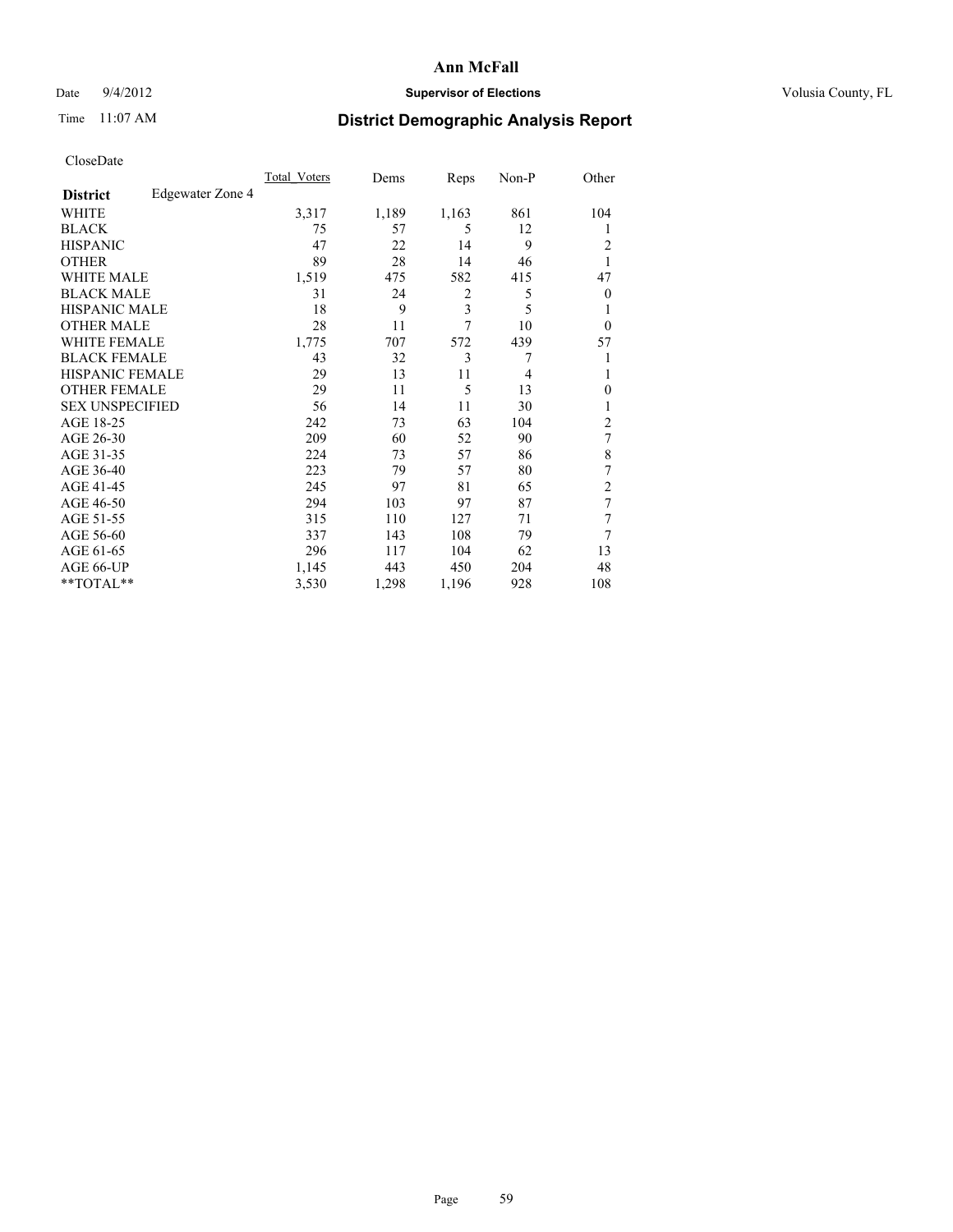## Date 9/4/2012 **Supervisor of Elections Supervisor of Elections** Volusia County, FL

# Time 11:07 AM **District Demographic Analysis Report**

|                        |                   | <b>Total Voters</b> | Dems | Reps           | Non-P | Other          |
|------------------------|-------------------|---------------------|------|----------------|-------|----------------|
| <b>District</b>        | Holly Hill Zone 1 |                     |      |                |       |                |
| WHITE                  |                   | 1,215               | 499  | 343            | 322   | 51             |
| <b>BLACK</b>           |                   | 126                 | 99   | 6              | 18    | 3              |
| <b>HISPANIC</b>        |                   | 51                  | 24   | 8              | 19    | $\Omega$       |
| <b>OTHER</b>           |                   | 71                  | 27   | 20             | 21    | 3              |
| WHITE MALE             |                   | 595                 | 221  | 186            | 169   | 19             |
| <b>BLACK MALE</b>      |                   | 59                  | 46   | $\overline{2}$ | 10    | 1              |
| <b>HISPANIC MALE</b>   |                   | 28                  | 9    | 5              | 14    | $\overline{0}$ |
| <b>OTHER MALE</b>      |                   | 19                  | 5    | 7              | 5     | $\overline{2}$ |
| WHITE FEMALE           |                   | 613                 | 277  | 155            | 149   | 32             |
| <b>BLACK FEMALE</b>    |                   | 65                  | 52   | $\overline{4}$ | 7     | $\overline{2}$ |
| <b>HISPANIC FEMALE</b> |                   | 23                  | 15   | 3              | 5     | $\theta$       |
| <b>OTHER FEMALE</b>    |                   | 37                  | 16   | 12             | 9     | $\Omega$       |
| <b>SEX UNSPECIFIED</b> |                   | 24                  | 8    | 3              | 12    |                |
| AGE 18-25              |                   | 143                 | 63   | 26             | 53    |                |
| AGE 26-30              |                   | 107                 | 48   | 17             | 36    | 6              |
| AGE 31-35              |                   | 86                  | 34   | 19             | 30    | 3              |
| AGE 36-40              |                   | 81                  | 31   | 24             | 23    | $\mathfrak{Z}$ |
| AGE 41-45              |                   | 108                 | 39   | 35             | 31    | 3              |
| AGE 46-50              |                   | 157                 | 63   | 45             | 40    | 9              |
| AGE 51-55              |                   | 164                 | 61   | 47             | 46    | 10             |
| AGE 56-60              |                   | 175                 | 86   | 31             | 51    | 7              |
| AGE 61-65              |                   | 151                 | 70   | 45             | 29    | 7              |
| AGE 66-UP              |                   | 291                 | 154  | 88             | 41    | 8              |
| **TOTAL**              |                   | 1,463               | 649  | 377            | 380   | 57             |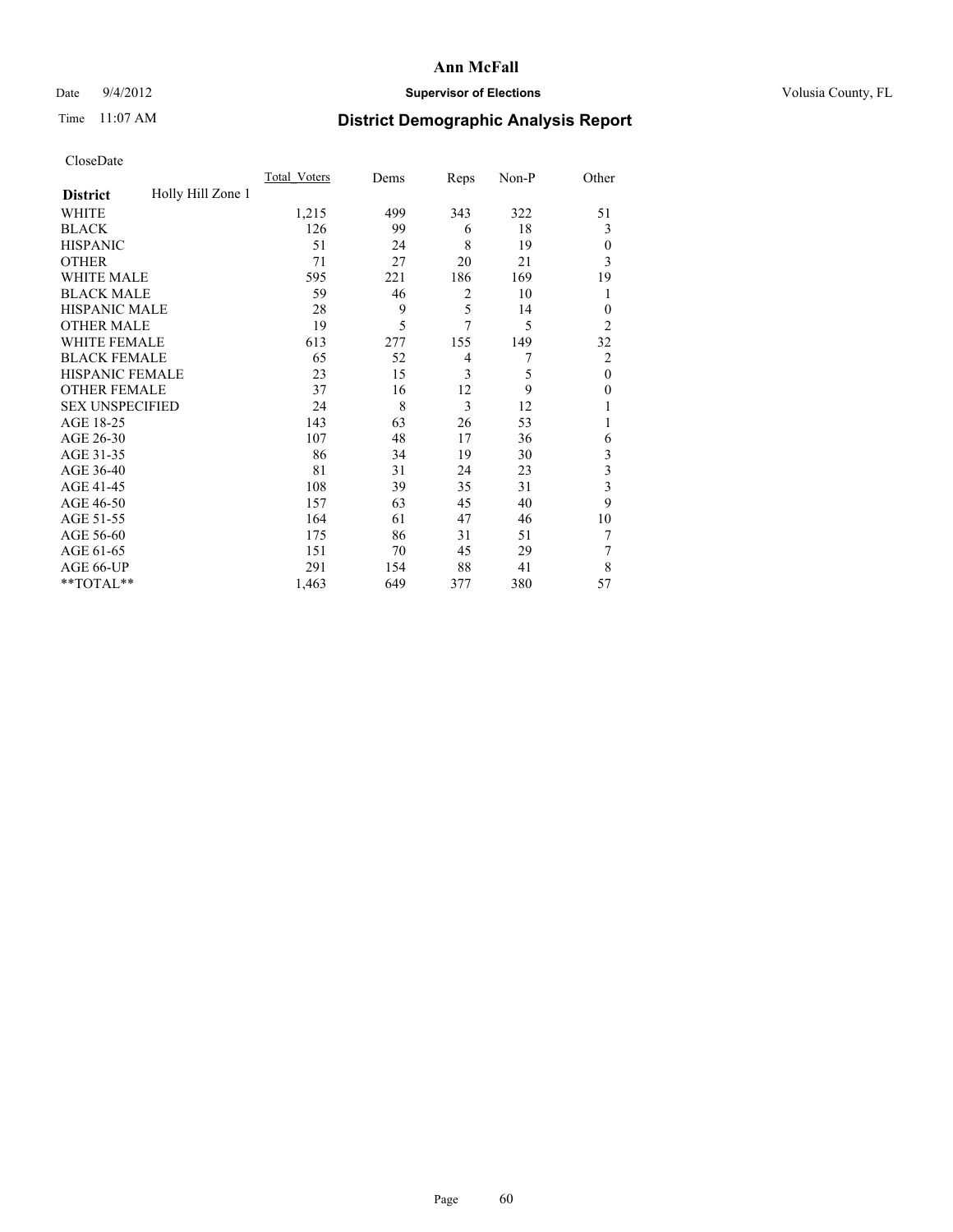## Date 9/4/2012 **Supervisor of Elections Supervisor of Elections** Volusia County, FL

# Time 11:07 AM **District Demographic Analysis Report**

|                        |                   | <b>Total Voters</b> | Dems           | Reps           | Non-P | Other          |
|------------------------|-------------------|---------------------|----------------|----------------|-------|----------------|
| <b>District</b>        | Holly Hill Zone 2 |                     |                |                |       |                |
| WHITE                  |                   | 1,436               | 633            | 396            | 345   | 62             |
| <b>BLACK</b>           |                   | 216                 | 173            | 9              | 29    | 5              |
| <b>HISPANIC</b>        |                   | 36                  | 21             | 7              | 8     | $\Omega$       |
| <b>OTHER</b>           |                   | 86                  | 30             | 13             | 41    | $\overline{2}$ |
| WHITE MALE             |                   | 675                 | 270            | 205            | 172   | 28             |
| <b>BLACK MALE</b>      |                   | 85                  | 64             | 4              | 15    | 2              |
| <b>HISPANIC MALE</b>   |                   | 13                  | $\overline{4}$ | 6              | 3     | $\theta$       |
| <b>OTHER MALE</b>      |                   | 21                  | 7              | $\overline{4}$ | 8     | $\overline{2}$ |
| WHITE FEMALE           |                   | 753                 | 361            | 190            | 170   | 32             |
| <b>BLACK FEMALE</b>    |                   | 131                 | 109            | 5              | 14    | 3              |
| <b>HISPANIC FEMALE</b> |                   | 23                  | 17             | 1              | 5     | $\Omega$       |
| <b>OTHER FEMALE</b>    |                   | 33                  | 11             | 8              | 14    | $\theta$       |
| <b>SEX UNSPECIFIED</b> |                   | 40                  | 14             | $\overline{2}$ | 22    | $\overline{c}$ |
| AGE 18-25              |                   | 170                 | 67             | 30             | 69    | $\overline{4}$ |
| AGE 26-30              |                   | 129                 | 62             | 25             | 36    | 6              |
| AGE 31-35              |                   | 121                 | 60             | 22             | 34    | 5              |
| AGE 36-40              |                   | 126                 | 60             | 20             | 45    | 1              |
| AGE 41-45              |                   | 168                 | 73             | 40             | 46    | 9              |
| AGE 46-50              |                   | 204                 | 89             | 60             | 43    | 12             |
| AGE 51-55              |                   | 213                 | 105            | 50             | 45    | 13             |
| AGE 56-60              |                   | 169                 | 88             | 45             | 31    | 5              |
| AGE 61-65              |                   | 159                 | 75             | 39             | 37    | 8              |
| AGE 66-UP              |                   | 318                 | 179            | 94             | 39    | 6              |
| **TOTAL**              |                   | 1,777               | 858            | 425            | 425   | 69             |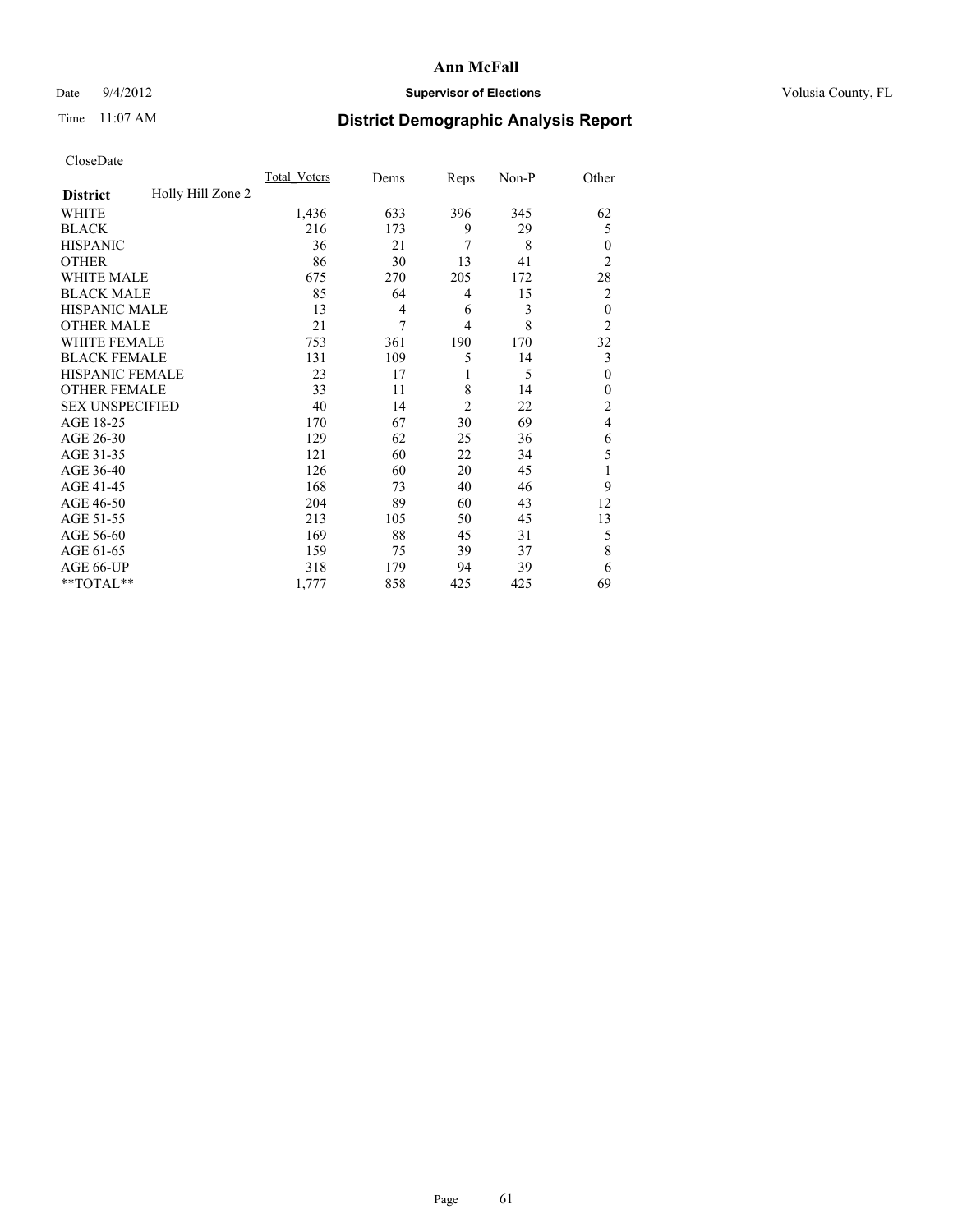## Date 9/4/2012 **Supervisor of Elections Supervisor of Elections** Volusia County, FL

# Time 11:07 AM **District Demographic Analysis Report**

|                        |                   | <b>Total Voters</b> | Dems           | Reps                    | Non-P | Other          |
|------------------------|-------------------|---------------------|----------------|-------------------------|-------|----------------|
| <b>District</b>        | Holly Hill Zone 3 |                     |                |                         |       |                |
| WHITE                  |                   | 1,507               | 594            | 508                     | 343   | 62             |
| <b>BLACK</b>           |                   | 134                 | 119            | 5                       | 10    | $\Omega$       |
| <b>HISPANIC</b>        |                   | 20                  | 5              | 6                       | 9     | $\theta$       |
| <b>OTHER</b>           |                   | 82                  | 28             | 11                      | 42    | 1              |
| WHITE MALE             |                   | 632                 | 217            | 228                     | 161   | 26             |
| <b>BLACK MALE</b>      |                   | 53                  | 43             | 4                       | 6     | $\overline{0}$ |
| <b>HISPANIC MALE</b>   |                   | 12                  | 3              | $\overline{\mathbf{3}}$ | 6     | $\theta$       |
| <b>OTHER MALE</b>      |                   | 24                  | 11             | $\overline{2}$          | 10    | 1              |
| <b>WHITE FEMALE</b>    |                   | 864                 | 373            | 276                     | 179   | 36             |
| <b>BLACK FEMALE</b>    |                   | 81                  | 76             | 1                       | 4     | $\theta$       |
| <b>HISPANIC FEMALE</b> |                   | 8                   | $\overline{2}$ | 3                       | 3     | $\theta$       |
| <b>OTHER FEMALE</b>    |                   | 38                  | 12             | 8                       | 18    | $\theta$       |
| <b>SEX UNSPECIFIED</b> |                   | 31                  | 9              | 5                       | 17    | $\mathbf{0}$   |
| AGE 18-25              |                   | 99                  | 45             | 19                      | 32    | 3              |
| AGE 26-30              |                   | 84                  | 27             | 18                      | 35    | 4              |
| AGE 31-35              |                   | 89                  | 31             | 21                      | 35    | $\overline{c}$ |
| AGE 36-40              |                   | 71                  | 30             | 17                      | 23    | 1              |
| AGE 41-45              |                   | 103                 | 35             | 24                      | 40    | 4              |
| AGE 46-50              |                   | 122                 | 46             | 35                      | 37    | 4              |
| AGE 51-55              |                   | 133                 | 53             | 44                      | 27    | 9              |
| AGE 56-60              |                   | 152                 | 65             | 47                      | 33    | 7              |
| AGE 61-65              |                   | 169                 | 76             | 42                      | 45    | 6              |
| AGE 66-UP              |                   | 724                 | 339            | 263                     | 98    | 24             |
| **TOTAL**              |                   | 1,746               | 747            | 530                     | 405   | 64             |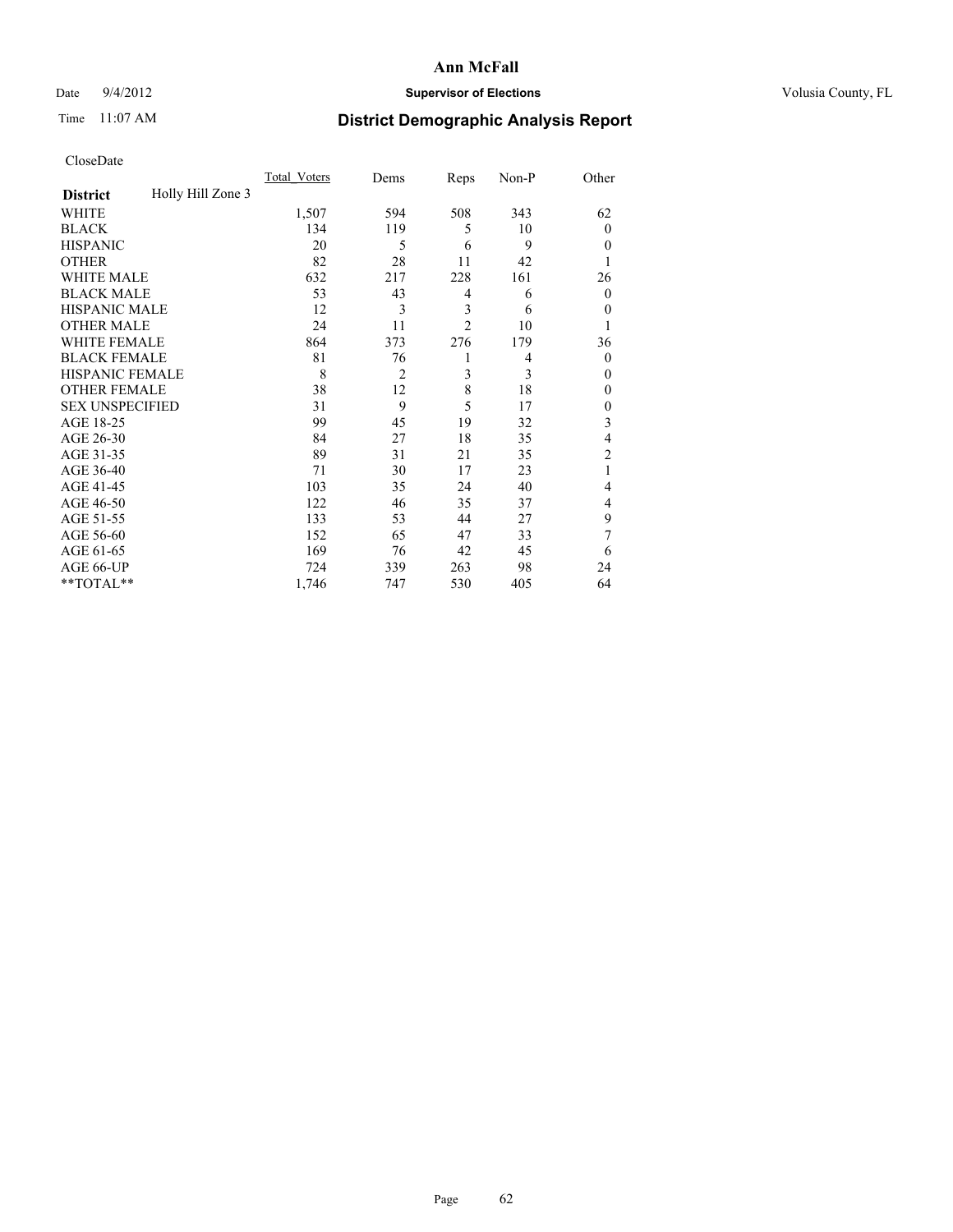## Date 9/4/2012 **Supervisor of Elections Supervisor of Elections** Volusia County, FL

# Time 11:07 AM **District Demographic Analysis Report**

|                        |                   | <b>Total Voters</b> | Dems | Reps           | Non-P          | Other          |
|------------------------|-------------------|---------------------|------|----------------|----------------|----------------|
| <b>District</b>        | Holly Hill Zone 4 |                     |      |                |                |                |
| WHITE                  |                   | 1,357               | 521  | 461            | 327            | 48             |
| <b>BLACK</b>           |                   | 262                 | 212  | 5              | 43             | $\overline{2}$ |
| <b>HISPANIC</b>        |                   | 47                  | 25   | 3              | 19             | $\theta$       |
| <b>OTHER</b>           |                   | 82                  | 27   | 10             | 41             | $\overline{4}$ |
| WHITE MALE             |                   | 596                 | 191  | 212            | 166            | 27             |
| <b>BLACK MALE</b>      |                   | 61                  | 42   | 1              | 17             | 1              |
| <b>HISPANIC MALE</b>   |                   | 17                  | 9    | 1              | $\overline{7}$ | $\theta$       |
| <b>OTHER MALE</b>      |                   | 22                  | 6    | 5              | 10             | 1              |
| <b>WHITE FEMALE</b>    |                   | 752                 | 326  | 246            | 159            | 21             |
| <b>BLACK FEMALE</b>    |                   | 197                 | 167  | 4              | 25             | 1              |
| <b>HISPANIC FEMALE</b> |                   | 30                  | 16   | $\overline{2}$ | 12             | $\Omega$       |
| <b>OTHER FEMALE</b>    |                   | 29                  | 18   | 1              | 9              |                |
| <b>SEX UNSPECIFIED</b> |                   | 44                  | 10   | 7              | 25             | $\overline{c}$ |
| AGE 18-25              |                   | 222                 | 105  | 37             | 79             | 1              |
| AGE 26-30              |                   | 131                 | 50   | 26             | 51             | 4              |
| AGE 31-35              |                   | 139                 | 61   | 31             | 44             | 3              |
| AGE 36-40              |                   | 98                  | 48   | 23             | 22             | 5              |
| AGE 41-45              |                   | 125                 | 49   | 29             | 41             | 6              |
| AGE 46-50              |                   | 153                 | 55   | 44             | 46             | 8              |
| AGE 51-55              |                   | 186                 | 72   | 71             | 34             | 9              |
| AGE 56-60              |                   | 161                 | 73   | 41             | 43             | 4              |
| AGE 61-65              |                   | 126                 | 62   | 39             | 22             | 3              |
| AGE 66-UP              |                   | 412                 | 213  | 139            | 49             | 11             |
| **TOTAL**              |                   | 1,753               | 788  | 480            | 431            | 54             |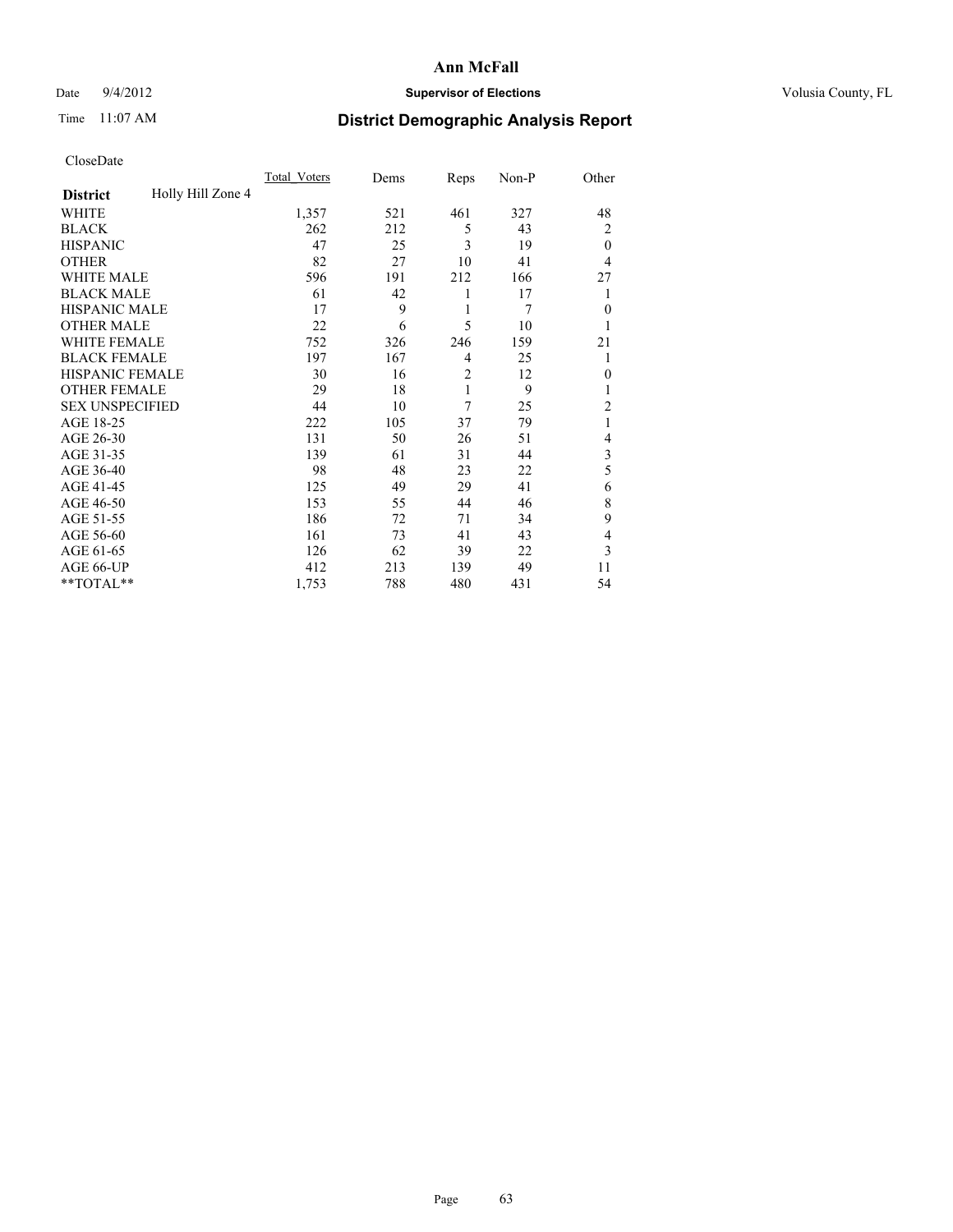## Date 9/4/2012 **Supervisor of Elections Supervisor of Elections** Volusia County, FL

# Time 11:07 AM **District Demographic Analysis Report**

|                        |            | <b>Total Voters</b> | Dems           | Reps           | Non-P | Other          |
|------------------------|------------|---------------------|----------------|----------------|-------|----------------|
| <b>District</b>        | Lake Helen |                     |                |                |       |                |
| WHITE                  |            | 1,615               | 604            | 599            | 348   | 64             |
| <b>BLACK</b>           |            | 179                 | 157            | 5              | 14    | 3              |
| <b>HISPANIC</b>        |            | 38                  | 12             | 16             | 8     | $\overline{c}$ |
| <b>OTHER</b>           |            | 59                  | 20             | 14             | 22    | 3              |
| <b>WHITE MALE</b>      |            | 738                 | 245            | 298            | 162   | 33             |
| <b>BLACK MALE</b>      |            | 81                  | 70             | 3              | 7     | 1              |
| <b>HISPANIC MALE</b>   |            | 13                  | $\overline{4}$ | 6              | 3     | $\theta$       |
| <b>OTHER MALE</b>      |            | 18                  | 8              |                | 8     | 1              |
| <b>WHITE FEMALE</b>    |            | 866                 | 356            | 296            | 183   | 31             |
| <b>BLACK FEMALE</b>    |            | 97                  | 86             | $\overline{2}$ | 7     | $\overline{2}$ |
| HISPANIC FEMALE        |            | 24                  | 8              | 9              | 5     | $\overline{c}$ |
| <b>OTHER FEMALE</b>    |            | 23                  | 11             | $\overline{4}$ | 7     | 1              |
| <b>SEX UNSPECIFIED</b> |            | 31                  | 5              | 15             | 10    |                |
| AGE 18-25              |            | 175                 | 60             | 50             | 56    | 9              |
| AGE 26-30              |            | 119                 | 40             | 34             | 42    | 3              |
| AGE 31-35              |            | 106                 | 41             | 29             | 31    | 5              |
| AGE 36-40              |            | 123                 | 37             | 36             | 36    | 14             |
| AGE 41-45              |            | 139                 | 50             | 46             | 32    | 11             |
| AGE 46-50              |            | 162                 | 58             | 66             | 33    | 5              |
| AGE 51-55              |            | 216                 | 89             | 86             | 37    | 4              |
| AGE 56-60              |            | 200                 | 88             | 71             | 33    | 8              |
| AGE 61-65              |            | 176                 | 90             | 55             | 29    | $\overline{2}$ |
| AGE 66-UP              |            | 475                 | 240            | 161            | 63    | 11             |
| **TOTAL**              |            | 1,891               | 793            | 634            | 392   | 72             |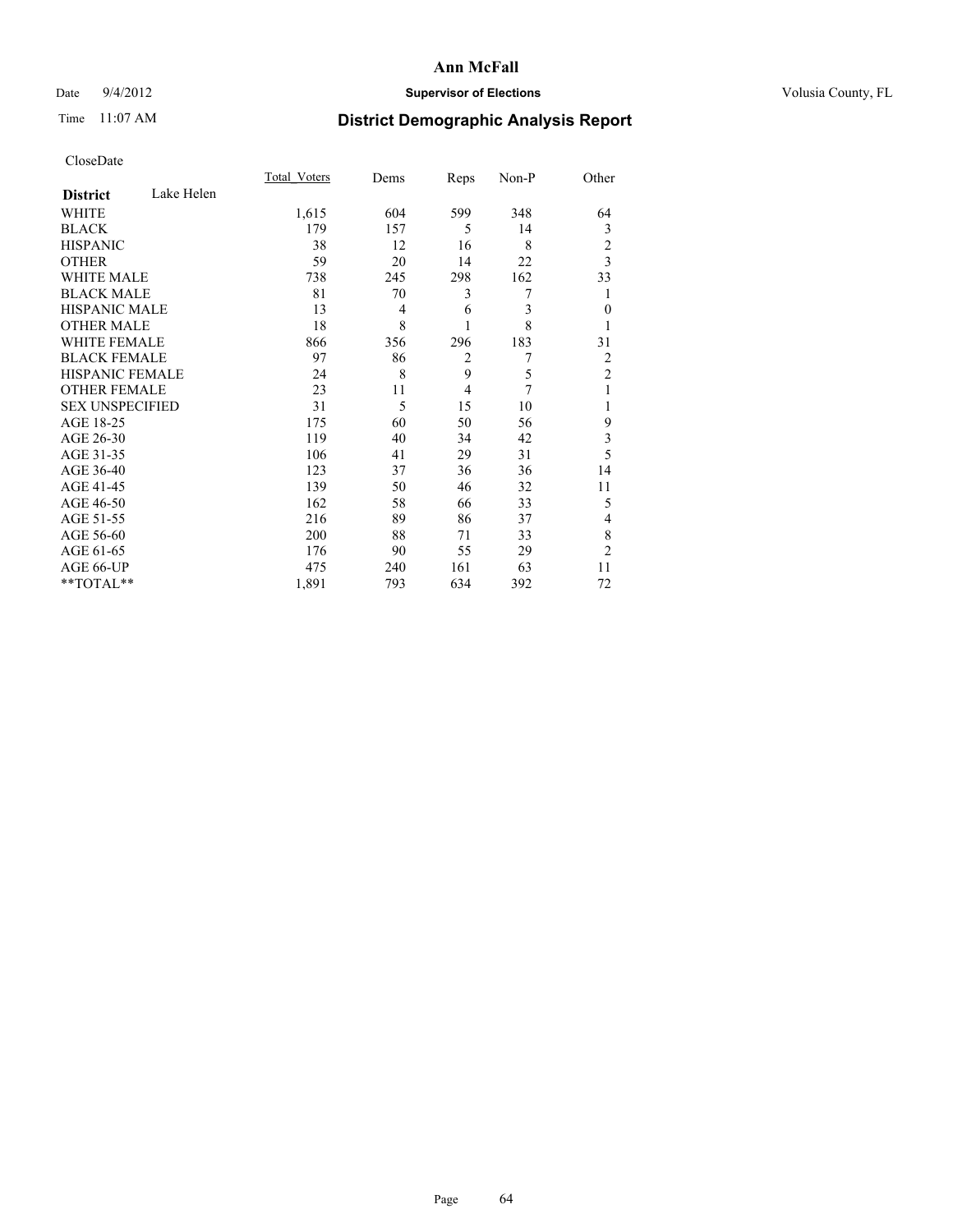## Date 9/4/2012 **Supervisor of Elections Supervisor of Elections** Volusia County, FL

# Time 11:07 AM **District Demographic Analysis Report**

|                        |                      | <b>Total Voters</b> | Dems  | Reps           | Non-P | Other          |
|------------------------|----------------------|---------------------|-------|----------------|-------|----------------|
| <b>District</b>        | New Smyrna Bch Zne 1 |                     |       |                |       |                |
| WHITE                  |                      | 4,481               | 1,484 | 1,955          | 943   | 99             |
| <b>BLACK</b>           |                      | 13                  | 7     | $\overline{2}$ | 3     |                |
| <b>HISPANIC</b>        |                      | 57                  | 22    | 17             | 17    | 1              |
| <b>OTHER</b>           |                      | 126                 | 27    | 38             | 55    | 6              |
| WHITE MALE             |                      | 2,102               | 579   | 966            | 503   | 54             |
| <b>BLACK MALE</b>      |                      | 6                   | 2     | 1              | 2     | 1              |
| <b>HISPANIC MALE</b>   |                      | 23                  | 6     | 5              | 12    | $\mathbf{0}$   |
| <b>OTHER MALE</b>      |                      | 38                  | 6     | 14             | 17    | 1              |
| <b>WHITE FEMALE</b>    |                      | 2,347               | 892   | 978            | 433   | 44             |
| <b>BLACK FEMALE</b>    |                      | 7                   | 5     | 1              | 1     | $\overline{0}$ |
| HISPANIC FEMALE        |                      | 34                  | 16    | 12             | 5     | 1              |
| <b>OTHER FEMALE</b>    |                      | 47                  | 13    | 18             | 12    | 4              |
| <b>SEX UNSPECIFIED</b> |                      | 73                  | 21    | 17             | 33    | 2              |
| AGE 18-25              |                      | 265                 | 72    | 75             | 114   | $\overline{4}$ |
| AGE 26-30              |                      | 194                 | 65    | 50             | 68    | 11             |
| AGE 31-35              |                      | 186                 | 51    | 60             | 65    | 10             |
| AGE 36-40              |                      | 169                 | 55    | 56             | 52    | 6              |
| AGE 41-45              |                      | 250                 | 74    | 104            | 67    | 5              |
| AGE 46-50              |                      | 312                 | 83    | 145            | 80    | 4              |
| AGE 51-55              |                      | 448                 | 155   | 186            | 94    | 13             |
| AGE 56-60              |                      | 474                 | 170   | 205            | 91    | 8              |
| AGE 61-65              |                      | 608                 | 209   | 256            | 131   | 12             |
| AGE 66-UP              |                      | 1,770               | 606   | 874            | 256   | 34             |
| **TOTAL**              |                      | 4,677               | 1,540 | 2,012          | 1,018 | 107            |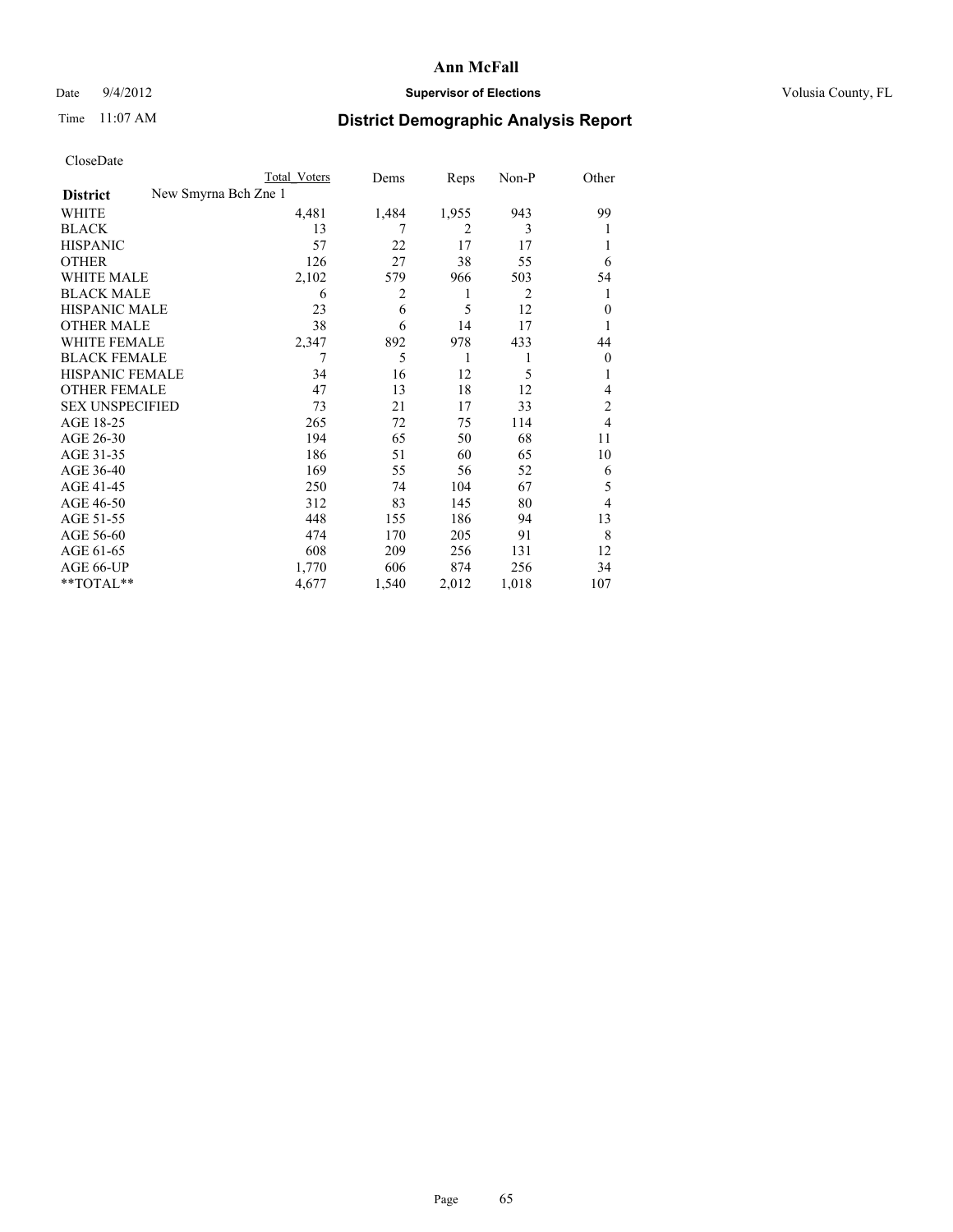## Date 9/4/2012 **Supervisor of Elections Supervisor of Elections** Volusia County, FL

# Time 11:07 AM **District Demographic Analysis Report**

|                        |                      | <b>Total Voters</b> | Dems  | Reps             | Non-P | Other            |
|------------------------|----------------------|---------------------|-------|------------------|-------|------------------|
| <b>District</b>        | New Smyrna Bch Zne 2 |                     |       |                  |       |                  |
| WHITE                  |                      | 3,874               | 1,371 | 1,421            | 950   | 132              |
| <b>BLACK</b>           |                      | 53                  | 37    | 1                | 14    |                  |
| <b>HISPANIC</b>        |                      | 53                  | 16    | 14               | 22    |                  |
| <b>OTHER</b>           |                      | 130                 | 37    | 29               | 61    | 3                |
| WHITE MALE             |                      | 1,765               | 534   | 669              | 491   | 71               |
| <b>BLACK MALE</b>      |                      | 15                  | 10    | $\boldsymbol{0}$ | 5     | $\boldsymbol{0}$ |
| <b>HISPANIC MALE</b>   |                      | 27                  | 5     | 8                | 14    | $\theta$         |
| <b>OTHER MALE</b>      |                      | 34                  | 11    | 10               | 12    | 1                |
| <b>WHITE FEMALE</b>    |                      | 2,079               | 827   | 736              | 455   | 61               |
| <b>BLACK FEMALE</b>    |                      | 38                  | 27    | 1                | 9     | 1                |
| <b>HISPANIC FEMALE</b> |                      | 26                  | 11    | 6                | 8     |                  |
| <b>OTHER FEMALE</b>    |                      | 53                  | 22    | 13               | 17    |                  |
| <b>SEX UNSPECIFIED</b> |                      | 73                  | 14    | 22               | 36    |                  |
| AGE 18-25              |                      | 262                 | 87    | 61               | 104   | 10               |
| AGE 26-30              |                      | 243                 | 73    | 59               | 97    | 14               |
| AGE 31-35              |                      | 218                 | 66    | 51               | 92    | 9                |
| AGE 36-40              |                      | 204                 | 59    | 52               | 86    | 7                |
| AGE 41-45              |                      | 206                 | 65    | 76               | 59    | 6                |
| AGE 46-50              |                      | 261                 | 84    | 103              | 67    | 7                |
| AGE 51-55              |                      | 405                 | 127   | 162              | 97    | 19               |
| AGE 56-60              |                      | 429                 | 161   | 152              | 103   | 13               |
| AGE 61-65              |                      | 453                 | 174   | 170              | 100   | 9                |
| AGE 66-UP              |                      | 1,431               | 566   | 579              | 243   | 43               |
| **TOTAL**              |                      | 4,112               | 1,462 | 1,465            | 1,048 | 137              |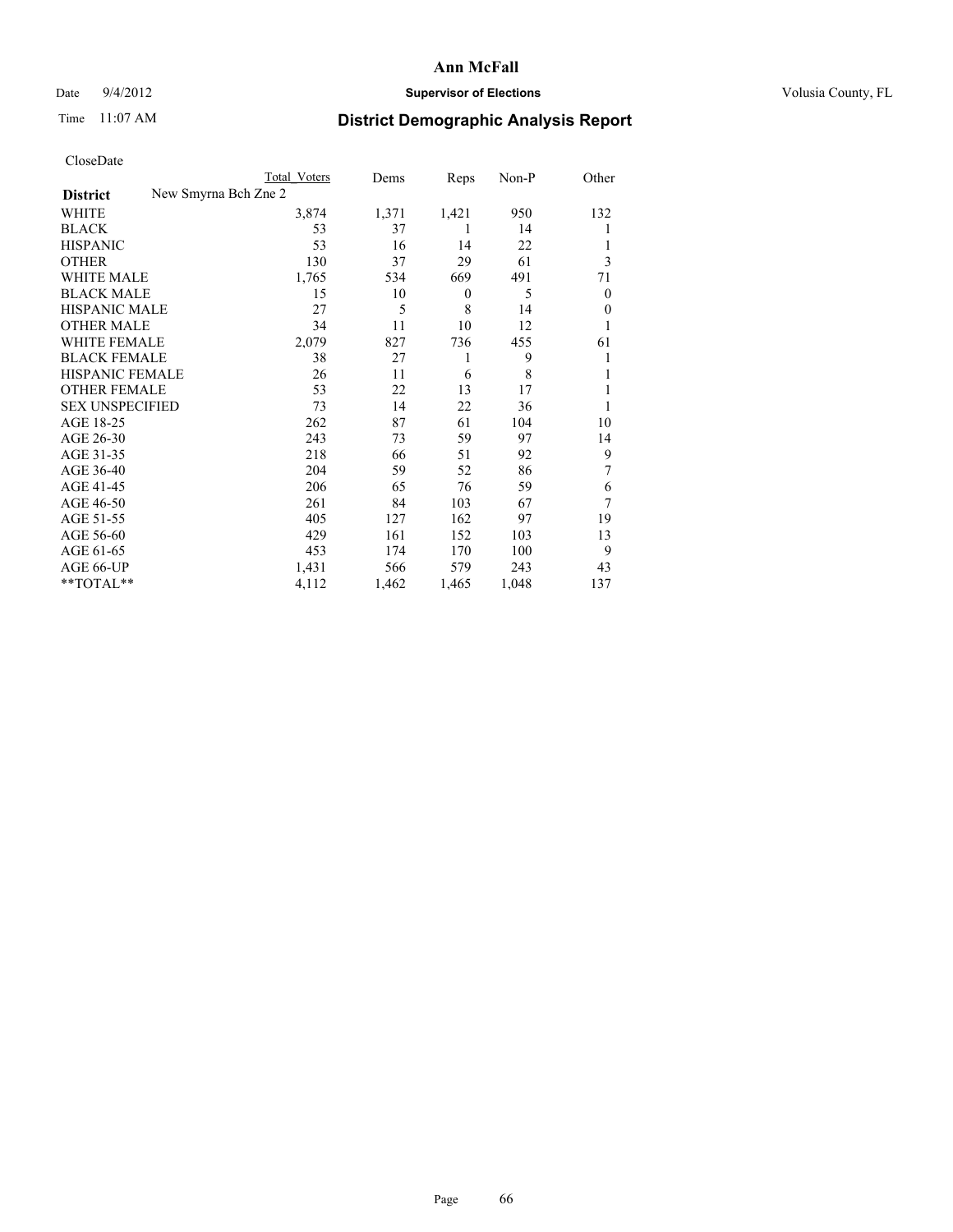## Date 9/4/2012 **Supervisor of Elections Supervisor of Elections** Volusia County, FL

## Time 11:07 AM **District Demographic Analysis Report**

|                        | <b>Total Voters</b>  | Dems  | Reps           | Non-P          | Other          |
|------------------------|----------------------|-------|----------------|----------------|----------------|
| <b>District</b>        | New Smyrna Bch Zne 3 |       |                |                |                |
| WHITE                  | 4,330                | 1,360 | 1,855          | 986            | 129            |
| <b>BLACK</b>           | 34                   | 21    | 4              | 8              | 1              |
| <b>HISPANIC</b>        | 43                   | 14    | 13             | 15             | 1              |
| <b>OTHER</b>           | 138                  | 34    | 30             | 70             | 4              |
| WHITE MALE             | 1,984                | 540   | 890            | 483            | 71             |
| <b>BLACK MALE</b>      | 19                   | 10    | 2              | 6              | 1              |
| <b>HISPANIC MALE</b>   | 22                   | 8     | 6              | 7              | 1              |
| <b>OTHER MALE</b>      | 45                   | 13    | 10             | 22             | $\overline{0}$ |
| <b>WHITE FEMALE</b>    | 2,319                | 810   | 956            | 495            | 58             |
| <b>BLACK FEMALE</b>    | 15                   | 11    | $\overline{2}$ | $\overline{c}$ | $\overline{0}$ |
| <b>HISPANIC FEMALE</b> | 21                   | 6     | 7              | 8              | $\theta$       |
| <b>OTHER FEMALE</b>    | 50                   | 18    | 14             | 15             | 3              |
| <b>SEX UNSPECIFIED</b> | 70                   | 13    | 15             | 41             | 1              |
| AGE 18-25              | 254                  | 63    | 66             | 117            | 8              |
| AGE 26-30              | 204                  | 63    | 63             | 73             | 5              |
| AGE 31-35              | 228                  | 64    | 76             | 81             | 7              |
| AGE 36-40              | 186                  | 58    | 53             | 68             | 7              |
| AGE 41-45              | 233                  | 70    | 86             | 68             | 9              |
| AGE 46-50              | 321                  | 106   | 131            | 78             | 6              |
| AGE 51-55              | 352                  | 117   | 131            | 93             | 11             |
| AGE 56-60              | 424                  | 153   | 167            | 92             | 12             |
| AGE 61-65              | 444                  | 155   | 184            | 93             | 12             |
| AGE 66-UP              | 1,901                | 580   | 947            | 316            | 58             |
| **TOTAL**              | 4,547                | 1,429 | 1,904          | 1,079          | 135            |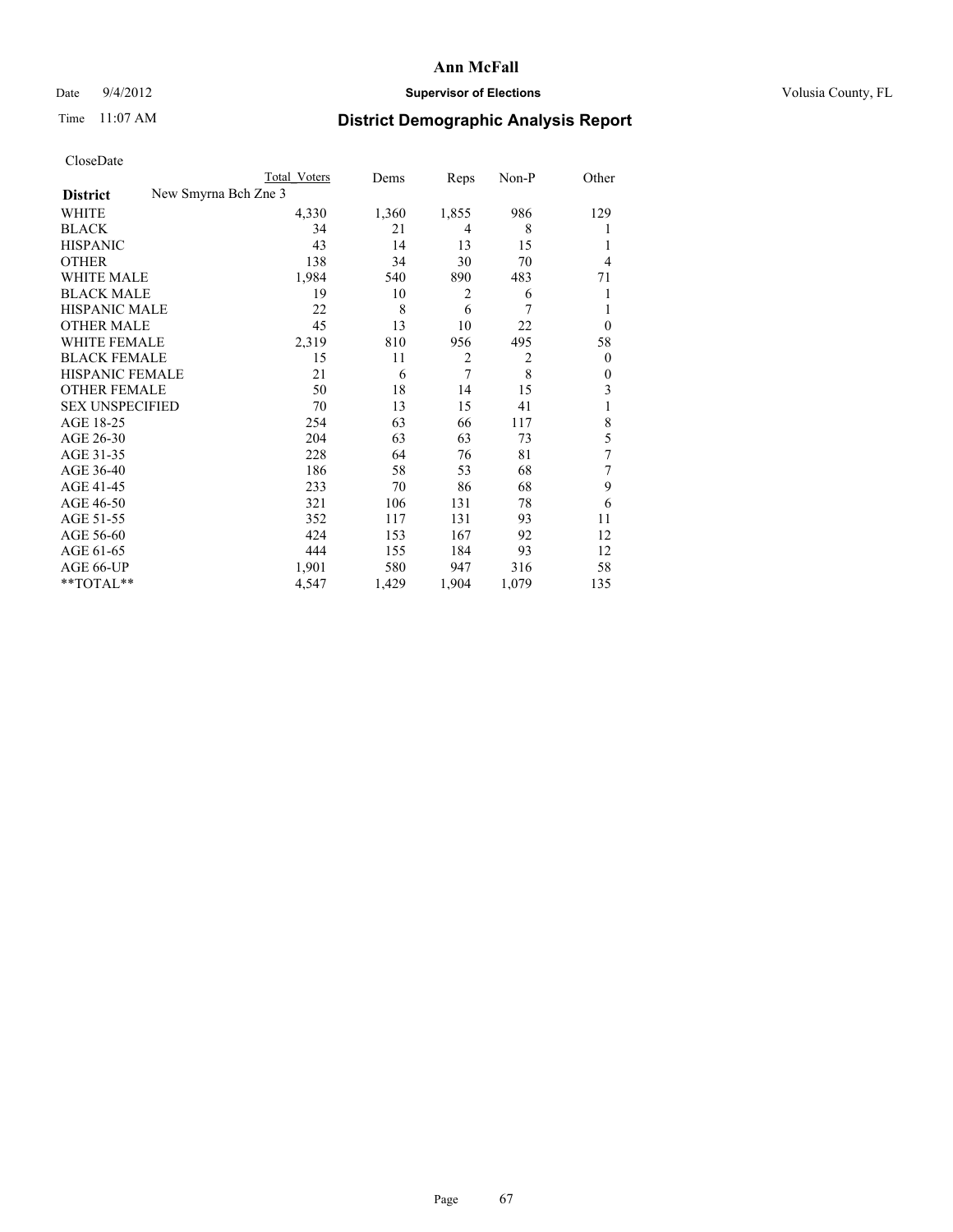## Date 9/4/2012 **Supervisor of Elections Supervisor of Elections** Volusia County, FL

# Time 11:07 AM **District Demographic Analysis Report**

| <b>Total Voters</b>  | Dems  | Reps  | Non-P          | Other          |
|----------------------|-------|-------|----------------|----------------|
| New Smyrna Bch Zne 4 |       |       |                |                |
| 2,964                | 914   | 1,219 | 737            | 94             |
| 630                  | 544   | 16    | 63             | 7              |
| 60                   | 23    | 22    | 13             | $\overline{c}$ |
| 162                  | 42    | 25    | 87             | 8              |
| 1,380                | 380   | 598   | 361            | 41             |
| 255                  | 210   | 5     | 34             | 6              |
| 31                   | 12    | 12    | 6              | 1              |
| 52                   | 12    | 10    | 28             | $\overline{2}$ |
| 1,567                | 527   | 615   | 373            | 52             |
| 371                  | 330   | 11    | 29             | 1              |
| 29                   | 11    | 10    | $\overline{7}$ | 1              |
| 62                   | 23    | 10    | 26             | 3              |
| 69                   | 18    | 11    | 36             | 4              |
| 356                  | 149   | 67    | 136            | 4              |
| 180                  | 68    | 47    | 58             | 7              |
| 218                  | 70    | 67    | 72             | 9              |
| 231                  | 85    | 76    | 61             | 9              |
| 253                  | 92    | 86    | 67             | $\,$ 8 $\,$    |
| 280                  | 100   | 112   | 61             | 7              |
| 328                  | 121   | 112   | 85             | 10             |
| 406                  | 170   | 143   | 80             | 13             |
| 427                  | 165   | 155   | 96             | 11             |
| 1,138                | 503   | 417   | 185            | 33             |
| 3,817                | 1,523 | 1,282 | 901            | 111            |
|                      |       |       |                |                |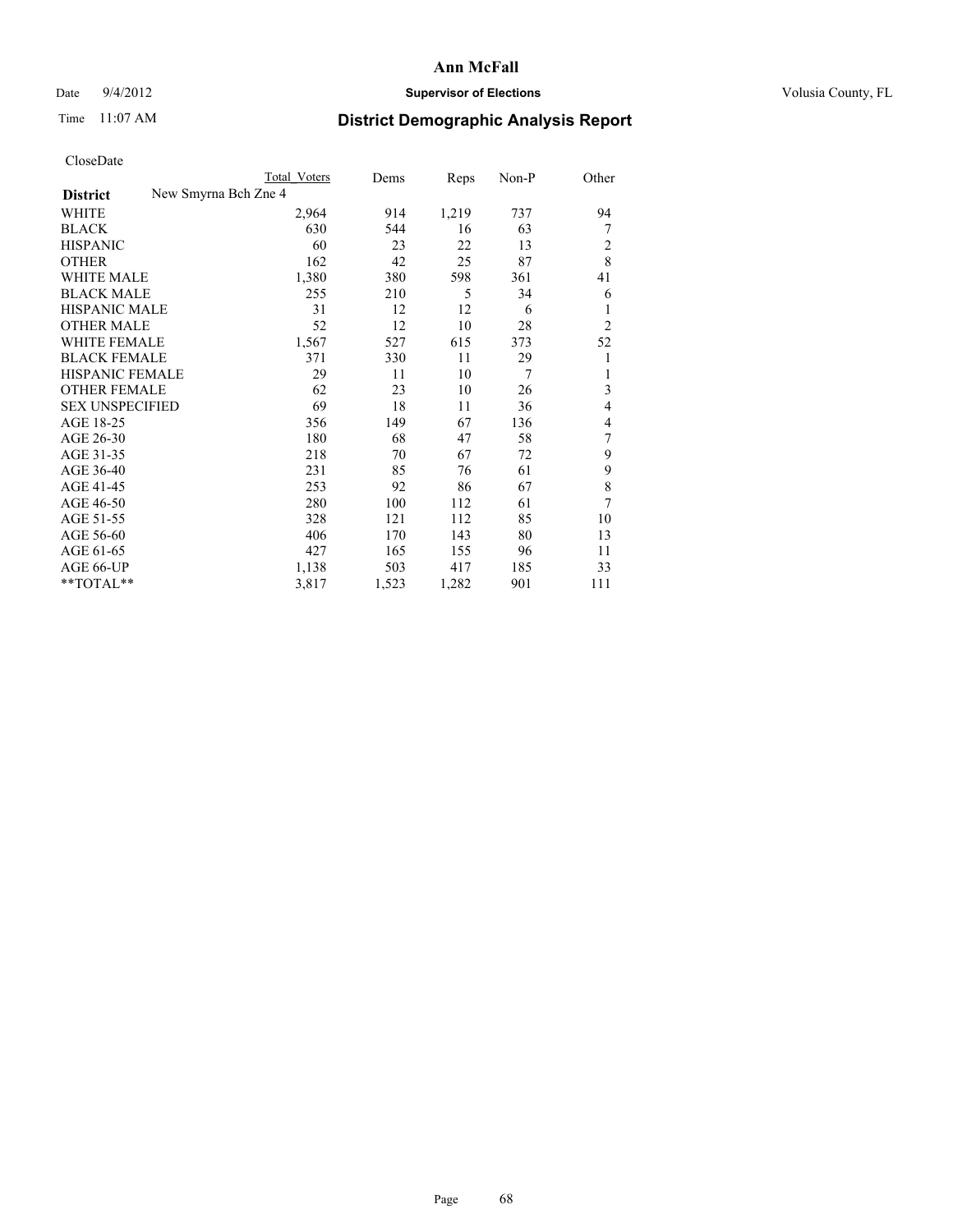## Date 9/4/2012 **Supervisor of Elections Supervisor of Elections** Volusia County, FL

# Time 11:07 AM **District Demographic Analysis Report**

|                        |          | Total Voters | Dems     | Reps           | Non-P    | Other          |
|------------------------|----------|--------------|----------|----------------|----------|----------------|
| <b>District</b>        | Oak Hill |              |          |                |          |                |
| <b>WHITE</b>           |          | 1,096        | 381      | 427            | 257      | 31             |
| <b>BLACK</b>           |          | 174          | 148      | 4              | 21       |                |
| <b>HISPANIC</b>        |          | 6            | 3        | $\overline{c}$ | 1        | $\theta$       |
| <b>OTHER</b>           |          | 34           | 8        | 8              | 15       | 3              |
| WHITE MALE             |          | 548          | 179      | 217            | 132      | 20             |
| <b>BLACK MALE</b>      |          | 75           | 61       | $\overline{2}$ | 11       |                |
| <b>HISPANIC MALE</b>   |          | 3            | $\theta$ | $\overline{2}$ | 1        | $\mathbf{0}$   |
| <b>OTHER MALE</b>      |          | 14           | 3        | $\overline{4}$ | 6        |                |
| WHITE FEMALE           |          | 541          | 201      | 206            | 123      | 11             |
| <b>BLACK FEMALE</b>    |          | 99           | 87       | $\overline{2}$ | 10       | $\theta$       |
| HISPANIC FEMALE        |          | 3            | 3        | $\mathbf{0}$   | $\theta$ | $\theta$       |
| <b>OTHER FEMALE</b>    |          | 14           | 5        | 3              | 4        | 2              |
| <b>SEX UNSPECIFIED</b> |          | 13           |          | 5              | 7        | $\mathbf{0}$   |
| AGE 18-25              |          | 95           | 36       | 21             | 34       | 4              |
| AGE 26-30              |          | 65           | 27       | 15             | 21       | $\overline{c}$ |
| AGE 31-35              |          | 66           | 23       | 23             | 19       |                |
| AGE 36-40              |          | 49           | 21       | 14             | 12       | $\overline{c}$ |
| AGE 41-45              |          | 76           | 30       | 24             | 17       | 5              |
| AGE 46-50              |          | 96           | 38       | 34             | 23       |                |
| AGE 51-55              |          | 145          | 65       | 48             | 31       |                |
| AGE 56-60              |          | 131          | 65       | 41             | 20       | 5              |
| AGE 61-65              |          | 157          | 64       | 49             | 40       | 4              |
| AGE 66-UP              |          | 430          | 171      | 172            | 77       | 10             |
| **TOTAL**              |          | 1,310        | 540      | 441            | 294      | 35             |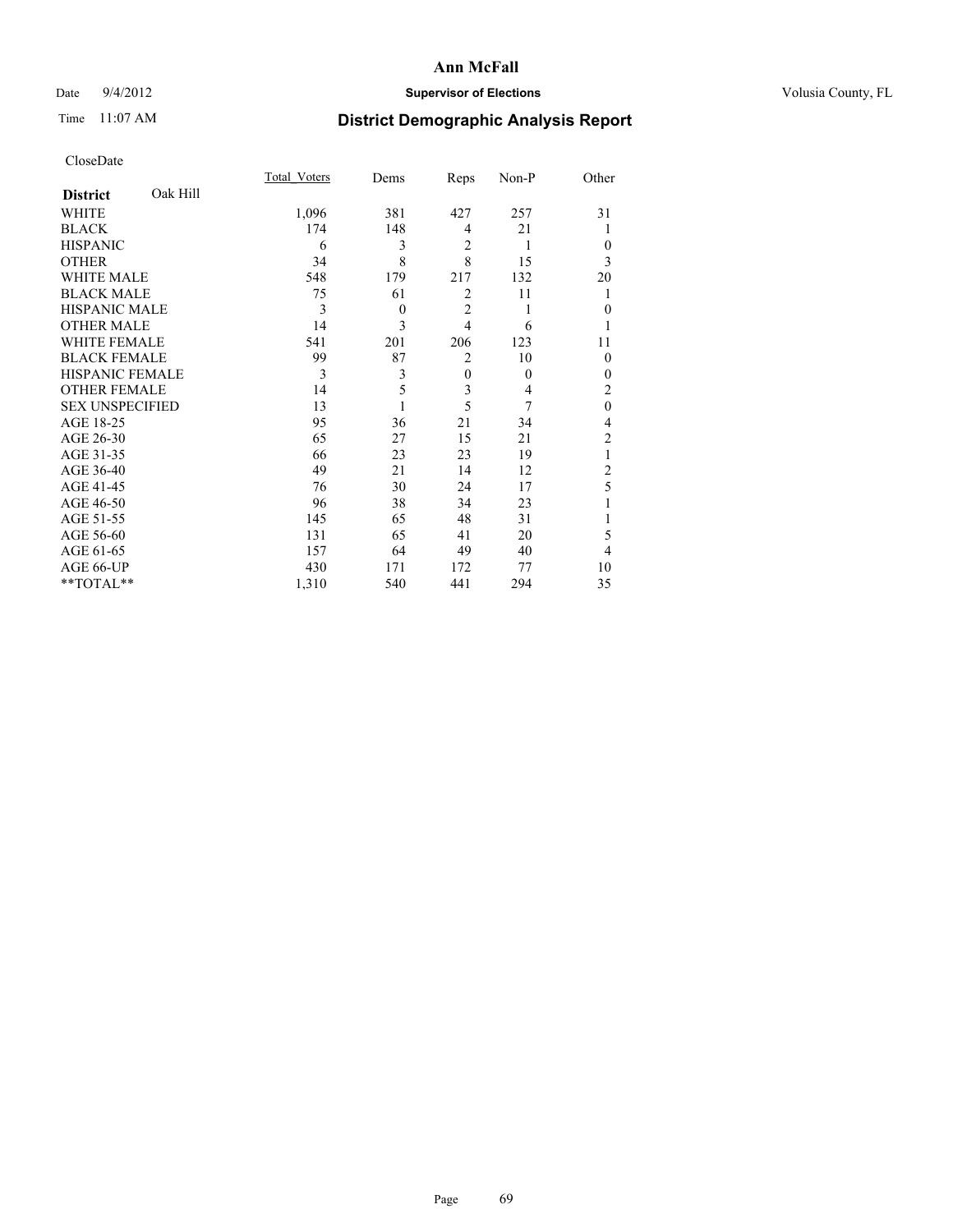## Date 9/4/2012 **Supervisor of Elections Supervisor of Elections** Volusia County, FL

# Time 11:07 AM **District Demographic Analysis Report**

|                        |                    | Total Voters | Dems | Reps           | Non-P | Other          |
|------------------------|--------------------|--------------|------|----------------|-------|----------------|
| <b>District</b>        | Orange City Zone 1 |              |      |                |       |                |
| WHITE                  |                    | 674          | 247  | 263            | 138   | 26             |
| <b>BLACK</b>           |                    | 116          | 98   | $\overline{4}$ | 12    | $\overline{2}$ |
| <b>HISPANIC</b>        |                    | 353          | 166  | 51             | 129   | 7              |
| <b>OTHER</b>           |                    | 44           | 15   | 9              | 14    | 6              |
| WHITE MALE             |                    | 279          | 103  | 107            | 61    | 8              |
| <b>BLACK MALE</b>      |                    | 36           | 29   | 1              | 6     | $\overline{0}$ |
| <b>HISPANIC MALE</b>   |                    | 150          | 63   | 23             | 61    | 3              |
| <b>OTHER MALE</b>      |                    | 16           | 7    | $\overline{4}$ | 5     | $\theta$       |
| WHITE FEMALE           |                    | 390          | 142  | 153            | 77    | 18             |
| <b>BLACK FEMALE</b>    |                    | 79           | 68   | 3              | 6     | $\overline{2}$ |
| <b>HISPANIC FEMALE</b> |                    | 201          | 103  | 27             | 67    | $\overline{4}$ |
| <b>OTHER FEMALE</b>    |                    | 18           | 6    | 3              | 6     | 3              |
| <b>SEX UNSPECIFIED</b> |                    | 18           | 5    | 6              | 4     | 3              |
| AGE 18-25              |                    | 138          | 50   | 23             | 59    | 6              |
| AGE 26-30              |                    | 110          | 50   | 25             | 32    | 3              |
| AGE 31-35              |                    | 108          | 37   | 27             | 36    | 8              |
| AGE 36-40              |                    | 78           | 29   | 23             | 25    |                |
| AGE 41-45              |                    | 83           | 40   | 24             | 19    | $\theta$       |
| AGE 46-50              |                    | 78           | 32   | 21             | 24    | 1              |
| AGE 51-55              |                    | 74           | 34   | 19             | 17    | $\overline{4}$ |
| AGE 56-60              |                    | 89           | 40   | 20             | 25    | 4              |
| AGE 61-65              |                    | 88           | 45   | 30             | 11    | $\overline{2}$ |
| AGE 66-UP              |                    | 342          | 170  | 115            | 45    | 12             |
| **TOTAL**              |                    | 1,188        | 527  | 327            | 293   | 41             |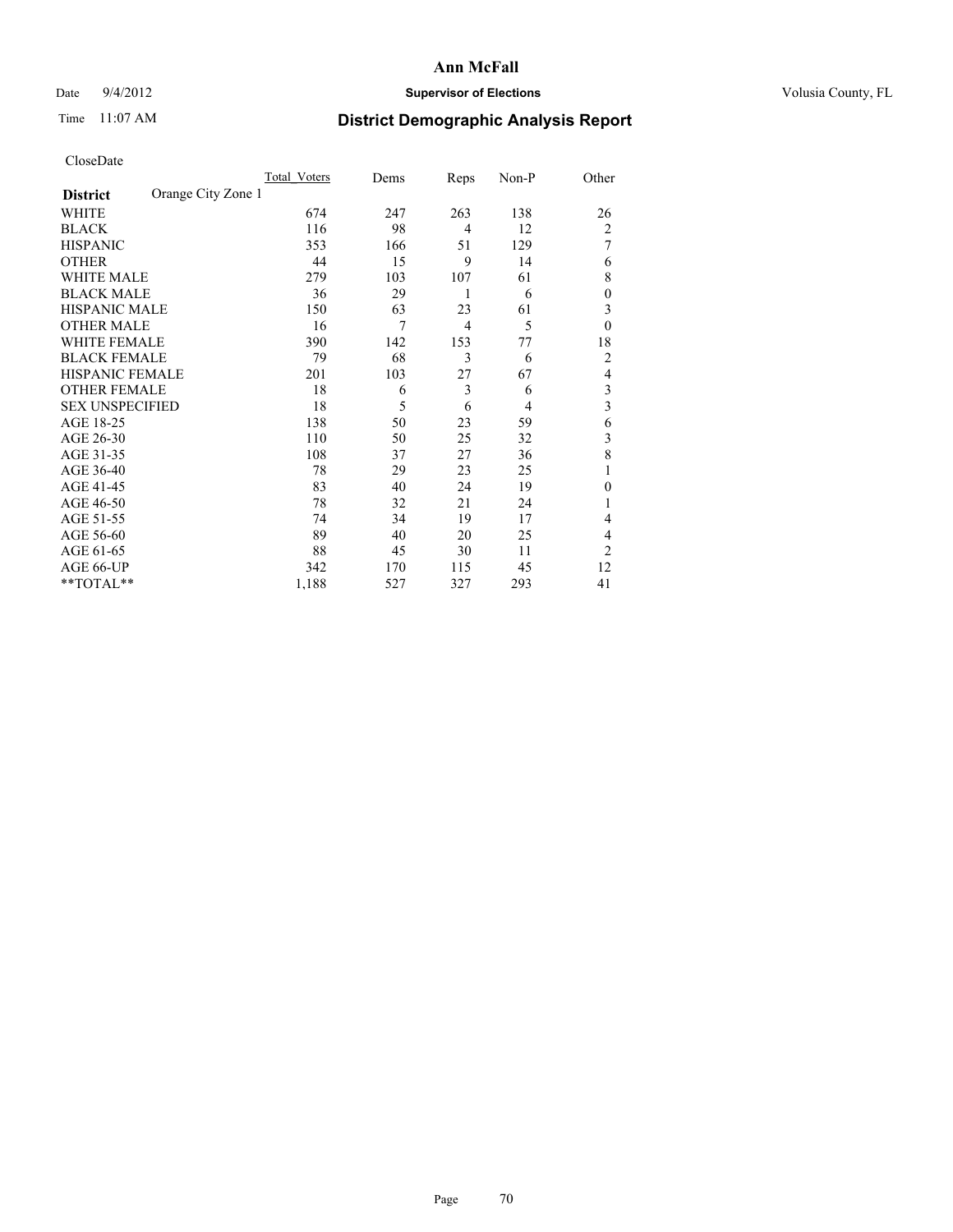## Date 9/4/2012 **Supervisor of Elections Supervisor of Elections** Volusia County, FL

# Time 11:07 AM **District Demographic Analysis Report**

|                        |                    | Total Voters | Dems | Reps                    | Non-P          | Other          |
|------------------------|--------------------|--------------|------|-------------------------|----------------|----------------|
| <b>District</b>        | Orange City Zone 2 |              |      |                         |                |                |
| WHITE                  |                    | 692          | 229  | 269                     | 163            | 31             |
| <b>BLACK</b>           |                    | 34           | 27   | $\overline{4}$          | 3              | $\theta$       |
| <b>HISPANIC</b>        |                    | 100          | 47   | 16                      | 36             |                |
| <b>OTHER</b>           |                    | 44           | 13   | 9                       | 22             | $\theta$       |
| WHITE MALE             |                    | 315          | 91   | 125                     | 82             | 17             |
| <b>BLACK MALE</b>      |                    | 14           | 9    | 3                       | $\overline{2}$ | $\overline{0}$ |
| <b>HISPANIC MALE</b>   |                    | 48           | 22   | 8                       | 18             | 0              |
| <b>OTHER MALE</b>      |                    | 15           | 5    | $\overline{4}$          | 6              | $\theta$       |
| <b>WHITE FEMALE</b>    |                    | 377          | 138  | 144                     | 81             | 14             |
| <b>BLACK FEMALE</b>    |                    | 20           | 18   | 1                       | 1              | $\theta$       |
| <b>HISPANIC FEMALE</b> |                    | 52           | 25   | 8                       | 18             |                |
| <b>OTHER FEMALE</b>    |                    | 12           | 3    | $\overline{\mathbf{c}}$ | 7              | 0              |
| <b>SEX UNSPECIFIED</b> |                    | 17           | 5    | 3                       | 9              | $\mathbf{0}$   |
| AGE 18-25              |                    | 90           | 27   | 24                      | 34             | 5              |
| AGE 26-30              |                    | 64           | 20   | 17                      | 25             | $\overline{c}$ |
| AGE 31-35              |                    | 80           | 25   | 21                      | 29             | 5              |
| AGE 36-40              |                    | 64           | 23   | 24                      | 16             |                |
| AGE 41-45              |                    | 73           | 30   | 20                      | 20             | 3              |
| AGE 46-50              |                    | 102          | 40   | 36                      | 21             | 5              |
| AGE 51-55              |                    | 71           | 22   | 31                      | 17             |                |
| AGE 56-60              |                    | 77           | 27   | 27                      | 22             |                |
| AGE 61-65              |                    | 69           | 24   | 26                      | 16             | 3              |
| AGE 66-UP              |                    | 181          | 78   | 73                      | 24             | 6              |
| **TOTAL**              |                    | 871          | 316  | 299                     | 224            | 32             |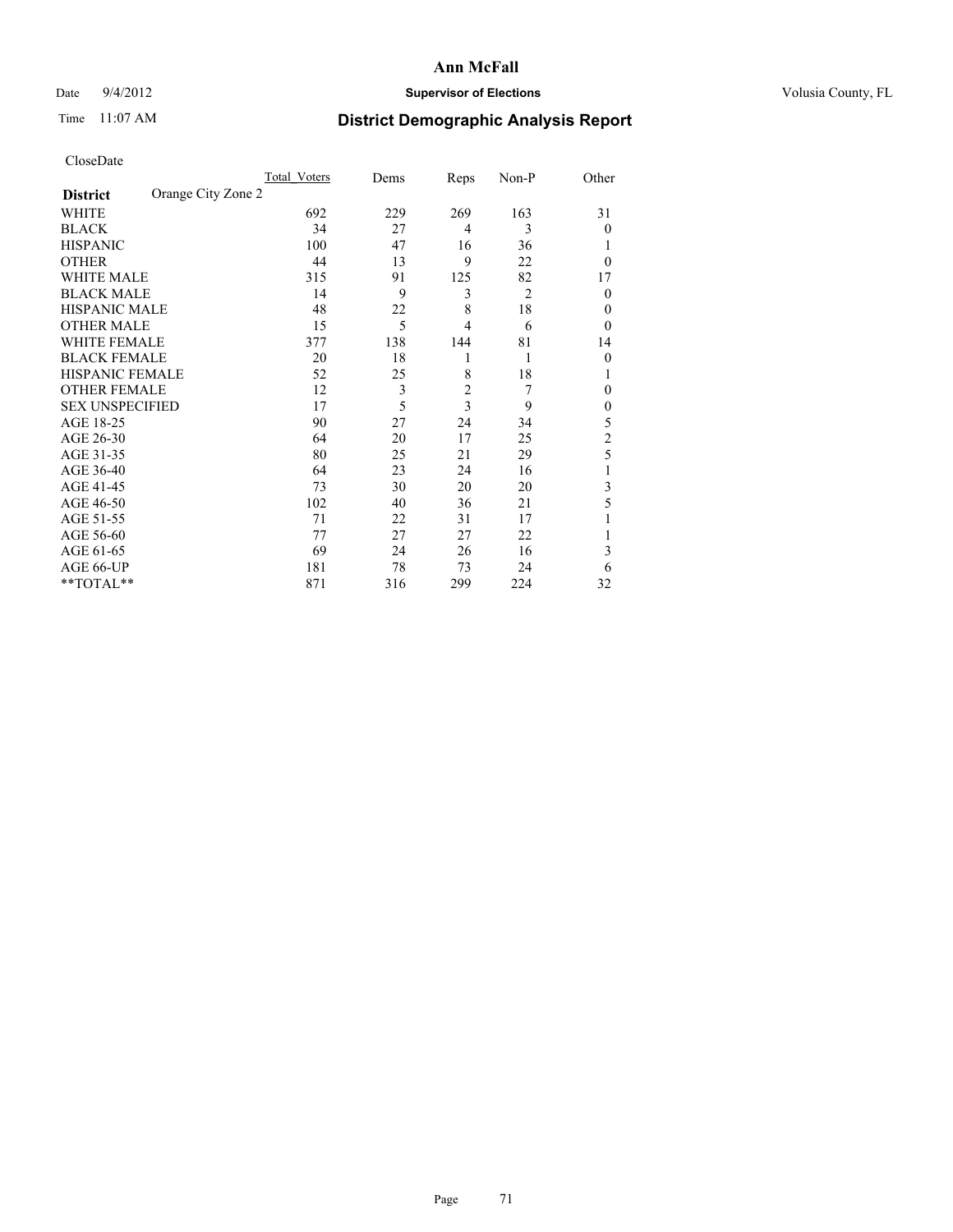## Date 9/4/2012 **Supervisor of Elections Supervisor of Elections** Volusia County, FL

## Time 11:07 AM **District Demographic Analysis Report**

|                        |                    | <b>Total Voters</b> | Dems | Reps             | Non-P | Other          |
|------------------------|--------------------|---------------------|------|------------------|-------|----------------|
| <b>District</b>        | Orange City Zone 3 |                     |      |                  |       |                |
| WHITE                  |                    | 1,016               | 341  | 396              | 232   | 47             |
| <b>BLACK</b>           |                    | 61                  | 44   | 1                | 14    | $\overline{2}$ |
| <b>HISPANIC</b>        |                    | 156                 | 81   | 28               | 43    | $\overline{4}$ |
| <b>OTHER</b>           |                    | 70                  | 23   | 11               | 33    | 3              |
| WHITE MALE             |                    | 441                 | 127  | 185              | 103   | 26             |
| <b>BLACK MALE</b>      |                    | 24                  | 17   | $\boldsymbol{0}$ | 5     | $\overline{2}$ |
| <b>HISPANIC MALE</b>   |                    | 62                  | 33   | 12               | 14    | $\overline{3}$ |
| <b>OTHER MALE</b>      |                    | 26                  | 9    | 5                | 12    | $\theta$       |
| WHITE FEMALE           |                    | 570                 | 210  | 211              | 128   | 21             |
| <b>BLACK FEMALE</b>    |                    | 37                  | 27   | 1                | 9     | $\overline{0}$ |
| <b>HISPANIC FEMALE</b> |                    | 94                  | 48   | 16               | 29    |                |
| <b>OTHER FEMALE</b>    |                    | 25                  | 10   | $\overline{c}$   | 12    |                |
| <b>SEX UNSPECIFIED</b> |                    | 24                  | 8    | 4                | 10    | $\overline{c}$ |
| AGE 18-25              |                    | 88                  | 30   | 27               | 25    | 6              |
| AGE 26-30              |                    | 74                  | 24   | 16               | 30    | 4              |
| AGE 31-35              |                    | 71                  | 29   | 16               | 22    | 4              |
| AGE 36-40              |                    | 67                  | 19   | 18               | 26    | 4              |
| AGE 41-45              |                    | 79                  | 20   | 29               | 30    | $\theta$       |
| AGE 46-50              |                    | 76                  | 30   | 25               | 17    | $\overline{4}$ |
| AGE 51-55              |                    | 89                  | 34   | 32               | 21    | $\overline{c}$ |
| AGE 56-60              |                    | 106                 | 47   | 33               | 22    | $\overline{4}$ |
| AGE 61-65              |                    | 124                 | 46   | 40               | 34    | $\overline{4}$ |
| AGE 66-UP              |                    | 531                 | 211  | 200              | 96    | 24             |
| **TOTAL**              |                    | 1,305               | 490  | 436              | 323   | 56             |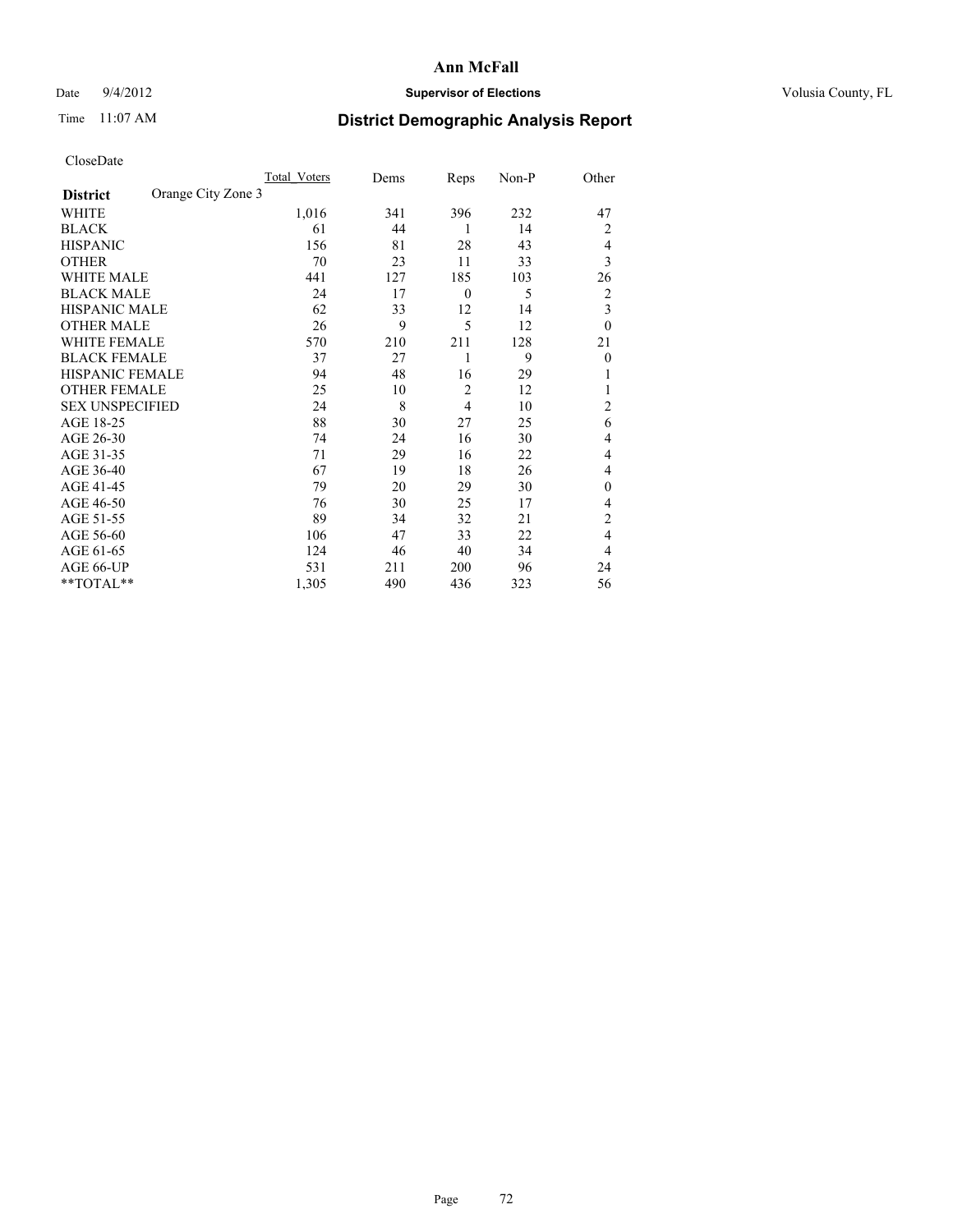# Date 9/4/2012 **Supervisor of Elections Supervisor of Elections** Volusia County, FL

# Time 11:07 AM **District Demographic Analysis Report**

|                        |                    | <b>Total Voters</b> | Dems           | Reps             | Non-P          | Other          |
|------------------------|--------------------|---------------------|----------------|------------------|----------------|----------------|
| <b>District</b>        | Orange City Zone 4 |                     |                |                  |                |                |
| WHITE                  |                    | 1,407               | 446            | 546              | 352            | 63             |
| <b>BLACK</b>           |                    | 16                  | 11             | $\theta$         | 4              | 1              |
| <b>HISPANIC</b>        |                    | 64                  | 32             | 8                | 22             | 2              |
| <b>OTHER</b>           |                    | 47                  | 12             | 13               | 19             | 3              |
| WHITE MALE             |                    | 636                 | 166            | 268              | 167            | 35             |
| <b>BLACK MALE</b>      |                    | 7                   | $\overline{4}$ | $\boldsymbol{0}$ | 2              | 1              |
| <b>HISPANIC MALE</b>   |                    | 30                  | 15             | 4                | 10             |                |
| <b>OTHER MALE</b>      |                    | 17                  | 3              | 5                | 7              | $\overline{2}$ |
| WHITE FEMALE           |                    | 764                 | 278            | 274              | 184            | 28             |
| <b>BLACK FEMALE</b>    |                    | 9                   | 7              | $\mathbf{0}$     | $\overline{2}$ | $\theta$       |
| HISPANIC FEMALE        |                    | 33                  | 17             | 4                | 11             | 1              |
| <b>OTHER FEMALE</b>    |                    | 18                  | 7              | 5                | 6              | $\theta$       |
| <b>SEX UNSPECIFIED</b> |                    | 20                  | $\overline{4}$ | 7                | 8              |                |
| AGE 18-25              |                    | 157                 | 43             | 41               | 60             | 13             |
| AGE 26-30              |                    | 117                 | 29             | 42               | 40             | 6              |
| AGE 31-35              |                    | 110                 | 27             | 40               | 40             | 3              |
| AGE 36-40              |                    | 91                  | 21             | 30               | 33             | 7              |
| AGE 41-45              |                    | 115                 | 35             | 29               | 47             | 4              |
| AGE 46-50              |                    | 148                 | 40             | 55               | 46             | 7              |
| AGE 51-55              |                    | 155                 | 38             | 75               | 37             | 5              |
| AGE 56-60              |                    | 156                 | 64             | 53               | 30             | 9              |
| AGE 61-65              |                    | 136                 | 52             | 55               | 25             | 4              |
| AGE 66-UP              |                    | 353                 | 155            | 148              | 39             | 11             |
| **TOTAL**              |                    | 1,538               | 504            | 568              | 397            | 69             |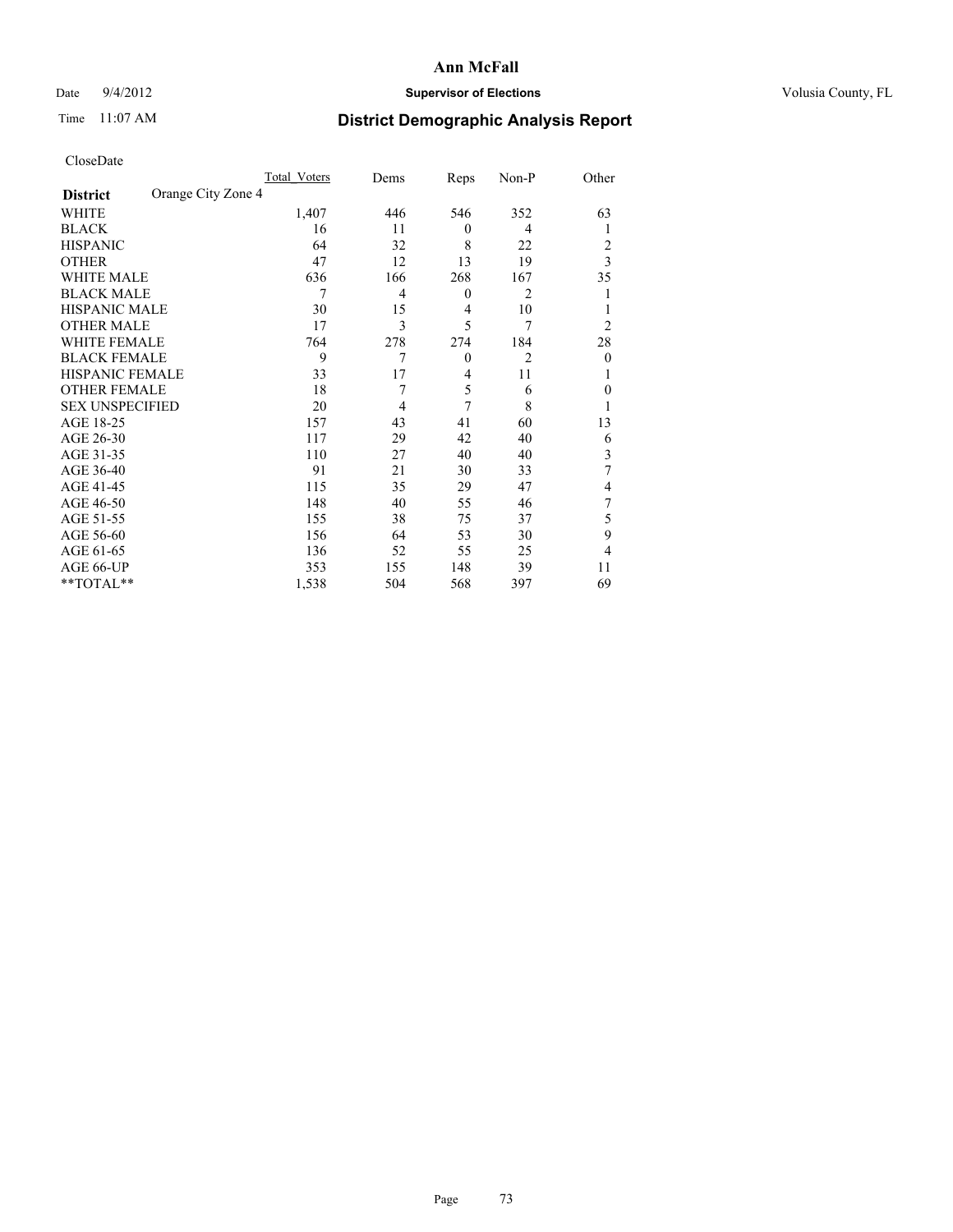# Date 9/4/2012 **Supervisor of Elections Supervisor of Elections** Volusia County, FL

# Time 11:07 AM **District Demographic Analysis Report**

|                        |                    | <b>Total Voters</b> | Dems | Reps           | Non-P          | Other          |
|------------------------|--------------------|---------------------|------|----------------|----------------|----------------|
| <b>District</b>        | Orange City Zone 5 |                     |      |                |                |                |
| WHITE                  |                    | 1,338               | 407  | 616            | 260            | 55             |
| <b>BLACK</b>           |                    | 106                 | 89   | $\overline{2}$ | 14             | 1              |
| <b>HISPANIC</b>        |                    | 83                  | 38   | 13             | 32             | $\Omega$       |
| <b>OTHER</b>           |                    | 61                  | 28   | 14             | 18             |                |
| WHITE MALE             |                    | 527                 | 145  | 240            | 111            | 31             |
| <b>BLACK MALE</b>      |                    | 40                  | 27   | 2              | 10             | 1              |
| <b>HISPANIC MALE</b>   |                    | 32                  | 16   | 6              | 10             | $\overline{0}$ |
| <b>OTHER MALE</b>      |                    | 16                  | 9    | 5              | $\overline{2}$ | $\overline{0}$ |
| WHITE FEMALE           |                    | 804                 | 261  | 373            | 146            | 24             |
| <b>BLACK FEMALE</b>    |                    | 64                  | 60   | $\mathbf{0}$   | $\overline{4}$ | $\overline{0}$ |
| <b>HISPANIC FEMALE</b> |                    | 51                  | 22   | 7              | 22             | $\Omega$       |
| <b>OTHER FEMALE</b>    |                    | 32                  | 16   | 7              | 8              |                |
| <b>SEX UNSPECIFIED</b> |                    | 22                  | 6    | 5              | 11             | $\theta$       |
| AGE 18-25              |                    | 54                  | 24   | 12             | 17             |                |
| AGE 26-30              |                    | 44                  | 27   | $\overline{4}$ | 13             | $\overline{0}$ |
| AGE 31-35              |                    | 72                  | 21   | 21             | 28             | $\overline{c}$ |
| AGE 36-40              |                    | 48                  | 17   | 19             | 12             | $\theta$       |
| AGE 41-45              |                    | 59                  | 26   | 11             | 20             | 2              |
| AGE 46-50              |                    | 61                  | 24   | 15             | 21             | 1              |
| AGE 51-55              |                    | 72                  | 28   | 21             | 21             | $\overline{c}$ |
| AGE 56-60              |                    | 98                  | 41   | 26             | 26             | 5              |
| AGE 61-65              |                    | 99                  | 36   | 34             | 24             | 5              |
| AGE 66-UP              |                    | 983                 | 319  | 482            | 143            | 39             |
| **TOTAL**              |                    | 1,590               | 563  | 645            | 325            | 57             |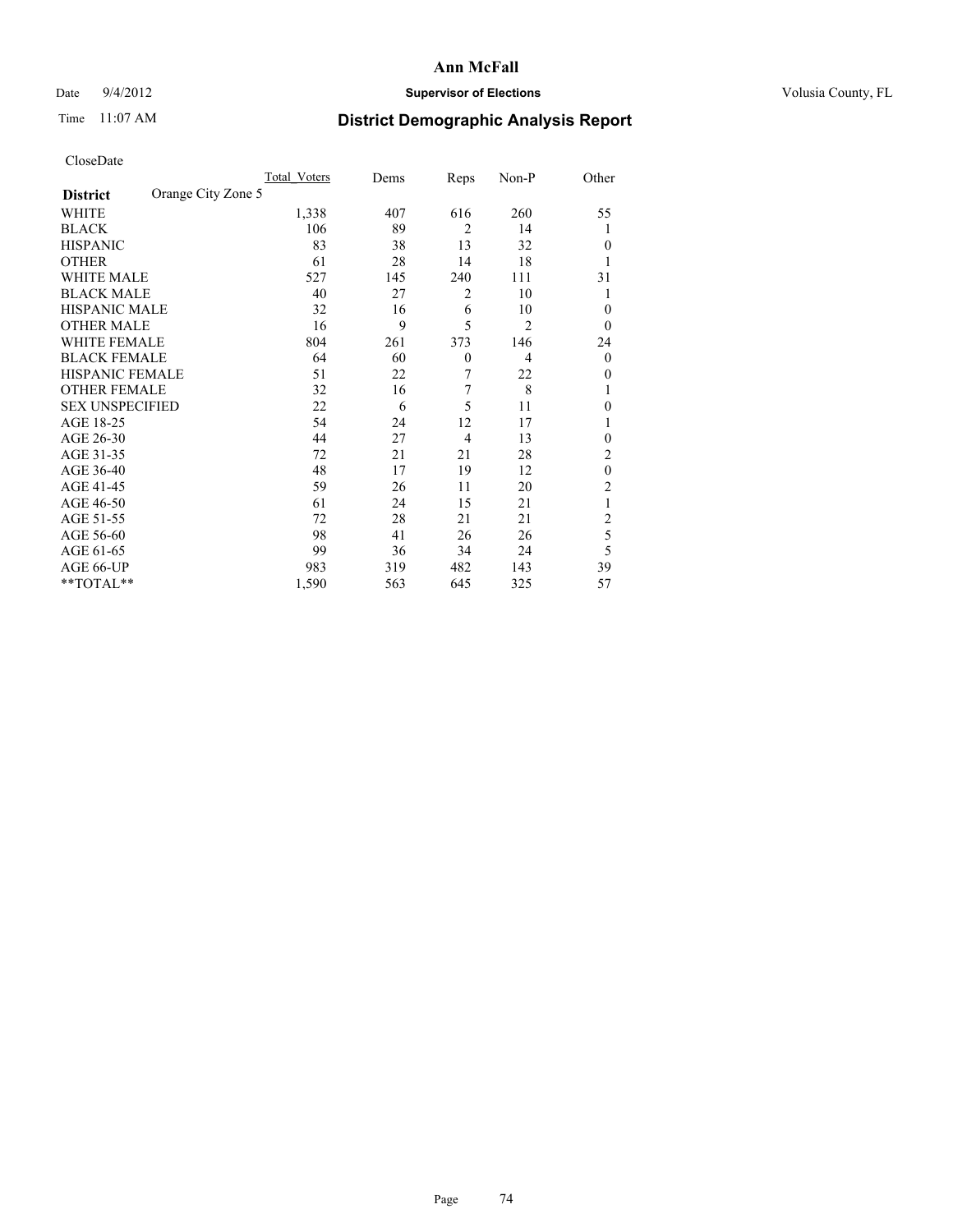# Date 9/4/2012 **Supervisor of Elections Supervisor of Elections** Volusia County, FL

# Time 11:07 AM **District Demographic Analysis Report**

|                        | <b>Total Voters</b> | Dems  | Reps  | Non-P | Other          |
|------------------------|---------------------|-------|-------|-------|----------------|
| <b>District</b>        | Ormond Beach Zone 1 |       |       |       |                |
| WHITE                  | 7,204               | 2,336 | 3,213 | 1,428 | 227            |
| <b>BLACK</b>           | 97                  | 66    | 8     | 18    | 5              |
| <b>HISPANIC</b>        | 130                 | 43    | 45    | 40    | $\overline{c}$ |
| <b>OTHER</b>           | 339                 | 102   | 106   | 121   | 10             |
| WHITE MALE             | 3,313               | 985   | 1,507 | 702   | 119            |
| <b>BLACK MALE</b>      | 46                  | 31    | 4     | 8     | 3              |
| <b>HISPANIC MALE</b>   | 63                  | 15    | 26    | 20    | $\overline{2}$ |
| <b>OTHER MALE</b>      | 131                 | 41    | 47    | 38    | 5              |
| <b>WHITE FEMALE</b>    | 3,858               | 1,343 | 1,697 | 714   | 104            |
| <b>BLACK FEMALE</b>    | 50                  | 35    | 4     | 9     | $\overline{2}$ |
| <b>HISPANIC FEMALE</b> | 63                  | 26    | 17    | 20    | $\mathbf{0}$   |
| <b>OTHER FEMALE</b>    | 137                 | 44    | 40    | 49    | 4              |
| <b>SEX UNSPECIFIED</b> | 109                 | 27    | 30    | 47    | 5              |
| AGE 18-25              | 568                 | 168   | 195   | 190   | 15             |
| AGE 26-30              | 349                 | 97    | 134   | 104   | 14             |
| AGE 31-35              | 333                 | 83    | 129   | 105   | 16             |
| AGE 36-40              | 402                 | 116   | 156   | 118   | 12             |
| AGE 41-45              | 537                 | 145   | 249   | 124   | 19             |
| AGE 46-50              | 612                 | 191   | 273   | 136   | 12             |
| AGE 51-55              | 671                 | 208   | 325   | 126   | 12             |
| AGE 56-60              | 786                 | 273   | 360   | 125   | 28             |
| AGE 61-65              | 823                 | 305   | 344   | 151   | 23             |
| AGE 66-UP              | 2,691               | 962   | 1,207 | 429   | 93             |
| **TOTAL**              | 7,773               | 2,548 | 3,373 | 1,608 | 244            |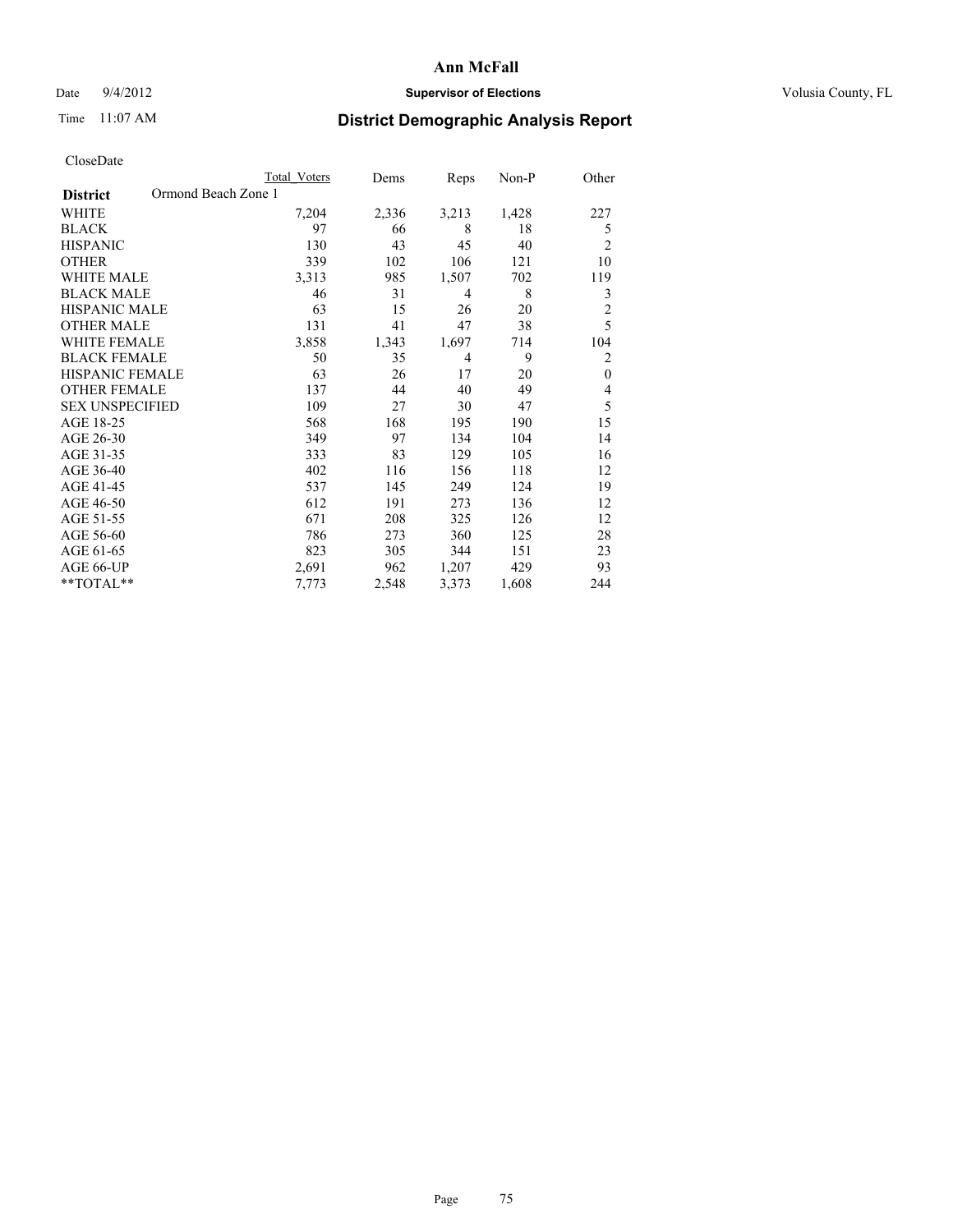# Date 9/4/2012 **Supervisor of Elections Supervisor of Elections** Volusia County, FL

# Time 11:07 AM **District Demographic Analysis Report**

|                                        | <b>Total Voters</b> | Dems  | Reps  | Non-P | Other                   |
|----------------------------------------|---------------------|-------|-------|-------|-------------------------|
| Ormond Beach Zone 2<br><b>District</b> |                     |       |       |       |                         |
| WHITE                                  | 5,533               | 2,101 | 1,999 | 1,244 | 189                     |
| <b>BLACK</b>                           | 393                 | 306   | 23    | 59    | 5                       |
| <b>HISPANIC</b>                        | 157                 | 71    | 36    | 48    | $\overline{c}$          |
| <b>OTHER</b>                           | 366                 | 137   | 84    | 135   | 10                      |
| <b>WHITE MALE</b>                      | 2,435               | 798   | 937   | 603   | 97                      |
| <b>BLACK MALE</b>                      | 172                 | 121   | 14    | 34    | 3                       |
| <b>HISPANIC MALE</b>                   | 56                  | 19    | 15    | 20    | $\overline{c}$          |
| <b>OTHER MALE</b>                      | 124                 | 47    | 33    | 41    | $\overline{\mathbf{3}}$ |
| <b>WHITE FEMALE</b>                    | 3,070               | 1,293 | 1,055 | 631   | 91                      |
| <b>BLACK FEMALE</b>                    | 216                 | 181   | 9     | 24    | $\overline{c}$          |
| <b>HISPANIC FEMALE</b>                 | 101                 | 52    | 21    | 28    | $\boldsymbol{0}$        |
| <b>OTHER FEMALE</b>                    | 137                 | 65    | 37    | 32    | 3                       |
| <b>SEX UNSPECIFIED</b>                 | 138                 | 39    | 21    | 73    | 5                       |
| AGE 18-25                              | 601                 | 211   | 161   | 210   | 19                      |
| AGE 26-30                              | 359                 | 120   | 79    | 147   | 13                      |
| AGE 31-35                              | 398                 | 134   | 103   | 146   | 15                      |
| AGE 36-40                              | 363                 | 149   | 91    | 110   | 13                      |
| AGE 41-45                              | 470                 | 161   | 172   | 117   | 20                      |
| AGE 46-50                              | 582                 | 205   | 218   | 139   | 20                      |
| AGE 51-55                              | 614                 | 225   | 211   | 153   | 25                      |
| AGE 56-60                              | 603                 | 268   | 194   | 121   | 20                      |
| AGE 61-65                              | 638                 | 286   | 214   | 125   | 13                      |
| AGE 66-UP                              | 1,832               | 861   | 700   | 223   | 48                      |
| **TOTAL**                              | 6,460               | 2,620 | 2,143 | 1,491 | 206                     |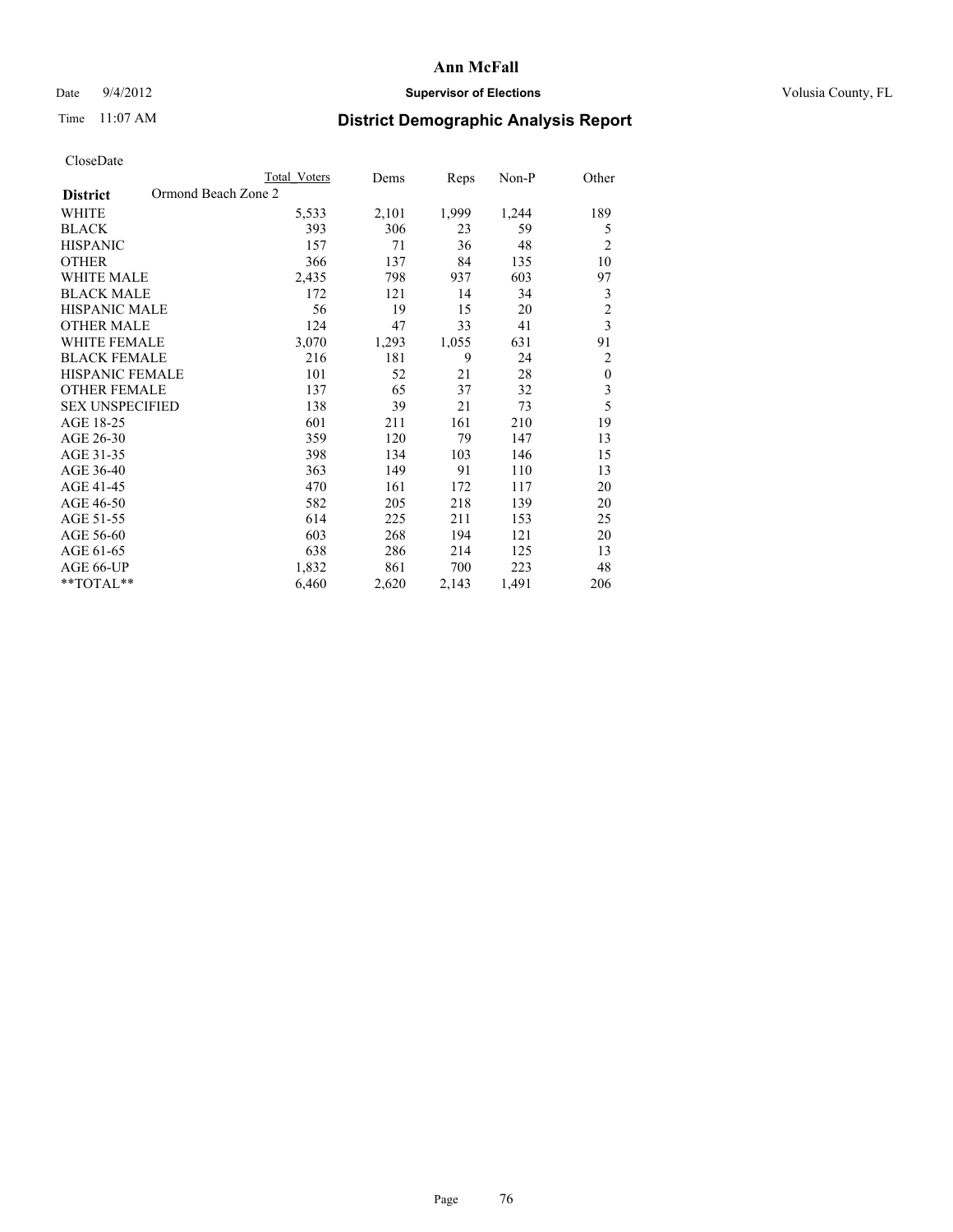# Date 9/4/2012 **Supervisor of Elections Supervisor of Elections** Volusia County, FL

# Time 11:07 AM **District Demographic Analysis Report**

|                        | Total Voters        | Dems  | Reps           | Non-P | Other          |
|------------------------|---------------------|-------|----------------|-------|----------------|
| <b>District</b>        | Ormond Beach Zone 3 |       |                |       |                |
| WHITE                  | 6,625               | 1,954 | 3,283          | 1,200 | 188            |
| <b>BLACK</b>           | 160                 | 120   | 9              | 25    | 6              |
| <b>HISPANIC</b>        | 150                 | 45    | 51             | 49    | 5              |
| <b>OTHER</b>           | 384                 | 108   | 109            | 154   | 13             |
| WHITE MALE             | 3,100               | 812   | 1,602          | 591   | 95             |
| <b>BLACK MALE</b>      | 81                  | 60    | 5              | 13    | 3              |
| <b>HISPANIC MALE</b>   | 68                  | 15    | 27             | 24    | $\overline{c}$ |
| <b>OTHER MALE</b>      | 142                 | 36    | 41             | 60    | 5              |
| WHITE FEMALE           | 3,490               | 1,129 | 1,667          | 601   | 93             |
| <b>BLACK FEMALE</b>    | 76                  | 58    | $\overline{4}$ | 11    | 3              |
| <b>HISPANIC FEMALE</b> | 81                  | 30    | 23             | 25    | 3              |
| <b>OTHER FEMALE</b>    | 164                 | 58    | 49             | 53    | 4              |
| <b>SEX UNSPECIFIED</b> | 117                 | 29    | 34             | 50    | 4              |
| AGE 18-25              | 738                 | 196   | 285            | 237   | 20             |
| AGE 26-30              | 405                 | 111   | 172            | 114   | 8              |
| AGE 31-35              | 326                 | 91    | 134            | 91    | 10             |
| AGE 36-40              | 385                 | 97    | 163            | 96    | 29             |
| AGE 41-45              | 565                 | 150   | 289            | 109   | 17             |
| AGE 46-50              | 685                 | 176   | 339            | 150   | 20             |
| AGE 51-55              | 754                 | 227   | 370            | 142   | 15             |
| AGE 56-60              | 814                 | 260   | 400            | 142   | 12             |
| AGE 61-65              | 761                 | 282   | 342            | 120   | 17             |
| AGE 66-UP              | 1,892               | 640   | 959            | 229   | 64             |
| **TOTAL**              | 7,325               | 2,230 | 3,453          | 1,430 | 212            |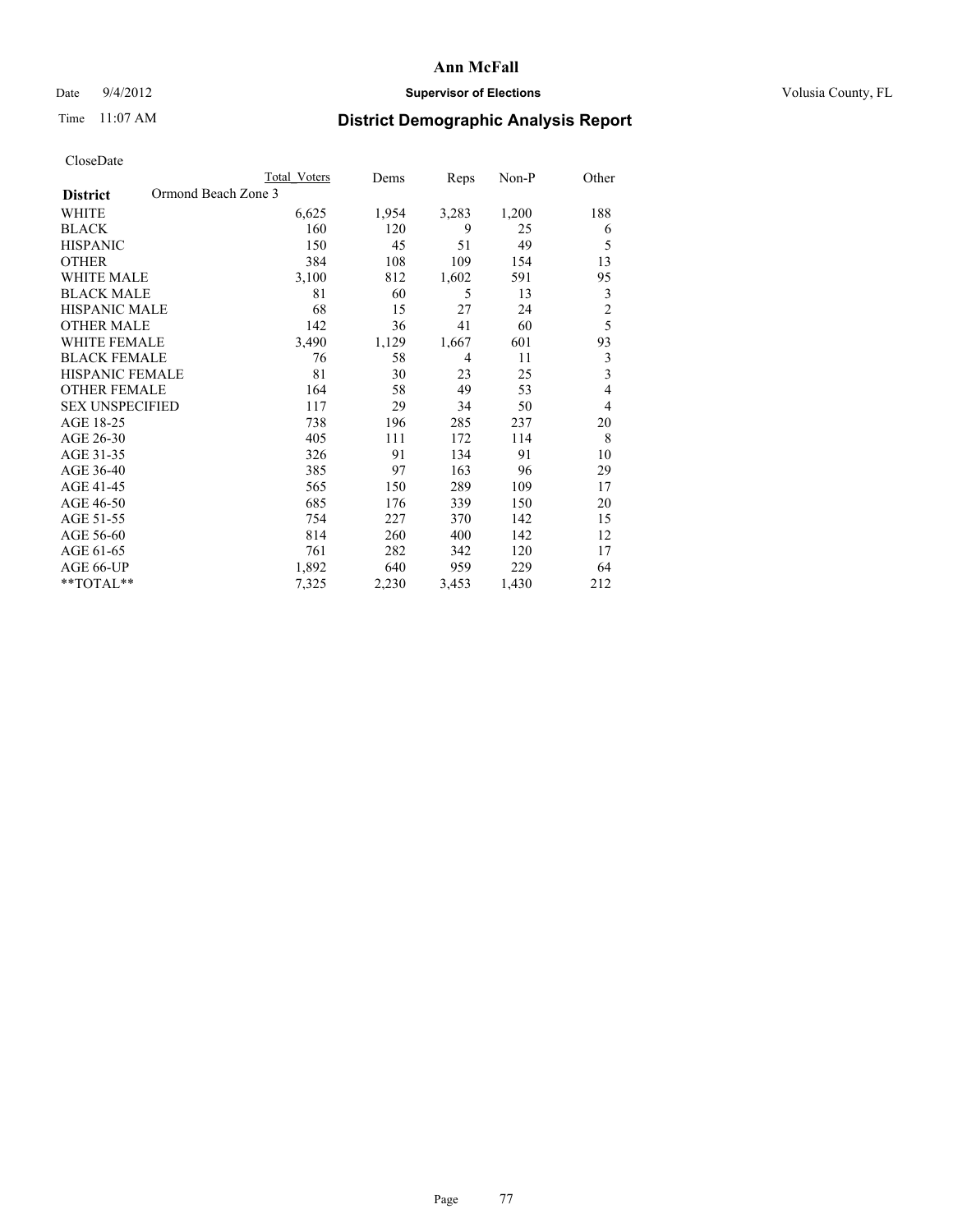# Date 9/4/2012 **Supervisor of Elections Supervisor of Elections** Volusia County, FL

# Time 11:07 AM **District Demographic Analysis Report**

|                                        | Total Voters | Dems  | Reps           | Non-P | Other          |
|----------------------------------------|--------------|-------|----------------|-------|----------------|
| Ormond Beach Zone 4<br><b>District</b> |              |       |                |       |                |
| WHITE                                  | 6,407        | 2,225 | 2,539          | 1,393 | 250            |
| <b>BLACK</b>                           | 184          | 136   | 10             | 35    | 3              |
| <b>HISPANIC</b>                        | 119          | 67    | 16             | 34    | $\overline{2}$ |
| <b>OTHER</b>                           | 309          | 104   | 74             | 120   | 11             |
| WHITE MALE                             | 2,804        | 842   | 1,167          | 660   | 135            |
| <b>BLACK MALE</b>                      | 79           | 60    | $\overline{2}$ | 15    | 2              |
| <b>HISPANIC MALE</b>                   | 41           | 21    | 8              | 10    | $\overline{2}$ |
| <b>OTHER MALE</b>                      | 108          | 37    | 21             | 43    | 7              |
| WHITE FEMALE                           | 3,552        | 1,373 | 1,359          | 710   | 110            |
| <b>BLACK FEMALE</b>                    | 104          | 76    | 8              | 19    | 1              |
| <b>HISPANIC FEMALE</b>                 | 77           | 46    | 8              | 23    | $\mathbf{0}$   |
| <b>OTHER FEMALE</b>                    | 138          | 52    | 45             | 37    | 4              |
| <b>SEX UNSPECIFIED</b>                 | 116          | 25    | 21             | 65    | 5              |
| AGE 18-25                              | 473          | 143   | 141            | 177   | 12             |
| AGE 26-30                              | 353          | 110   | 105            | 126   | 12             |
| AGE 31-35                              | 303          | 91    | 97             | 100   | 15             |
| AGE 36-40                              | 302          | 90    | 102            | 95    | 15             |
| AGE 41-45                              | 345          | 98    | 140            | 94    | 13             |
| AGE 46-50                              | 542          | 196   | 215            | 123   | 8              |
| AGE 51-55                              | 612          | 220   | 243            | 132   | 17             |
| AGE 56-60                              | 630          | 245   | 247            | 115   | 23             |
| AGE 61-65                              | 689          | 264   | 239            | 148   | 38             |
| AGE 66-UP                              | 2,771        | 1,075 | 1,111          | 472   | 113            |
| **TOTAL**                              | 7,020        | 2,532 | 2,640          | 1,582 | 266            |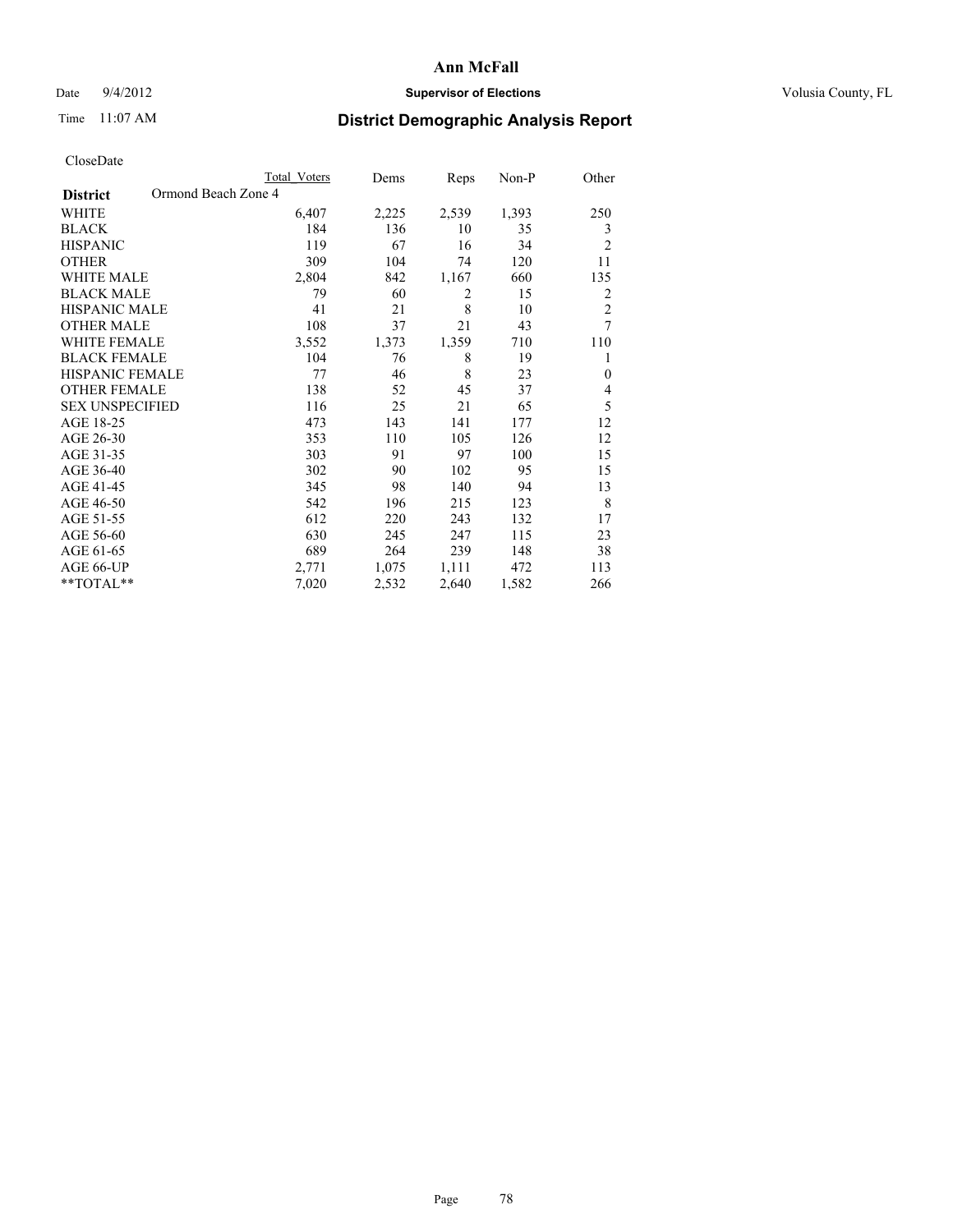# Date 9/4/2012 **Supervisor of Elections Supervisor of Elections** Volusia County, FL

# Time 11:07 AM **District Demographic Analysis Report**

|                        |         | <b>Total Voters</b> | Dems           | Reps           | Non-P          | Other          |
|------------------------|---------|---------------------|----------------|----------------|----------------|----------------|
| <b>District</b>        | Pierson |                     |                |                |                |                |
| WHITE                  |         | 533                 | 202            | 225            | 89             | 17             |
| <b>BLACK</b>           |         | 49                  | 44             | 1              | 4              | $\theta$       |
| <b>HISPANIC</b>        |         | 103                 | 42             | 5              | 53             | 3              |
| <b>OTHER</b>           |         | 19                  | $\overline{4}$ | 4              | 11             | $\theta$       |
| WHITE MALE             |         | 257                 | 95             | 114            | 35             | 13             |
| <b>BLACK MALE</b>      |         | 21                  | 18             | 1              | 2              | $\mathbf{0}$   |
| <b>HISPANIC MALE</b>   |         | 43                  | 25             | 1              | 16             |                |
| <b>OTHER MALE</b>      |         | 9                   | $\overline{2}$ | $\overline{2}$ | 5              | 0              |
| WHITE FEMALE           |         | 273                 | 106            | 110            | 53             | 4              |
| <b>BLACK FEMALE</b>    |         | 28                  | 26             | $\mathbf{0}$   | $\overline{2}$ | $\theta$       |
| <b>HISPANIC FEMALE</b> |         | 59                  | 17             | $\overline{4}$ | 36             | $\overline{c}$ |
| <b>OTHER FEMALE</b>    |         | 5                   | $\overline{c}$ | $\overline{c}$ | 1              | $\theta$       |
| <b>SEX UNSPECIFIED</b> |         | 9                   | 1              | 1              | 7              | $\theta$       |
| AGE 18-25              |         | 89                  | 27             | 18             | 43             |                |
| AGE 26-30              |         | 55                  | 14             | 15             | 25             | 1              |
| AGE 31-35              |         | 52                  | 11             | 15             | 23             | 3              |
| AGE 36-40              |         | 46                  | 15             | 18             | 11             | $\overline{2}$ |
| AGE 41-45              |         | 47                  | 20             | 14             | 12             |                |
| AGE 46-50              |         | 61                  | 25             | 23             | 9              | 4              |
| AGE 51-55              |         | 65                  | 36             | 21             | 6              | $\overline{c}$ |
| AGE 56-60              |         | 84                  | 37             | 33             | 11             | 3              |
| AGE 61-65              |         | 49                  | 23             | 23             | 3              | $\mathbf{0}$   |
| AGE 66-UP              |         | 156                 | 84             | 55             | 14             | 3              |
| **TOTAL**              |         | 704                 | 292            | 235            | 157            | 20             |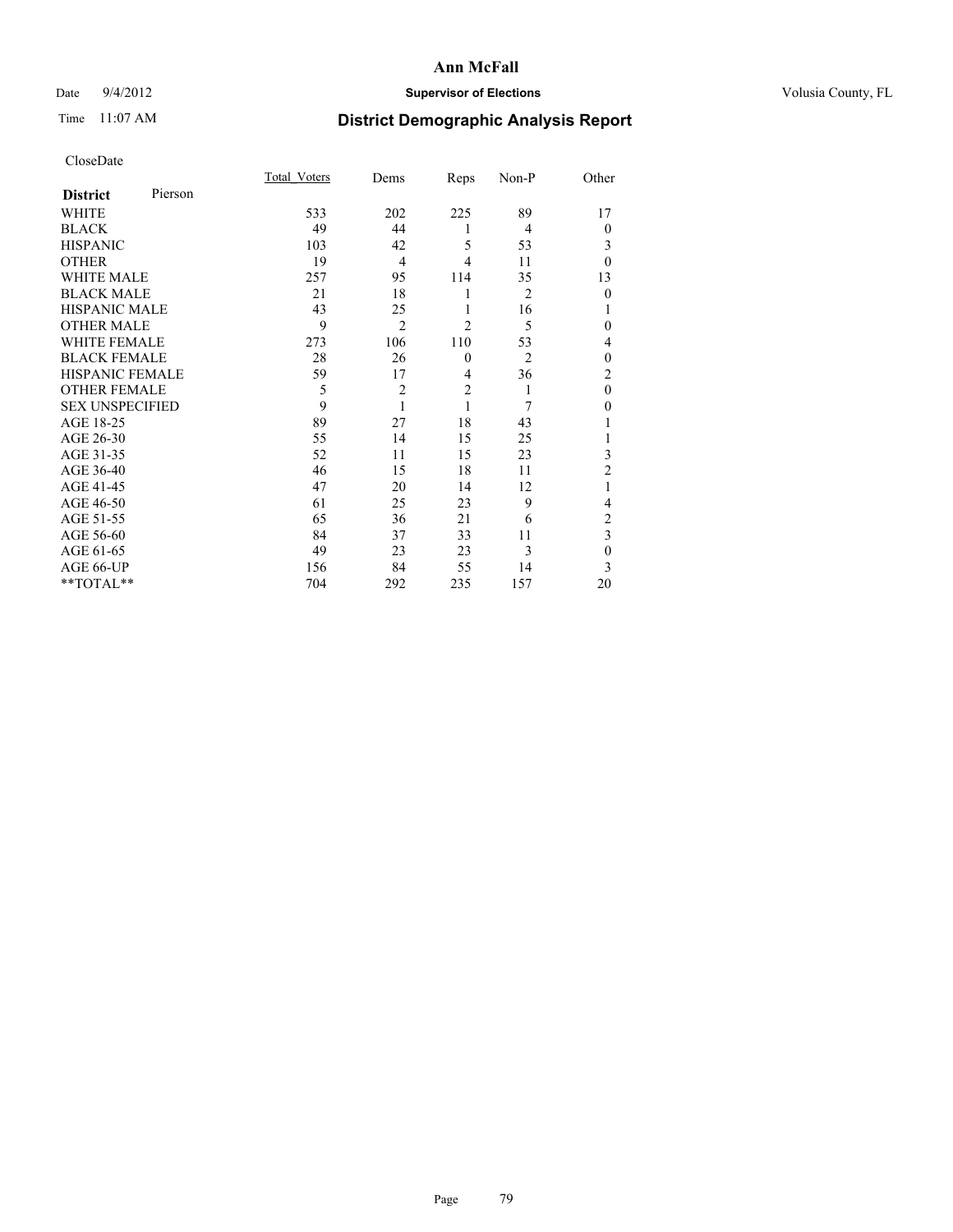# Date 9/4/2012 **Supervisor of Elections Supervisor of Elections** Volusia County, FL

# Time 11:07 AM **District Demographic Analysis Report**

|                        |             | <b>Total Voters</b> | Dems         | Reps             | Non-P          | Other                   |
|------------------------|-------------|---------------------|--------------|------------------|----------------|-------------------------|
| <b>District</b>        | Ponce Inlet |                     |              |                  |                |                         |
| WHITE                  |             | 2,672               | 654          | 1,362            | 566            | 90                      |
| <b>BLACK</b>           |             | 4                   | 1            | 1                | $\overline{2}$ | $\theta$                |
| <b>HISPANIC</b>        |             | 38                  | 12           | 15               | 10             | 1                       |
| <b>OTHER</b>           |             | 103                 | 28           | 35               | 37             | 3                       |
| WHITE MALE             |             | 1,275               | 271          | 675              | 280            | 49                      |
| <b>BLACK MALE</b>      |             | 1                   | $\mathbf{0}$ | $\boldsymbol{0}$ | 1              | $\overline{0}$          |
| <b>HISPANIC MALE</b>   |             | 16                  | 7            | 5                | 3              | 1                       |
| <b>OTHER MALE</b>      |             | 37                  | 9            | 14               | 11             | 3                       |
| WHITE FEMALE           |             | 1,377               | 378          | 681              | 279            | 39                      |
| <b>BLACK FEMALE</b>    |             | 3                   |              | 1                | 1              | $\theta$                |
| <b>HISPANIC FEMALE</b> |             | 22                  | 5            | 10               | 7              | $\theta$                |
| <b>OTHER FEMALE</b>    |             | 41                  | 14           | 14               | 13             | $\theta$                |
| <b>SEX UNSPECIFIED</b> |             | 45                  | 10           | 13               | 20             | $\overline{c}$          |
| AGE 18-25              |             | 153                 | 33           | 65               | 48             | 7                       |
| AGE 26-30              |             | 75                  | 22           | 23               | 28             | $\overline{c}$          |
| AGE 31-35              |             | 88                  | 16           | 33               | 34             | 5                       |
| AGE 36-40              |             | 90                  | 21           | 36               | 31             | $\overline{c}$          |
| AGE 41-45              |             | 113                 | 20           | 55               | 35             | $\overline{\mathbf{3}}$ |
| AGE 46-50              |             | 169                 | 46           | 74               | 45             | 4                       |
| AGE 51-55              |             | 262                 | 50           | 146              | 58             | 8                       |
| AGE 56-60              |             | 295                 | 81           | 147              | 56             | 11                      |
| AGE 61-65              |             | 422                 | 107          | 202              | 93             | 20                      |
| AGE 66-UP              |             | 1,151               | 299          | 633              | 187            | 32                      |
| **TOTAL**              |             | 2,818               | 695          | 1,414            | 615            | 94                      |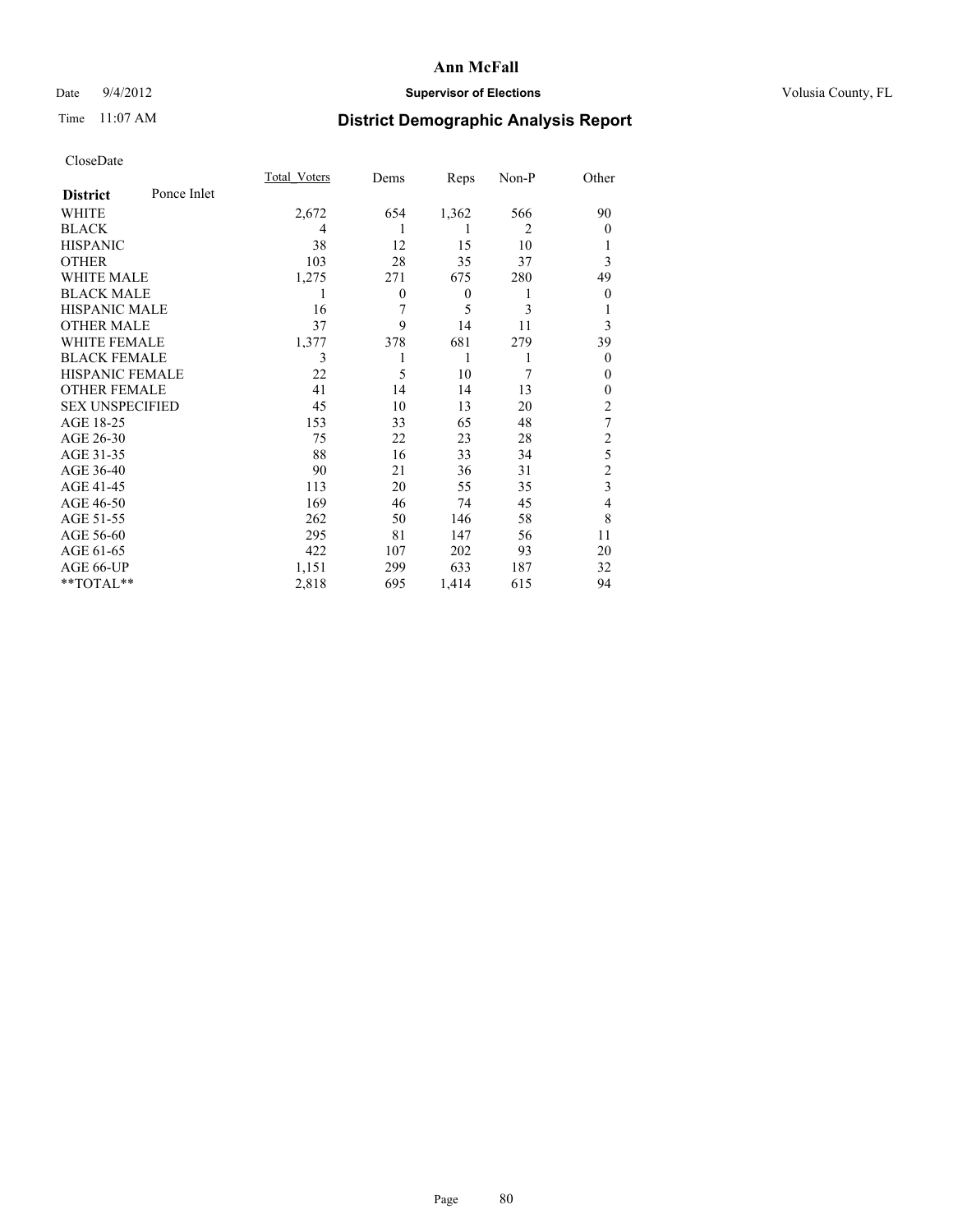# Date 9/4/2012 **Supervisor of Elections Supervisor of Elections** Volusia County, FL

# Time 11:07 AM **District Demographic Analysis Report**

|                        |                    | <b>Total Voters</b> | Dems  | Reps  | $Non-P$ | Other          |
|------------------------|--------------------|---------------------|-------|-------|---------|----------------|
| <b>District</b>        | Port Orange Zone 1 |                     |       |       |         |                |
| WHITE                  |                    | 7,917               | 3,078 | 2,529 | 2,015   | 295            |
| <b>BLACK</b>           |                    | 141                 | 114   | 10    | 12      | 5              |
| <b>HISPANIC</b>        |                    | 204                 | 96    | 35    | 70      | 3              |
| <b>OTHER</b>           |                    | 329                 | 103   | 62    | 151     | 13             |
| WHITE MALE             |                    | 3,552               | 1,213 | 1,224 | 963     | 152            |
| <b>BLACK MALE</b>      |                    | 60                  | 46    | 6     | 7       | 1              |
| <b>HISPANIC MALE</b>   |                    | 90                  | 43    | 15    | 30      | $\overline{2}$ |
| <b>OTHER MALE</b>      |                    | 100                 | 33    | 19    | 46      | $\overline{2}$ |
| WHITE FEMALE           |                    | 4,310               | 1,847 | 1,287 | 1,037   | 139            |
| <b>BLACK FEMALE</b>    |                    | 81                  | 68    | 4     | 5       | $\overline{4}$ |
| <b>HISPANIC FEMALE</b> |                    | 110                 | 53    | 19    | 37      | 1              |
| <b>OTHER FEMALE</b>    |                    | 133                 | 48    | 33    | 45      | 7              |
| <b>SEX UNSPECIFIED</b> |                    | 155                 | 40    | 29    | 78      | 8              |
| AGE 18-25              |                    | 668                 | 226   | 124   | 287     | 31             |
| AGE 26-30              |                    | 556                 | 200   | 120   | 218     | 18             |
| AGE 31-35              |                    | 553                 | 192   | 137   | 205     | 19             |
| AGE 36-40              |                    | 472                 | 162   | 133   | 155     | 22             |
| AGE 41-45              |                    | 537                 | 171   | 170   | 173     | 23             |
| AGE 46-50              |                    | 724                 | 273   | 235   | 195     | 21             |
| AGE 51-55              |                    | 801                 | 320   | 268   | 181     | 32             |
| AGE 56-60              |                    | 840                 | 341   | 283   | 181     | 35             |
| AGE 61-65              |                    | 827                 | 311   | 292   | 193     | 31             |
| AGE 66-UP              |                    | 2,620               | 1,199 | 874   | 463     | 84             |
| **TOTAL**              |                    | 8,598               | 3,395 | 2,636 | 2,251   | 316            |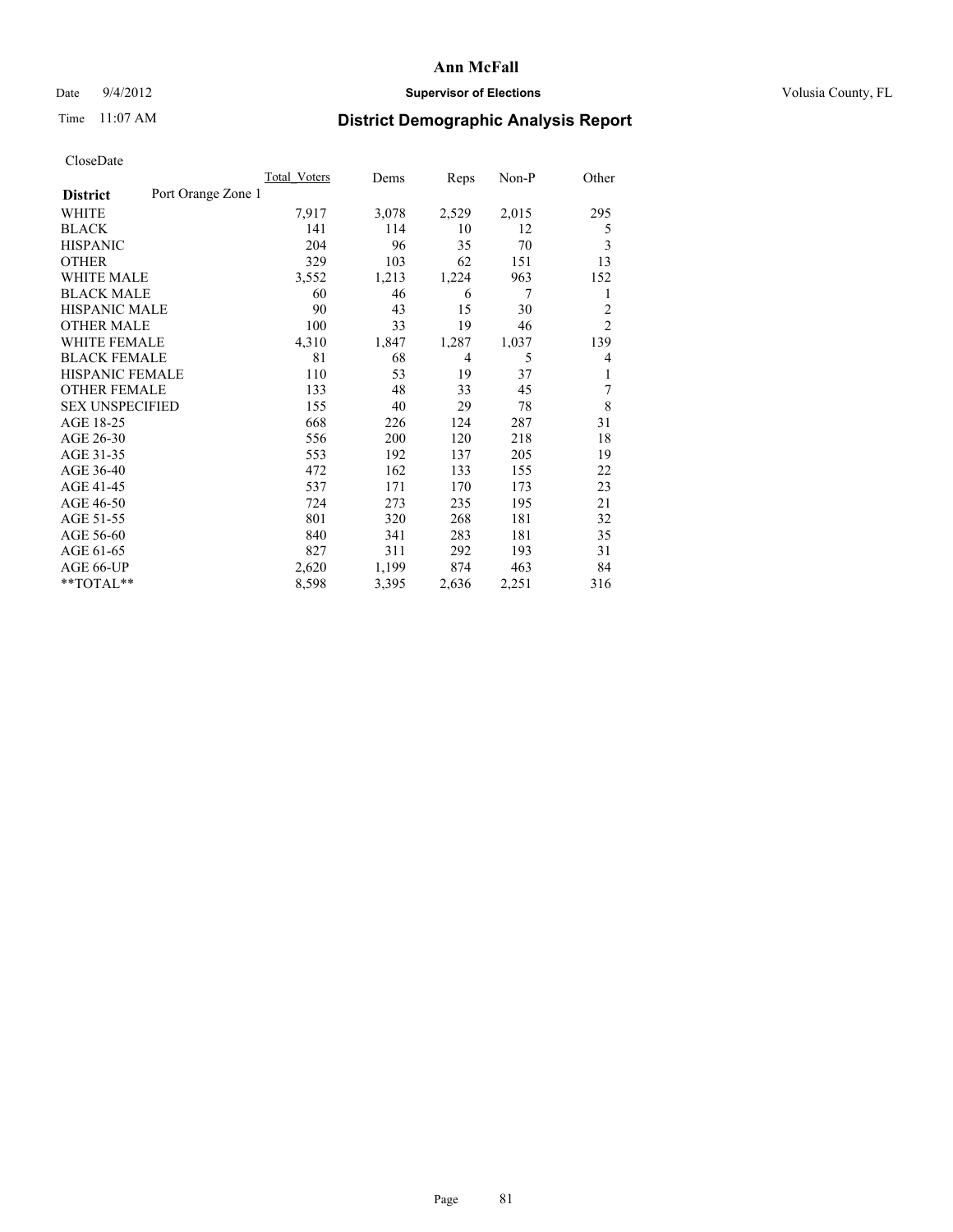## Date 9/4/2012 **Supervisor of Elections Supervisor of Elections** Volusia County, FL

# Time 11:07 AM **District Demographic Analysis Report**

|                                       | <b>Total Voters</b> | Dems  | Reps  | Non-P | Other          |
|---------------------------------------|---------------------|-------|-------|-------|----------------|
| Port Orange Zone 2<br><b>District</b> |                     |       |       |       |                |
| WHITE                                 | 8,237               | 2,879 | 3,056 | 1,977 | 325            |
| <b>BLACK</b>                          | 336                 | 261   | 14    | 54    | 7              |
| <b>HISPANIC</b>                       | 248                 | 109   | 49    | 88    | $\overline{2}$ |
| <b>OTHER</b>                          | 435                 | 136   | 96    | 189   | 14             |
| <b>WHITE MALE</b>                     | 3,725               | 1,138 | 1,449 | 975   | 163            |
| <b>BLACK MALE</b>                     | 120                 | 87    | 4     | 24    | 5              |
| <b>HISPANIC MALE</b>                  | 114                 | 49    | 29    | 36    | $\mathbf{0}$   |
| <b>OTHER MALE</b>                     | 161                 | 45    | 37    | 74    | 5              |
| <b>WHITE FEMALE</b>                   | 4,446               | 1,718 | 1,582 | 989   | 157            |
| <b>BLACK FEMALE</b>                   | 214                 | 172   | 10    | 30    | $\overline{2}$ |
| <b>HISPANIC FEMALE</b>                | 133                 | 60    | 20    | 51    | $\overline{c}$ |
| <b>OTHER FEMALE</b>                   | 177                 | 71    | 39    | 62    | 5              |
| <b>SEX UNSPECIFIED</b>                | 166                 | 45    | 45    | 67    | 9              |
| AGE 18-25                             | 855                 | 289   | 243   | 292   | 31             |
| AGE 26-30                             | 683                 | 206   | 193   | 260   | 24             |
| AGE 31-35                             | 585                 | 198   | 170   | 191   | 26             |
| AGE 36-40                             | 477                 | 145   | 164   | 149   | 19             |
| AGE 41-45                             | 576                 | 186   | 190   | 173   | 27             |
| AGE 46-50                             | 669                 | 220   | 256   | 165   | 28             |
| AGE 51-55                             | 849                 | 309   | 311   | 204   | 25             |
| AGE 56-60                             | 769                 | 304   | 271   | 172   | 22             |
| AGE 61-65                             | 919                 | 362   | 328   | 203   | 26             |
| AGE 66-UP                             | 2,886               | 1,174 | 1,091 | 500   | 121            |
| **TOTAL**                             | 9,268               | 3,393 | 3,217 | 2,309 | 349            |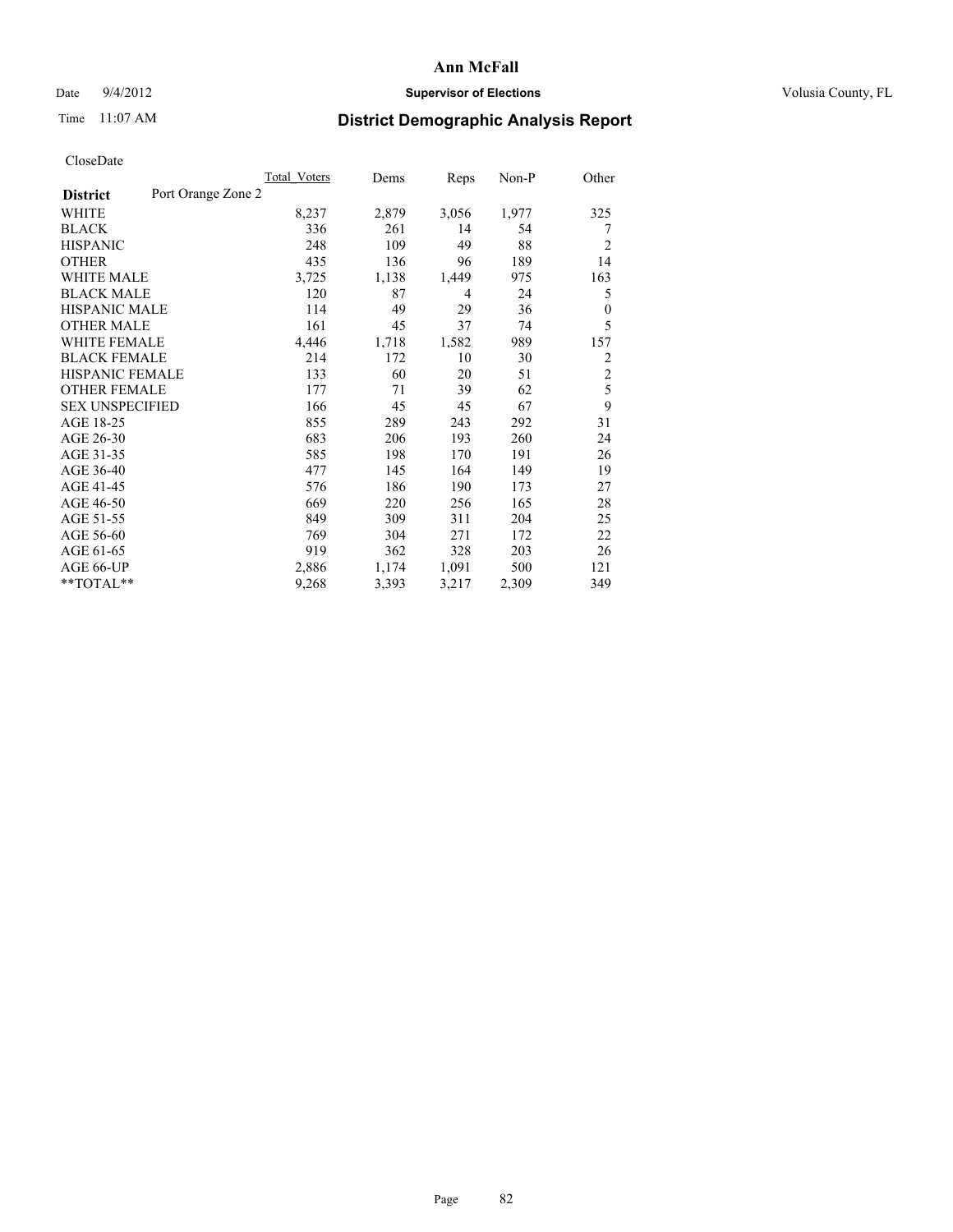# Date 9/4/2012 **Supervisor of Elections Supervisor of Elections** Volusia County, FL

# Time 11:07 AM **District Demographic Analysis Report**

|                        | <b>Total Voters</b> | Dems  | Reps  | Non-P | Other |
|------------------------|---------------------|-------|-------|-------|-------|
| <b>District</b>        | Port Orange Zone 3  |       |       |       |       |
| WHITE                  | 9,035               | 2,837 | 3,764 | 2,105 | 329   |
| <b>BLACK</b>           | 246                 | 198   | 10    | 30    | 8     |
| <b>HISPANIC</b>        | 227                 | 78    | 50    | 90    | 9     |
| <b>OTHER</b>           | 465                 | 138   | 127   | 177   | 23    |
| <b>WHITE MALE</b>      | 4,094               | 1,122 | 1,772 | 1,024 | 176   |
| <b>BLACK MALE</b>      | 108                 | 85    | 7     | 12    | 4     |
| <b>HISPANIC MALE</b>   | 96                  | 31    | 17    | 43    | 5     |
| <b>OTHER MALE</b>      | 167                 | 54    | 47    | 54    | 12    |
| <b>WHITE FEMALE</b>    | 4,873               | 1,695 | 1,967 | 1,062 | 149   |
| <b>BLACK FEMALE</b>    | 137                 | 112   | 3     | 18    | 4     |
| <b>HISPANIC FEMALE</b> | 128                 | 46    | 32    | 46    | 4     |
| <b>OTHER FEMALE</b>    | 193                 | 64    | 50    | 73    | 6     |
| <b>SEX UNSPECIFIED</b> | 177                 | 42    | 56    | 70    | 9     |
| AGE 18-25              | 787                 | 239   | 259   | 264   | 25    |
| AGE 26-30              | 687                 | 214   | 217   | 235   | 21    |
| AGE 31-35              | 557                 | 175   | 184   | 175   | 23    |
| AGE 36-40              | 572                 | 164   | 227   | 160   | 21    |
| AGE 41-45              | 650                 | 201   | 253   | 183   | 13    |
| AGE 46-50              | 806                 | 224   | 347   | 213   | 22    |
| AGE 51-55              | 823                 | 265   | 353   | 182   | 23    |
| AGE 56-60              | 849                 | 317   | 336   | 166   | 30    |
| AGE 61-65              | 939                 | 332   | 364   | 199   | 44    |
| AGE 66-UP              | 3,309               | 1,121 | 1,412 | 628   | 148   |
| **TOTAL**              | 9,979               | 3,252 | 3,952 | 2,405 | 370   |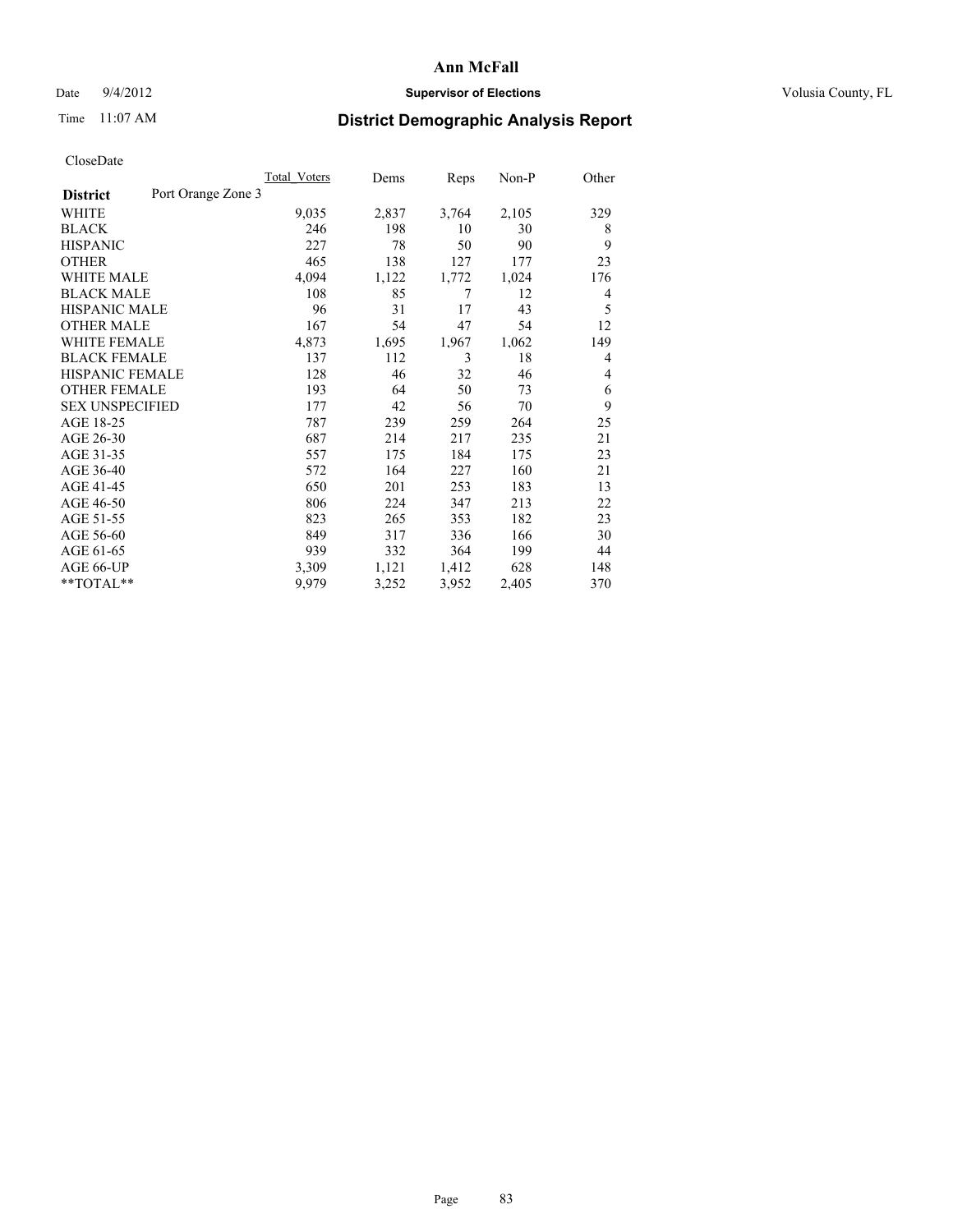## Date 9/4/2012 **Supervisor of Elections Supervisor of Elections** Volusia County, FL

# Time 11:07 AM **District Demographic Analysis Report**

|                                       | <b>Total Voters</b> | Dems  | Reps  | Non-P | Other                   |
|---------------------------------------|---------------------|-------|-------|-------|-------------------------|
| Port Orange Zone 4<br><b>District</b> |                     |       |       |       |                         |
| WHITE                                 | 9,161               | 2,849 | 4,019 | 1,994 | 299                     |
| <b>BLACK</b>                          | 249                 | 186   | 19    | 42    | 2                       |
| <b>HISPANIC</b>                       | 232                 | 83    | 67    | 78    | $\overline{4}$          |
| <b>OTHER</b>                          | 492                 | 168   | 113   | 202   | 9                       |
| <b>WHITE MALE</b>                     | 4,299               | 1,166 | 2,001 | 972   | 160                     |
| <b>BLACK MALE</b>                     | 125                 | 85    | 15    | 24    | 1                       |
| <b>HISPANIC MALE</b>                  | 105                 | 33    | 27    | 43    | $\overline{c}$          |
| <b>OTHER MALE</b>                     | 194                 | 70    | 49    | 69    | 6                       |
| <b>WHITE FEMALE</b>                   | 4,804               | 1,669 | 1,997 | 1,004 | 134                     |
| <b>BLACK FEMALE</b>                   | 122                 | 100   | 3     | 18    | 1                       |
| HISPANIC FEMALE                       | 125                 | 50    | 38    | 35    | $\overline{c}$          |
| <b>OTHER FEMALE</b>                   | 198                 | 73    | 47    | 75    | $\overline{\mathbf{3}}$ |
| <b>SEX UNSPECIFIED</b>                | 162                 | 40    | 41    | 76    | 5                       |
| AGE 18-25                             | 970                 | 289   | 311   | 327   | 43                      |
| AGE 26-30                             | 535                 | 176   | 164   | 174   | 21                      |
| AGE 31-35                             | 584                 | 171   | 195   | 200   | 18                      |
| AGE 36-40                             | 659                 | 194   | 238   | 203   | 24                      |
| AGE 41-45                             | 893                 | 250   | 400   | 222   | 21                      |
| AGE 46-50                             | 996                 | 268   | 457   | 238   | 33                      |
| AGE 51-55                             | 1,058               | 316   | 522   | 192   | 28                      |
| AGE 56-60                             | 1,032               | 371   | 449   | 184   | 28                      |
| AGE 61-65                             | 1,083               | 418   | 440   | 186   | 39                      |
| AGE 66-UP                             | 2,333               | 834   | 1,044 | 395   | 60                      |
| **TOTAL**                             | 10,144              | 3,287 | 4,221 | 2,321 | 315                     |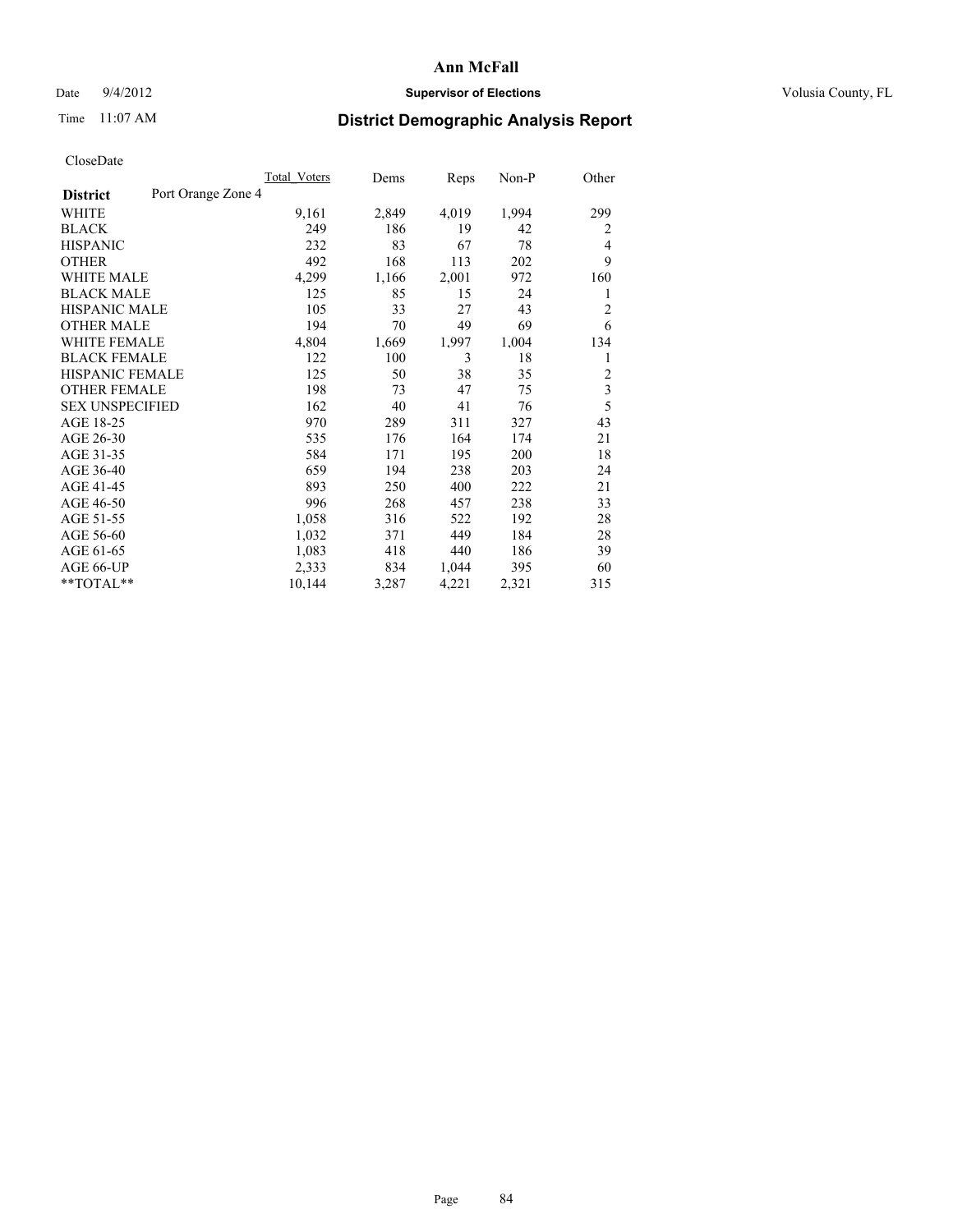## Date 9/4/2012 **Supervisor of Elections Supervisor of Elections** Volusia County, FL

# Time 11:07 AM **District Demographic Analysis Report**

|                        |               | Total Voters | Dems  | Reps  | Non-P | Other          |
|------------------------|---------------|--------------|-------|-------|-------|----------------|
| <b>District</b>        | South Daytona |              |       |       |       |                |
| <b>WHITE</b>           |               | 6,552        | 2,566 | 2,240 | 1,536 | 210            |
| <b>BLACK</b>           |               | 619          | 490   | 17    | 103   | 9              |
| <b>HISPANIC</b>        |               | 177          | 92    | 29    | 52    | 4              |
| <b>OTHER</b>           |               | 340          | 134   | 57    | 143   | 6              |
| <b>WHITE MALE</b>      |               | 3,009        | 1,014 | 1,124 | 745   | 126            |
| <b>BLACK MALE</b>      |               | 232          | 173   | 6     | 48    | 5              |
| HISPANIC MALE          |               | 84           | 39    | 19    | 23    | 3              |
| <b>OTHER MALE</b>      |               | 94           | 40    | 19    | 34    | 1              |
| <b>WHITE FEMALE</b>    |               | 3,502        | 1,530 | 1,104 | 784   | 84             |
| <b>BLACK FEMALE</b>    |               | 377          | 310   | 10    | 53    | 4              |
| <b>HISPANIC FEMALE</b> |               | 90           | 51    | 10    | 28    | 1              |
| <b>OTHER FEMALE</b>    |               | 152          | 68    | 29    | 52    | 3              |
| <b>SEX UNSPECIFIED</b> |               | 148          | 57    | 22    | 67    | $\overline{c}$ |
| AGE 18-25              |               | 709          | 281   | 145   | 269   | 14             |
| AGE 26-30              |               | 580          | 223   | 141   | 193   | 23             |
| AGE 31-35              |               | 473          | 184   | 97    | 165   | 27             |
| AGE 36-40              |               | 450          | 161   | 140   | 137   | 12             |
| AGE 41-45              |               | 613          | 261   | 190   | 146   | 16             |
| AGE 46-50              |               | 719          | 260   | 245   | 190   | 24             |
| AGE 51-55              |               | 759          | 313   | 261   | 161   | 24             |
| AGE 56-60              |               | 716          | 328   | 234   | 132   | 22             |
| AGE 61-65              |               | 761          | 329   | 245   | 165   | 22             |
| AGE 66-UP              |               | 1,918        | 949   | 647   | 277   | 45             |
| **TOTAL**              |               | 7,698        | 3,289 | 2,345 | 1,835 | 229            |